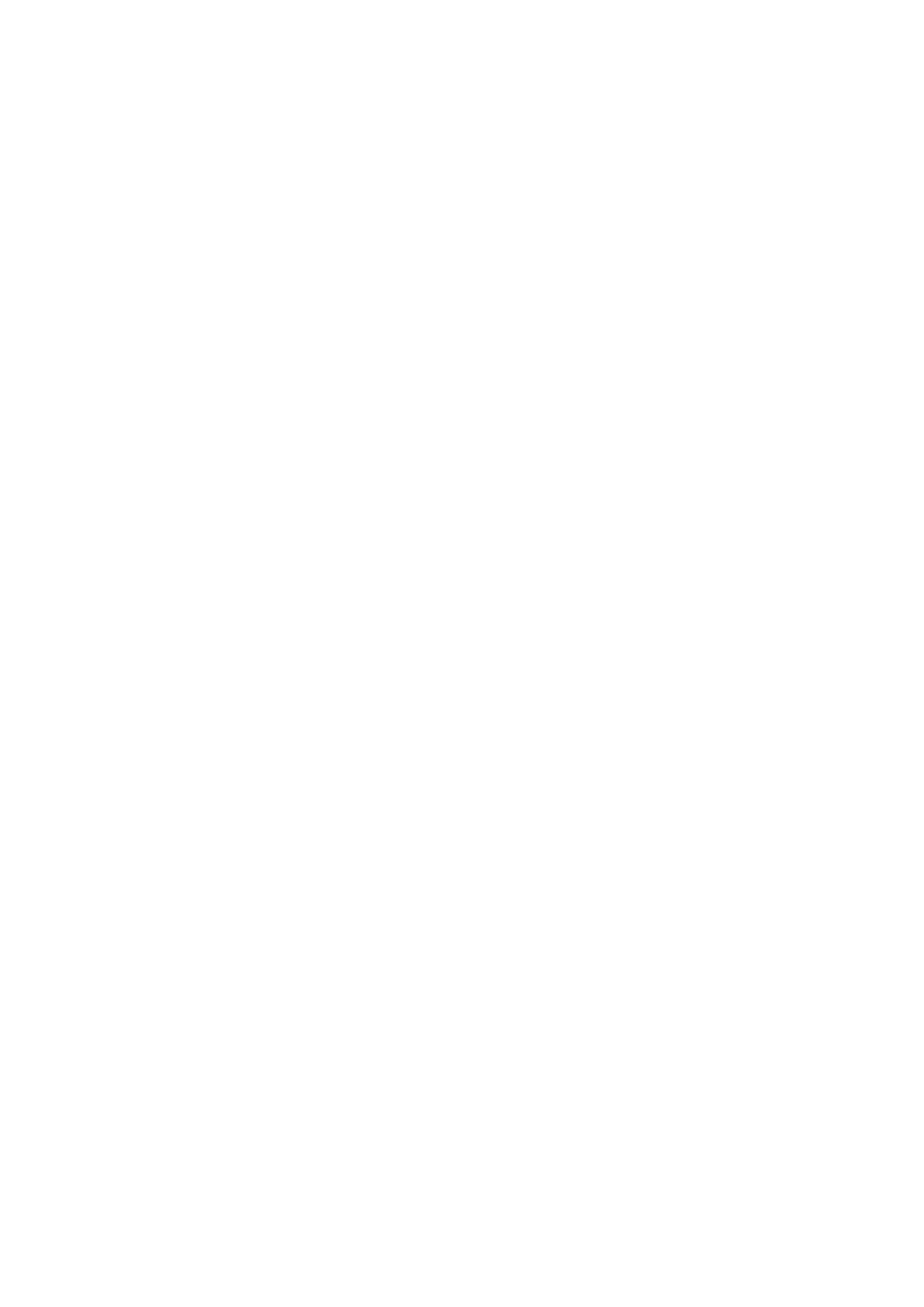## Acknowledgement

I would like to thank my supervisors Cristian Schulz and Peter Sanders for their support and the constructive discussion about problems that occurred during this work.

Furthermore I would like to thank Cory Niu and Michael Morante for proofreading this thesis. In particular I would like thank my parents, whose support made it possible for me to study computer science.

Ich erkläre hiermit, dass ich die vorliegende Arbeit selbständig verfasst und keine anderen als die angegebenen Quellen und Hilfsmittel verwendet habe.

Karlsruhe, June 20, 2012

Marcel Birn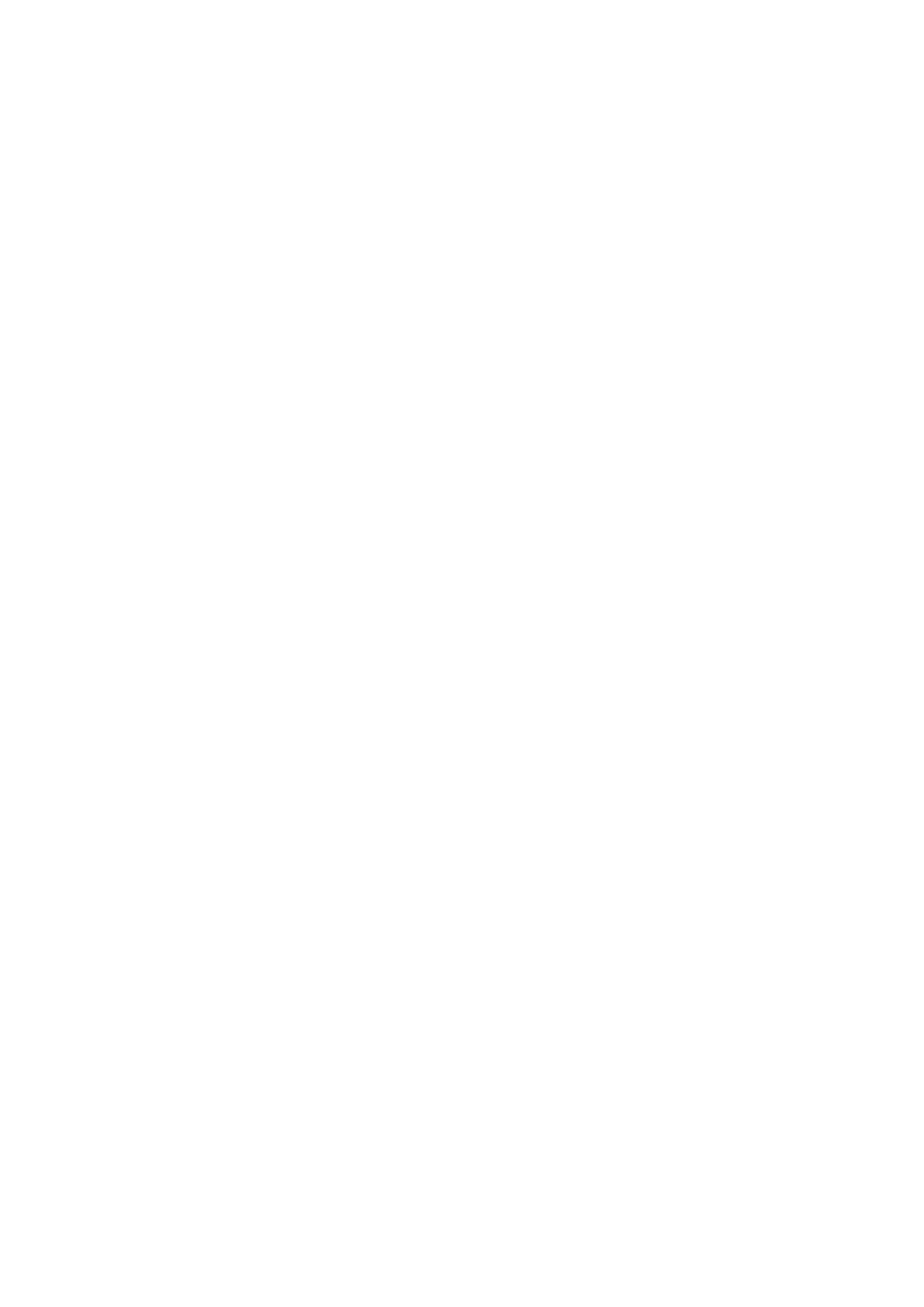## <span id="page-4-0"></span>Abstract

The computation of matchings has applications in the solving process of a large variety of problems, e.g. as part of graph partitioners. We present and analyze three sequential and two parallel approximation algorithms for the cardinality and weighted matching problem. One of the sequential algorithms is based on an algorithm by Karp and Sipser to compute maximal matchings [\[21\]](#page-123-0). Another one is based on the idea of locally heaviest edges by Preis [\[30\]](#page-124-0). The third sequential algorithm is a new algorithm based on the computation of maximum weighted matchings of trees spanning the input graph. We show for two of these algorithms that the runtime for slight variations of them is expected to be linear. However the experimental results suggest that this is also the case for the unmodified versions. The comparison with other approximate matching algorithms show that the computed matchings have a similar quality or even the same quality. On the other hand two of our the algorithms are much faster.

For two of the sequential algorithms we show how to turn them into parallel matching algorithms. We show that for a simple non optimal partitioning of the input graphs speedups can be observed using up to 1024 processors. For certain kinds of input graphs we see a good scaling behaviour.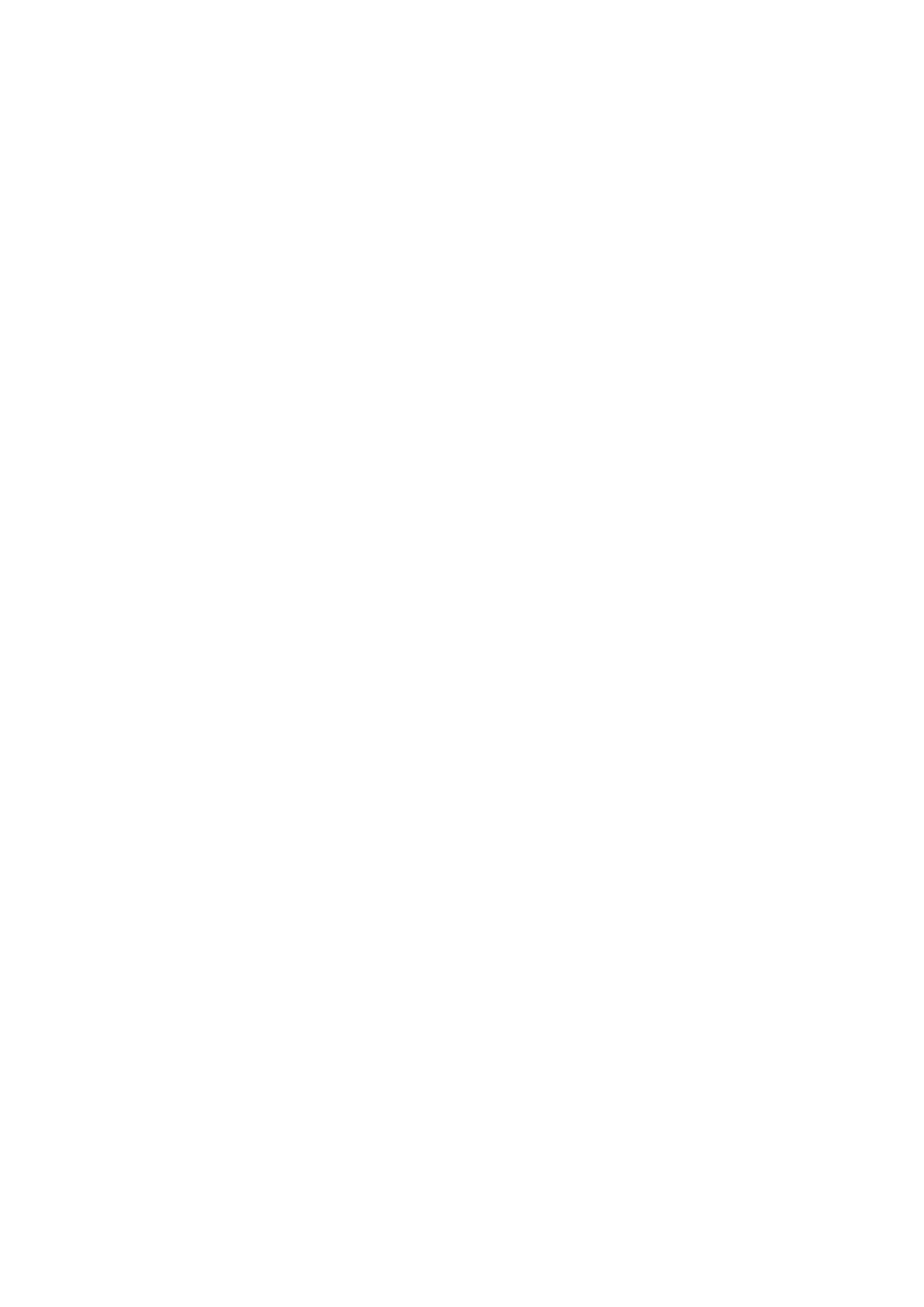# <span id="page-6-0"></span>**Contents**

|    | 5<br><b>Abstract</b>         |                                                                                                                             |                                  |  |  |  |
|----|------------------------------|-----------------------------------------------------------------------------------------------------------------------------|----------------------------------|--|--|--|
|    | <b>Contents</b>              |                                                                                                                             | 7                                |  |  |  |
|    | 1.1.                         | 1. Introduction<br>1.2. Outline                                                                                             | 9<br>11<br>11                    |  |  |  |
|    |                              | 2. Terminology                                                                                                              | 13<br>13<br>13<br>14             |  |  |  |
| 3. | 3.1.<br>3.2.<br>3.3.<br>3.4. | <b>Related Work</b>                                                                                                         | 17<br>17<br>18<br>19<br>23<br>24 |  |  |  |
|    |                              | 4. Sequential Algorithms<br>4.1.1.<br>4.1.2.<br>Matchings and Independent Sets – Luby's algorithm $\ldots \ldots$<br>4.1.3. | 29<br>29<br>31<br>32<br>36       |  |  |  |
|    | 4.2.<br>4.3.                 | Mixed Algorithm – Karp-Sipser and Local Max $\dots \dots \dots \dots \dots$<br>4.2.1.<br>4.3.1.<br>4.3.2.                   | 37<br>37<br>40<br>41<br>43       |  |  |  |
|    | 4.4.                         | 4.4.1.<br>4.4.2.<br>4.4.3.<br>4.4.4.                                                                                        | 48<br>49<br>53<br>57<br>61       |  |  |  |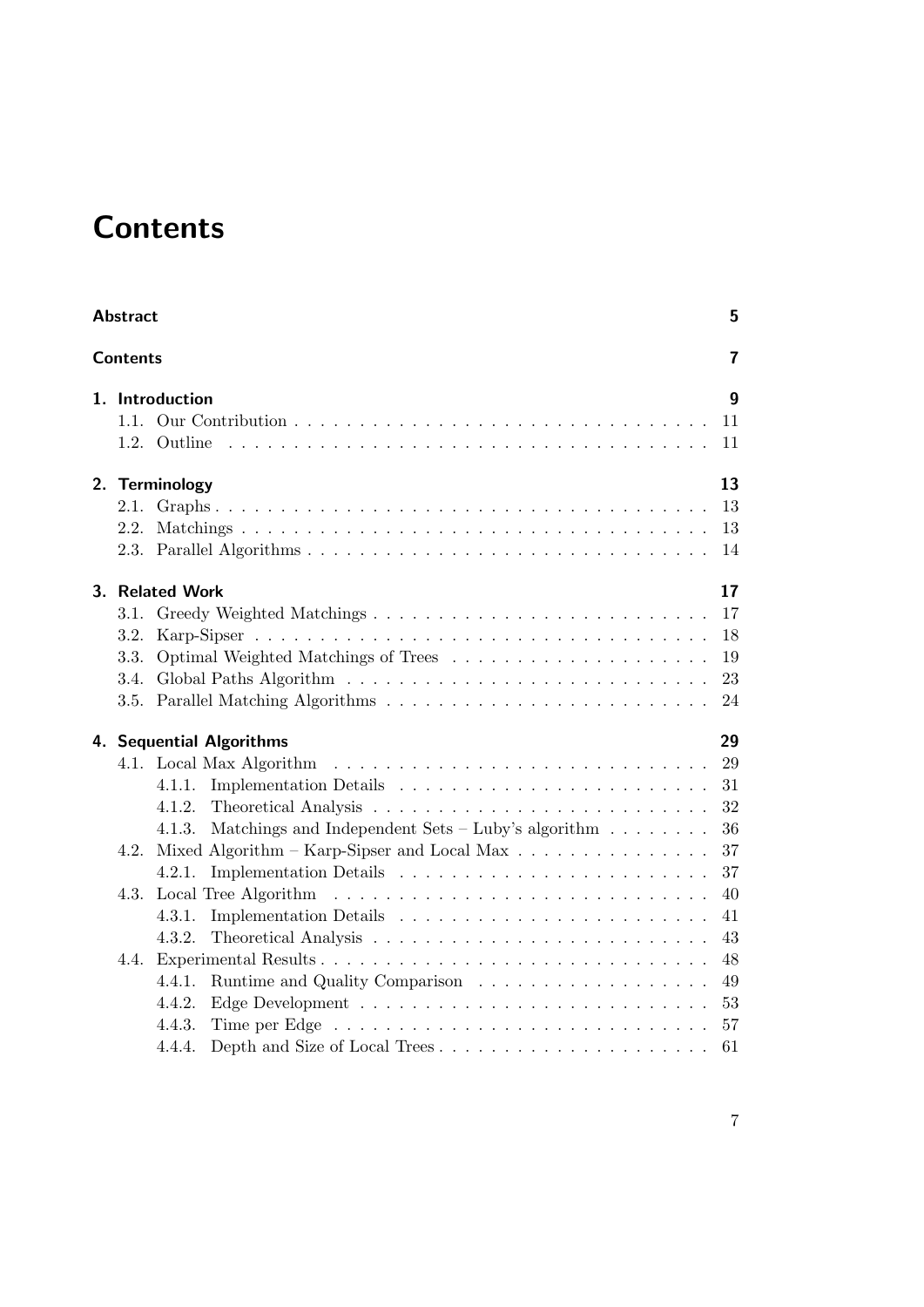### Contents

|                                        | 5. Parallel Algorithms                                      | 63  |  |  |  |
|----------------------------------------|-------------------------------------------------------------|-----|--|--|--|
|                                        |                                                             | 63  |  |  |  |
|                                        |                                                             | 65  |  |  |  |
|                                        |                                                             | 70  |  |  |  |
|                                        |                                                             |     |  |  |  |
|                                        | Parallel Maximum Weighted Matching of a Forest 71<br>5.2.2. |     |  |  |  |
|                                        | 5.2.3.                                                      | -72 |  |  |  |
|                                        | 5.2.4.                                                      |     |  |  |  |
|                                        |                                                             |     |  |  |  |
|                                        |                                                             |     |  |  |  |
|                                        | 5.3.2.                                                      | 83  |  |  |  |
|                                        | 5.3.3. Comparison Local Max and Local Tree                  | 94  |  |  |  |
|                                        | 6. Conclusions                                              | 101 |  |  |  |
|                                        |                                                             |     |  |  |  |
|                                        | A. Zusammenfassung                                          | 103 |  |  |  |
|                                        | <b>B. LAM and Unique Edge Weights</b>                       | 105 |  |  |  |
|                                        | <b>C. Parallel Local Max Details</b>                        | 107 |  |  |  |
|                                        |                                                             |     |  |  |  |
|                                        |                                                             |     |  |  |  |
| <b>D. Detailed Parallel Local Tree</b> |                                                             |     |  |  |  |
|                                        | D.1. Detailed Computation of a Parallel Forest 111          |     |  |  |  |
|                                        | D.1.1. Example: Computation of Border Components 115        |     |  |  |  |
|                                        |                                                             |     |  |  |  |
|                                        |                                                             |     |  |  |  |
| <b>References</b>                      |                                                             | 123 |  |  |  |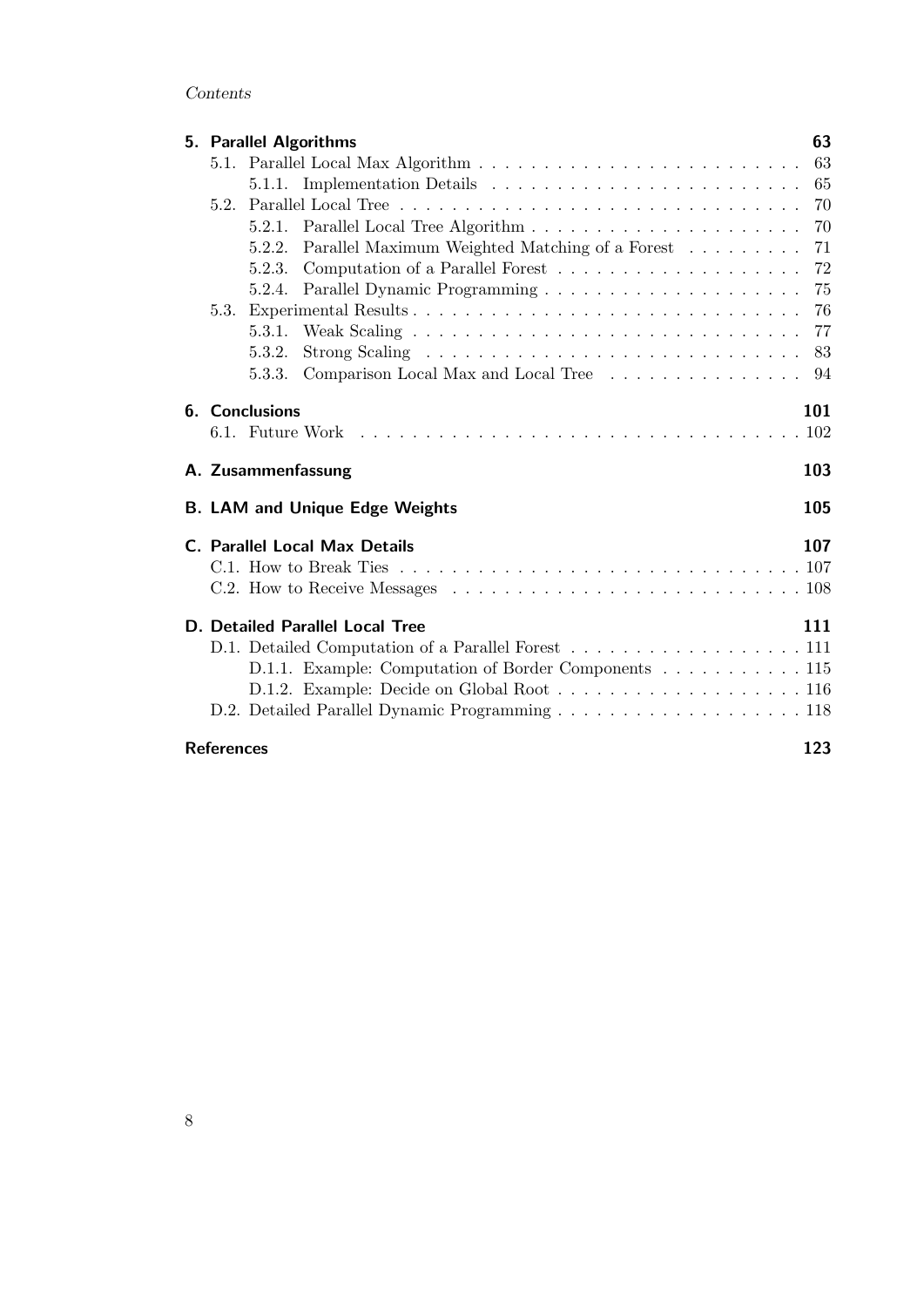## <span id="page-8-0"></span>1. Introduction

In this work we discuss the sequential and parallel computation of matchings of graphs. A matching M of a graph is a subset of the edges of the graph such that no two distinct edges of M share a common end vertex.

Matchings are of interest in a huge variety of problems. In some of the earliest applications they can be used to directly describe the solution for a problem. For example matchings can be used to solve a classification problem as described by Thorndike [\[34\]](#page-124-1) or by Lawler  $[22]$ . The problem is to assign N workers to N jobs. Each of those jobs belongs to one of k job categories. Each of theses workers are qualified to some extent for each of the different jobs. Lets measure this qualification by  $r(w, j)$ . That is the qualification of worker w for the job category j. The assignment of the workers to the jobs should maximize the accumulated qualification. This situation can be represented by a weighted bipartite graph. The workers represent one set of vertices while the jobs represent the other set of vertices. Each worker vertex is connected with job vertices by edges, and the weights of those edges correspond to the qualification of the worker for the corresponding job. A maximum weighted matching of this graph defines an optimal solution for the given problem. The maximum weighted matching assigns each worker to a particular job and ensures that the accumulated qualification is maximized.

Another early application was given by Fujii et al. [\[16,](#page-123-2) [22\]](#page-123-1). They used matchings to compute optimal schedules for processors. In this example we have two identical processors and  $n$  jobs. Each of these jobs requires one time step to be computed and there exists a precedence relation between them. Job  $j_i$  must be executed before job  $j_j$  if  $j_i > j_j$ , and both jobs can be executed simultaneously if  $j_i \sim j_j$ . For an optimal schedule we are looking for the maximal number of job pairs that can be executed at the same time. An upper bound for the maximal number of pairs corresponds to the maximum cardinality matching of the graph where the vertices represent the jobs and two vertices are connected by an edge if their corresponding jobs are independent from each other, i.e. they can be executed simultaneously. This graph does not have to be bipartite. In [\[16\]](#page-123-2) it is also shown that jobs of the resulting job pairs can be interchanged in such a way that there is always one job pair that can be executed before the others, with respect to the precedence relation.

Today the computation of matchings is quite often used to solve a subproblem of a bigger problem. For example when computing solutions for a system of linear equations  $Ax = b$ . In this case it is often required to select good candidates, so called pivot elements, for the diagonal entries of the matrix. Iterative methods like Gauss-Seidel converge faster if the diagonal entry is larger compared to other entries of its row or column [\[11\]](#page-122-1). [\[11\]](#page-122-1) show that it can be beneficial to choose those pivots by computing a weighted matching of the bipartite graph representing the linear equation.The bipartite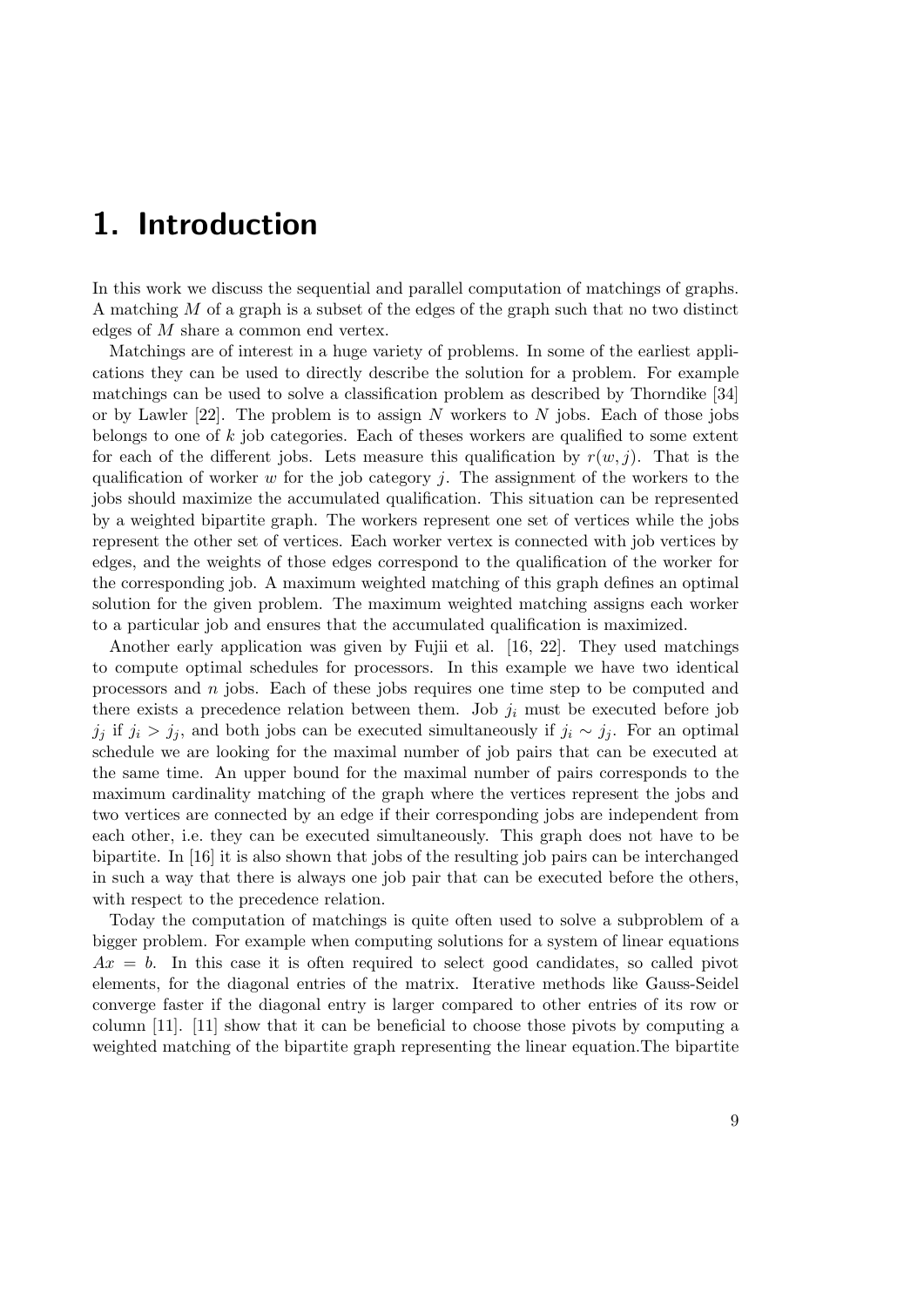#### 1. Introduction

graph is constructed the following way: The rows represent one half of the vertex-set and the other half is represented by the columns. A row-vertex and a column-vertex are connected by an edge if the matrix entry of this row and column is nonzero. The edge weight corresponds to the matrix entry.

Another recent example for the necessity for the computations of matchings is multi level graph partitioning as used by [\[20\]](#page-123-3). Multi level graph partitioning is done by contracting (coarsening) a graph recursively for several rounds until the graph size falls below a certain threshold. This small graph is then used to compute an initial partition. Starting with this initial partition new partitions are computed for each contracted graph in reverse order by uncontracting the graphs [\[20\]](#page-123-3). The contraction is done by computing a weighted matching  $M$  of the graph during each round and afterwards contracting the edges of  $M$ . Edge ratings are used as the weights of the edges. The ratings specify for each edge how suitable it is for a contraction. Contracting  $M$  means that each edge  $e \in M$  is contracted to a single vertex. In [\[20\]](#page-123-3) newly formed multi-edges are treated as a single edge but their edge weights are summed up. Furthermore the weight of each new vertex is the sum of the weights of the two end vertices of the contracted edge. For contracted graphs we also have to store the information that is necessary to uncontract the graph.

Interestingly the maximum cardinality matching and maximum weighted matching problems can be solved in polynomial time, where on the other hand the similar sounding problem of finding maximum independent sets is NP-complete for planer graphs [\[6\]](#page-122-2). An independent set I is a subset of the vertices of a graph, such that no two vertices of I are adjacent. The first to show that maximum weighted matchings can be computed in polynomial time was Edmonds [\[13\]](#page-123-4). For an  $O(n^3)$  implementation see [\[22\]](#page-123-1). Gabow improved this runtime later to  $O(n(m + n \log n))$  [\[17\]](#page-123-5).

However there are problems where we have huge graphs as inputs (e.g. graph partitioning) or where it is not even necessary to achieve optimal results. In such cases we might be satisfied with approximation algorithms for the maximum cardinality and maximum weighted matchings problems. Most importantly these algorithms achieve far better runtimes and are much simpler to implement. Karp and Sipser present in [\[21\]](#page-123-0) a linear-time approximation algorithm for the maximum cardinality matching problem.

In case of the maximum weighted matching problem the simplest approximation algorithm is probably a greedy algorithm. This algorithm continuously adds the heaviest remaining edge to the matching and achieves a runtime of  $O(m \log n)$  [\[4\]](#page-122-3). Another greedy algorithm, by Preis, which adds locally heaviest edges to the matching achieves a runtime of  $O(m)$  [\[30\]](#page-124-0). Both greedy algorithms have an approximation factor of  $1/2$ . Other 1/2-approximation algorithms are PGA and GPA [\[10,](#page-122-4) [26\]](#page-123-6). They have runtimes of  $O(m)$  and  $O(m \log n)$  respectively. There are also  $2/3 - \varepsilon$  approximation algorithms, e.g. in [\[29\]](#page-124-2) with a runtime of  $O(m \log(1/\epsilon))$ .

Recently there has also been some work on parallel matching algorithms [\[28,](#page-124-3) [19,](#page-123-7) [25,](#page-123-8) [7\]](#page-122-5), most of them are based on the greedy algorithm by Preis.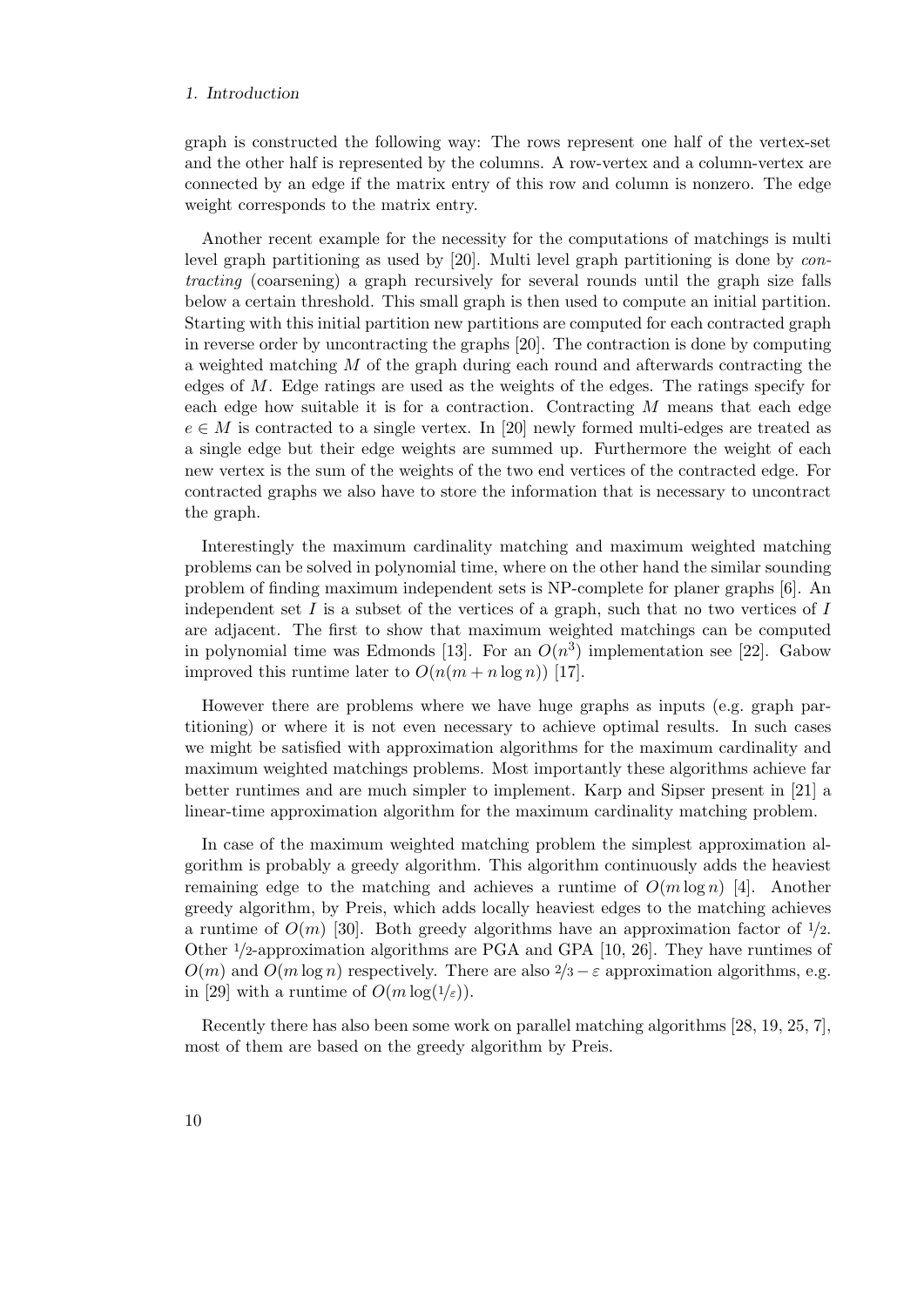## <span id="page-10-0"></span>1.1. Our Contribution

We present three sequential algorithms: Two approximation algorithms for the maximum weighted matching problem. One of them is based on Preis' idea of adding locally heaviest edges to the matching. Another one computes maximum weighted matching of sets of trees spanning the input graph. The third sequential algorithm is a variation of the algorithm of Karp and Sipser to compute approximate maximum cardinality matchings. We provide theoretical results for their expected runtimes and the quality of the worst case solutions. Additionally, we performed experiments on a wide variety of graphs to see how those algorithms perform in practice with regard to their runtime and the quality of their solutions compared to each other and other algorithms.

We also present parallel versions of the two sequential algorithms for the weighted matching problem and evaluate how well their implementations scale in practice.

## <span id="page-10-1"></span>1.2. Outline

Chapter [2](#page-12-0) introduces the terminology that we are using in this thesis, Chapter [3](#page-16-0) discusses related work. The sequential algorithms are described in Chapter [4,](#page-28-0) as well as their theoretical and experimental results. Chapter [5](#page-62-0) talks about the two parallel algorithms and their experimental results. Finally Chapter [6](#page-100-0) concludes this work by summarizing our main results and talks about possible future work.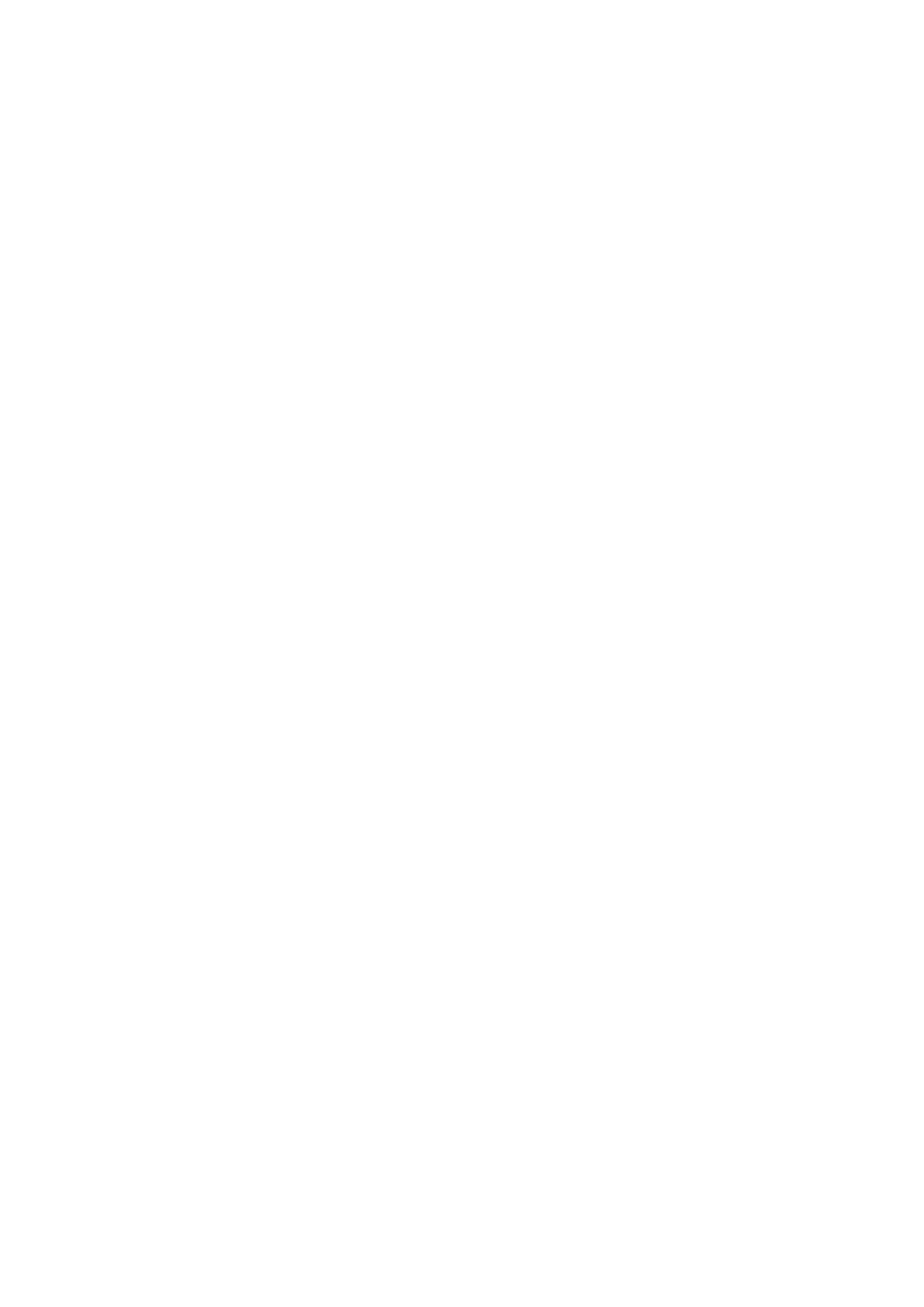## <span id="page-12-0"></span>2. Terminology

### <span id="page-12-1"></span>2.1. Graphs

An undirected graph  $G = (V, E)$  consists of a set V of vertices and a set E of edges. An edge  $e = \{a, b\}$  connects two vertices a and b of V. We use the variable n to specify the size of V, that is the number of vertices of the graph and  $m = |E|$  is used to specify the number of edges of the graph G. When talking about a graph G we implicitly say that its vertex set is  $V$  and its edge set is  $E$ .

In general we allow *multi-graphs*. These are graphs which allow multiple edges between two vertices and self-loops (both end vertices of an edge are the same).

And edge  $e \in E$  is incident to a vertex  $a \in V$  if a is an end vertex of e. Two vertices a and  $b$  are *adjacent* if both are connected by an edge. In a similar way we say that edges  $e$  and  $e'$  are *adjacent* if they have a common end vertex. The number if incident edges of a vertex v is called the *degree d* of v. A vertex is called a degree d vertex if its degree is d.

A weighted graph  $G = (V, E, c, \omega)$  is a graph as specified before but with two additional functions. The function  $c: V \to \mathbb{R}^+$  assigns costs to the vertices and  $\omega: E \to \mathbb{R}^+$  assigns a weight to each edge.

A *complete graph*  $K_n$  is a graph with n vertices and one edge between each pair of vertices. A *bipartite graph* is a graph where the set  $V$  of vertices can be divided into two sets of vertices  $V_1$  and  $V_2$  such that  $V = V_1 \cup V_2$ ,  $V_1 \cap V_2 = \emptyset$  and there are no edges connecting two vertices of  $V_1$  or two vertices of  $V_2$ .

## <span id="page-12-2"></span>2.2. Matchings

A matching of a graph G is a subset  $M \subseteq E$  of the graph's edges such that no two edges of  $M$  share a common end vertex. We say that the edges of  $M$  are matched and a vertex is matched if it is an end vertex of a matched edge otherwise it is unmatched. An edge is unmatched if it is not an element of M.

A matching M is maximal if there is no edge  $e \in E \setminus M$  such that  $M \cup \{e\}$  is still a valid matching.

A maximum cardinality matching M of a graph G is a matching with  $|M| \geq |M'|$  for any other matching  $M'$  of G. We say that M is a perfect matching if all vertices of the graph are matched  $(2|M| = n)$ . Obviously perfect matchings only exists for graphs with an even number of vertices.

The cardinality of a maximal matching is at least half the size of a maximum cardinality matching.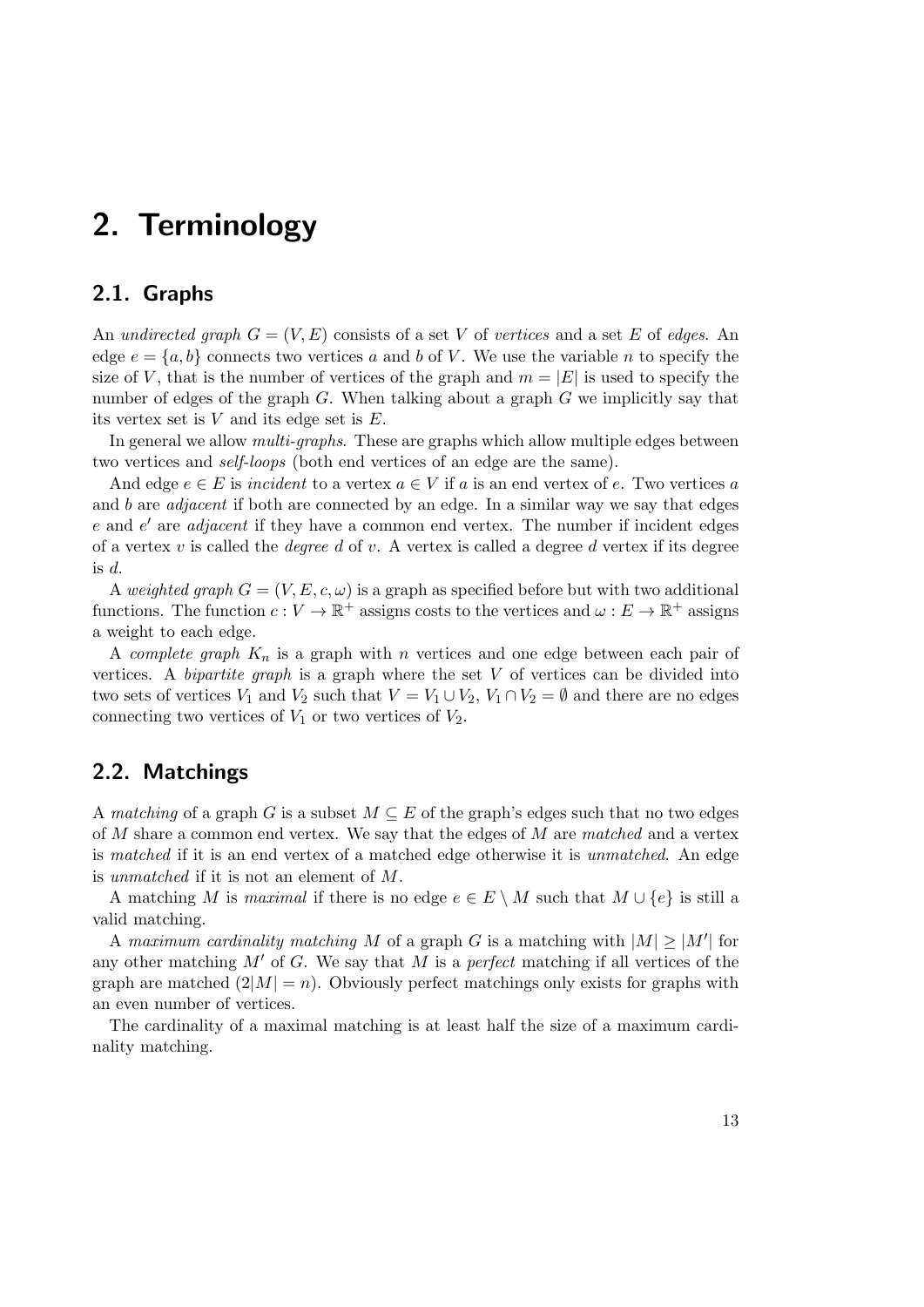#### 2. Terminology

The weight  $w: 2^E \to \mathbb{R}^+$  of a matching M is the sum of the weights of each edge of  $M$ :

$$
w(M) = \sum_{e \in M} \omega(e)
$$

A maximal weighted matching is a weighted matching where no more edges can be added. A maximum weighted matching M is a matching with  $w(M) \geq w(M')$  for any other matching  $M'$ .

We also consider approximations of maximum cardinality matchings and maximum weighted matchings. In those cases we try to achieve the optimal results, but do not require it. However the results must be maximal.

### <span id="page-13-0"></span>2.3. Parallel Algorithms

Throughout this thesis we only consider parallel algorithms for *distributed memory sys*tems. That is we have a number of p processors and each of these processors has its own local memory. No processor is directly able to access the local memory of another processor, instead processors have to send messages to each other to exchange information. The processors can communicate with each other using a network that connects them [\[12,](#page-122-6) p. 574].

Bulk Synchronous Parallelism (BSP) can be considered as computation model for parallel algorithms but also as an approach how to develop parallel algorithms [\[12,](#page-122-6) p. 192]. When we talk about BSP in this work we only consider it as an approach how to write parallel algorithms. A BSP-algorithm divides its execution into several super steps. At the start of each super step the processors perform local computations independent from each other. As soon as they are finished with their computations they start a communication phase where they send messages to other processors and also receive messages. At the end of each super step there is a synchronization barrier to ensure that no processors continues to perform local computations before the other processors have finished their computations and communications [\[12,](#page-122-6) p. 192].

In the case of parallel graph algorithms the input graph  $G = (V, E)$  is usually partitioned into several subgraphs  $G_p = (V_p, E_p)$ , with one subgraph for each processor p. The subgraphs  $G_p$  combined represent the whole input graph  $G$ . In our case the subgraphs are defined by assigning to each process a subset  $V'_p$  of vertices of V, such that those subsets are disjoint but the union of them is equal to V. The subgraph  $G_p$ is then defined by the set  $E_p$  of edges incident to a vertex of  $V'_p$  and the vertex set  $V_p = V_p' \cup \{u \in V | u$  end vertex of an edge  $\in E_p$ . Obviously it is possible that for an edge  $e = \{u, v\} \in E_p$  only one vertex is an element of  $V'_p$  and the other vertex is not. We call such an edge a *cross edge* and vertices  $\in V_p'$  are called *local vertices* and vertices  $\in V_p \setminus V_p'$  are called *ghost vertices*. Edges that connect two local vertices are called local edges.

Each cross edge  $e = \{u, v\}$  connects a processor with another processor, the two end vertices are assigned to different processors. We write  $p(v)$  to identify the processor a vertex  $v$  is assigned to.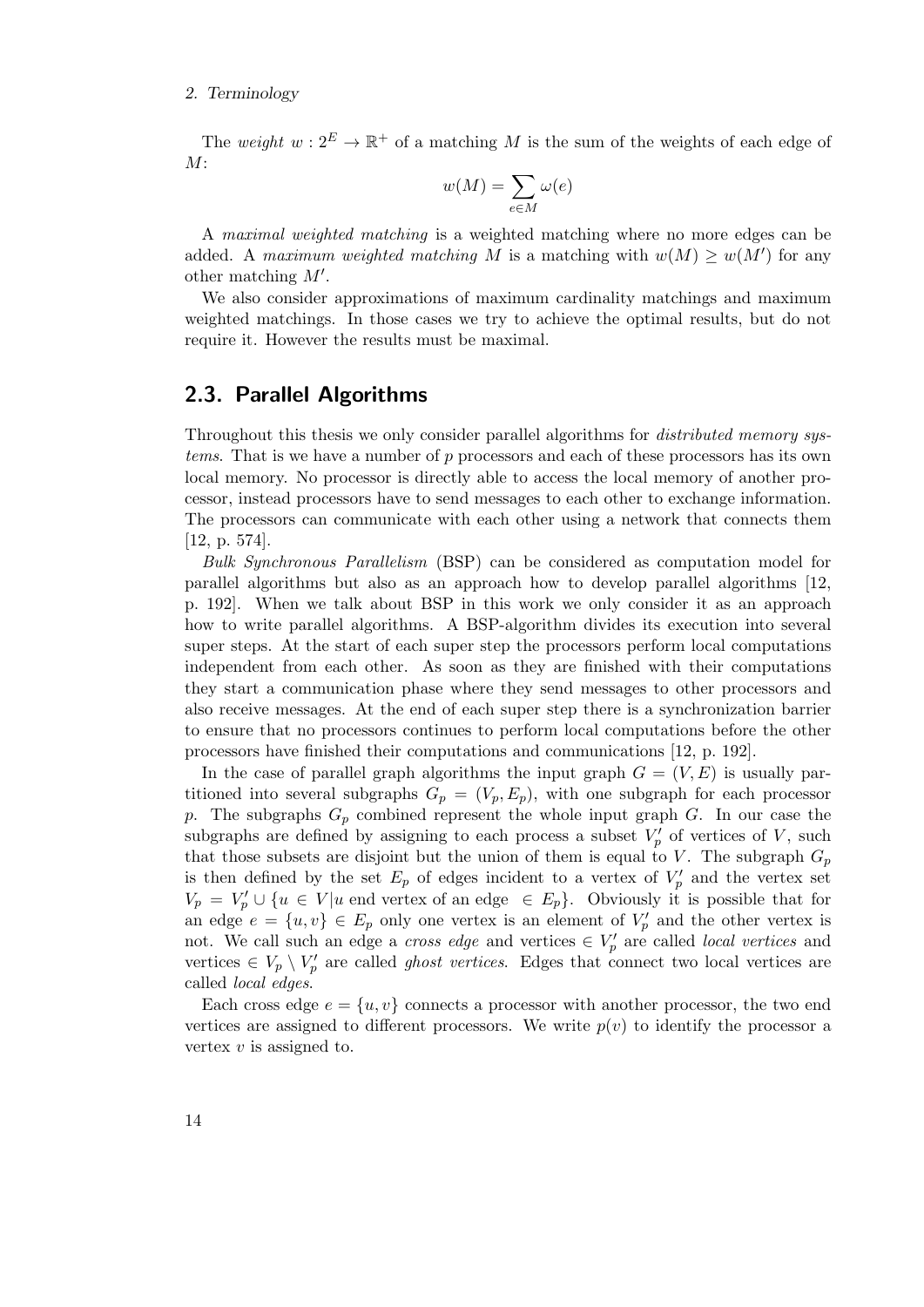Usually the main reason why someone is interested in parallel algorithms is to compute the solution of a problem a lot faster. But in the case of distributed programs it also allows us to use a lot more resources other than processing power, e.g. main memory.

To see how well a parallel algorithm performs/scales (i.e. how much faster it is), we look at the speed up  $S = T_s/T_p$ . That is the runtime  $T_s$  of the sequential algorithm divided by the parallel runtime  $T_p$ . In case of p processors we would hope that the parallel versions is p times faster than the sequential version. In [\[3\]](#page-122-7) Amdahl made the observation that the fraction  $\alpha$  of a program that cannot be computed in parallel is constant and showed how well a program performs for different sizes of  $\alpha$ . This lets us directly compute the parallel runtime  $T_p$  of a algorithm on a system with p processors:

$$
T_p = \alpha \ T_s + (1 - \alpha) \ \frac{T_s}{p}
$$

This results in the following speedup for a parallel program:

$$
S = \frac{T_s}{T_p} = \frac{T_s}{\alpha T_s + (1 - \alpha) \frac{T_s}{p}} = \frac{1}{\alpha + \frac{1 - \alpha}{p}}
$$

This formula is also known as Amdahl's Law [\[12,](#page-122-6) p. 53]. One can directly derive from it that the speedup cannot exceed  $1/\alpha$ .

But Gustafson made in [\[18\]](#page-123-9) the observation that in practice people are not interested in getting their computations done faster, but instead use a larger number of processors to solve the problem for a bigger input size in the same time. Therefore he suggested to fix the runtime and not the problem size. Another observation was that the time spent on the sequential part of the program does not increase with the problem size, instead it remains constant. This lets us split the runtime  $T_p$  of the parallel program (using p processors) into a sequential part  $t_s$  and a parallel part  $t_p$ :  $T_p = t_s + t_p$ . Using this information we get for the sequential runtime of the program  $T_s = t_s + p t_p$ . Scaling  $t_s + t_p$  to 1 gives us a speedup of

$$
S = \frac{T_s}{T_p} = \frac{t_s + p \ t_p}{t_s + t_p} = t_s + p \ t_p = t_s + p \ (1 - t_s) = p - t_s(p - 1)
$$

In this case  $t_s$  represents the sequential fraction of the parallel runtime  $T_p$ . This formula is also known as Gustafson's Law [\[12,](#page-122-6) p. 819].

Those two laws suggest two different approaches to measure the performance of a parallel algorithm. The first is known as strong scaling and based on Amdahl's law [\[12,](#page-122-6) p. 1127]. In this case we fix the problem size and increase the number of processors. In the optimal case the speed up would increase linear with the number of processors (doubling the number of processors should halve the runtime).

The other approach is known as weak scaling and is based on Gustafson's law [\[12,](#page-122-6) p. 1127]. This time we increase the problem size by the same fraction as we increase the number of processors, hoping that the problem size for each processor remains constant. In this case we should see a constant runtime of the algorithm, in case of optimal scaling.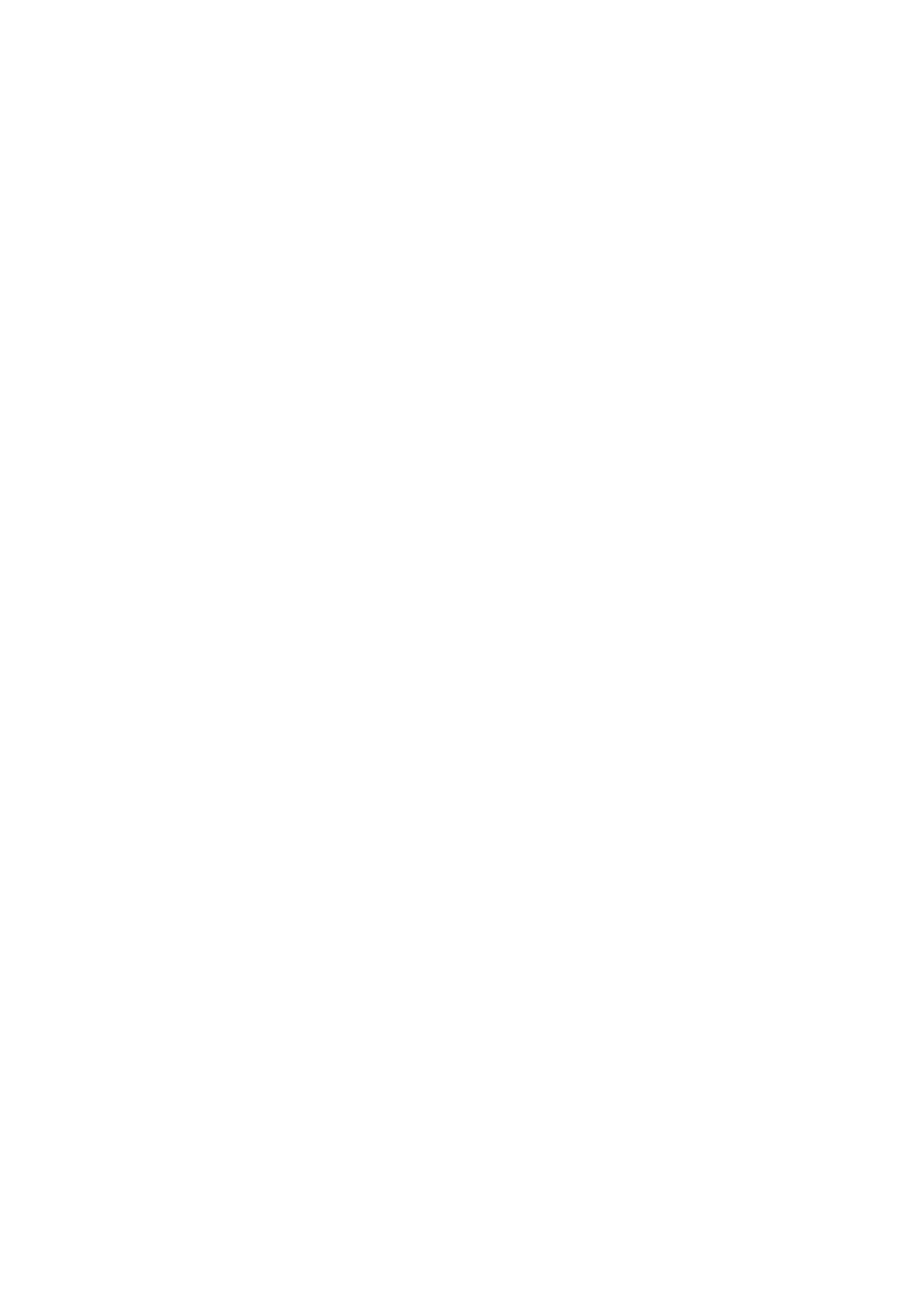## <span id="page-16-1"></span><span id="page-16-0"></span>3.1. Greedy Weighted Matchings

One of the earliest and simplest approximation algorithms for the weighted matching problem is the greedy algorithm shown in Algorithm [3.1.1.](#page-16-2) It simply adds the heaviest remaining edge to the matching and removes this edge and adjacent edges until no edges are left. An interesting property of this algorithm is that it guarantees an  $1/2$ -

<span id="page-16-2"></span>Algorithm 3.1.1 Compute an approximate weighted matching  $greedy(G = (V, E))$ : 1:  $M_{\text{greedy}} = \emptyset$ 2: while  $E \neq \emptyset$  do 3:  $e = \{a, b\}$  edge with highest weight in E 4:  $M_{\text{greedy}} = M_{\text{greedy}} \cup \{e\}$ 

approximation of the optimal result. For each edge  $e$  that is added to the matching we miss at most two edges (both adjacent to e) of the optimal result. However the combined weight of the missed edges is at most twice the weight of the edge  $e$  [\[4\]](#page-122-3).

The obvious best runtime for the greedy algorithm is  $O(m \log n)$ , for non multi-graphs, when using comparison based sorting to sort the edges by decreasing weight.

Preis showed that a variation of the greedy algorithm provides the same 1/2-approximation factor as the greedy algorithm but with a linear runtime  $O(m)$  [\[30\]](#page-124-0). Preis' algorithm

Algorithm 3.1.2 Compute an approximate weighted matching

<span id="page-16-3"></span> $LAM(G = (V, E))$ : 1:  $M_{\text{LAM}} = \emptyset$ 2: while  $E \neq \emptyset$  do 3:  $e = \{a, b\}$  a locally heaviest edge of E 4:  $M_{\text{LAM}} = M_{\text{LAM}} \cup \{e\}$ 5: remove all edges incident to  $a$  or  $b$  from  $E$ 

5: remove all edges incident to  $a$  or  $b$  from  $E$ 

LAM is shown in Algorithm [3.1.2.](#page-16-3) The difference to the greedy algorithm is that instead of choosing the heaviest remaining edge LAM chooses a locally heaviest edge. An edge is a locally heaviest edge, if it is heavier than any of its remaining adjacent edges. The idea to choose locally heaviest edges will be one of the main ideas of the following chapters.

The LAM-algorithm is a more general version of the greedy algorithm. Obviously LAM simulates the greedy algorithm if it chooses the heaviest remaining edge each round. The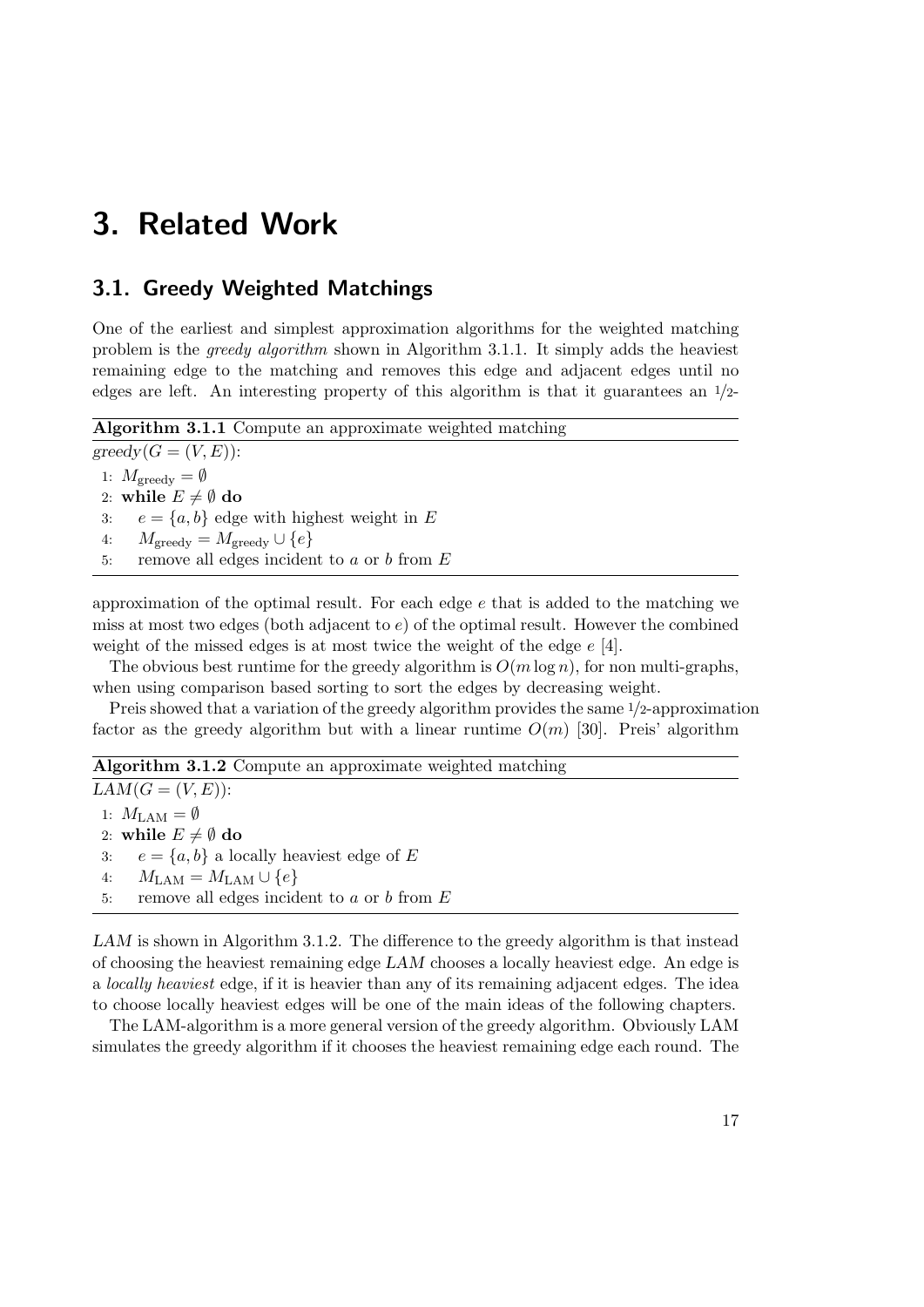heaviest remaining edge must be a locally heaviest edge. In case of unique edge weights the LAM-algorithm computes for each possible run (the order in which edges are added to the matching) the same matching (Theorem [B.1\)](#page-104-1), therefore it computes the same matching as the greedy algorithm and the weight of the matching is at least half the weight of an optimal matching.

Preis also showed this  $1/2$ -approximation for arbitrary edge weights.

## <span id="page-17-0"></span>3.2. Karp-Sipser

Karp and Sipser propose in [\[21\]](#page-123-0) a simple algorithm for the maximum cardinality matching problem. Despite its simplicity Karp and Sipser show that the algorithm is expected to give near optimal results for random graphs. The basic structure of this matching algorithm is shown in Algorithm [3.2.1.](#page-17-1) We assume that the provided graph initially does not contain any degree zero vertices. The algorithm is organized in rounds and in each of these rounds the algorithm looks for degree one vertices. If there is such a vertex its incident edge is added to the matching otherwise an edge is chosen at random and added to the matching. Using a list to keep track of degree one vertices, it is easy to implement

Algorithm 3.2.1 Compute a matching using the Karp Sipser heuristic [\[21\]](#page-123-0)

<span id="page-17-1"></span> $ks\_matching(G = (V, E))$ : 1:  $M = \emptyset$ 2: while  $G$  not empty do 3: if G contains degree one vertex then 4: v one of the degree one vertices 5:  $e = \{v, u\}$  the edge incident to v 6:  $M = M \cup \{e\}$ 7: remove  $e$  and all adjacent edges from  $G$ , also remove all degree zero vertices 8: else 9: pick an edge  $e = \{v, u\}$  at random 10:  $M = M \cup \{e\}$ 11: remove e and all adjacent edges from G, also remove all degree zero vertices 12: return M

ks matching in linear time. Whenever an edge  $e = \{u, v\}$  is added to the matching the edge e and its adjacent edges are removed from the graph. For each removed adjacent edge we have to check the degree of the remaining end vertex. If the degree is one we add the vertex to the list of degree one vertices. The runtime for removing a matched edge is  $O(\deg(u) + \deg(v))$  this gives a total runtime of  $O(m)$ .

Selecting a degree one vertex is called a degree 1 reduction by Magun in [\[24\]](#page-123-10). As proven by Karp and Sipser a degree 1 reduction does not change the optimality of a maximum cardinality matching [\[21\]](#page-123-0). In the same paper Karp and Sipser also showed that for a degree two vertex u, with incident edges  $e$  and  $e'$ , either  $e$  or  $e'$  is an edge of an maximum cardinality matching  $M$ . This observation is called a *degree 2 reduction*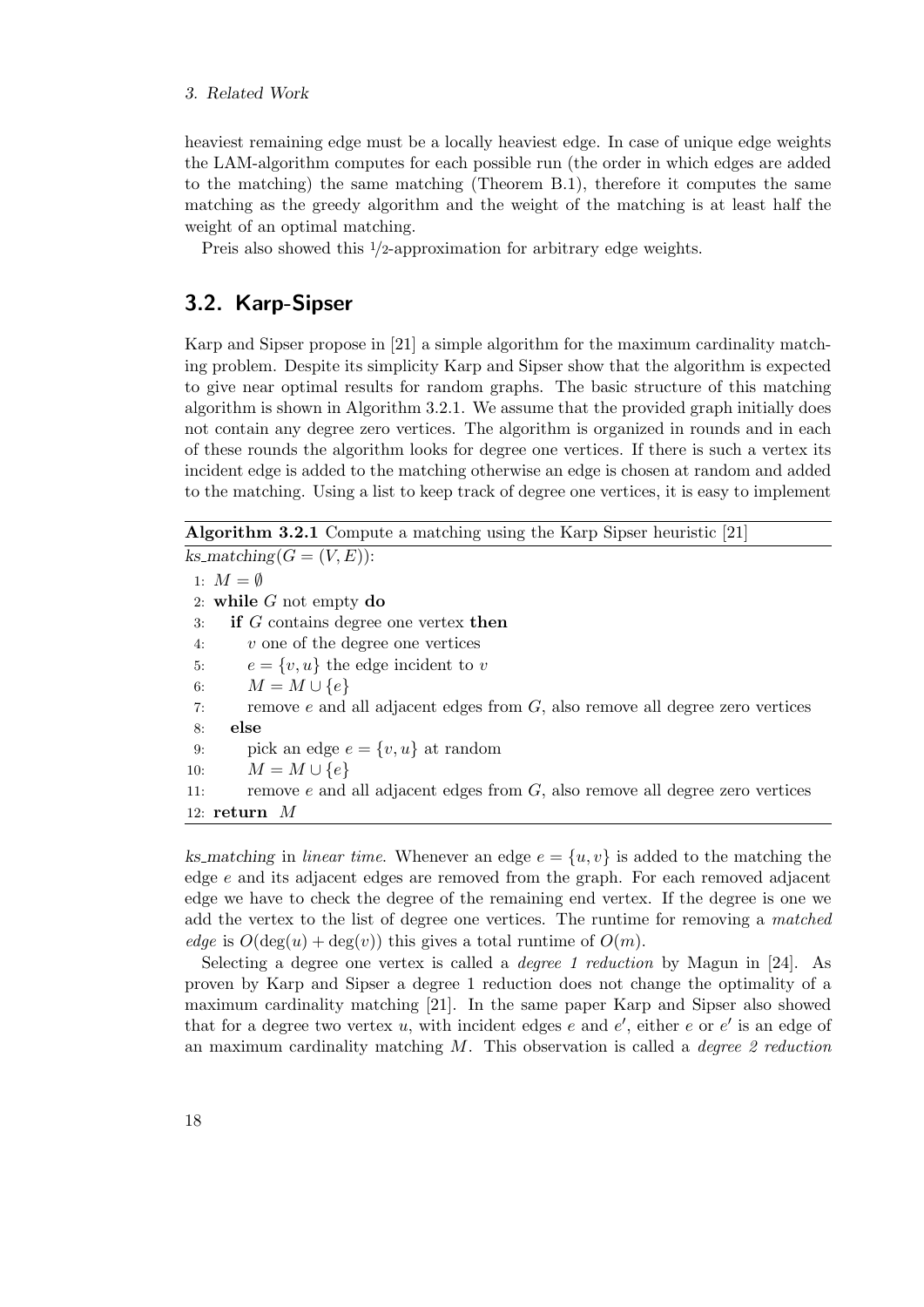by Magun. Karp and Sipser also propose another algorithm which additionally uses a degree 2 reduction if there is no degree one vertex.

Other variants of those two algorithms are studied in [\[24\]](#page-123-10) and [\[8\]](#page-122-8). Those algorithms are still based on degree 1 and degree 2 reductions but instead of choosing a random edge, if there is no degree one or degree two vertex, another heuristic is used. For example choosing a remaining vertex of minimal degree and an incident edge of this vertex.

## <span id="page-18-0"></span>3.3. Optimal Weighted Matchings of Trees

Solving the maximum cardinality matching problem for trees can be easily done in linear time using the degree 1 reduction from the Karp and Sipser algorithm. There is always a degree one vertex in a tree and hence we get a optimal solution for the maximum cardinality problem.

Solving the maximum weighted matching problem for a tree can also be done in linear time using a dynamic programming approach [\[32\]](#page-124-4). It is easier for this algorithm to treat the trees as directed trees starting at a distinct root vertex  $r$ .

The *optimal solution of a tree T* can be computed by using the optimal solutions of the *subtrees* of T. For each subtree s of T there are two possible matching results. Either the incoming edge to  $s$  is matched or it is not. The incoming edge of a subtree  $s$  is the edge which connects s with its parent. Those two possible results can be represented by the corresponding accumulated weights of the result of the subtree s. From now on we may also talk about the vertex  $s$ , in this case we mean the root of the subtree  $s$ .

If the incoming edge of  $s$  is matched we cannot match any of the outgoing edges of  $s$ . Thus the result for this case is the weight of the incoming edge plus the weights of all subtrees of s for the case that the incoming edges of those subtrees are not matched.

<span id="page-18-1"></span>If the incoming edge of s is not matched we can match one of the outgoing edges of s. Thus the result for this case is the sum of the weights of all subtrees of s depending whether the incoming edge is matched.



Figure 3.3.1.: Simple example for computing matchings in trees.

An example is shown in Figure [3.3.1.](#page-18-1) Each edge has a weight of 1. Next to each vertex of the tree is a pair. The first entry specifies the weight at the vertex's subtree (including the incoming edge) for the case that the incoming edge is matched and the second entry gives the weight for the case that the incoming edge is not matched. There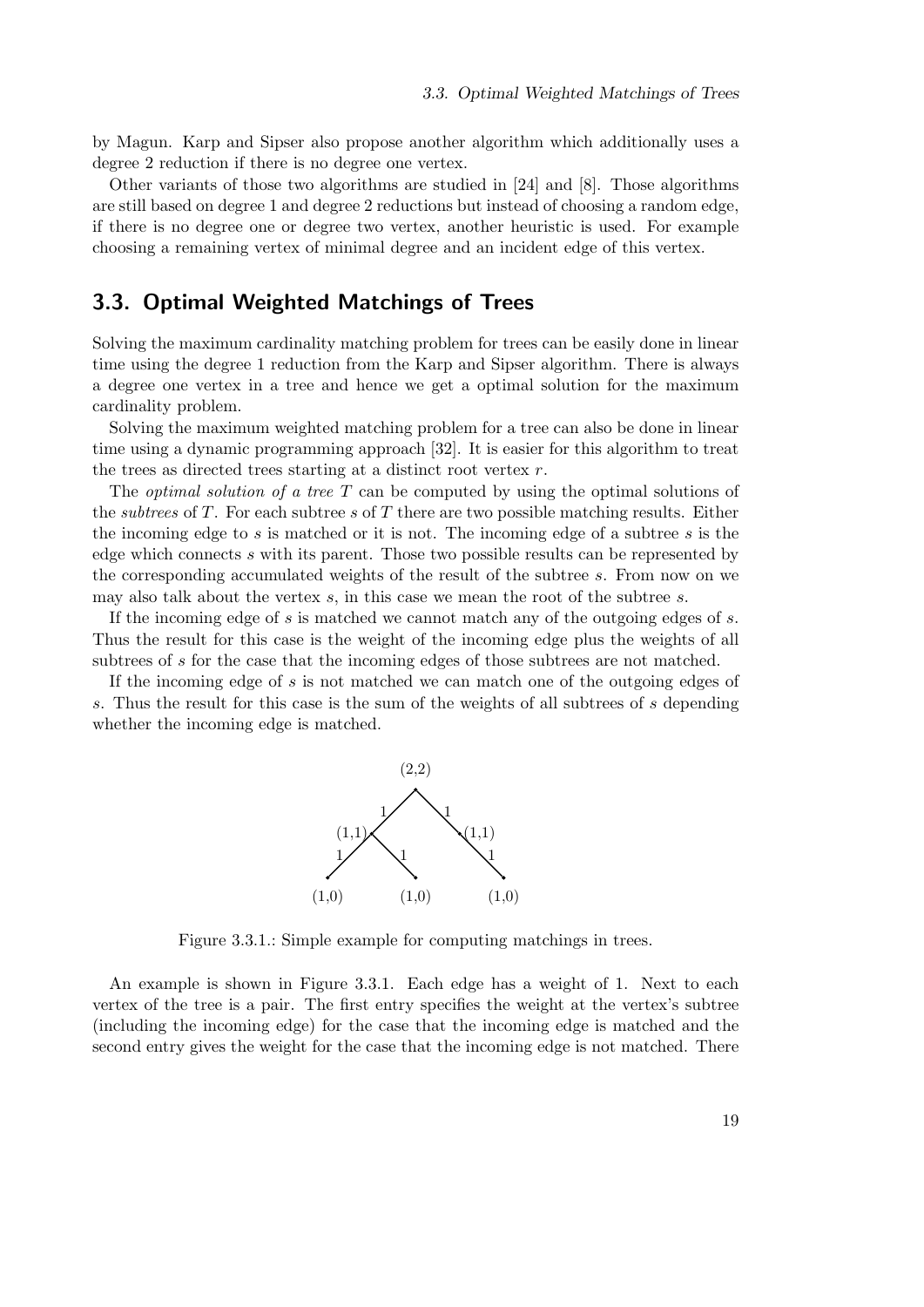is a special case for the root of the tree. Obviously this vertex does not have any incoming edges, thus we say that the incoming edge has weight 0. In Figure [3.3.1](#page-18-1) the optimal accumulated weight is 2. To get the edges of the matching we walk through the tree from top to bottom and add edges according to the weight-pair at each node and the edges that already have been added.

Algorithm [3.3.1](#page-19-0) shows the general structure how to compute an optimal matching for a given tree. At first we fill a table  $O$  storing for each vertex/subtree which outgoing edge will be matched if the incoming edge is not matched. The outgoing edges stored in O are represented by the other end vertex of the edge, i.e. an entry  $O[v]$  represents the edge  $\{v, O[v]\}$ . Initially each entry of O references a non existent vertex.

Algorithm 3.3.1 Compute maximum weighted matching of a tree

<span id="page-19-0"></span>weighted\_matching\_of\_tree $(T)$ : 1: initialize( $O, T$ ) // One entry for each node of T 2: 3: fill\_subtree\_table $(T, O)$ 4: 5:  $M = \emptyset$ 6: add\_matching\_edges( $root(T)$ , false, O, M) 7: 8: return M

Algorithm [3.3.2](#page-20-0) describes the computation of the subtree table O. At first we initialize another table  $S$ . This table stores for each vertex of  $T$  a pair containing the two possible accumulated weights of the corresponding subtree. The first entry represents the case that the incoming edge is matched and the second entry the case that the incoming edge is not matched. Afterwards we compute a breadth first traversal (BFS-traversal) of the tree T. This traversal is used to fill both tables O and S bottom up, by walking through the BFS-traversal in reverse order. The algorithm distinguishes the cases that a vertex is a leaf or an inner vertex.

In the case of inner vertices we have to be careful when computing outgoing edges. Because if the incoming edge is not matched we can match one of the outgoing edges, but we do not have to. Figure [3.3.2](#page-21-0) shows an example were in one case (vertex  $v$ ) no outgoing edge is matched. This inner vertex will not be matched at all. In such a case the corresponding entry of the table  $O$  references a non existent vertex, to indicate that no outgoing edge will be matched.

To check if an outgoing edge will be matched, in the case that the incoming edge is not matched, we have to verify that the accumulated weight increases. An outgoing edge increases the accumulated weight by the difference  $c$  of the two weights of its subtree: matched incoming edge  $(w_1)$  and incoming edge not matched  $(w_2)$ .

 $c = w_1 - w_2$ 

We want that  $c$  is at least  $0$ , i.e. it does not matter whether we match the incoming edge or not. Also an edge is only matched if its increment is larger than the best increment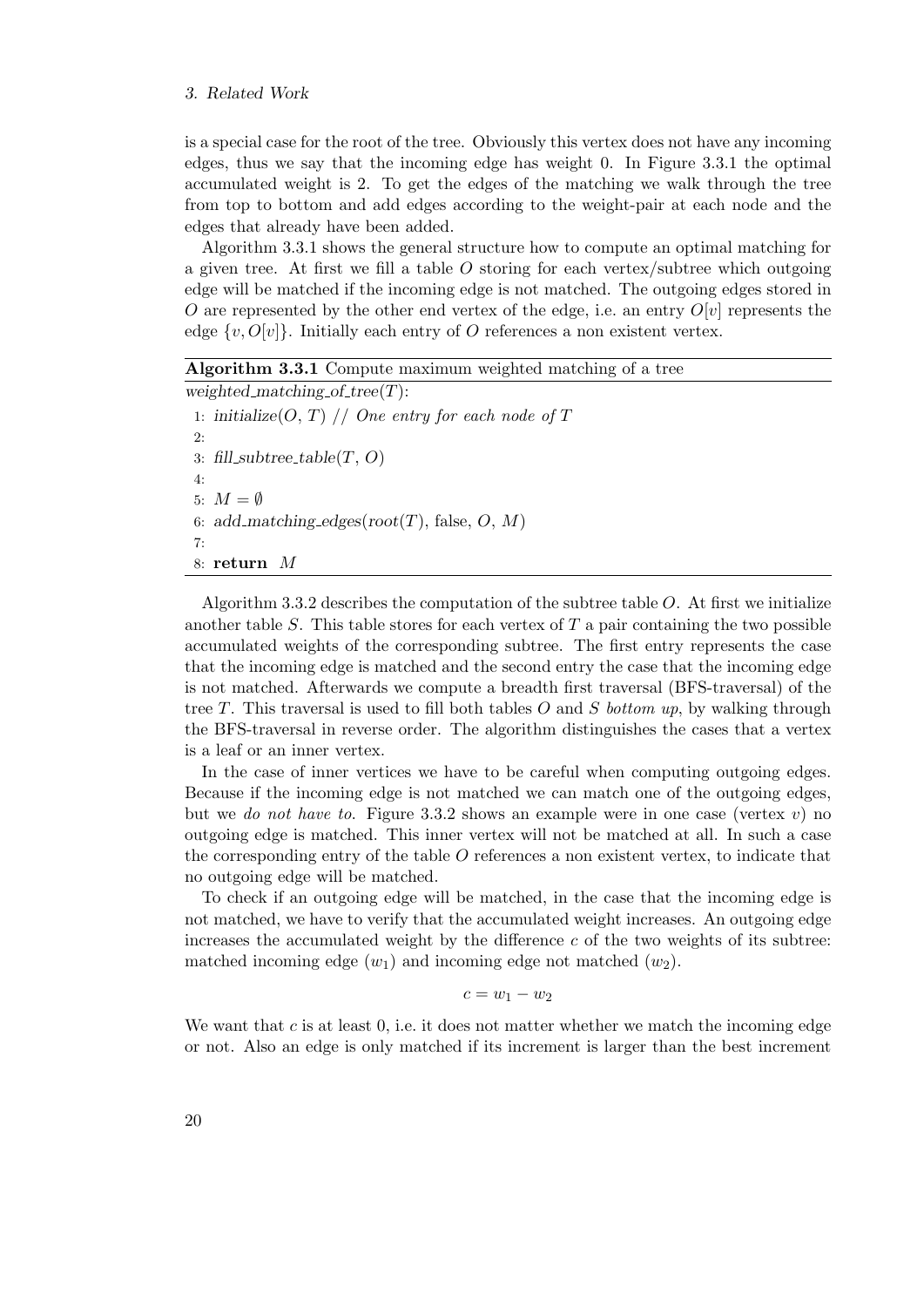#### Algorithm 3.3.2 Fill subtree table of tree

<span id="page-20-0"></span>fill\_subtree\_table $(T, O)$ : 1: initialize(S, T) // Results of subtrees of T 2: bfs\_traversel =  $create_bfs\_traversal(T)$ 3: 4: // Traverse the tree bottom up 5: for  $n \in \text{reverse}(\text{bfs\_traversel})$  do 6:  $w = incoming-weight(n)$ 7: 8: if out\_degree(n) == 0 then 9:  $S[n] = (w, 0)$ 10: else 11:  $w_i = w / W$ eight if the incoming edge is matched 12: for all  $o \in outgoing\_neighbors(n)$  do 13:  $w_i = w_i + S[o]$ . second 14: 15: w  $\mathbf{z}'_i = 0$  // Weight if the incoming edge is not matched 16:  $b = 0 \text{ // Best weight difference}$ 17: for all  $o \in outgoing\_neighbors(n)$  do 18:  $c = S[o]$ .first -  $S[o]$ .second 19: **if**  $c \geq b$  then 20:  $w'_i = w'_i + (S[o].\text{first - } b)$ 21:  $O[n] = o$ 22:  $b = c$ 23: else 24:  $w'_{i} = w'_{i} + S[o]$ . second 25: 26:  $S[n] = (w_i, w'_i)$  // Set the result for the current subtree

<span id="page-20-1"></span>b observed so far. This check is done in line [19](#page-20-1) of Algorithm [3.3.2.](#page-20-0) If an outgoing edge is matched we have to compute the value of the new accumulated weight, i.e. we have to subtract b and add the weight  $w_1$ . Subtracting b from the accumulated weight corresponds to the case that we do not match the corresponding edge of b.

Algorithm [3.3.3](#page-21-1) describes the computation of matched edges. The first important observation for this function is, that the second entry of the root-vertex entry of the table S (computed by Algorithm [3.3.2\)](#page-20-0) always specifies the maximum of the two values. The first entry of this pair is just the sum of all weights of subtrees such that the incoming edge of them is not matched (the incoming edge of the root vertex has weight 0). But the second entry is either equal to this value or larger in the case that the accumulated weight is improved by matching one of the outgoing edges of the root. Thus we can say when calling add matching edges for the root-vertex, that the incoming edge is not matched and we do not need any further information from the table  $S$ , we just have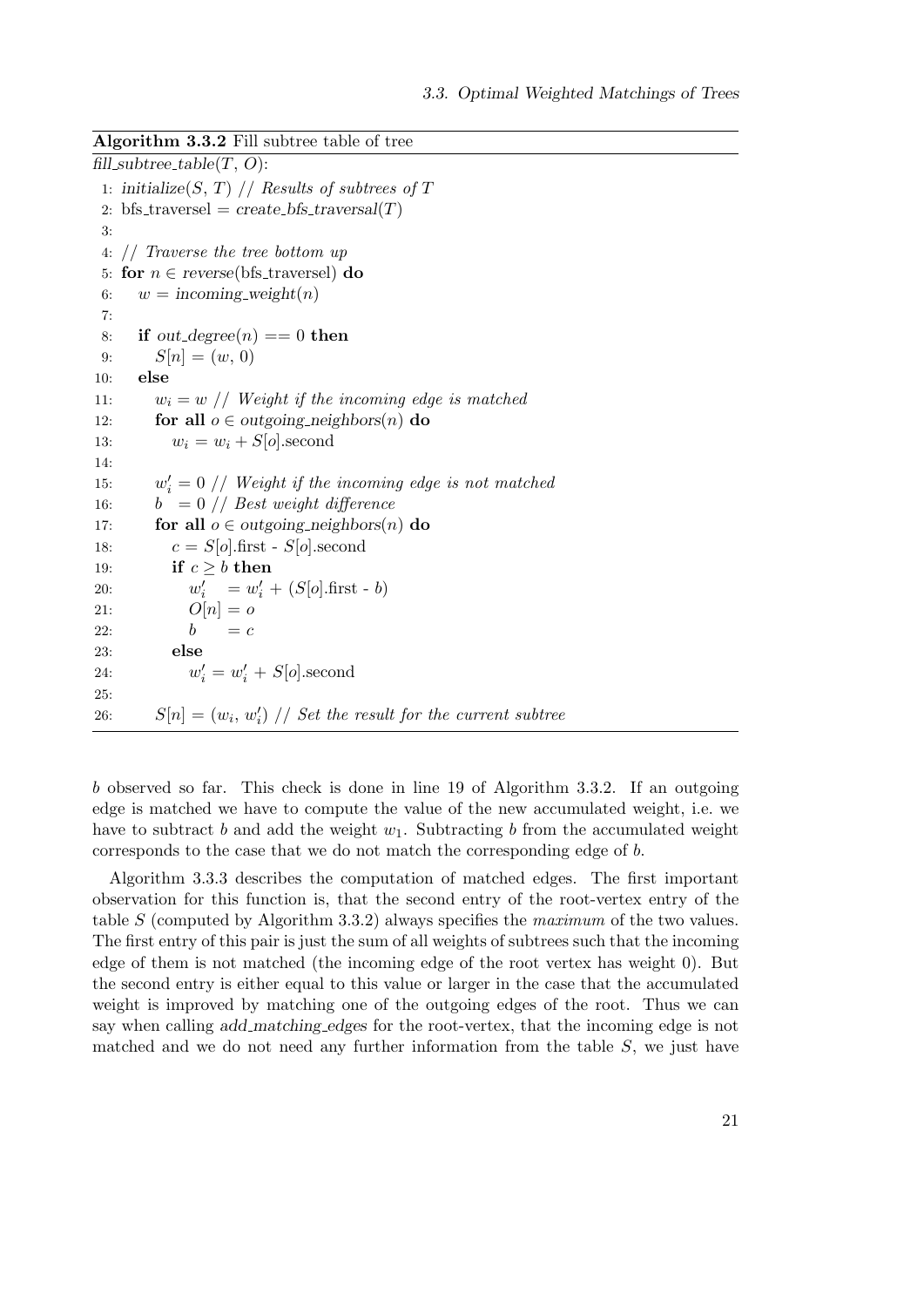<span id="page-21-0"></span>

Figure 3.3.2.: Unmatched internal vertex.

<span id="page-21-1"></span>

| <b>Algorithm 3.3.3</b> Add matched edges to the matching |  |  |  |  |
|----------------------------------------------------------|--|--|--|--|
| add_matching_edges(root, added_incoming, $O, M$ ):       |  |  |  |  |
| 1: if added incoming then                                |  |  |  |  |
| for all $n \in outgoing\_neighbors(root)$ do<br>2:       |  |  |  |  |
| add_matching_edges $(n, false, O, M)$<br>3:              |  |  |  |  |
| $4:$ else                                                |  |  |  |  |
| for all $n \in outgoing\_neighbors(root)$ do<br>5:       |  |  |  |  |
| if $n == O$ [root] then<br>6:                            |  |  |  |  |
| $M = M \cup \{edge(\text{root}, n)\}\$<br>7:             |  |  |  |  |
| add_matching_edges $(n, \text{ true}, O, M)$<br>8:       |  |  |  |  |
| else<br>9:                                               |  |  |  |  |
| add_matching_edges $(n, false, O, M)$<br>10:             |  |  |  |  |

to know which outgoing edge is matched if the incoming edge is not. Apart from this Algorithm [3.3.3](#page-21-1) is just a depth first walk through the tree.

The total runtime of Algorithm [3.3.1](#page-19-0) is in  $\Theta(n)$ , where n is the number of vertices of tree T. The runtime of Algorithm [3.3.1](#page-19-0) is the sum of the runtimes of Algorithm [3.3.2](#page-20-0) and Algorithm [3.3.3.](#page-21-1) Obviously a lower bound for the runtime is  $\Omega(n)$ , each vertex is visited at least once.

The main loop of Algorithm [3.3.2](#page-20-0) visits each vertex once and for each vertex we do some computations for the outgoing edges. But the time spent for each outgoing edge has a constant upper bound of  $\rho$ . All the other computations done for the vertices only require a constant amount of time. This gives an upper bound of  $c + o$  out  $deg(v)$ for the time spent on each vertex  $v$ . Therefore the total runtime of the main loop of Algorithm [3.3.2](#page-20-0) is at most:

$$
\sum_{v \in V} c + o \text{ out.deg}(v) = \left(\sum_{v \in V} c\right) + \left(o \sum_{v \in V} \text{out.deg}(v)\right)
$$

$$
= cn + o \ (n-1) = O(n)
$$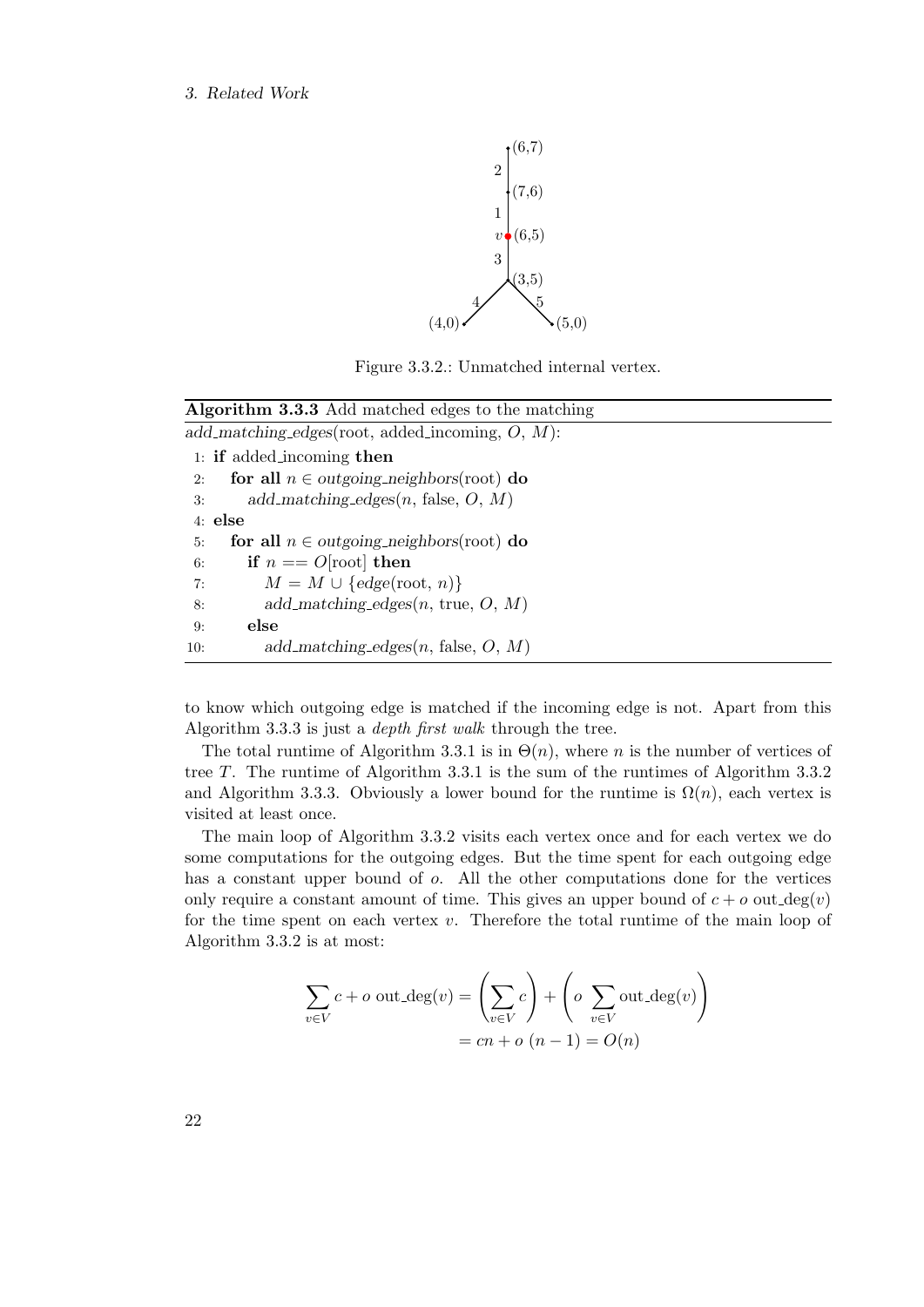A tree has exactly  $n-1$  edges. The computation of the BFS-traversal and the initialization of the table S can both be done in  $O(n)$ . Thus the total runtime of Algorithm [3.3.2](#page-20-0) is in  $O(n)$ .

With a similar argumentation (each vertex is visited once and we look at each outgoing edge once) we see that Algorithm [3.3.3](#page-21-1) has a runtime of  $O(n)$ .

## <span id="page-22-0"></span>3.4. Global Paths Algorithm

The global paths algorithm (GPA) is a matching algorithm presented by Maue and Sanders in [\[26\]](#page-123-6). This is the main algorithm we use for comparison with the algorithms presented in this thesis.

<span id="page-22-2"></span><span id="page-22-1"></span>

| <b>Algorithm 3.4.1</b> Compute a weighted matching    |
|-------------------------------------------------------|
| $GPA(G = (V, E))$ :                                   |
| 1: $M = \emptyset$                                    |
| 2: $E' = \emptyset$ // Collection of paths and cycles |
| 3: for all edges $e \in E$ in decreasing order do     |
| add edge $e$ to $E'$ if $e$ is applicable<br>4:       |
| 5: for all paths and cycles $P$ in $E'$ do            |
| $M = M \cup max$ -weighted_matching(P)<br>6:          |
| 7: return $M$                                         |
|                                                       |

During the first phase of GPA, shown in line [3](#page-22-1) of Algorithm [3.4.1,](#page-22-2) edges are added to a set  $E'$  in decreasing order if they are *applicable*. That is similar to the greedy algorithm. An edge is *applicable*, if the edge connects two different paths, of  $E'$ , at their end vertices or if it connects the two end vertices of an odd length path – a cycle of even length is created. Initially vertices are considered as paths of length zero. The resulting set  $E'$  consists of paths and cycles. This is similar to the PGA and PGA' algorithms from [\[9,](#page-122-9) [10\]](#page-122-4) they both grow paths at first and then compute weighted matchings of those paths. In the second phase of the GPA algorithm a maximum weighted matching is computed for each path and cycle of  $E'$ . This can be done in linear time using dynamic programming [\[26\]](#page-123-6).

The resulting matching produced by a single round of GPA is not necessarily maximal as is shown in Figure [3.4.3.](#page-23-1) A single round would miss the edge  $h$ . Maue and Sanders propose to run the GPA algorithm for three rounds, experimental results have shown that this usually produces maximal results [\[26\]](#page-123-6). Drake and Hougardy propose in [\[10\]](#page-122-4) to just add any remaining edges until the result is maximal, i.e. no edges are remaining.

Like the greedy algorithm the global paths algorithm has a guaranteed *approximation* factor of  $\frac{1}{2}$ , but performs a lot better in practice [\[26\]](#page-123-6). The runtime of GPA is  $O(m \log n)$ for comparison based sorting. The first phase has runtime  $O(m \log n)$  and the second phase can be computed in linear time [\[26\]](#page-123-6).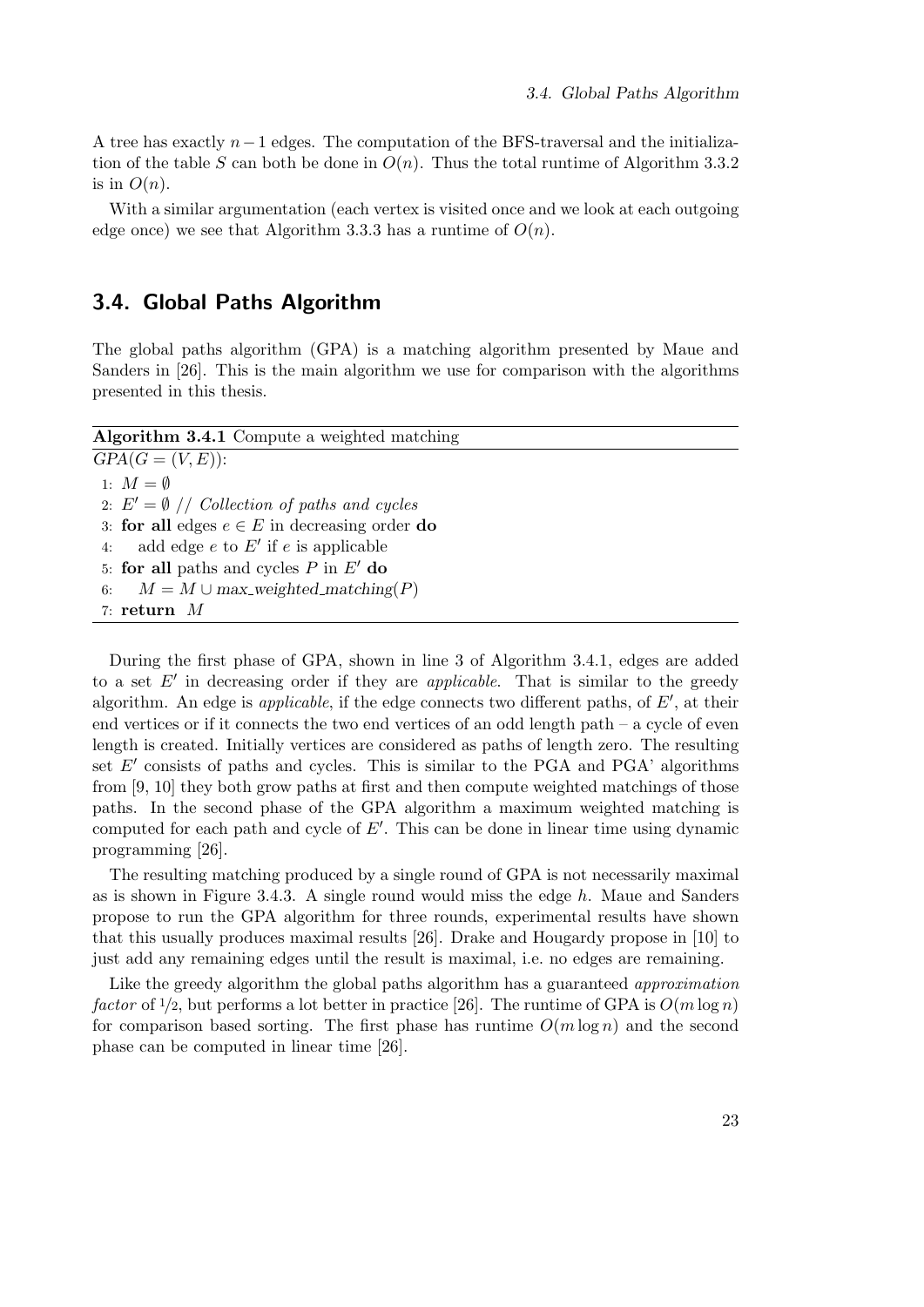

<span id="page-23-1"></span>Figure 3.4.3.: A single round of GPA does not return a maximal matching.

### <span id="page-23-0"></span>3.5. Parallel Matching Algorithms

There has been some work on parallelizing matching algorithms, although quite a lot of the sequential matching algorithms are inherently sequential. For example in the greedy algorithm from Algorithm [3.1.1](#page-16-2) the order in which the edges are visited is predefined and whether an edge is matched depends on the previously matched edges.

Patwary et al. describe in [\[28\]](#page-124-3) a method how to parallelize the algorithm from Karp and Sipser to find approximate maximum cardinality matchings. Instead of distributing the vertices of a graph over the available processors they decided to distribute the edges. We are not going into more detail of this algorithm since we are more interested in weighted matchings than in cardinality matchings.

Hoepman suggests in [\[19\]](#page-123-7) a parallel matching algorithm based on Preis' idea to add locally heaviest edges to the matching. Hoepman assumes that there is one processor for each vertex  $v \in V$  of the graph G, of course in practice that is not a valid assumption. Each vertex  $v$  is assigned to one processor and knows all its incident edges, to be able to compute its heaviest incident edge  $e = \{v, u\}$ . The other end vertex u of e is called the *candidate* of vertex v. If the vertex v is the candidate of the vertex u, then we know that the edge e is a locally heaviest edge. Therefore to decide on locally heaviest edges, vertices just have to send messages to their candidates. Those messages are called request messages.

Algorithm [3.5.1](#page-24-0) describes this approach, but the notation is the same as the one chosen by  $[25]$ . The set R is used to store the vertices from which request messages have been received. The set S specifies all the adjacent vertices that have not been matched. We also call adjacent vertices neighbors. Initially S is set to the neighborhood  $N(v)$  of the vertex  $v$ , that is the set of all adjacent vertices of  $v$  in the graph  $G$ . Each neighbor of v that has been matched is removed from the set S. The function  $H_S(v)$  returns the adjacent vertex  $u \in S$  of v such that the edge  $\{v, u\}$  is the heaviest edge of all edges from vertex v to a vertex in S. Therefore it is the *candidate* of v, of all the remaining vertices. If there is no adjacent edge of v in S then  $H_S(v)$  returns null.

At first each processor computes a matching candidate  $c = H<sub>S</sub>(v)$  and sends the message  $\langle \text{req} \rangle$  to c, if  $c \neq \text{null}$ . Sending or receiving a message from a vertex is short for saying to send/receive a message to/from the processor responsible for this vertex. Sending a message  $\langle \text{req} \rangle$  from vertex v to a vertex u tells u that the vertex v wants to match with u. If  $v = H<sub>S</sub>(u)$  then u knows that the edge to v is a locally heaviest edge.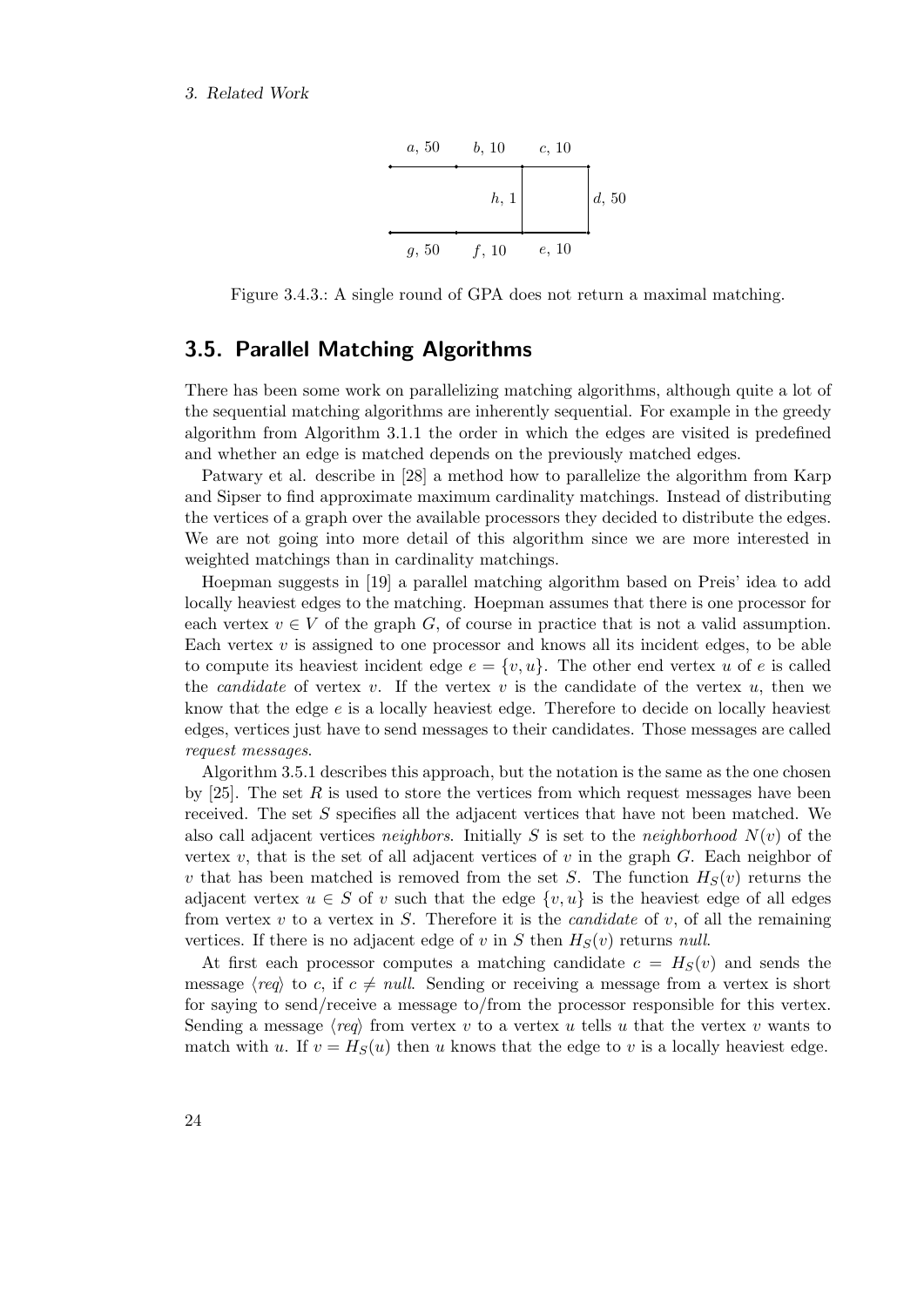| <b>Algorithm 3.5.1</b> Compute a matching in parallel – one processor for each vertex $v$ [25] |  |  |  |  |  |  |  |
|------------------------------------------------------------------------------------------------|--|--|--|--|--|--|--|
|------------------------------------------------------------------------------------------------|--|--|--|--|--|--|--|

<span id="page-24-0"></span>hoepman\_matching( $v \in V$ ): 1:  $R = \emptyset$ 2:  $S = N(v)$ 3:  $c = H_S(v)$ 4: if  $c \neq \text{null}$  then 5: send message  $\langle \textit{req} \rangle$  to c 6: while  $S \neq \emptyset$  do 7: receive message  $m$  from some vertex  $u$ 8: if  $m = \langle drop \rangle$  then 9:  $S = S \setminus \{u\}$ 10: if  $u = c$  then 11:  $c = H_S(v)$ 12: if  $c \neq \text{null}$  then 13: send message  $\langle \textit{req} \rangle$  to c 14: else 15:  $R = R \cup \{u\}$ 16: if  $c \in R$  then 17: for all  $w \in S \setminus \{c\}$  do 18: send message  $\langle drop\rangle$  to w 19:  $S = \emptyset$ 20:  $return c$ 

Afterwards each processor starts to communicate with the other processes, until all vertices are removed from the set S. It is possible that S gets empty but  $v$  is not matched, in this case  $v$  is an unmatched vertex.

Within the while loop each vertex  $v$  at first receives a message from an arbitrary source, actually those messages must come from neighboring vertices. Afterwards  $v$  checks the kind of message it just received. If it is a  $\langle drop\rangle$ -message it removes the sending vertex from its set S, a  $\langle drop\rangle$ -message indicates that the neighbor is matched. After removing the neighbor from S a new candidate  $c = H<sub>S</sub>(v)$  is computed if S is not empty and a  $\langle \textit{req} \rangle$ -message is send to the new candidate.

If the received message is of type  $\langle \text{req} \rangle$  then the sending vertex u is added to the set R. In the last step during one round of the while-loop we check if  $c \in R$ . If c is in R we know that the edge to c is a locally heaviest edge. Hence we send  $\langle drop\rangle$ -messages to all of v's neighbors but c, and set S to Ø. The matched partner is not necessarily the vertex from which we just received a message. If the message received is a  $\langle drop\rangle$ -message a new candidate is computed and it is possible that we have already received a  $\langle \textit{req} \rangle$ -message from this vertex. If the final value of  $c$  is *null* then there is no matched edge incident to v and v is an unmatched vertex otherwise the edge  $\{v, c\}$  is part of the matching.

As shown in [\[19\]](#page-123-7) the weight of the resulting matching is at least half the weight of the optimal solution. One can prove this by showing that the temporal order in which processors decide on locally heaviest edges is a valid order in which Preis' LAM algorithm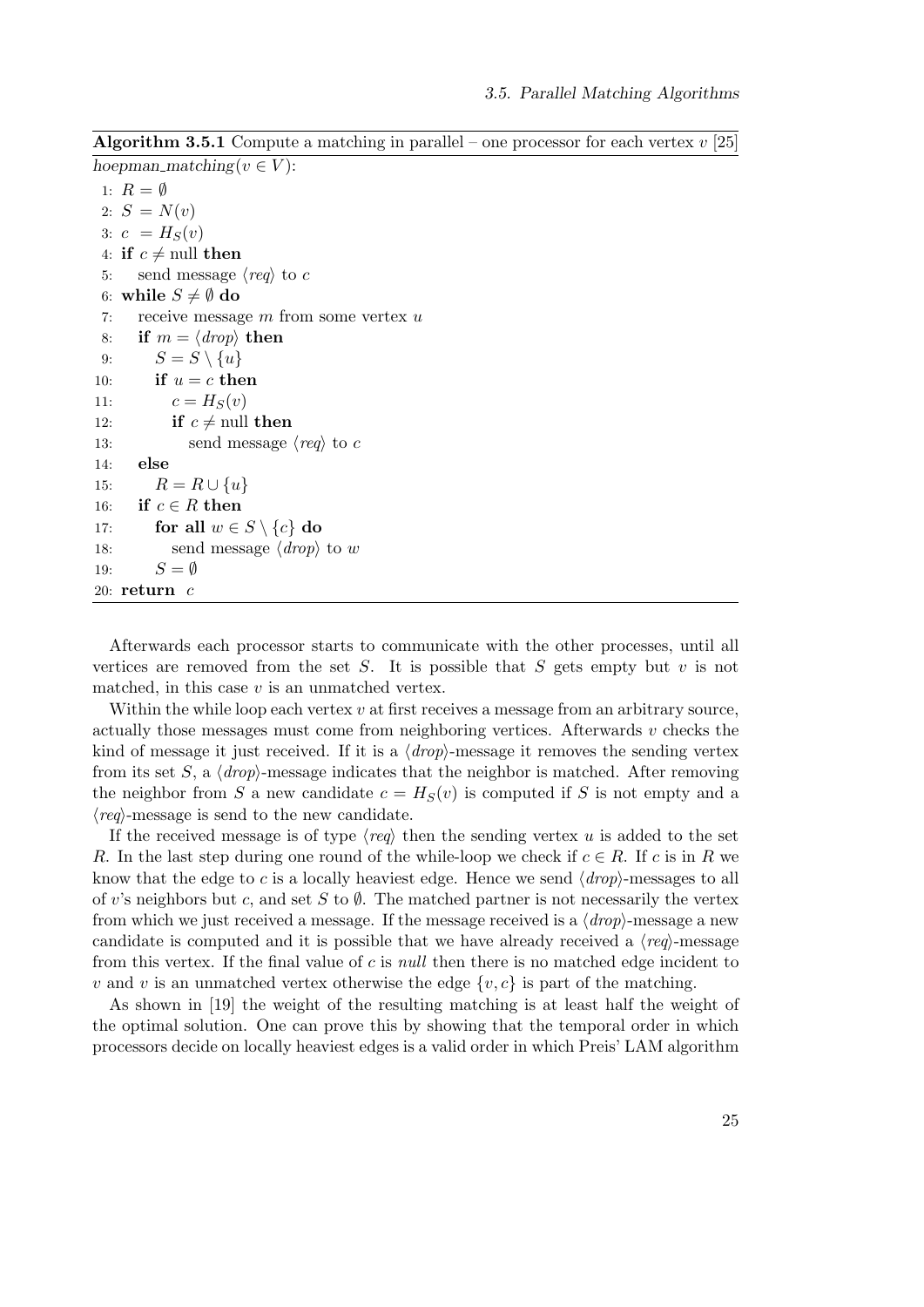adds edges to the matching. The total number of sent messages is at most  $2m$ , no more then 2 messages are sent per edge. One message from each end vertex [\[19\]](#page-123-7).

As previously mentioned Hoepman's method is not suitable for real world applications since there are usually a lot more vertices than processors available. But both Manne et al. [\[25\]](#page-123-8) and Catalyürek et al. [\[7\]](#page-122-5) have described parallel implementations based on Hoepman's algorithm.

Both algorithms have in common that they use pre-distributed graphs to make sure that about the same number of vertices ( $\sim n/p$ ) is assigned to each processor while minimizing the number of cross edges. The number of cross edges is an indicator for the total number of communication operations. Each processor also stores ghost vertices to handle cross edges.

The algorithm by Manne and Bisseling [\[25\]](#page-123-8) is based on the following sequential algorithm. The sequential algorithm at first computes for each vertex  $v$  the incident edge with the highest weight, represented by the matching candidate  $c(v)$ . If  $c(c(v)) = v$  then edge  $\{v, c(v)\}\$ is a locally heaviest edge and we add it to the matching M, also the two vertices v and  $c(v)$  are added to a queue D. This queue is used to keep track of matched vertices that have not been removed from the graph. Afterwards we loop through the queue D. In each round we remove one vertex  $v$  from D and update the information of each neighbor. The edges to the adjacent vertices  $x$  are removed and the matching candidate of vertex x is recomputed if  $c(x) = v$ . If this results in a new found locally heaviest edge  $(c(c(x)) = x)$  we add the edge  $\{x, c(x)\}\)$  to M and x and  $c(x)$  to D. The loop, and hence the algorithm, terminates as soon as D becomes empty.

The parallel implementation at first runs on each processor the sequential algorithm for the vertices assigned to this processor until no more locally heaviest edges can be found. Then a communication phase starts which is similar to Hoepman's algorithm, this results in a BSP-style algorithm. If a boundary vertex  $v$  (i.e. a vertex adjacent to a ghost vertex) has been matched in the sequential part, a message is sent to each processor where  $v$  is a ghost vertex to inform those processors that  $v$  is matched. In case that a vertex  $v$  wants to match with a ghost vertex  $u$  this request information is sent to the processor  $p(u)$ . If on processor  $p(u)$  u wants to match with v a new locally heaviest edge is found and added to the matching. The vertices  $v$  and  $u$  are added to the queue  $D$ . After the communication phase has finished the sequential phase starts again if  $D$  is not empty. This implementation was tested using up to 32 processors and the experiments showed that the algorithm scales well for this number of processors [\[25\]](#page-123-8).

Manne and Bisseling also point out an interesting connection between computing weighted matchings based on locally heaviest edges and a parallel implementation for the maximal independent set problem by Luby [\[23\]](#page-123-11). We get back to the connection to Luby's algorithm later in this work.

The parallel algorithm by Catalyürek et al. [\[7\]](#page-122-5) uses two interleaved loops. The inner loop iterates over internal vertices and the outer loop iterates over boundary vertices. Similar to Manne's algorithm the inner loop uses a queue to keep track of matched vertices that have to be processed. The outer loop tries to match boundary vertices and creates messages if necessary. Unlike the Hoepman algorithm three kinds of messages are used: Request messages, succeed messages (a vertex has been matched) and failed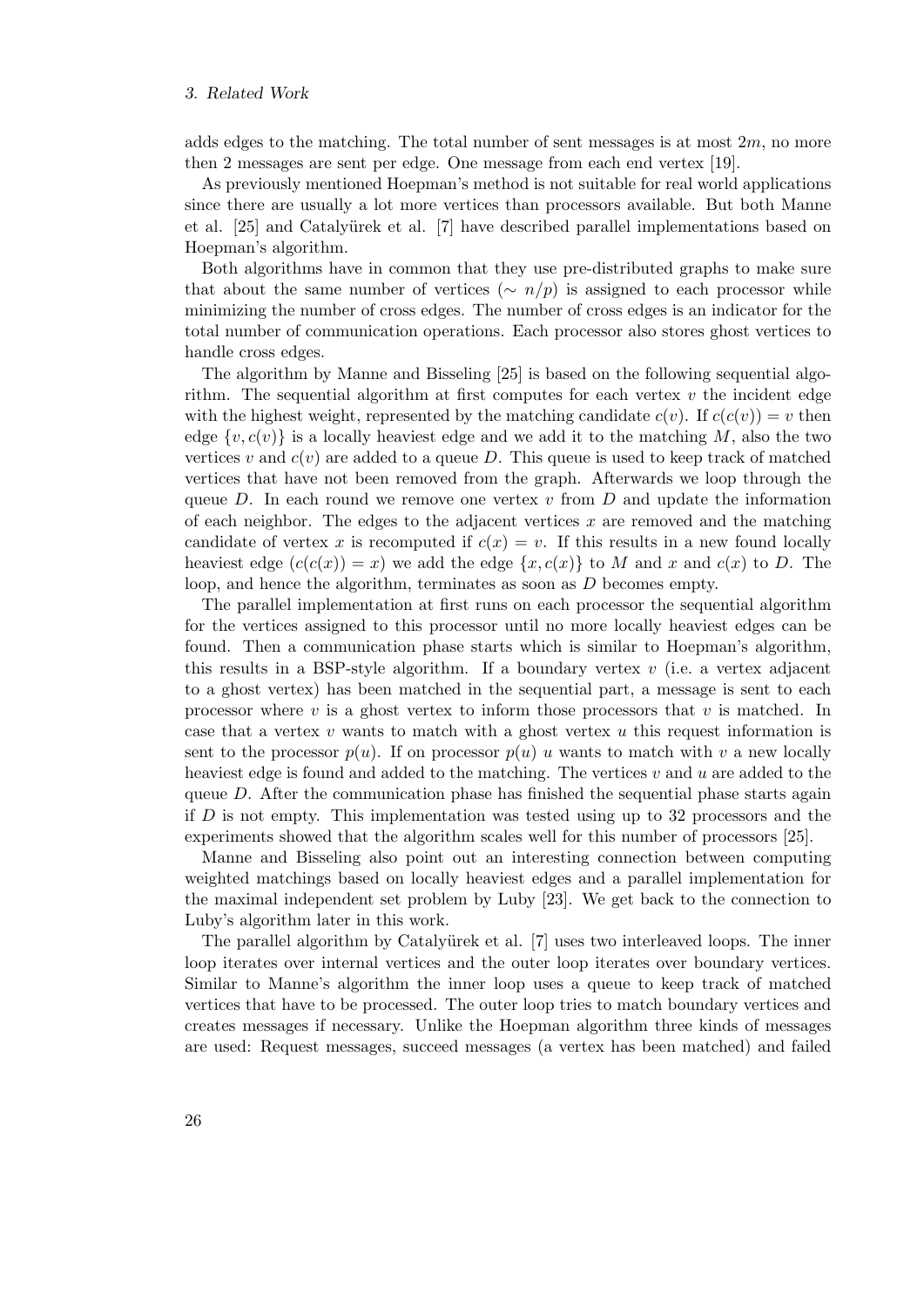messages (a vertex cannot be matched). If there are several messages from one processor  $p_i$  to a processor  $p_i$  those message are bundled in a single big message, thus reducing the total amount of messages.

Catalyürek et al. also claim that their implementation is asynchronous, although it is not clear how this is done from the information provided in their paper. As they show in their paper the algorithm scales well for thousands of processors (up to 16384) using grid graphs and bipartite graphs as the input.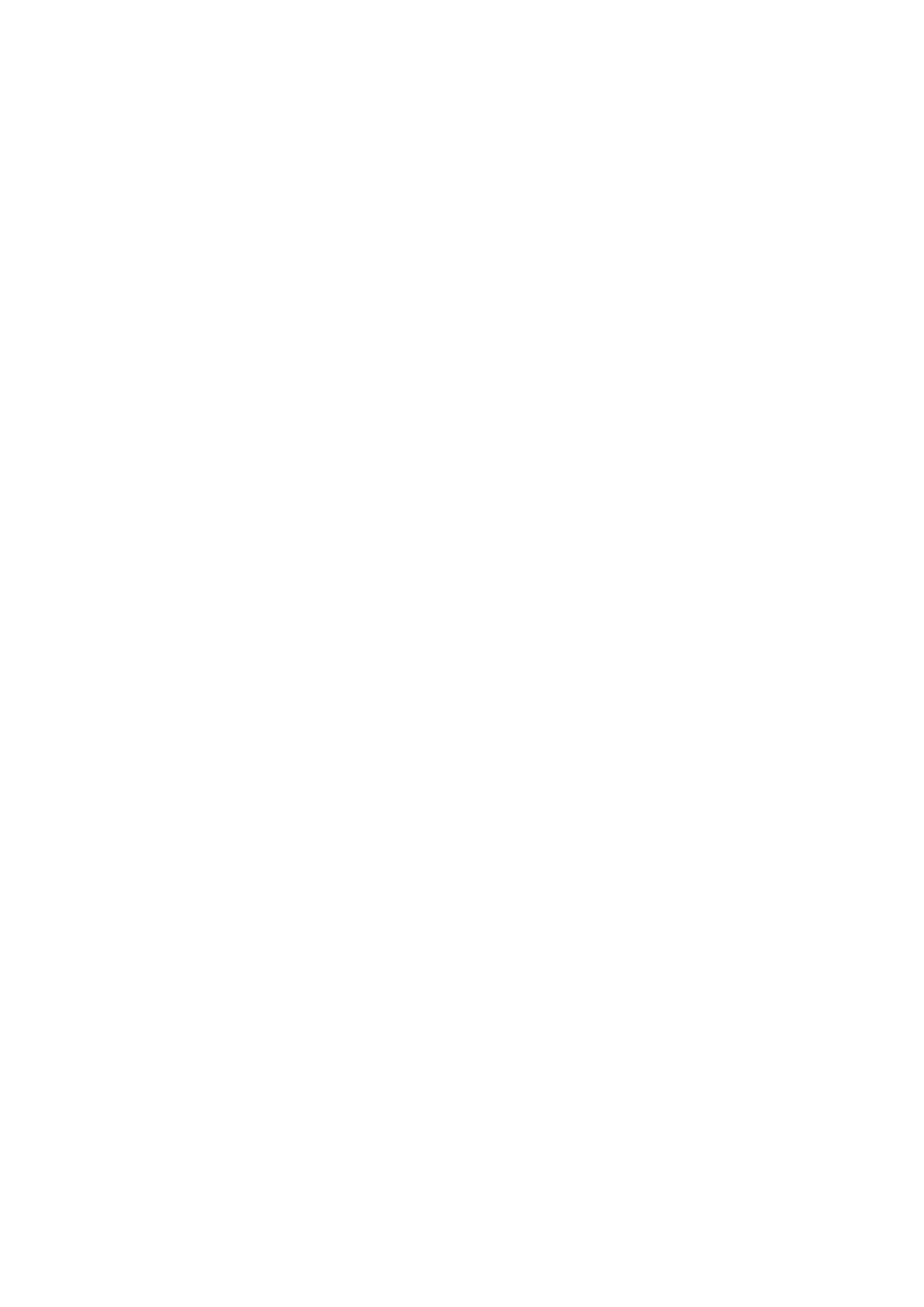## <span id="page-28-0"></span>4. Sequential Algorithms

### <span id="page-28-1"></span>4.1. Local Max Algorithm

Now we introduce another variation of Preis' algorithm to compute approximate maximum weighted matchings. We call it *local max algorithm*. Algorithm [4.1.1](#page-28-2) shows the basic outline of this variant. As usual, the algorithm gets a graph  $G = (V, E)$  as the input, and returns a maximal matching of this graph. The weight of the returned matching is at worst  $\frac{1}{2}$  the weight of an optimal result. The difference to Preis' LAM algorithm

```
Algorithm 4.1.1 Compute an approximate weighted matching
local_max(G = (V, E)):
 1: M = \emptyset2: while E \neq \emptyset do
 3: L = get\_locally\_heaviest\_edges(G)4: M = M \cup L5: remove_matched_edges(G, L)6: return M
```
is, instead of selecting a single locally heaviest edge in each round, we select each edge that is a locally heaviest at the start of the round. Those edges are then added to the matching and afterwards removed from the graph as well as all adjacent edges. There is one problem with this approach of adding edges, it only works if we assume that no two adjacent edges have the same weight. Otherwise it could happen that two adjacent edges are added to the matching. To solve this problem we use a mechanism to break ties in the case that there are two adjacent edges with the same weight. Thus, the algorithm implies a graph with unique edge weights. Techniques to break ties might be based on the IDs of the edges or, if there are no edge IDs, one might use vertex IDs, if those exist. In the case of edge IDs the edge with the higher ID wins. In the case of vertex IDs we have two edges  $e = \{u, v\}$  and  $f = \{w, x\}$  with the same weight. To break the tie we can use  $\max\{u, v\} > \max\{w, x\}$  or  $\max\{u, v\} = \max\{w, x\}$  and  $\min\{u, v\} > \min\{w, x\}$ [\[25\]](#page-123-8). Those are just two options, it is not hard to think of other possibilities. From now on we assume that we have a graph with unique edge weights.

There are several advantages to this approach. It is really easy to implement without any complex data structures, if one is satisfied with a runtime of  $O(m')$  for a single round. Here,  $m'$  is the number of remaining edges at the start of each round. Such an implementation is described in Section [4.1.1.](#page-30-0) Although in the worst case this yields an algorithm with runtime  $O(m^2)$ . A worst case example is shown Figure [4.1.1.](#page-29-0) The example shows a path of length  $m$  with increasing edge weights. During each round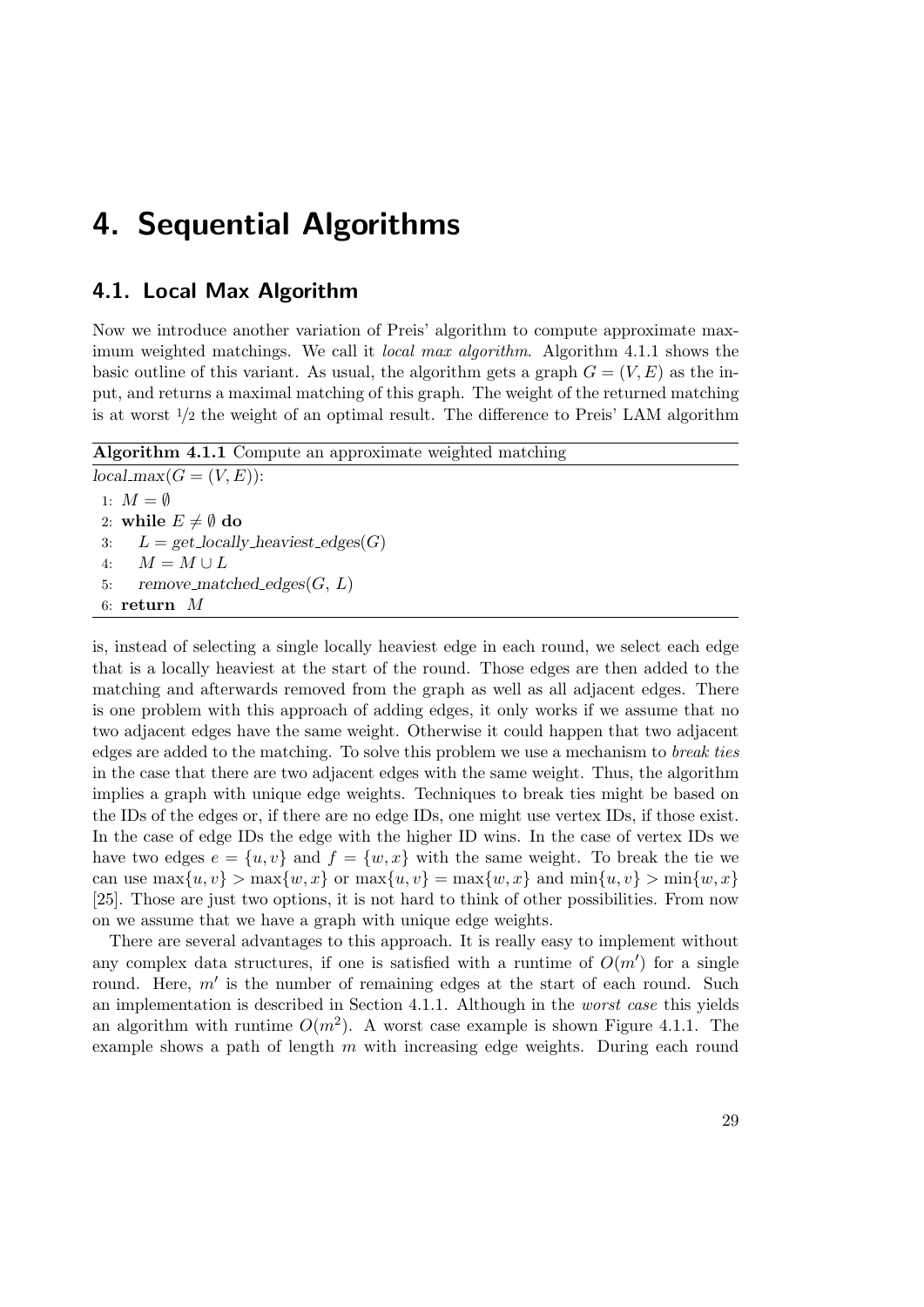#### <span id="page-29-0"></span>4. Sequential Algorithms



Figure 4.1.1.:  $O(m^2)$  runtime for local max algorithm.

Algorithm [4.1.1](#page-28-2) would only select a single edge (the heaviest one) and thus require a total of  $m/2$  rounds, the matched edge and the one adjacent edge will be removed. However the experimental results in Section [4.4](#page-47-0) suggest that far more than half of the remaining edges are removed during each round. Hence in practice the expected runtime is in  $O(m)$ . A slight variation of the algorithm also provides this expected value in theory. Although this variation is not suitable for maximum weighted matchings. We get to this in more detail in Section [4.1.2.](#page-31-0)

Another nice fact about Algorithm [4.1.1](#page-28-2) is that it provides us with a simple BSP-style parallelization approach. We will talk about the parallelization in Section [5.1.](#page-62-1)

<span id="page-29-1"></span>Now lets have a look at a more interesting example than the one from Figure [4.1.1.](#page-29-0) In the top picture of Figure [4.1.2](#page-29-1) we see a graph with 11 vertices and 16 edges with weights assigned to them. During the first round of Algorithm [4.1.1](#page-28-2) the edges  $\{1, 2\}$  and  $\{4, 6\}$ 



Figure 4.1.2.: Example for Algorithm [4.1.1.](#page-28-2) Top picture first round, bottom picture second round.

are selected (lets assume that the tie breaking chooses  $\{4, 6\}$  instead of  $\{6, 10\}$ ). At the end of the first round those edges and all adjacent edges will be removed. The resulting graph is shown in the bottom picture of Figure [4.1.2.](#page-29-1) During the second round the edges  $\{0, 5\}$ ,  $\{7, 8\}$  and  $\{9, 10\}$  are selected. Removing them and the adjacent edges results in an empty graph. The algorithm matched the 5 edges  $\{1, 2\}$ ,  $\{4, 6\}$ ,  $\{0, 5\}$ ,  $\{7, 8\}$  and {9, 10} with a total weight of 74 and one unmatched vertex is left.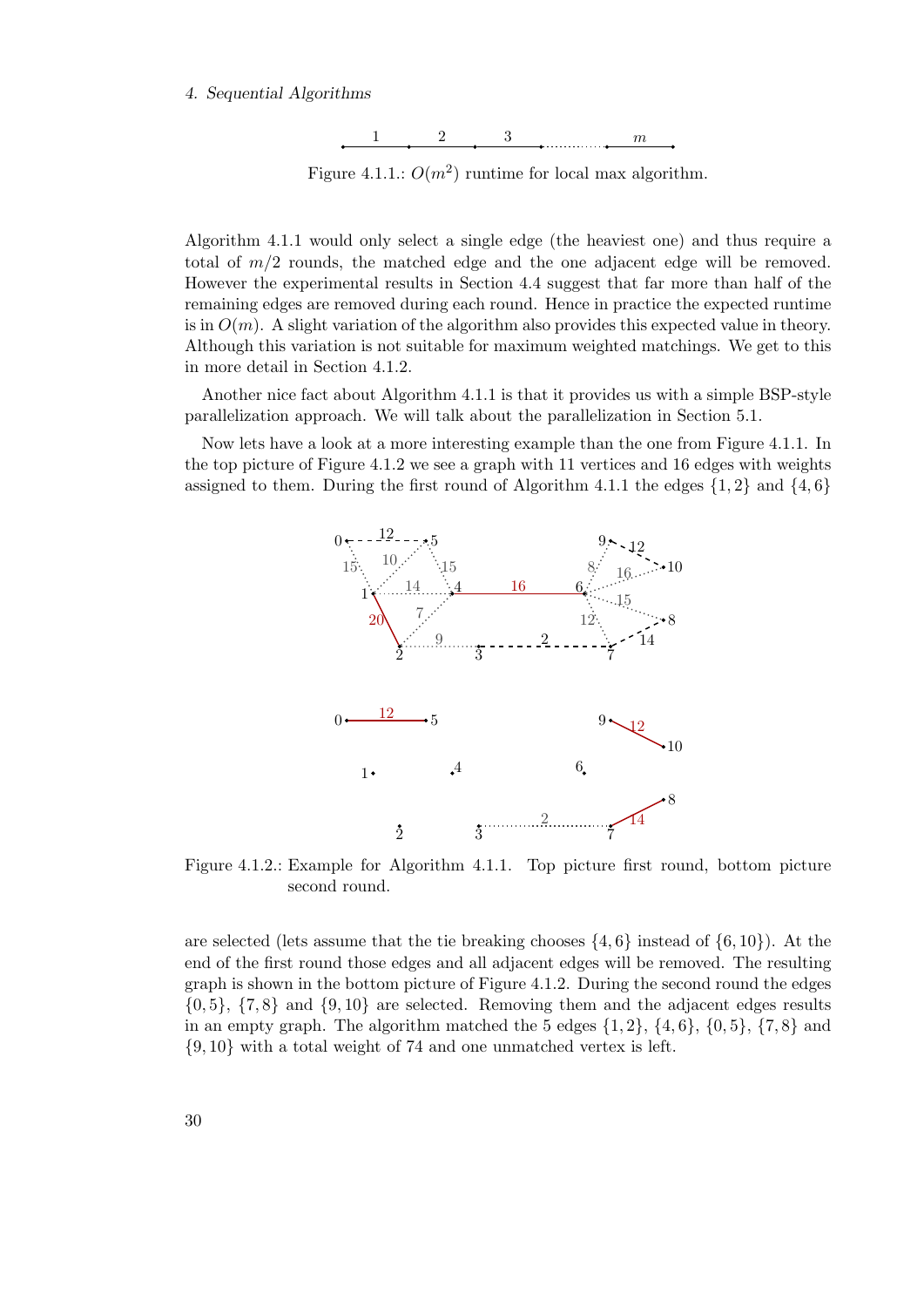#### <span id="page-30-0"></span>4.1.1. Implementation Details

Our implementation of Algorithm [4.1.1](#page-28-2) is shown in Algorithm [4.1.2.](#page-30-1) As we have already mentioned, we do not need any complex data structures. It is sufficient to represent the graph by an edge-array. Further we need two more arrays of size  $n$  to keep track of matched vertices and the heaviest incident edge of a vertex. An edge is represented

Algorithm 4.1.2 Compute an approximate weighted matching

```
local_max implementation(G = (V, E)):
 1: M = \emptyset2: C(n, dummy) // Initialize candidates
 3: m(n, false) // Initialize matched vertices
 4: while E \neq \emptyset do
 5: for all e = \{v, u\} \in E do
 6: if better_candidate(e, C[v]) then
 7: C[v] = e8: if better_candidate(e, C[u]) then
 9: C[u] = e10:
11: for all e = \{v, u\} \in E do
12: if e == C[v] and e == C[u] then
13: M = M \cup e14: m[v] = true15: m[u] = true16:
17: for all e = \{v, u\} \in E do
18: if m[v] or m[u] then
19: E = E \setminus \{e\}20: else
21: C[v] = dummy22: C[u] = dummy23:
24: return M
```
<span id="page-30-4"></span>by its two end vertices  $u$  and  $v$ , the weight of the edge, and a unique ID. The ID is only stored for a simpler way to break ties, especially when dealing with multi graphs. The array C is used to store the heaviest incident edge of each vertex, we call these edges candidates. Initially, every entry is set to a dummy edge. The dummy edge has the property that its weight is smaller than the weight of any other edge. The array m stores for each vertex whether it is matched or not, this helps us to remove matched edges and edges adjacent to a matched edge. Every entry is initialized to false.

In each round we iterate three times through the remaining edges. In the first iteration (line [5\)](#page-30-2) we set the maximal incident edge of each remaining vertex with a degree  $\neq 0$ . For each edge  $e = \{u, v\}$  we check if it is heavier than the heaviest candidate of u. If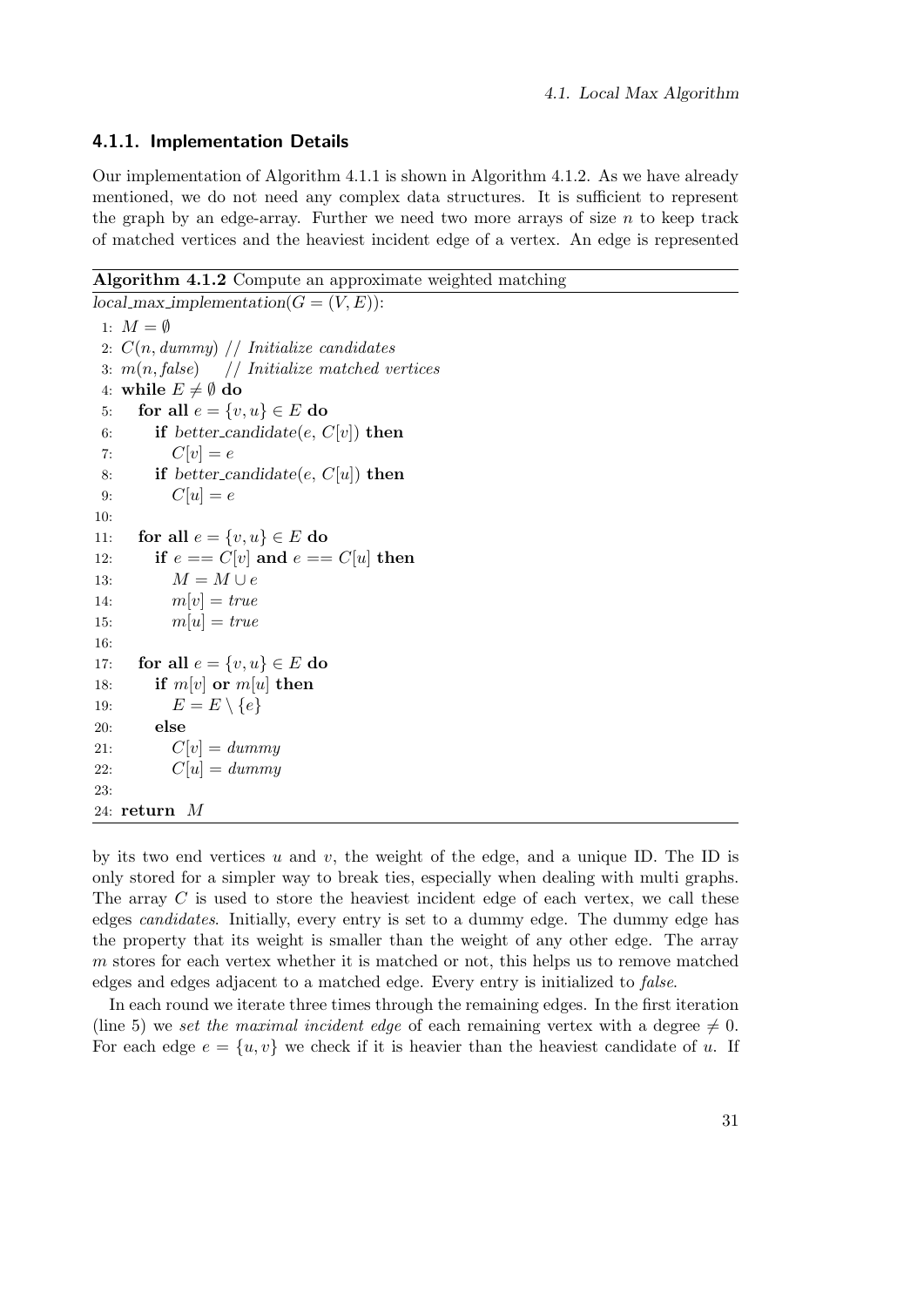#### 4. Sequential Algorithms

that is the case, we update the candidate of  $u$ . The same check is done for the other end vertex v. We use the function better-candidate to check if  $e$  is heavier than the candidate. The function compares the edge weights and, in the case of a tie, it uses hash values of the edge IDs to break the tie. The hash value of an edge ID is computed using the 32Bit or 64Bit integer hash function proposed by Wang in [\[35\]](#page-124-5). By using a hash function we hope to achieve a random permutation of the edge IDs and thus avoiding a situation like the one shown in Figure [4.1.1](#page-29-0) where we have increasing edge weights along a path. In such a case we would only get a few locally heaviest edges each round, therefore increasing the runtime.

During the second iteration (line [11\)](#page-30-3) of the edges we identify locally heaviest edges. An edge  $e = \{u, v\}$  is a locally heaviest edge if it is the heaviest incident edge of both end vertices u and v. In this case the edge e is added to the matching M and the end vertices u and v are set to be matched.

The last iteration is used to *remove matched edges* and edges adjacent to matched edges. Those two cases correspond to the case that at least one of the end vertices is matched. If an edge is not removed it is a candidate for a locally heaviest edge during the next round. In this case we set the candidates of the end vertices to the dummy edge again. Otherwise, we could have stored a candidate entry of an edge of heavier weight that has been removed. Although in our case the word 'remove' is technically incorrect. Instead of removing edges we deactivate them. This is done by using the first part of the array to store active edges and the second part to store inactive edges. This separation is indicated by a reference to the first inactive entry. Initially all entries are active and the separation reference is set to  $m$ . Now whenever we 'remove' an edge we swap it with the last active edge and decrement the separation reference by one, obviously this can be done in  $O(1)$ . Also in this case we cannot increment the array position in the for-loop (line [17\)](#page-30-4) because we just copied another edge to this position.

The iterations through the remaining edges are done by iterating from entry 0 up to the separation reference.

#### <span id="page-31-0"></span>4.1.2. Theoretical Analysis

**Lemma 4.1.** Algorithm [4.1.1](#page-28-2) returns a maximal matching M for a graph  $G = (V, E)$ with unique edge weights.

*Proof.* At first we show that the returned set of edges  $M$  is a correct matching, that is, no two edges of M have a common end vertex. Let there be two edges  $e, e' \in M$  such that both edges share a common end vertex. Obviously both edges cannot be added in the same round because only one of them can be a locally heaviest edge (they have a common end vertex and edge weights are unique). But when we add one of the two edges to M we remove the other one from the graph  $G$  because it is adjacent to the first edge. Thus, there cannot be two adjacent edges in M.

Now we have to show that  $M$  is maximal. A matching is not maximal if there are two vertices  $u, v \in V$  such that both vertices are not incident to edges of M and there is an edge  $e \in E$  which has those two edge as its end vertices. There are only two cases in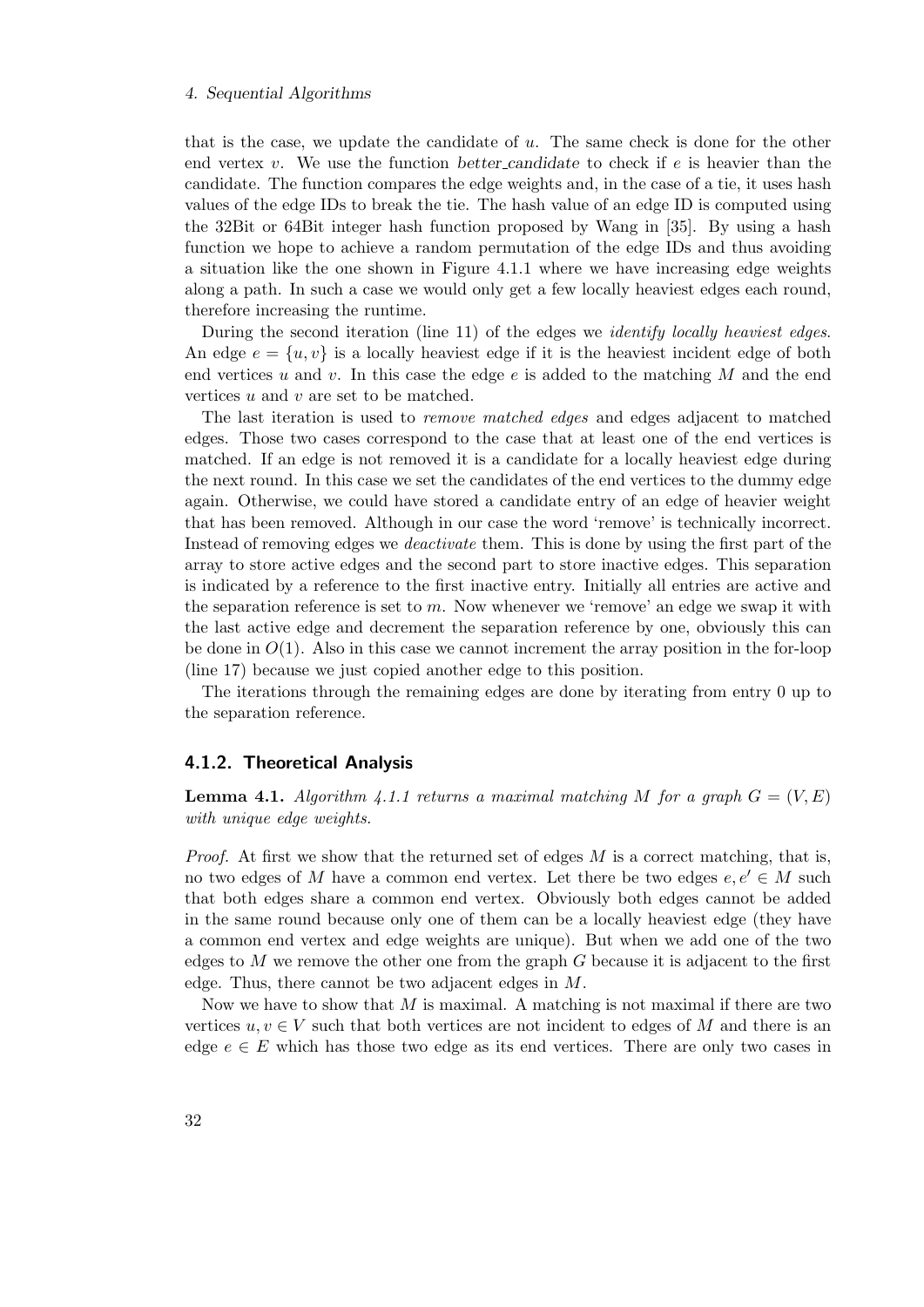which  $e$  is removed from  $G$ . The first case is that  $e$  was matched, which it was not, the other case is that e is adjacent to a matched edge. But both u and v are not incident to matched edges and thus e is not adjacent to a matched edge. Hence e was not removed from the graph and the algorithm would not have terminated because  $E \neq \emptyset$ .

#### **Lemma 4.2.** The weight of the matching M computed by Algorithm [4.1.1](#page-28-2) is at least half the weight of the optimal result.

Proof. Algorithm [4.1.2](#page-30-1) is a valid run of Preis' algorithm, only locally heaviest edges are added, the LAM algorithm could decide to do it in the same order. Thus the result must be at least one half the weight of the optimal result, as it has been shown for Preis' algorithm.

 $\Box$ 

### <span id="page-32-1"></span>**Lemma 4.3.** The runtime of a single round of Algorithm [4.1.2](#page-30-1) is linear in the number of the remaining edges and independent from the number of vertices.

*Proof.* Let  $m$  be the number of remaining edges at the start of each round. We iterate over each edge 3 times. For most operations it is easy to see that the time spent for a single edge is constant. The problematic operations are the removal of an edge and the check if one edge is heavier than another edge. This check consists of at most two comparisons and the computation of two hash values. The hash functions from [\[35\]](#page-124-5) consist of a constant number of primitive operations (like a shift). Hence the total runtime of the check is constant.

As described in Section [4.1.1](#page-30-0) the removal of an edge can be done in constant time, as well. This gives us a total runtime of  $O(m)$  for a single round of Algorithm [4.1.2.](#page-30-1)

The iteration over the remaining edges of the graph is independent from the number of vertices of the graph, because all remaining edges are stored in one consecutive block. Hence if there are any degree zero vertices those are never considered during a round.

The following analysis for the expected runtime of Algorithm [4.1.1](#page-28-2) is based on a *slight* variation of the algorithm. For the analysis we assume an algorithm that assigns random edge weights to all remaining edges at the start of each round. This addition does not change the asymptotic runtime of a single round, we just have to iterate one more time over the edges. However the result no longer gives us any approximation guarantees for the maximum weighted matching problem, but the adjusted algorithm still computes maximal matchings.

<span id="page-32-0"></span>Theorem 4.1. The expected number of removed edges of Algorithm [4.1.1](#page-28-2) during one round is at least half the number of remaining edges, if we assign random weights to each remaining edge at the start of a round.

*Proof.* The probability  $p(e)$  of a single edge  $e = \{u, v\}$  to be a locally heaviest edge is

$$
p(e = \{u, v\}) = \frac{1}{d(u) + d(v) - 1}.
$$

33

 $\Box$ 

 $\Box$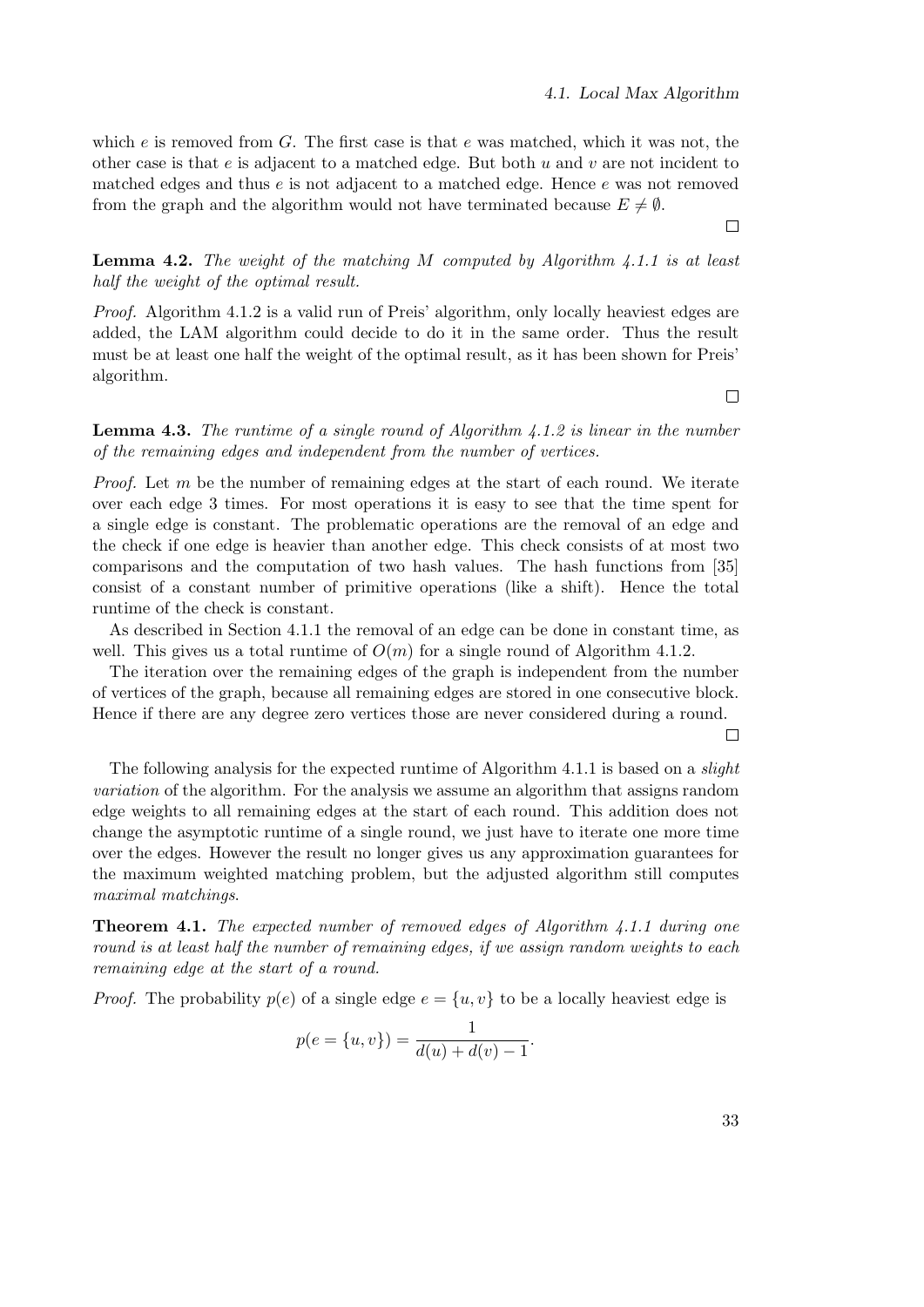#### 4. Sequential Algorithms

The edge e must be the heaviest edge of the  $d(u) + d(v) - 1$  distinct incident edges of the end vertices  $u$  and  $v$ , and it is equally likely for each of those edges to be the heaviest one (because of the random weights). This gives us

$$
s = \sum_{e \in E} p(e)
$$

for the expected number of heaviest edges, and thus matched edges, during one round.

<span id="page-33-0"></span>To get a lower bound for the expected number of removed edges, we count marks that we assign to removed edges. An edge is removed if it is either a matched edge or incident to a matched edge. For a matched edge  $e = \{u, v\}$  we count two marks and for each edge incident to e we count one mark. This gives us a total of  $d(u) + d(v)$  marks that are counted for each matched edge. This situation is shown in Figure [4.1.3.](#page-33-0) Therefore



Figure 4.1.3.: Edge with adjacent edges and marks.

the expected number of counted marks of an edge  $e = \{u, v\}$  is

$$
\frac{d(u) + d(v)}{d(u) + d(v) - 1},
$$

i.e. the probability that e is a locally heaviest edges times the number of marks counted for e. Because of the *linearity of expectations* we get for the total expected number of counted marks of all edges:

$$
\sum_{e=\{u,v\}\in E} \frac{d(u) + d(v)}{d(u) + d(v) - 1} \ge m
$$

Obviously we counted for each matched edge two marks. The other removed edges are incident to up to two matched edges, hence we counted up to two marks for those edges and therefore we counted up to *two marks* for each matched edge. This gives us a lower bound of  $m/2$  for the expected number of removed edges during a single round.

 $\Box$ 

**Theorem 4.2.** The expected runtime of the adjusted version of Algorithm [4.1.2,](#page-30-1) to compute maximal matchings, is in  $O(m + n)$ . The adjusted algorithm assigns random weights to the remaining edges at the start of each round

Proof. For the analysis of the runtime of the main while-loop of Algorithm [4.1.2](#page-30-1) we distinguish between two events (similar to [\[27,](#page-124-6) Theorem 5.8]): The first event is that the number of remaining edges  $R(m)$  is less than  $\frac{3}{4}m$ , we call this event a good round.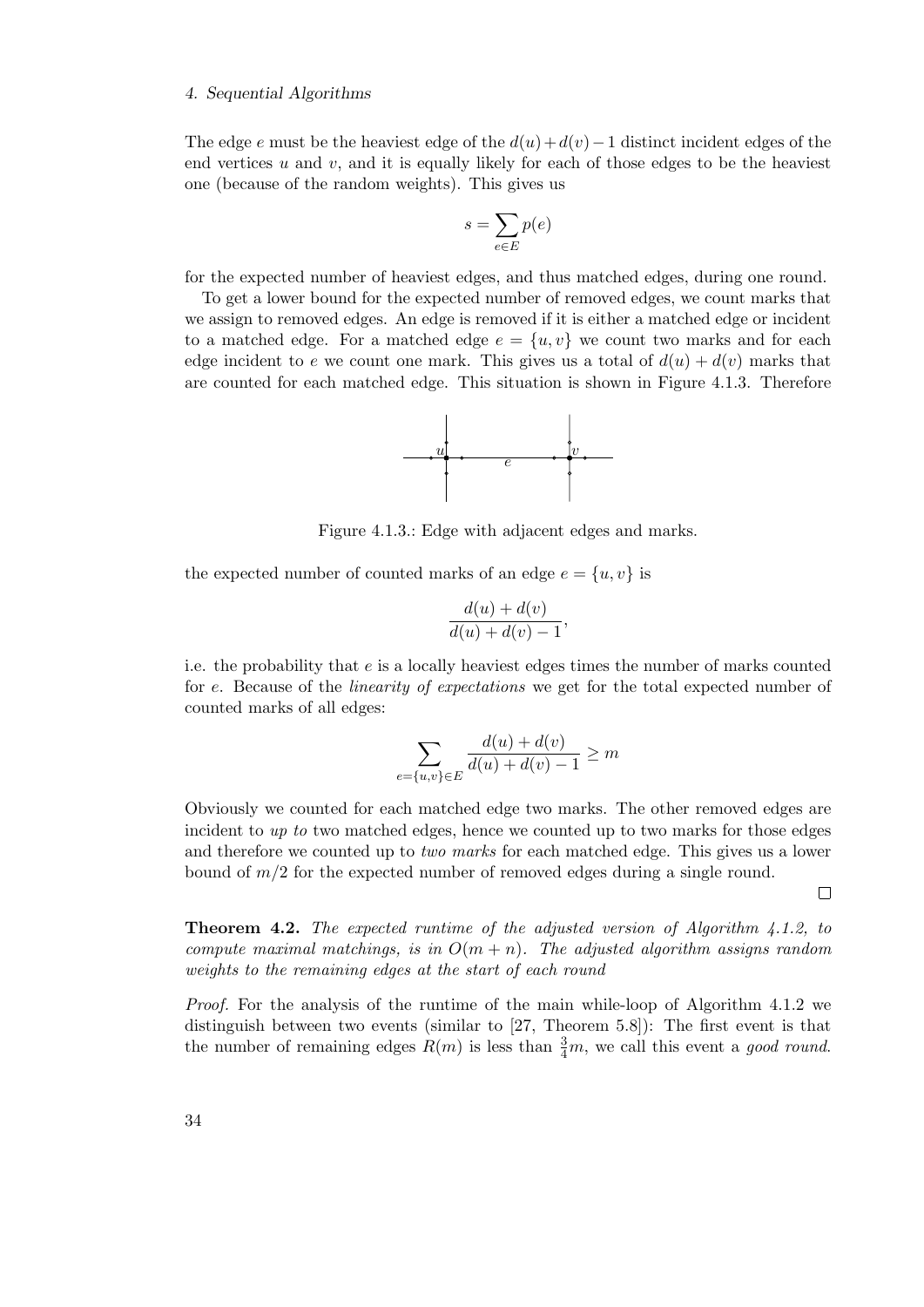The other event is the case that at least  $\frac{3}{4}m$  of the edges remain, we call this event a bad round.

We know that the expected number of removed edges during one round is at least  $m/2$  (Theorem [4.1\)](#page-32-0), hence we get for the expected number of remaining edge:

<span id="page-34-0"></span>
$$
E[R(m)] < \frac{m}{2} \tag{4.1}
$$

Therefore a round is good as long as the number of remaining edges does not deviate more than 1.5 times from its expected value:

$$
\frac{3}{2}E[R(m)] \stackrel{(4.1)}{<} \frac{3}{4}m
$$

Markov's inequality [\[27,](#page-124-6)  $(A.4)$ ] gives us an upper bound for the probability that  $R(m)$ deviates by factor of  $\frac{3}{2}$  from it is expected value  $E[R(m)]$ , that is the probability that a round is bad:

$$
prob(R(m) \ge 3/2 E[R(m)]) \le \frac{1}{3/2} = \frac{2}{3}
$$

Obviously larger deviations are less likely. Hence the probability that a round is good is at least  $\gamma = 1/3$ .

The runtime of a single round is at most cm for some constant c (Lemma [4.3\)](#page-32-1). For the estimation of the runtime  $T(m)$  of the main while-loop of Algorithm [4.1.2](#page-30-1) we make the conservative assumption that a good round only removes  $\frac{1}{4}$  of the remaining edges and a bad round removes no edges at all:

$$
T(m) \le \gamma T\left(\frac{3 m}{4}\right) + (1 - \gamma) T(m) + cm
$$
  
\n
$$
\gamma T(m) \le \gamma T\left(\frac{3 m}{4}\right) + cm
$$
  
\n
$$
\Leftrightarrow T(m) \le T\left(\frac{3 m}{4}\right) + \frac{c}{\gamma}m
$$

Inserting  $\frac{1}{3}$  for  $\gamma$  gives us an upper bound for the expected runtime  $T(m)$  of the main while-loop:

$$
T(m) \le T\left(\frac{3 m}{4}\right) + 3 cm \le \sum_{i=0}^{\infty} \left(\frac{3}{4}\right)^i 3 cm = 3 cm \frac{1}{1 - 3/4} = 12 cm = O(m)
$$

Before the main while-loop we have a initialization phase, used to allocate memory to store temporary values. The asymptotic runtime of this phase is in  $O(n)$ . Hence we get for the total expected runtime of  $O(m + n)$ .

Assuming a graph without any degree 0 vertices, we get that  $n \in O(m)$  and the total expected runtime of the algorithm is in  $O(m)$ .

 $\Box$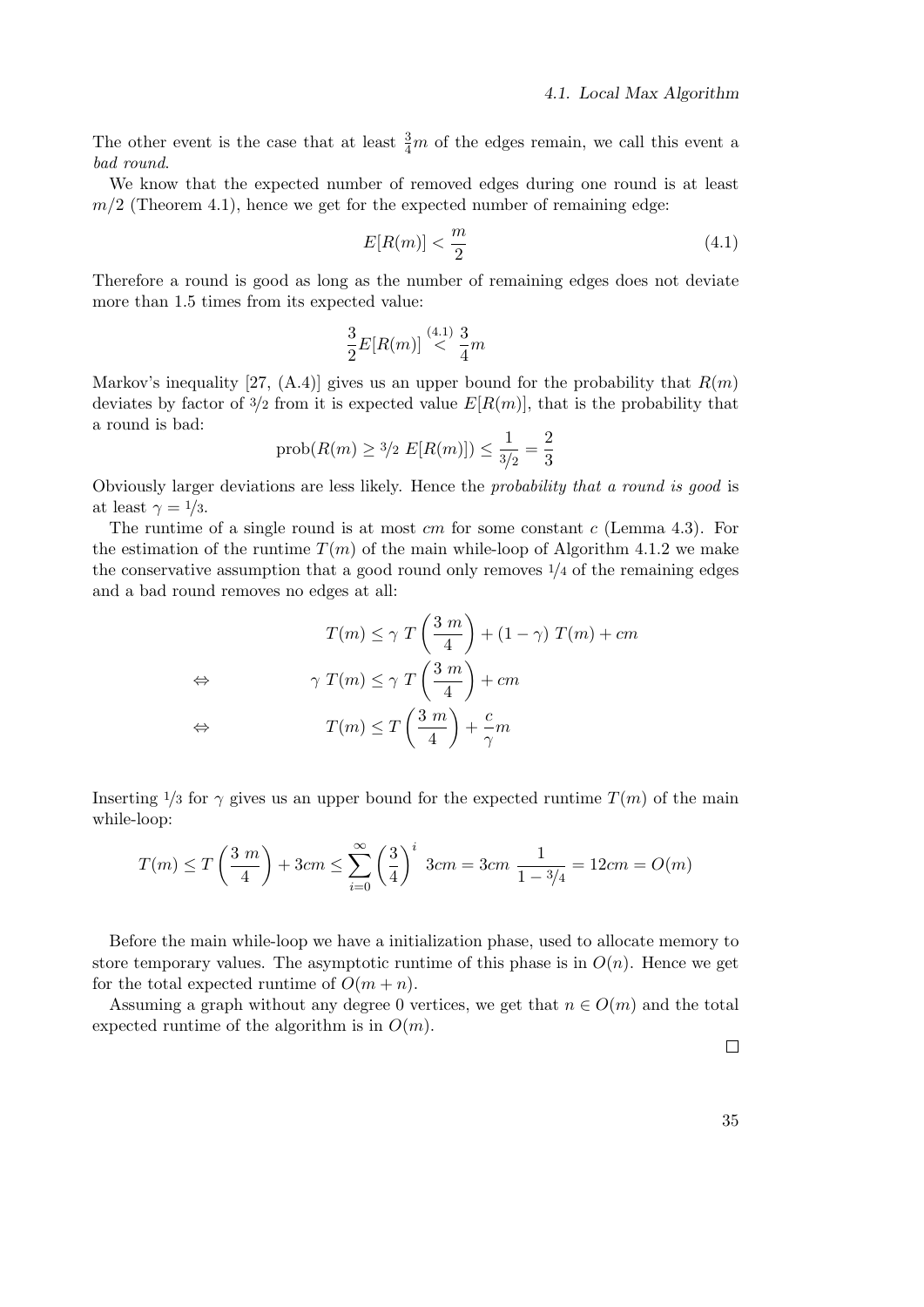#### <span id="page-35-0"></span>4.1.3. Matchings and Independent Sets – Luby's algorithm

As we have already mentioned Manne and Bisseling point out a relation between Preis' algorithm to compute approximate maximum weighted matchings and an algorithm by Luby to compute maximum independent sets [\[25\]](#page-123-8). An independent set of a graph  $G = (V, E)$  is a subset I of the vertices V, such that no two vertices of I are adjacent in G.

<span id="page-35-1"></span>At first we define the notion of a *line graph* which is necessary for the relation between independent sets and matchings. In a line graph  $L(G)$  of a graph G each vertex of  $L(G)$ corresponds to an edge of  $E$  and two vertices of  $L(G)$  are adjacent to each other if their corresponding edges in G are adjacent  $[25]$ . An example for such a transformation is shown in Figure [4.1.4.](#page-35-1)



Figure 4.1.4.: Transformation of a graph  $G$  (left) to a line graph  $L(G)$  (right).

Obviously an independent set of a line graph  $L(G)$  of a graph G directly corresponds to a matching of the graph  $G$ .

Luby describes in [\[23\]](#page-123-11) a round based algorithm for computing a maximal independent set of a graph  $G = (V, E)$  that corresponds to Algorithm [4.1.1.](#page-28-2) Luby's algorithm computes a random permutation  $\pi$  of the vertex IDs at the start of each round and then a set  $I'$  of vertices such that each vertex of  $I'$  is locally minimal, i.e.

$$
I' = \{ v \in V \mid \forall w \in adj(v) : \pi(v) < \pi(w) \} .
$$

This set is then added to the independent set and all vertices of  $I'$  are removed from the graph.

The only real difference is that Luby uses IDs instead of weights. We would like to point out that in Algorithm [4.1.1](#page-28-2) only the ordering of the weights matters and not the absolute difference between two weights. Hence, one could assign IDs to the edges using the ordering given by the weights, which would basically result in the same algorithm. Luby uses his algorithm to describe a distributed algorithm for the maximal independent set problem as we are going to describe a distributed version of Algorithm [4.1.1.](#page-28-2)

One could argue that, instead of solving the matching problem directly, we transform a given graph to its corresponding line graph and then solve the independent set problem using Luby's algorithm. The problem is that the transformation might require a lot longer than solving the actual problem. E.g. think of a star, i.e. a connected graph  $G$ where each vertex has degree one except for a single vertex with higher degree, each edge is incident to this vertex. Such a graph has  $m = n - 1$  edges and its corresponding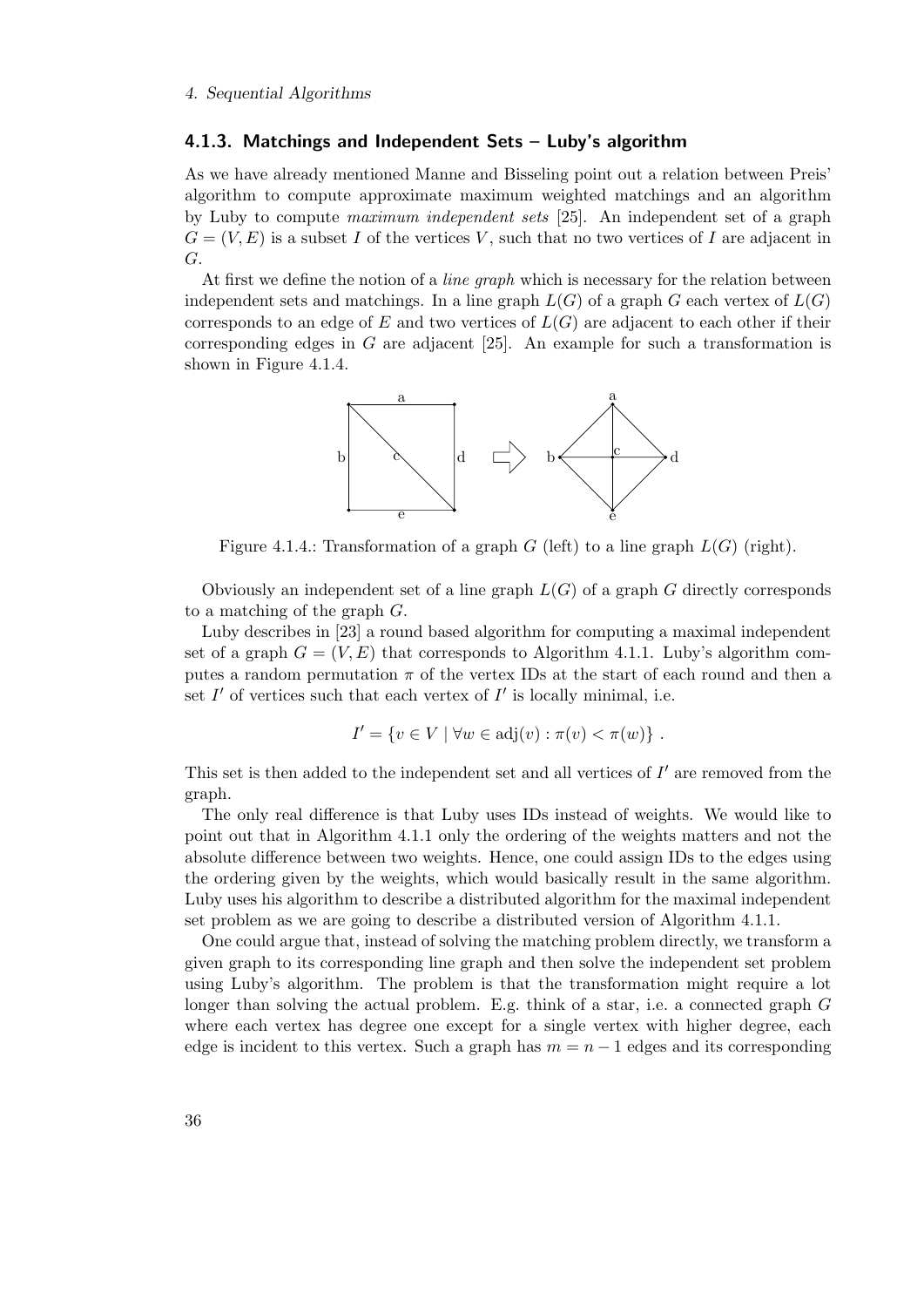line graph  $L(G)$  is a complete graph with m vertices. Each edge of G is adjacent to each other edge of G. A complete graph  $K_m$  consists of  $m(m-1)/2$  edges. Therefore,  $L(G)$ is quadratic in the size of the number edges (and vertices) of G.

## 4.2. Mixed Algorithm – Karp-Sipser and Local Max

In this section we introduce another variation of the Karp-Sipser algorithm to compute approximate maximum cardinality matchings. This algorithm is a mix of the degree 1 reduction of the Karp-Sipser algorithm and the round based approach from Section [4.1.](#page-28-0) Algorithm [4.2.1](#page-36-0) shows the basic structure of this variation. At first we perform a degree 1

Algorithm 4.2.1 Compute an approximate cardinality matching

<span id="page-36-0"></span> $mixed(G = (V, E))$ : 1:  $M = \emptyset$ 2: while  $G \neq \emptyset$  do 3: // degree 1 reduction 4: while  $\exists v \in V : \text{deg}(v) = 1$  do 5: pick an arbitrary degree 1 vertex v 6:  $e = incident\_edge(v)$ 7:  $M = M \cup \{e\}$ 8: remove\_matched\_edge $(G, e)$ 9: // Match locally heaviest edges 10:  $L = get\_locally\_heaviest\_edges(G)$ 11:  $M = M \cup L$ 12: remove\_matched\_edges $(G, L)$ 13: return  $M$ 

reduction as long as there are degree one vertices. Afterwards, we add the locally heaviest edge (e.g. based on edge IDs) to the matching. Theses two steps are repeated as long as the graph is not empty.

Obviously the heuristic phase of the algorithm is problematic. Unlike the Karp-Sipser algorithm the heuristic to match each locally heaviest edge does not try to minimize the number of non-optimal decisions. The Karp-Sipser algorithm only makes a single nonoptimal decision and then tries to make optimal decisions if possible. But Algorithm [4.2.1](#page-36-0) tries to minimize the number of rounds of the outer while-loop. Therefore the algorithm might be suitable for a BSP-style approach to parallelize it. A slight variation would be to match only a fraction of the locally heaviest edges. This might increase the number of rounds, but on the other hand this variation would try to make fewer non-optimal decisions.

## 4.2.1. Implementation Details

Unlike in the implementation of the local max algorithm, we are using a graph data structure based on an adjacency array [\[27,](#page-124-0) Section 8.2]. Such a data structure consists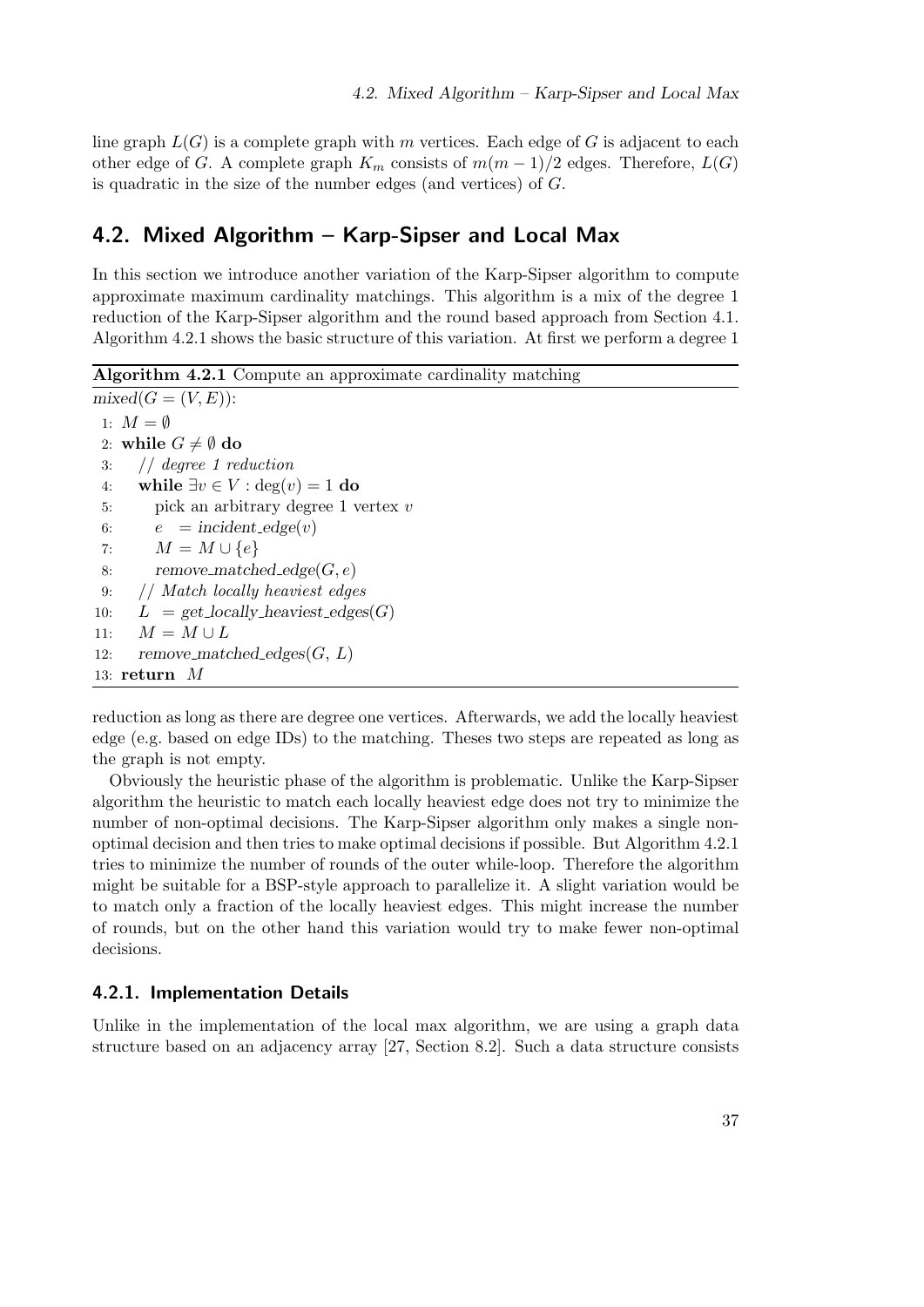of two arrays. One array which stores the adjacent edges of a vertex in a block and a second array which stores for each vertex the start position of the vertex's adjacent edges in the edge array. The edge block of vertex 0 starts at position 0, the block of vertex 1 starts right after the block of vertex 0 and so on. To get the end of one edge block, one just has to look for the start of the next block. We are using a dummy vertex to make sure that this invariant also holds for the last vertex. A simple example for such a graph representation is shown in Figure [4.2.5.](#page-37-0)



<span id="page-37-0"></span>Figure 4.2.5.: Adjacency array example for a triangle graph.

We also must be able to *delete edges*. Obviously, a traditional adjacency array is not suitable for such a situation. Therefore, we are using the same mechanism as for the edge graph from Section [4.1.](#page-28-0) Instead of deleting edges, we simply have two parts for the blocks of incident edges of a vertices. The first part manages active edges and the second part is for inactive edges. When deleting/deactivating an edge, we just have to swap the edge with the last active edge. Within the vertex array we store the start of each block and the end of the block of active edges. This also makes it easy to compute the actual degree of a vertex v and the *active degree* of v, i.e. the number of active incident edges of  $v$ .

As before we would like to be able to iterate over just the active edges. But in this structure we do not have any continuous block of active edges and iterating over the vertices and their incident active edges would cause at least  $O(n)$  steps per round, because we would iterate degree zero vertices, too. Instead, we are using a list to keep track of active vertices, those are the vertices with a degree of at least one. We also use another list of vertices to keep track of degree one vertices.

For the *degree 1 reduction phase* we just have to pick a vertex from the list of degree one vertices, add its incident edge to the matching and remove it from the graph. The most complex operation is the removal of an edge. We will get to that shortly.

During the second phase we can implement the operation to pick locally heaviest edges in a similar way as we do it in Algorithm [4.1.2.](#page-30-0) We just have to iterate over active vertices and their incident active edges. Again the most complicated operation is the removal of an edge. It is not enough to just set it inactive in the graph structure (as we have already described). Deleting an edge also changes the degree of vertices. They might become degree one vertices in which case we have to add them to the list of degree one vertices or, in the case that a vertex becomes a degree zero vertex, we have to remove it from the corresponding list. So far we are only deleting matched edges, but this means that we also have to delete their adjacent edges. The implementation of the removal of an edge  $e = \{u, v\}$  from the graph G is shown in Algorithm [4.2.2.](#page-38-0) We use a list to store all modified vertices, i.e. we have deleted an adjacent edge. This list is used to check for new degree one or degree zero vertices.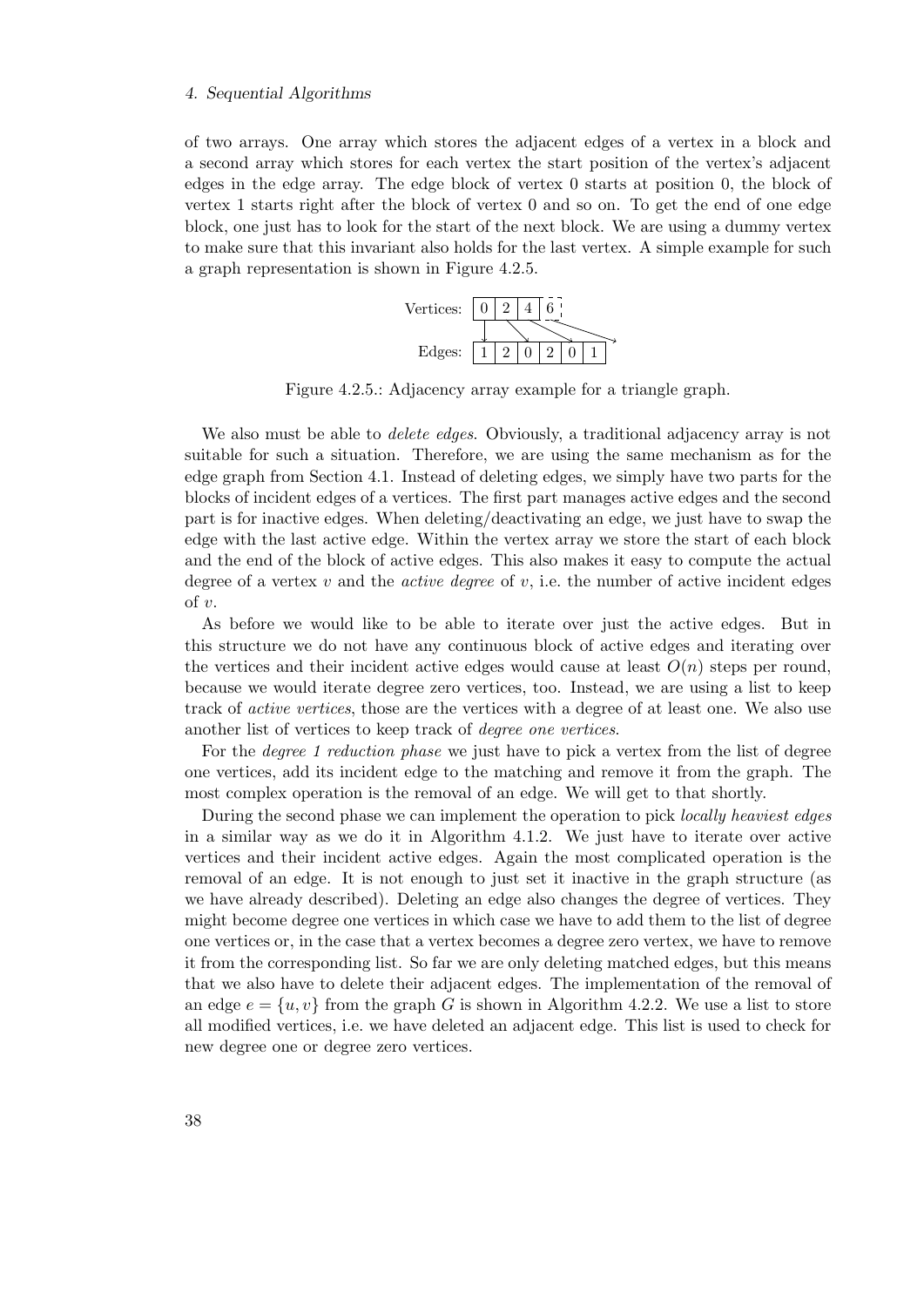Algorithm 4.2.2 Delete an edge

<span id="page-38-0"></span> $delete\_edge(e = \{u, v\}, G = (V, E))$ : 1:  $modified\_vertices = \emptyset$ 2: modified\_vertices = modified\_vertices  $\cup u$ 3: modified\_vertices = modified\_vertices  $\cup v$ 4:  $G = G \setminus \{e\}$ 5: 6: for all active incident edges  $e' = \{u, v'\}$  of u do 7: modified\_vertices = modified\_vertices  $\cup v'$ 8:  $G = G \setminus \{e'\}$ 9: 10: **for all** active incident edges  $e' = \{u', v\}$  of v **do** 11:  $modified\_vertices = modified\_vertices \cup u'$ 12:  $G = G \setminus \{e'\}$ 13: 14: for all  $v \in modified\_vertices$  do 15: if  $active\_degree(v) == 1$  then 16: add v to list of degree one vertices 17: else if  $active\_degree(v) == 0$  and v in list of degree one vertices then 18: remove  $v$  from list of degree one vertices

<span id="page-38-1"></span>At first we add the end vertices u and v of the edge e to the list of modified vertices. and afterwards we remove  $e$  from the graph. In the next two for-loops we add the missing end vertices of the adjacent edges of e to the list of modified vertices and also remove those edges from the graph. Removing/deactivating an edge from the graph G can be done in constant time as we have already explained. Hence the total time for those two loops is in  $O(\deg(u) + \deg(v))$  and the number of modified vertices is  $\deg(u) + \deg(v)$ . The degrees correspond to those at the start of the delete operation.

The last loop checks whether each *modified vertex v* is a degree one vertex or a degree zero vertex. In the case of a degree one vertex we add the node to the list of degree one vertices. If the degree of v is zero (line [17\)](#page-38-1), we check if v is in the list of degree one vertices and remove it if necessary. This check and removal can be done in constant time by using an extra array to store the position of each vertex within the list of degree one vertices and a move operation that copies the last vertex of this list to the position of the vertex that is removed. This is similar to our swap operation. Without this check it would be possible that degree zero vertices remain in the list of degree one vertices. For example during the heuristic phase we do not delete all edges at once, we delete them one after another. Thus, it is possible that a vertex temporarily becomes a degree one vertex. This gives us a total runtime of  $O(\deg(u) + \deg(v))$  for a single deletion operation. An implementation without this check for degree zero vertices would require an extra degree check during the degree 1 reduction phase and we would need a deletion operation for all locally heaviest edges during the second phase. Only one thing is missing, we have not removed degree zero vertices from the list of active vertices. This is done by a single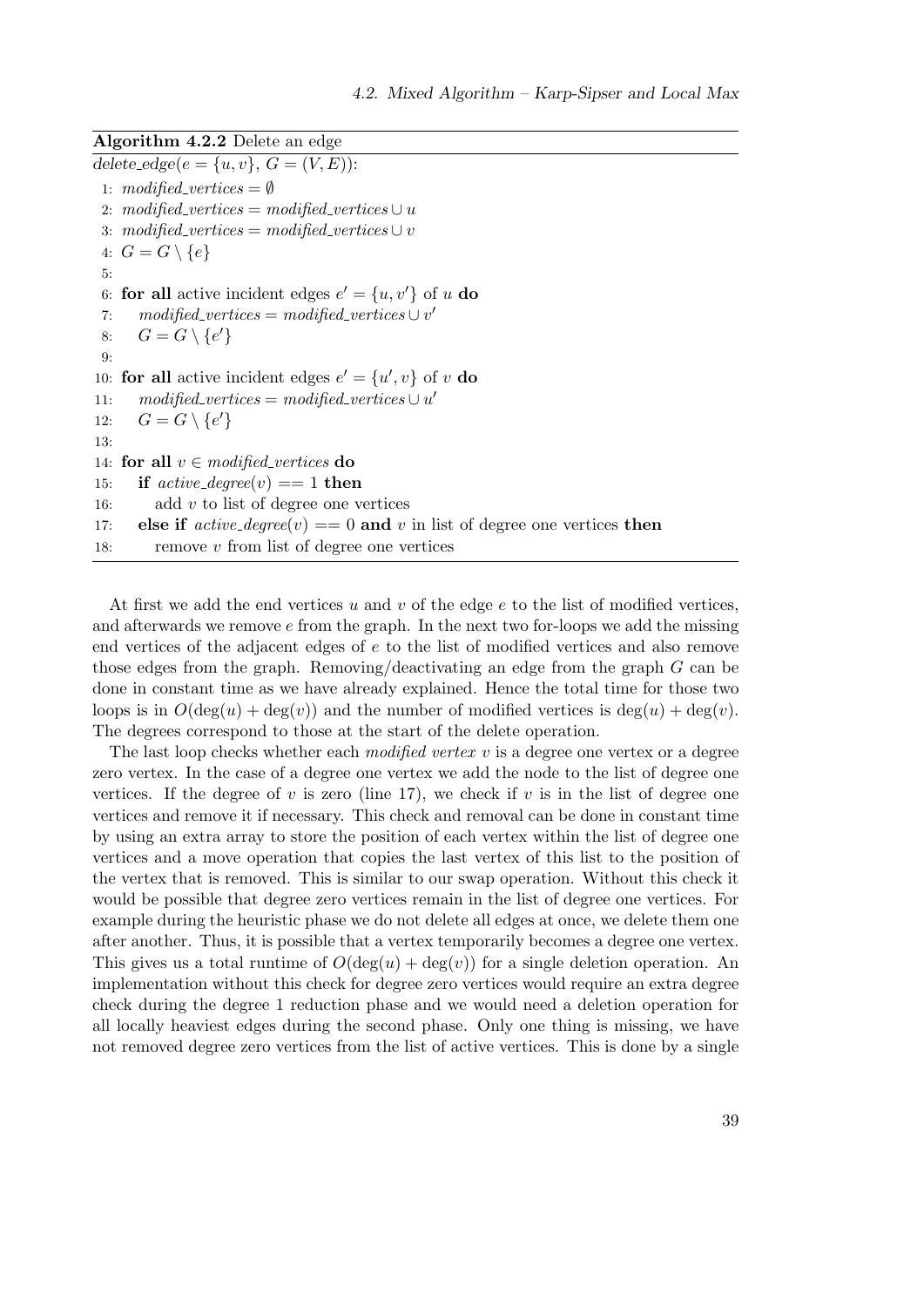run through this list and checking for degree zero vertices.

Let  $M_1$  be the set of matched edges of the degree 1 reduction phase. The set  $M_1$  has at most  $n/2$  edges, i.e. each vertex is matched. As we have already shown the removal of an edge  $e = \{u, v\}$  has a maximal runtime of  $c(d(u) + d(v))$ , with c a constant. This gives us an upper bound for the runtime of the degree 1 reduction phase of

$$
\sum_{e=\{u,v\}\in M_1} c(\deg(u) + \deg(v)) \le \sum_{v\in V} c \deg(v) = 2cm = O(m) .
$$

Finding locally heaviest edges also has a runtime of  $O(m)$  and the runtime of deleting locally heaviest edges is in  $O(m)$  with the same argument used for the degree 1 reduction phase. Removing degree zero vertices from the list of active vertices is not more expensive than finding locally heaviest edges and thus the runtime is in  $O(m)$  of this operation. In total this gives us a runtime of a single round of Algorithm [4.2.1](#page-36-0) of  $O(m)$ , where m is the number of remaining edges at the start of a round.

## 4.3. Local Tree Algorithm

In this section we introduce a new algorithm to compute approximate maximum weighted matchings, it is based on the computation of maximum weighted matchings of trees (Algorithm [3.3.1\)](#page-19-0). The algorithm also has some similarities with the GPA algorithm introduced in Section [3.4](#page-22-0) and the local max algorithm from Section [4.1](#page-28-0) (Algorithm [4.1.1\)](#page-28-1). Like the local max algorithm, it works in rounds. At the start of each round we compute a subset L of the remaining edges. This time however, we select edges if they are the heaviest edge at one of their end vertices (not necessarily at both vertices) and add them to the set  $L$ . The set  $L$  defines a set of trees, see Lemma [4.4.](#page-42-0) Hence the name *local tree* algorithm. We then compute a maximum weighted matching for each tree defined by  $L$ , by dynamic programming, and add those matchings to the final matching computed by the algorithm. We also remove each matched edge and the adjacent edges from the given graph. The algorithm terminates as soon as there are no more edges left. Those steps are similar to the GPA algorithm. In both cases we compute a set of simple subgraphs at first and then compute optimal results for those subgraphs.

## Algorithm 4.3.1 Compute an approximate weighted matching  $local\_tree\_matching(G = (V, E))$ :

<span id="page-39-0"></span>1:  $M = \emptyset$ 

- 2: while  $E \neq \emptyset$  do
- 3:  $L =$  heaviest\_incident\_edges $(G)$
- 4:  $F = forest(L)$
- 5:  $M' =$  maximum\_weighted\_matching\_forest(F)
- 6:  $M = M \cup M'$
- 7: remove\_matched\_edges $(G, M')$
- 8: return M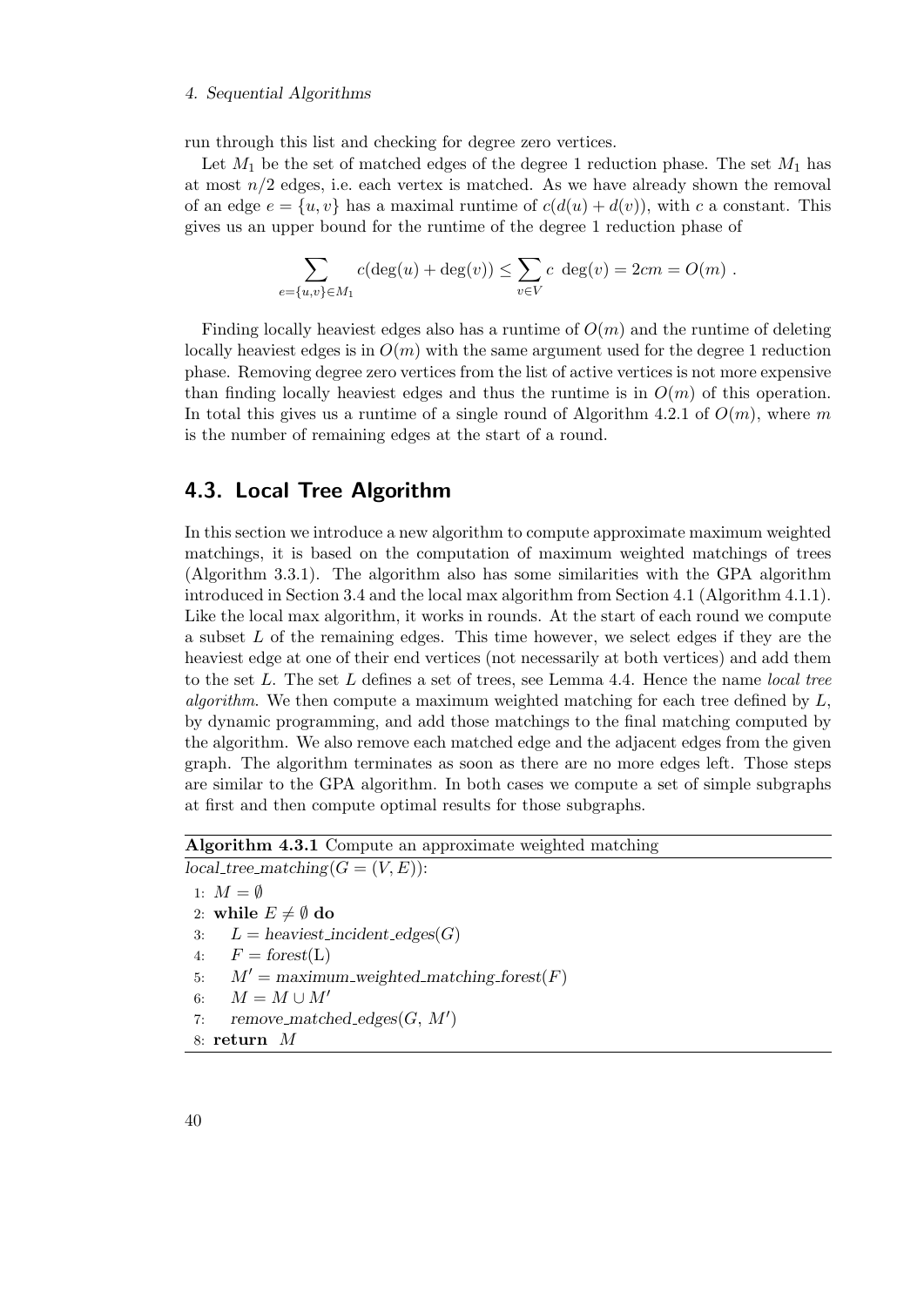The just described local tree algorithm is shown in Algorithm [4.3.1.](#page-39-0) The procedure heaviest incident edges computes for each vertex of the given graph the heaviest incident edge and returns those edges. Computing a maximum weighted matching for a set of trees corresponds to the computation of a maximum weighted matching of a forest.

<span id="page-40-0"></span>Figure [4.3.6](#page-40-0) shows an example of a run of the local tree algorithm. In this example the local tree algorithm performs only a single round. The regular and dashed lines are



Figure 4.3.6.: Example for local tree algorithm.

the edges of the computed trees. Dotted lines represent edges which are not the heaviest incident edge at one of their end vertices. As one can see there are two trees in this example. The regular lines specify the edges of the maximum weighted matchings of the two trees. After adding those edges to the resulting matching and removing them from the graph no more edges are left and the algorithm terminates after the first round.

## <span id="page-40-1"></span>4.3.1. Implementation Details

For the implementation of the local tree algorithm we chose to use the same graph data structure as in Section [4.1,](#page-28-0) i.e. the graph is represented by a simple array containing all the edges of the graph. As described before, edges can be set inactive by swapping it with the last active edge.

Computing the heaviest incident edge of each vertex is done in a similar way as the computation of locally heaviest edges in Algorithm [4.1.2.](#page-30-0) We use an array to store a reference to the heaviest incident edge for each vertex. Initially, each entry is set to a dummy edge, which is lighter than any edge of the graph. In the actual implementation, the memory for this array is allocated once outside of the function heaviest incident edge, not like it is shown in Algorithm [4.3.2.](#page-41-0)

The heaviest incident edges of vertices are identified by one iteration through the remaining edges and a second iteration through those edges is used to add the heaviest incident edges to the set L.

The forest defined by the set  $L$  of heaviest incident edges is represented by an adjacency list. We chose this structure because it supports fast insertion and deletion of edges, and thus allows us to create a forest of  $L$  in linear time in the size of  $L$ . The forest structure  $F$  initially allocates memory for all  $n$  vertices. Where  $n$  is the number of vertices of the graph G passed to the local tree algorithm. This does not influence the asymptotic runtime of the algorithm. During the first round of the algorithm we need memory for each vertex, because for each vertex  $v$  there is at least one edge in  $L$  which has  $v$  as an end vertex.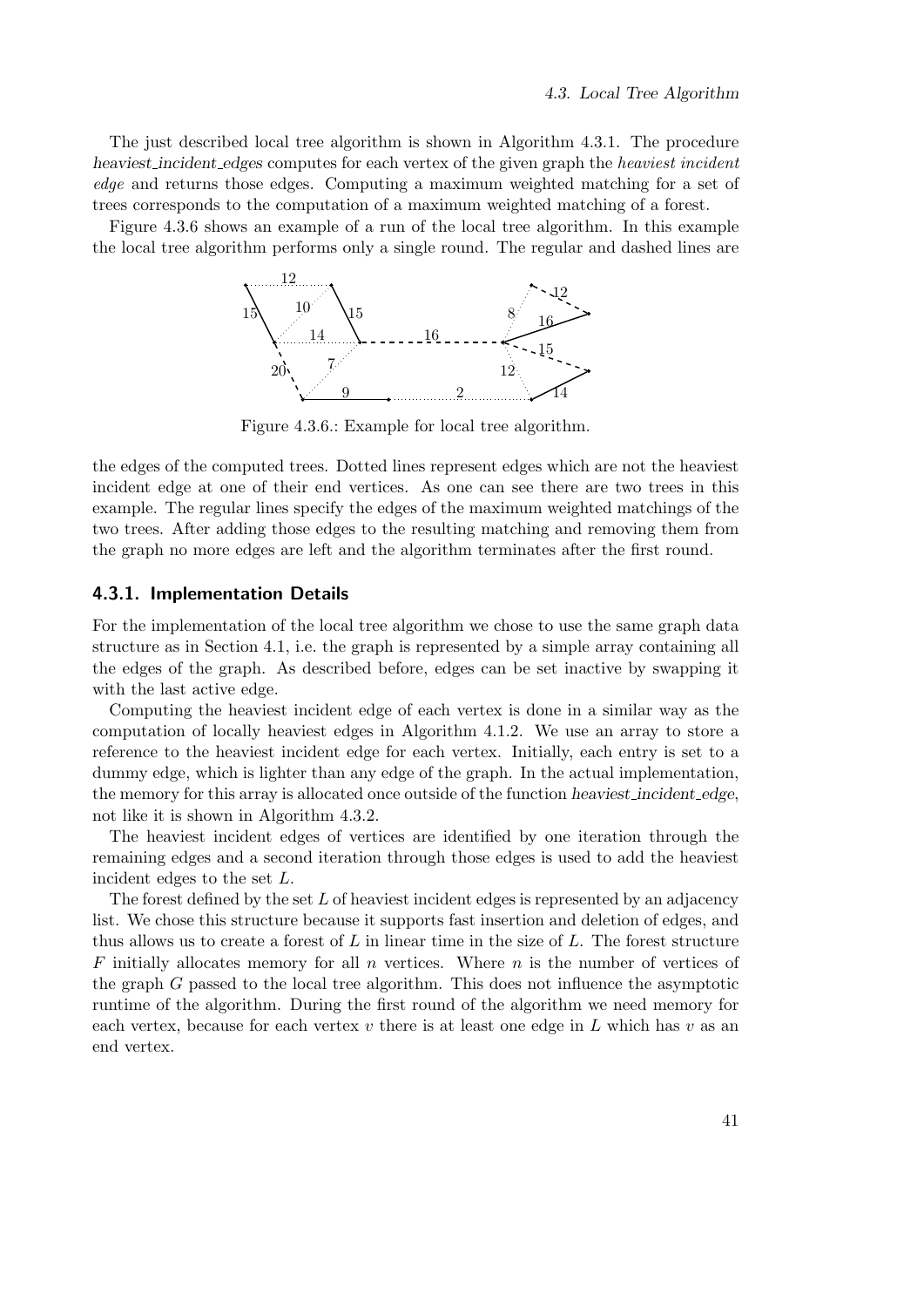Algorithm 4.3.2 Return the set of heaviest incident edges

```
heaviest_incident_edges(G = (V, E)):
 1: L = \emptyset2: C(n, dummy) // Initialize candidates
 3: for all e = \{v, u\} \in E do
 4: if better_candidate(e, C[v]) then
 5: C[v] = e6: if better_candidate(e, C[u]) then
 7: C[u] = e8:
 9: for all e = \{v, u\} \in E do
10: if e == C[v] or e == C[u] then
11: L = L \cup e12:
13: return L
```
Now we can describe how we create the forest  $F$  defined by  $L$ . At first we add each edge  $e = \{u, v\}$  of L to F, e is added to the adjacency lists of u and v. Obviously, the insertion of edges can be done in time  $O(|L|)$ . During the next step we actually build the forest, i.e. we decide on a root vertex for each tree of  $F$  and remove backward edges.

Algorithm 4.3.3 Build a forest

<span id="page-41-1"></span>build\_forest $(F)$ : 1:  $roots = \emptyset$ 2: for all edge  $e = \{v, u\}$  of F do 3: if  $v$  not visited then 4:  $roots = roots \cup v$ 5: build\_tree( $v, F$ ) 6: return roots

The build forest method (Algorithm [4.3.3\)](#page-41-1) iterates over each edge  $e$  of  $F$  and checks if the first end vertex  $v$  of e has been visited. We have found a new tree if  $v$  has not been visited. In this case we add  $v$  to the list of roots and build the tree starting at  $v$ . This is done by iterating over incident edges. In case of a forward edge, we make a recursive call to *build\_tree*, otherwise we remove the backward edge. We set all vertices, visited during this recursive procedure, to the state visited. While building the forest we visit each edge three times, once during the *build forest* procedure and twice during the build tree method (backward and forward edges). This gives a asymptotic runtime of  $O(|L|)$  to build the forest.

The next step is to compute a maximum weighted matching  $M$  of the forest  $F$ , as shown in Algorithm [4.3.4.](#page-42-1) The computation of  $M$  is based on the computation of maximum weighted matchings of trees, as described in Section [3.3.](#page-18-0) We will not go into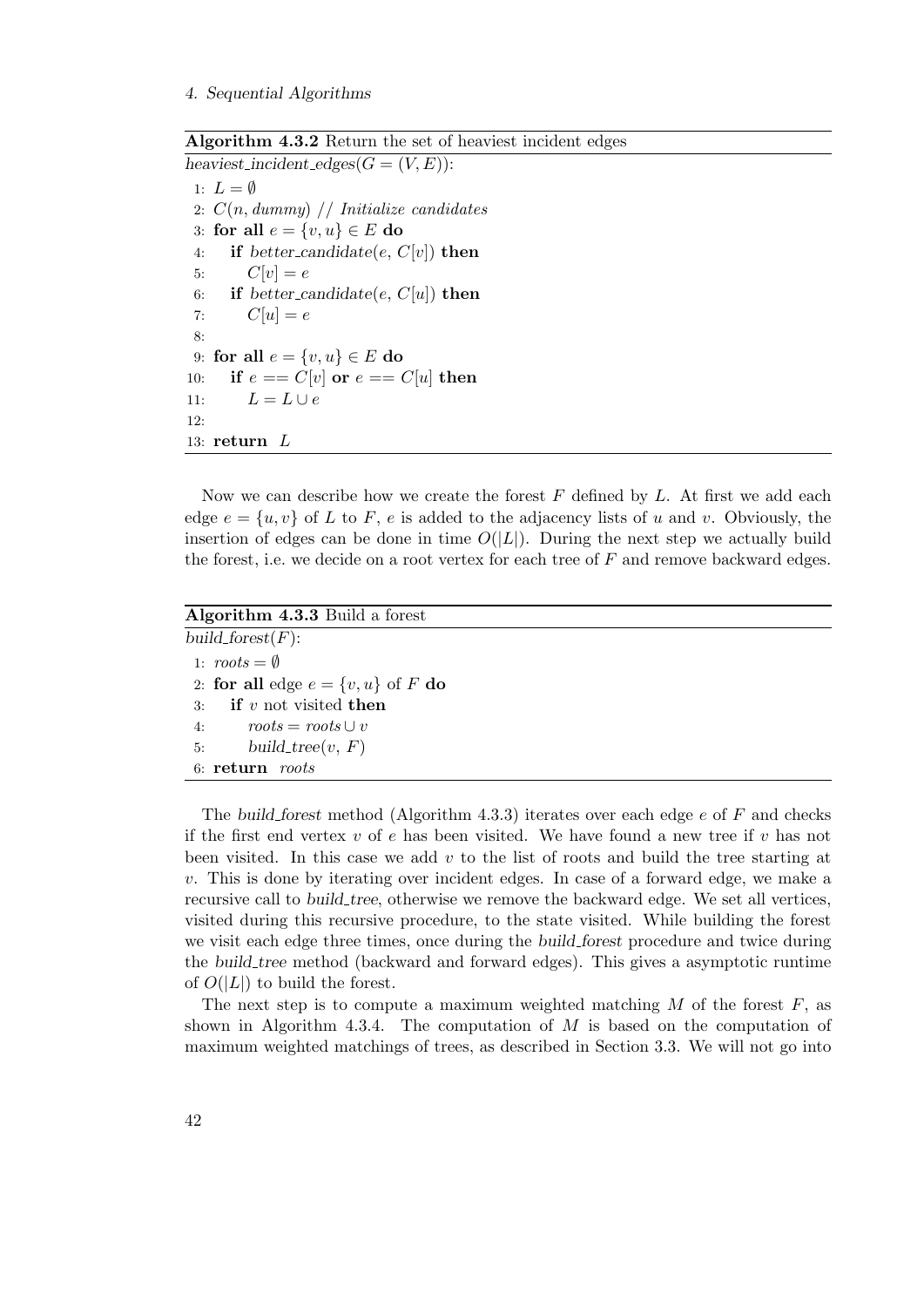Algorithm 4.3.4 Build a tree starting at a given vertex

<span id="page-42-1"></span>maximum\_weighted\_matching\_forest $(F)$ :

1:  $roots = roots\_of\_forest(F)$ 

2:  $M = \emptyset$ 

3: for all  $r \in roots$  do

4:  $M = M \cup weighted\_matching\_of\_tree(r, F)$ 

5: return M

detail on how to implement the algorithm to compute maximum weighted matchings of trees, as we have already done this (Algorithm [3.3.1\)](#page-19-0), but we will talk about the modifications that have been necessary to compute the matching in case of a forest. The first difference is that trees are no longer specified by a tree data structure, instead they are specified by the root vertex and the forest  $F$ . The next and biggest difference is the usage of the outgoing edge-array, which specifies for each vertex of the tree which outgoing edge is used for the matching, if the incoming edge is not matched, and the subtree\_result-array, which stores the two possible weights of matchings for each subtree. In the case of the tree-matching algorithm those arrays have been allocated for a single tree, but in our case those arrays are allocated once at the start of the algorithm and have one entry for each vertex of the provided graph G. This does not influence the asymptotic runtime of the local tree algorithm. The required time is in  $O(|L|)$ , because  $|L| \geq n/2$ . Apart from those two changes there are no differences compared to the algorithm from Section [3.3.](#page-18-0) Using those arrays does not change the runtime of the tree matching algorithm. This gives us a total runtime for the forest matching algorithm of:

$$
\sum_{r \in roots} \text{ runtime(tree}(r)) \stackrel{\text{sec } 3.3}{\leq} \sum_{r \in roots} c \text{ size_of-tree}(r)
$$

$$
= c \sum_{r \in roots} \text{size_of-tree}(r) = O(\text{size_of-force})
$$

In the last phase of the local tree algorithm we add the matched edges to the matching and set their end vertices to the state matched. Afterwards, we iterate over all remaining edges and remove them if they are incident to a matched vertex. This is the same procedure as used in Section [4.1](#page-28-0) to add matched edges to the resulting matching and to remove edges incident to a matched vertex. The runtime of this is  $\Theta(m)$ , where m is the number of remaining edges.

## 4.3.2. Theoretical Analysis

<span id="page-42-0"></span>Lemma 4.4. The set L of heaviest incident edges computed during a round of the local tree algorithm, defines a set of trees (a forest).

Proof. Obviously any set of edges defines a set of connected graphs, each connected graph consists of at least one edge. It now remains to show that each of those connected graphs is a tree.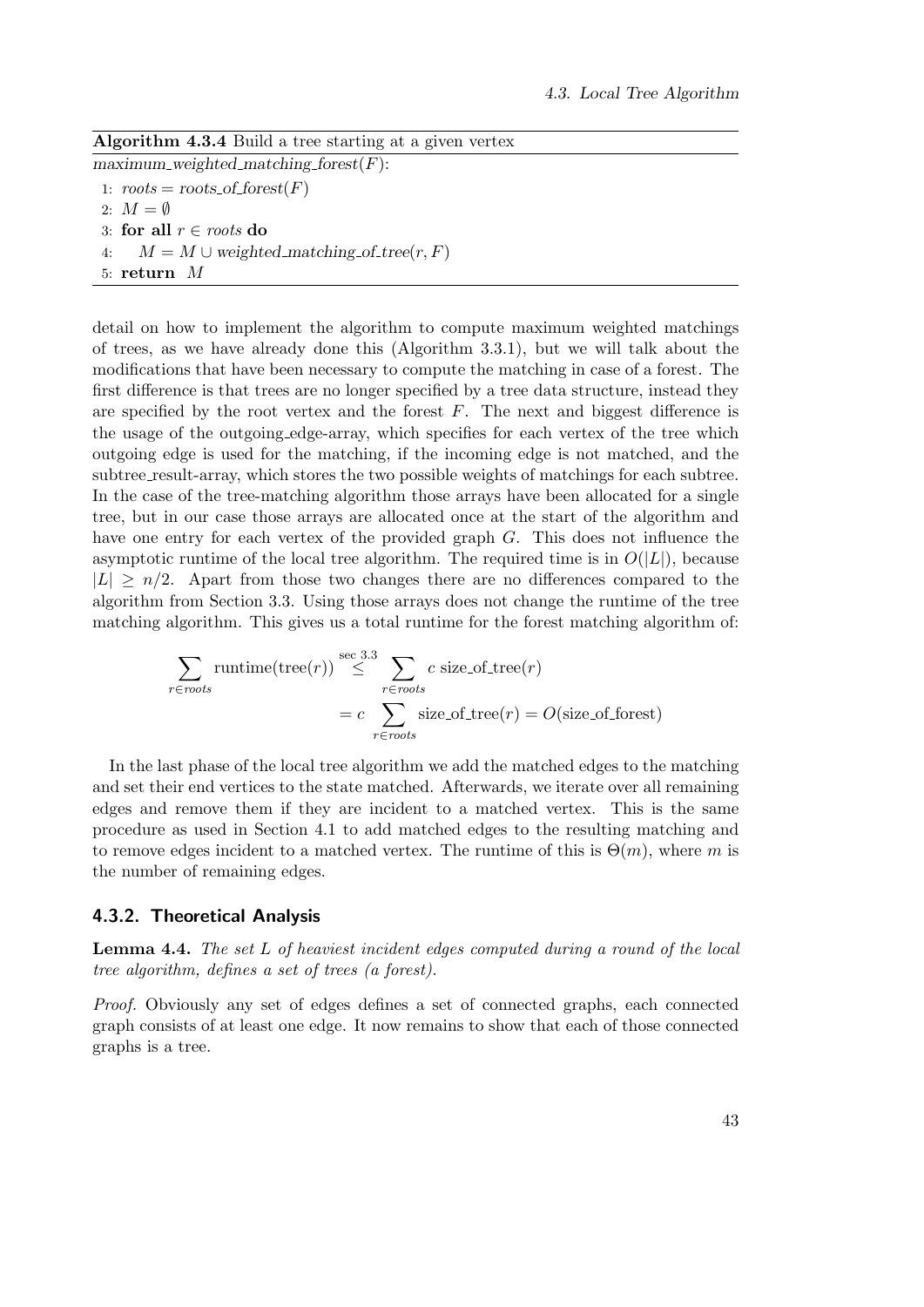A tree is a connected graph without any cycles, thus a connected graph is not a tree if it contains at least one cycle.

Now let us assume that  $L$  does not define a set of trees, thus there must be a subset  $C$ of edges in L defining a cycle. This cycle C must have a unique *lightest edge e* (because of the tie breaking), but this edge cannot be the heaviest incident edge of one of its end vertices. Both end vertices of e are incident to other edges with a higher weight. Therefore e cannot be contained in C and C cannot build a cycle.

 $\Box$ 

#### **Lemma 4.5.** The set of edges M computed by Algorithm  $\ddot{A}$ . As a maximal matching.

Proof. Obviously edges from the matchings of the local trees cannot be adjacent to each other, because they are not connected by edges. Edges which remain at the end of one round are not adjacent to any matched edge. Hence the resulting matching must be correct, because it is the union of matchings of local trees.

The matching M is maximal because only matched edges and edges adjacent to them are removed by Algorithm [4.3.1](#page-39-0) and the algorithm only terminates if no edges remain.

 $\Box$ 

## **Theorem 4.3.** The solution computed by Algorithm  $4.3.1$  might be an arbitrarily bad approximation of the optimal result.

Proof. Consider the example from Figure [4.3.7.](#page-44-0) The first subfigure shows the input graph with weights assigned to the edges. With the conditions that  $\varepsilon > 0$  and  $a > \varepsilon$ we get Subfigure [4.3.7\(b\)](#page-44-1) as the temporary tree computed by the local tree algorithm. This subfigure shows the maximum weighted matching of the tree (dashed edges are unmatched). Hence, the weight computed by the local tree algorithm would be  $a+3.5\varepsilon$ . But the optimal result for small  $\varepsilon$  ( $\varepsilon$  a lot smaller than a) is shown in Subfigure [4.3.7\(c\).](#page-44-2) The weight of the optimal result is  $3a-2.5\varepsilon$ . For  $\varepsilon \to 0$  we get that the result computed by the local tree algorithm is about  $a$  and the optimal result would be  $3a$ . We can easily extend the graph by more subgraphs of the form shown in Figure [4.3.8](#page-44-3) at the vertex  $v$ . Each such subgraph only adds the weight  $2\varepsilon$  to the weight computed by the local tree algorithm but it adds the weight  $a - \varepsilon$  to the optimal result.

Therefore, the approximation computed by the local tree algorithm might be arbitrarily bad.

 $\Box$ 

**Lemma 4.6.** Each local tree has a unique heaviest edge e. Let one of the end vertices of e be the root of the tree. All paths from the root to a leaf vertex have decreasing edge weights. In case of unique edge weights or tie breaking the weights are strictly decreasing (using the tie breaking oder).

*Proof.* Let us assume there is a path from the root r to a leaf l without decreasing edge weights. In this case there must be at least one edge  $q$  such that the subsequent edge h is of higher weight. Further, let us assume that  $q$  is the first edge with this property. Obviously,  $g$  cannot be the root edge  $e$ , because this edge is the heaviest edge of the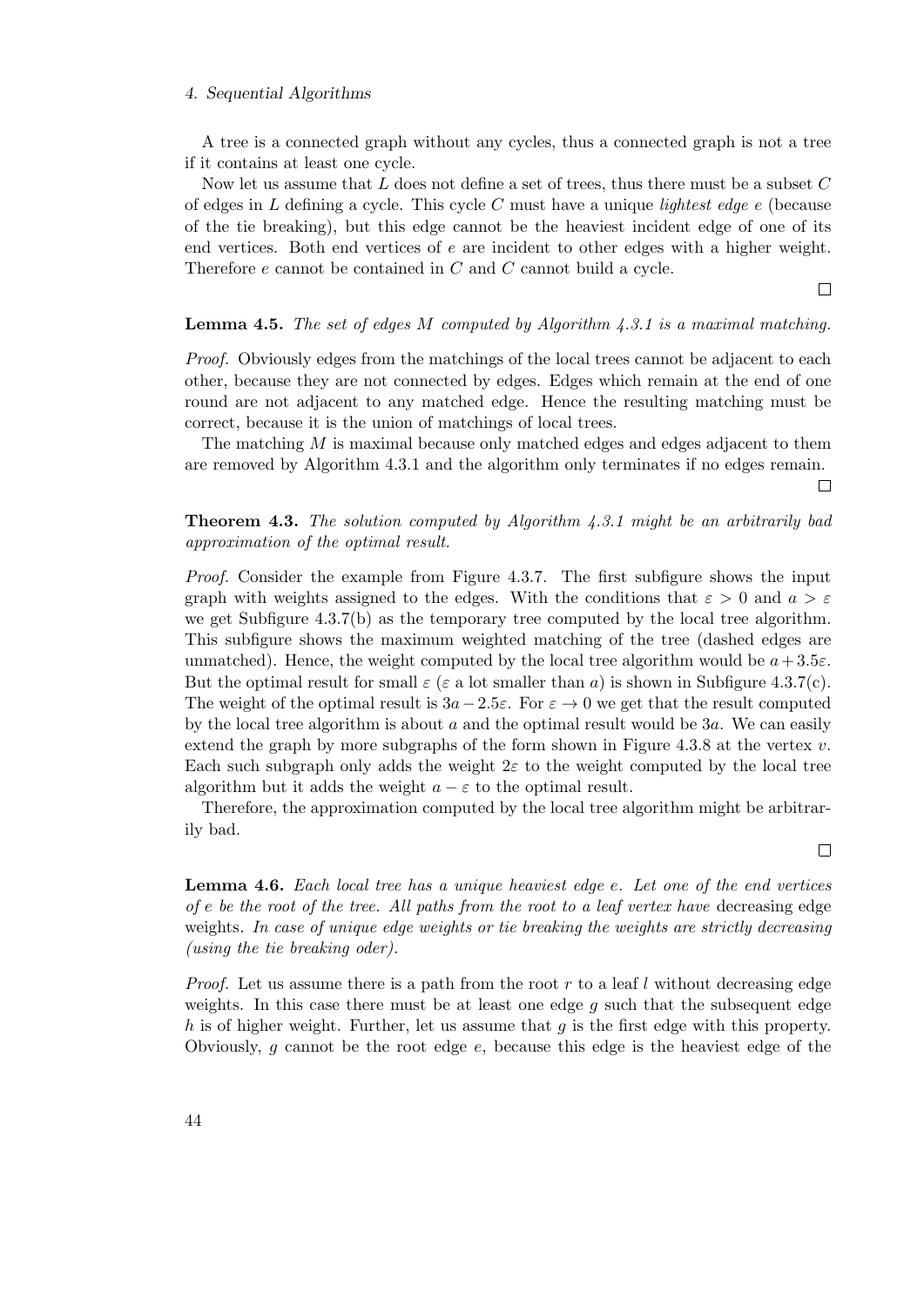<span id="page-44-4"></span><span id="page-44-1"></span><span id="page-44-0"></span>

<span id="page-44-3"></span>Figure 4.3.7.: Bad approximation computed by the local tree algorithm. Figure (a) shows the graph, figure (b) shows the temporary tree computed by the algorithm and the resulting matching and figure (c) shows the optimal solution for small  $\varepsilon$ .

<span id="page-44-2"></span>

Figure 4.3.8.: Subgraph of the graph shown in Figure [4.3.7\(a\).](#page-44-4)

tree. Hence  $g$  must have a predecessor edge  $f$  of greater weight. This situation is shown in Figure [4.3.9.](#page-45-0)

Thus, we get  $\omega(f) > \omega(g)$  and  $\omega(h) > \omega(g)$  and therefore g cannot be the heaviest incident edge of one of its end vertices  $u$  and  $v$ . Hence, an edge with the properties of  $g$ cannot exist.

The proof also works when  $r$  is the other end vertex of  $e$ . Using tie breaking we obviously get strictly decreasing edge weights.

 $\Box$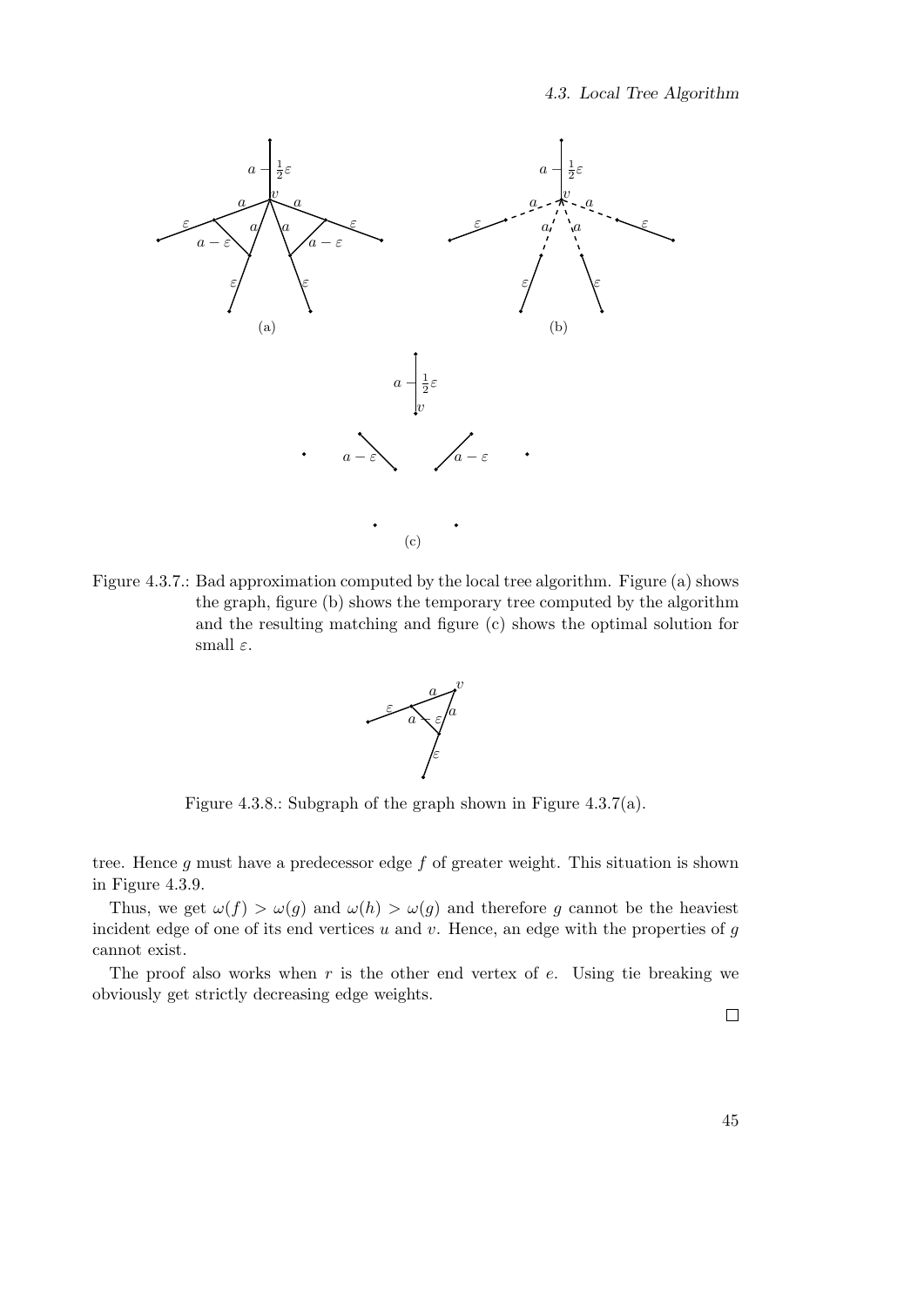<span id="page-45-0"></span>

Figure 4.3.9.: Example for decresing paths.

<span id="page-45-2"></span>**Lemma 4.7.** The runtime of a single round of Algorithm [4.3.1](#page-39-0) is  $\Theta(m)$  and m is the number of remaining edges.

Proof. We have already shown in Section [4.3.1](#page-40-1) that the computation of the heaviest incident edges can be done in  $O(m)$  and the computations of the forest and the corresponding maximum weighted matching can be done in  $O(|L|)$ . Finally removing matched edges can be done in  $O(m)$  as well. This results in a total asymptotic runtime of  $O(m)$  $(|L| \leq m)$ . Obviously a lower bound is  $\Omega(m)$ , because we visit each edge at least once.  $\Box$ 

<span id="page-45-1"></span>**Lemma 4.8.** The maximum number of rounds of Algorithm [4.3.1](#page-39-0) is  $\min\{d_{max}, |n/2|\}$ for graphs without loops, where  $d_{max}$  is the maximum degree of a vertex of the input graph.

Proof. Each round we add at least one edge to the matching. As long as there are remaining edges we compute a non empty forest, and the maximum weighted matching of a non empty tree is not empty. Therefore, we match at least two vertices per round, an all of their incident edges are removed. A single unmatched remaining vertex must have degree 0 and hence there are no more remaining edges and the algorithm terminates. This gives us an upper bound for the number of rounds of  $\lfloor n/2 \rfloor$ .

On the other hand, each edge of the forest computed during a round will be removed at the end of the round, because it is either a matched edge or adjacent to a matched edge. Otherwise, the resulting matching of the forest would not be optimal. For each remaining vertex with a degree  $\neq 0$  there is at least one incident edge which is part of the forest, and hence at least one incident edge of each vertex is removed during a round. Therefore, we have at most  $d_{\text{max}}$  rounds until each vertex has degree 0 and the algorithms terminates.

 $\Box$ 

**Lemma 4.9.** An upper bound for the runtime of Algorithm [4.3.1](#page-39-0) is  $O(n m)$  (for graphs without degree 0 vertices).

*Proof.* According to Lemma [4.8](#page-45-1) the maximum number of rounds is  $\min\{d_{\max}, |n/2|\} \leq n$ and each round has a runtime of  $O(m)$ . (Lemma [4.7\)](#page-45-2) This gives us an upper bound of  $O(n|m)$  for the runtime of the local tree algorithm.

 $\Box$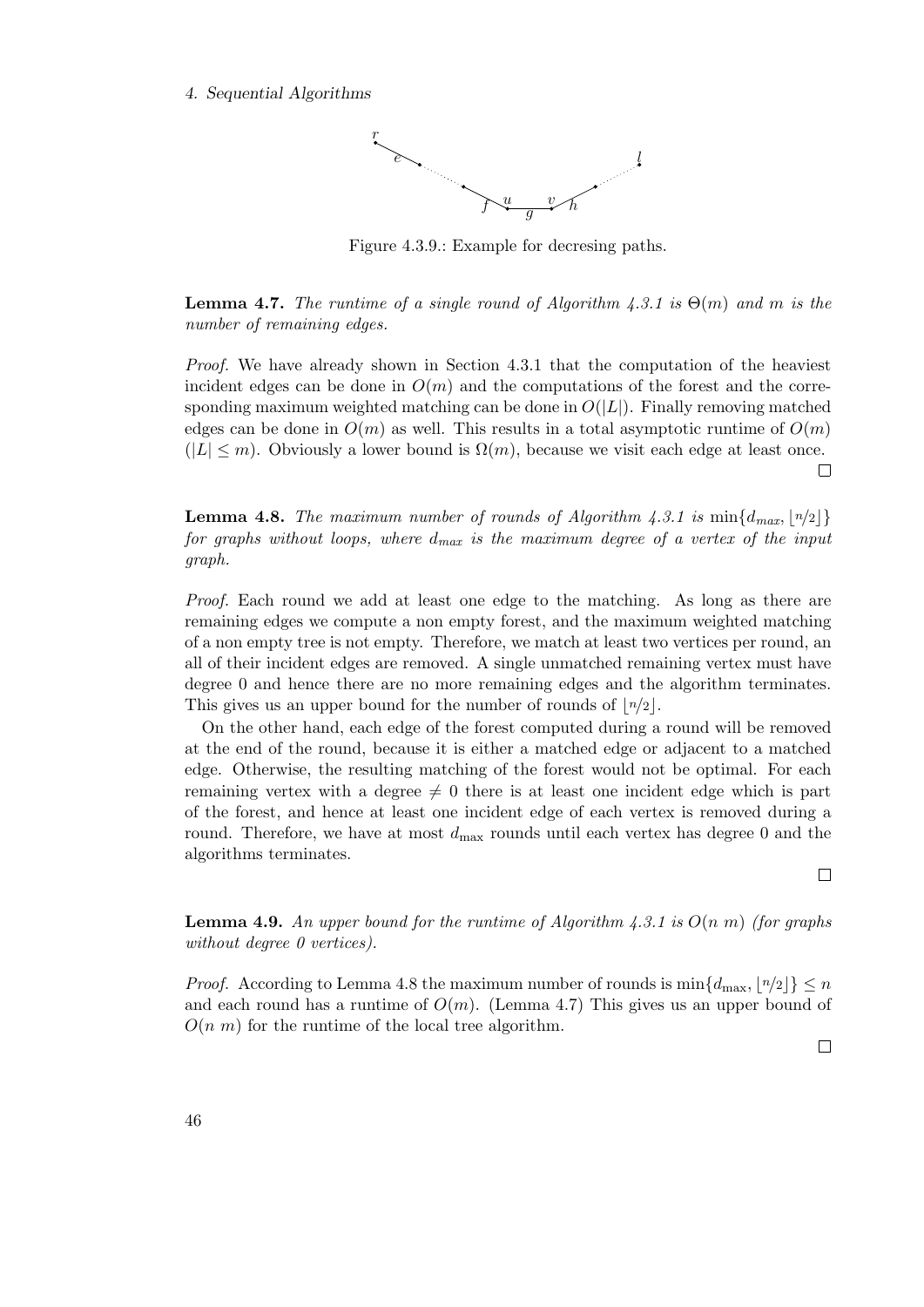For an example with a runtime of  $\Omega(nm)$ , consider a complete graph with vertices  $\{1, \ldots, n\}$  and the following weight function:

$$
\omega(e = \{u, v\}) = \begin{cases} \max\{u, v\} & , |u - v| = 1\\ \max\{u, v\} - \varepsilon & , \text{else } (0 < \varepsilon < 1) \end{cases}
$$

<span id="page-46-0"></span>Figure [4.3.10](#page-46-0) shows such a graph for 5 vertices.



Figure 4.3.10.: Example for local tree algorithm with runtime  $O(m^{3/2})$ .

During the first round all the incident edges of the vertex  $n$  (vertex with the highest ID) are the edges of the forest (which build a star). Obviously, the edge  $\{n, n-1\}$  will be matched, because it is the heaviest edge of the resulting star. The resulting graph after removing this edge and the adjacent edges has  $n-2$  vertices and the same properties has the initial graph. The lower (and upper) bound of a single round is linear in the number of remaining edges. This gives us a lower bound for the runtime  $t$  of Algorithm [4.3.1](#page-39-0) for this kind of graph of:

$$
t \geq \sum_{i=1}^{n/2} c \frac{2i(2i-1)}{2} = c \sum_{i=1}^{n/2} i(2i-1) = c \left( 2 \sum_{i=1}^{n/2} i^2 - \sum_{i=1}^{n/2} i \right)
$$
  
= 
$$
c \left( \frac{n(n/2+1)(n+1)}{6} - \frac{n^2+n}{2} \right) = \Omega(n^3) \stackrel{n \in \Theta(\sqrt{m})}{=} \Omega(nm)
$$

<span id="page-46-1"></span>**Lemma 4.10.** Algorithm  $\angle 4.3.1$  $\angle 4.3.1$  matches each vertex during a round that would be matched by Algorithm [4.1.1,](#page-28-1) in the case of unique edge weights.

*Proof.* Obviously each locally heaviest edge  $e = \{u, v\}$  is an edge of a local tree and it also must be the heaviest edge of this local tree, otherwise it would not be a locally heaviest edge. Algorithm [4.1.1](#page-28-1) only matches locally heaviest edges during a round and therefore only vertices which are incident to a locally heaviest edge.

There are two possible cases if Algorithm [4.1.1](#page-28-1) does not match each incident vertex of locally heaviest edges.

The first case is that there is an unmatched locally heaviest edge  $e = \{u, v\}$  and both end vertices of e are not matched, but in this case the result will not be optimal. The other case is if there is an unmatched locally heaviest edge  $e = \{u, v\}$ , but only one of its end vertices is matched. Without loss of generality let the matched vertex be the end vertex u. Then there must be an edge  $f = \{u, w\}$  that is adjacent to e which is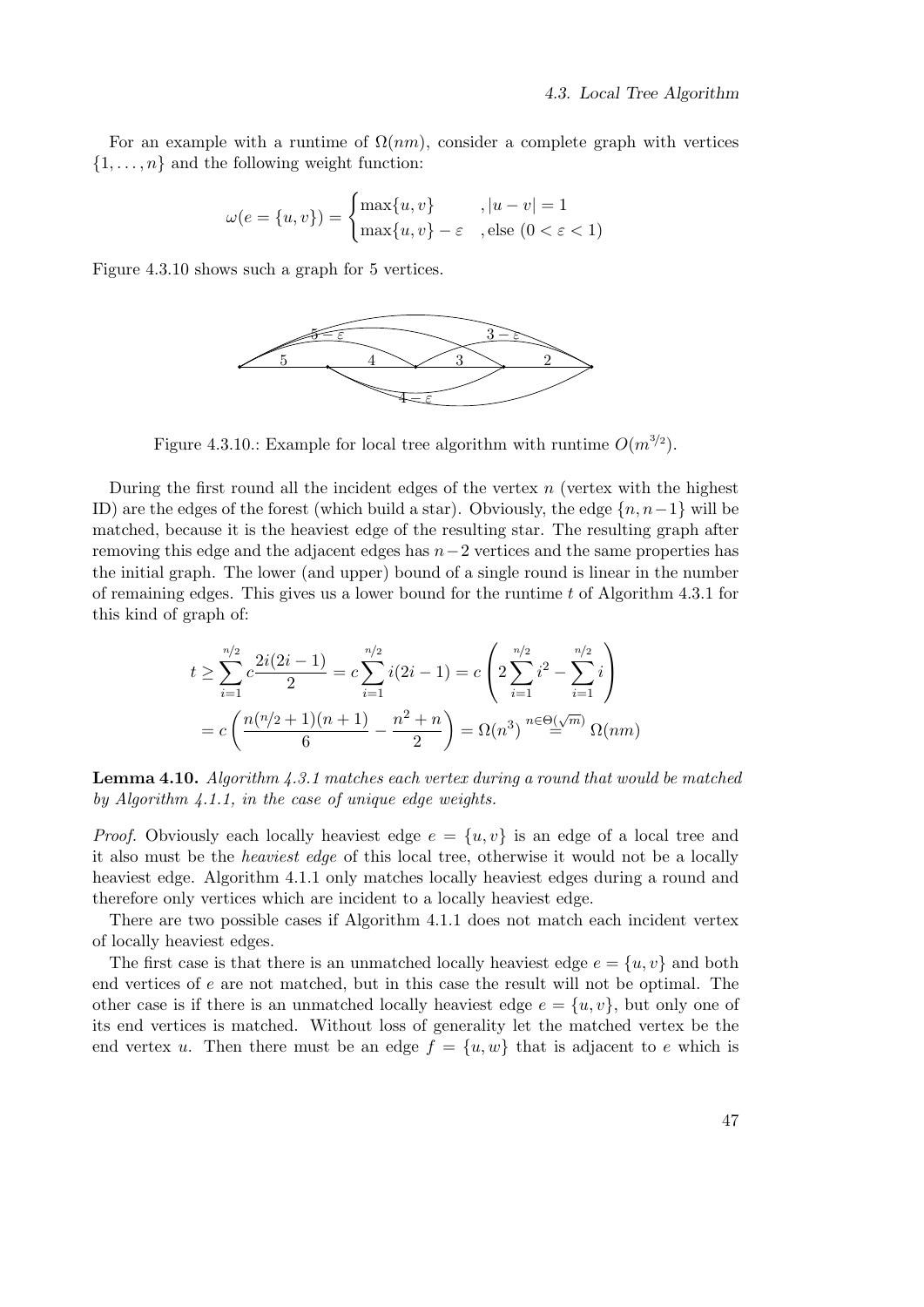matched. But  $e$  is heavier than  $f(e)$  is the heaviest edge of the corresponding local tree) and therefore the weighted matching computed for the local tree would not be optimal.

Thus either e is matched or it is adjacent to two matched edges and therefore both end vertices of e are matched.

It can also be shown that the local tree algorithm matches the same vertices as the local max algorithm during a round for non unique edge weights. But we have to adjust our algorithm for that. At first the heaviest edges (according to the tie breaking) of each local tree must be incident to the root of the local tree and if one of the end vertices of a heaviest edge is a leaf then it must be the root of the local tree.

For the analysis of the expected runtime of Algorithm [4.3.1](#page-39-0) we again assume that the algorithm assigns random weights to the edges at the start of each round.

<span id="page-47-0"></span>**Theorem 4.4.** The expected runtime of Algorithm [4.3.1](#page-39-0) is in  $O(m+n)$ , if we assign random unique weights to the remaining edges at the start of each round.

Proof. Algorithm [4.3.1](#page-39-0) removes during each round at least as many edges as Algorithm [4.1.1](#page-28-1) would remove, because it matches the same vertices (Lemma [4.10\)](#page-46-1) and both algorithms only remove edges incident to matched vertices. Hence the expected number of removed edges of Algorithm [4.3.1](#page-39-0) is at least  $m/2$  (Theorem [4.1\)](#page-32-0).

We have already seen that the runtime of a single round of Algorithm [4.3.1](#page-39-0) is linear in the number of remaining edges (Lemma [4.7\)](#page-45-2), hence at most cm steps are required for a single round (for a constant  $c$ ). Using this information and the fact that the expected number of removed edges is at least  $m/2$  we can use the same proof used for Theorem [4.2](#page-33-0) to show that the expected runtime of the main loop is in  $O(m)$ .

There is also an initialization phase before the main loop which allocates memory for a constant number of arrays. None of those arrays contain more elements than there are vertices. Hence the total expected runtime is  $O(m + n)$ .

 $\Box$ 

## <span id="page-47-1"></span>4.4. Experimental Results

In this section we present the experimental results for the three algorithms discussed in Chapter [4](#page-28-2) and compare them with each other and with the Karp-Sipser algorithm presented in Section [3.2](#page-17-0) and the GPA algorithm from Section [3.4.](#page-22-0) We only compare algorithms with each other if it is appropriate. The Karp-Sipser and the mixed algorithm try to compute maximum cardinality matchings, hence it does not make much sense to use them to compute maximum weighted matchings. In case of the expansionstar2 rating (introduced later in this section) the results of the mixed algorithm are on average 13% worse than the results of the local max algorithm. On the other hand, algorithms which compute approximate maximum weighted matching can be easily adjusted to compute cardinality matchings by assigning constant weights to the edges.

 $\Box$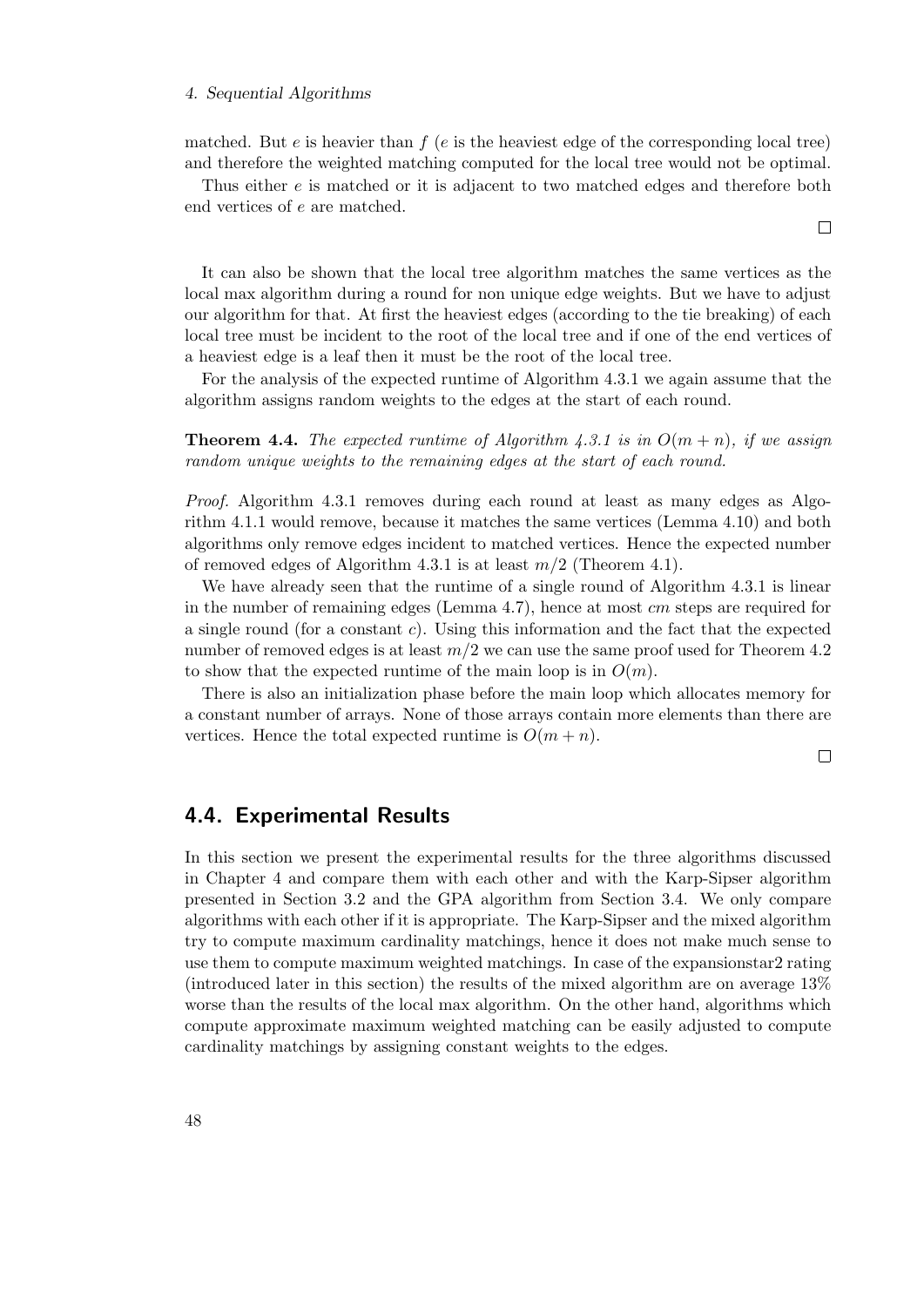All algorithms were compiled using version 4.4.3 of gcc and the optimization level was set to -O3. We used our own implementations of all algorithms except for GPA. Especially the runtimes of Karp-Sipser and the mixed algorithm should be taken cautiously. The implementations have the asymptotic runtimes as described before, but there is probably still room for optimization.

To execute the algorithms we used a computer with four Quad-Core AMD Opteron 8350 Processors (2 GHz and 512 KB L2-Cache per core and 2 MB L3-Cache per processor) and 64GB of ram. The operating system was Ubuntu 10.04. We used Valgrind [\[2\]](#page-122-0) to simulate and count cache misses.

For the experiments we used the Random Geometrics Graphs, Delaunay Graphs and Walshaw's Graphs [\[33\]](#page-124-1) from the 10th DIMACS Implementation Challenge [\[5\]](#page-122-1). We also used coarsened versions of these graphs as described in the introduction and computed by the KaFFPa graph partitioner from [\[31\]](#page-124-2). Level 0 graphs are the initial graphs before any coarsening step, level 1 graphs after oner step and so on. The level 0 graphs all have vertex and edge weights of 1. The coarsened graphs might have different vertex and edges weights, as described in the introduction. This results in 556 different graphs.

We also used grid graphs and complete graphs  $(K_n$ -graphs) for the computation. Grid graphs represent non periodic grids of dimension  $d$  with a length of  $l$  vertices in each direction. A  $K_n$ -graph is a complete graph with n vertices (i.e. one edge between each pair of vertices).

We executed each of the algorithms, except for GPA, ten times on all graph instances. The GPA algorithm was only repeated four times.

In the experiments we used *edge ratings* for the weights of the edges. To compute maximum cardinality matchings we used constant edge weights. For maximum weighted matchings we used edge weights provided by the input graphs, the expansionstar2 rating from [\[20\]](#page-123-0) which is

$$
expansion^{*2}(e = \{u, v\}) = \frac{\omega(e)^2}{c(u) c(v)}
$$

and random edge weights from the interval [0, 1).

## 4.4.1. Runtime and Quality Comparison

In this section we compare the runtimes of different algorithms and the quality of the resulting matchings using the graphs from the 10th DIMACS Implementation Challenge [\[5\]](#page-122-1) and their coarsened versions. We only consider cardinality matchings and weighted matchings using the expansionstar2 rating. The results of the two other ratings show the same behaviour.

We only compare two algorithms at a time. The results for one graph are simply divided by each other and then a histogram of all results is shown. We decided to use this kind of comparison because of the different structures of the used graphs. The intervals of the histograms are all left inclusive and the dashed line shows the average value.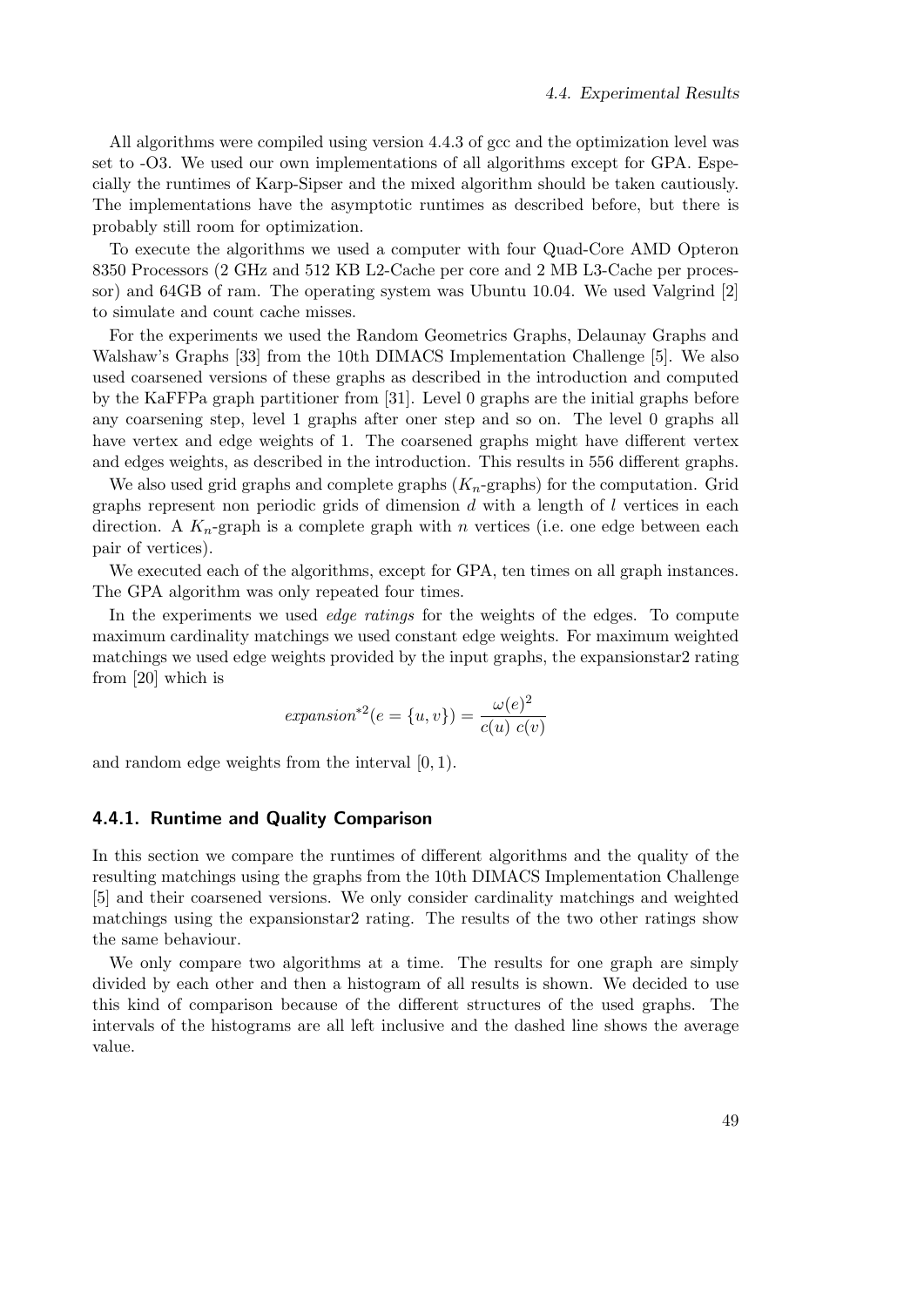## Cardinality Matching

Figure [4.4.11](#page-49-0) shows the comparison of Karp-Sipser and the local max algorithm computing approximate cardinality matchings. In all cases, Karp-Sipser computed matching

<span id="page-49-0"></span>

Figure 4.4.11.: Comparison between Karp-Sipser and the local max algorithm. Results are approximate maximum cardinality matchings. The left histogram shows the cardinality comparison and the right one shows the runtime comparison.

of at least the size of the matchings computed by the local max algorithm. On average, the matchings computed by  $Karp-Sipser$  were about 8.5% *larger*. On the other hand, the *local max algorithm* was, on average, 3.4 times faster than Karp-Sipser.

The comparison of Karp-Sipser and the local tree algorithm (Figure [4.4.12\)](#page-50-0) shows a similar behaviour. The matchings of *Karp-Sipser* are *larger* than the ones computed by the local tree algorithm (in average 4.7%) and the local tree algorithm is faster than Karp-Siper, although not by much. Local tree computes a larger matching for the bcsstk29 graph level 0, bbcsstk33 graph level 6 and the data graph level 4. All of these graphs come from the Walshaw's graph partitioning archive [\[33\]](#page-124-1).

Again, the cardinality of the matchings computed by Karp-Sipser is in most cases larger than the one computed by the mixed algorithm (Figure [4.4.13\)](#page-50-1). But in this case Karp-Sipser is faster. Those results are not that surprising, since the mixed algorithm is a variation of the Karp-Sipser algorithm. They differ when non-optimal choices are made. Karp-Sipser tries to make as few non-optimal choices as possible. On the other hand, the mixed algorithm does not try to minimize the number of non-optimal choices.

Figure [4.4.14](#page-51-0) shows the results of the comparison between the local tree and local max algorithms. In most cases (540 of 556) the local tree algorithm computes larger matchings than the local max algorithm, but the *local max algorithm is about* 3.2 times faster.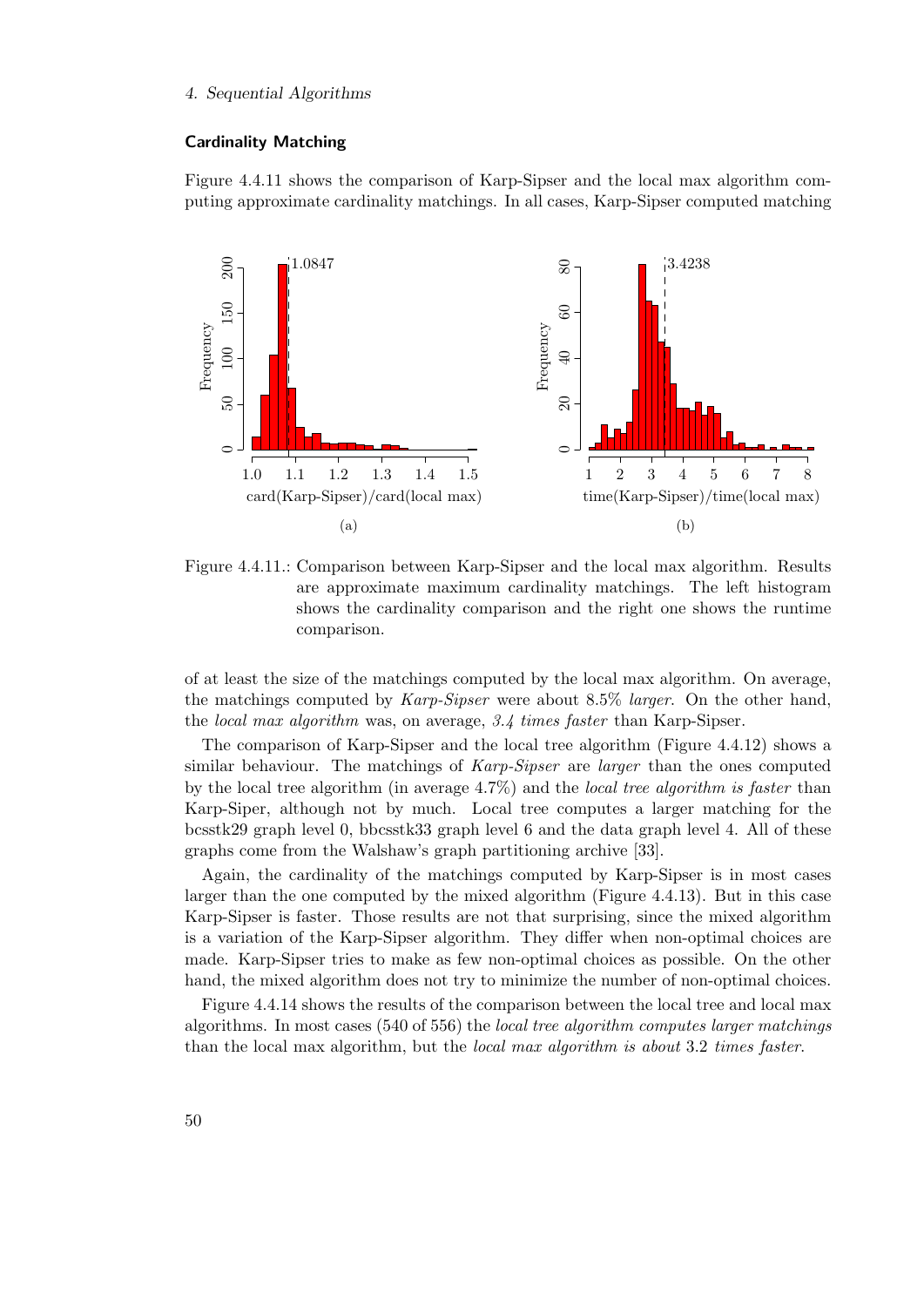<span id="page-50-0"></span>

Figure 4.4.12.: Comparison between Karp-Sipser and the local tree algorithm. Results are approximate maximum cardinality matchings. The left histogram shows the cardinality comparison and the right one shows the runtime comparison.

<span id="page-50-1"></span>

Figure 4.4.13.: Comparison between Karp-Sipser and the mixed algorithm. Results are approximate maximum cardinality matchings. The left histogram shows the cardinality comparison and the right one shows the runtime comparison.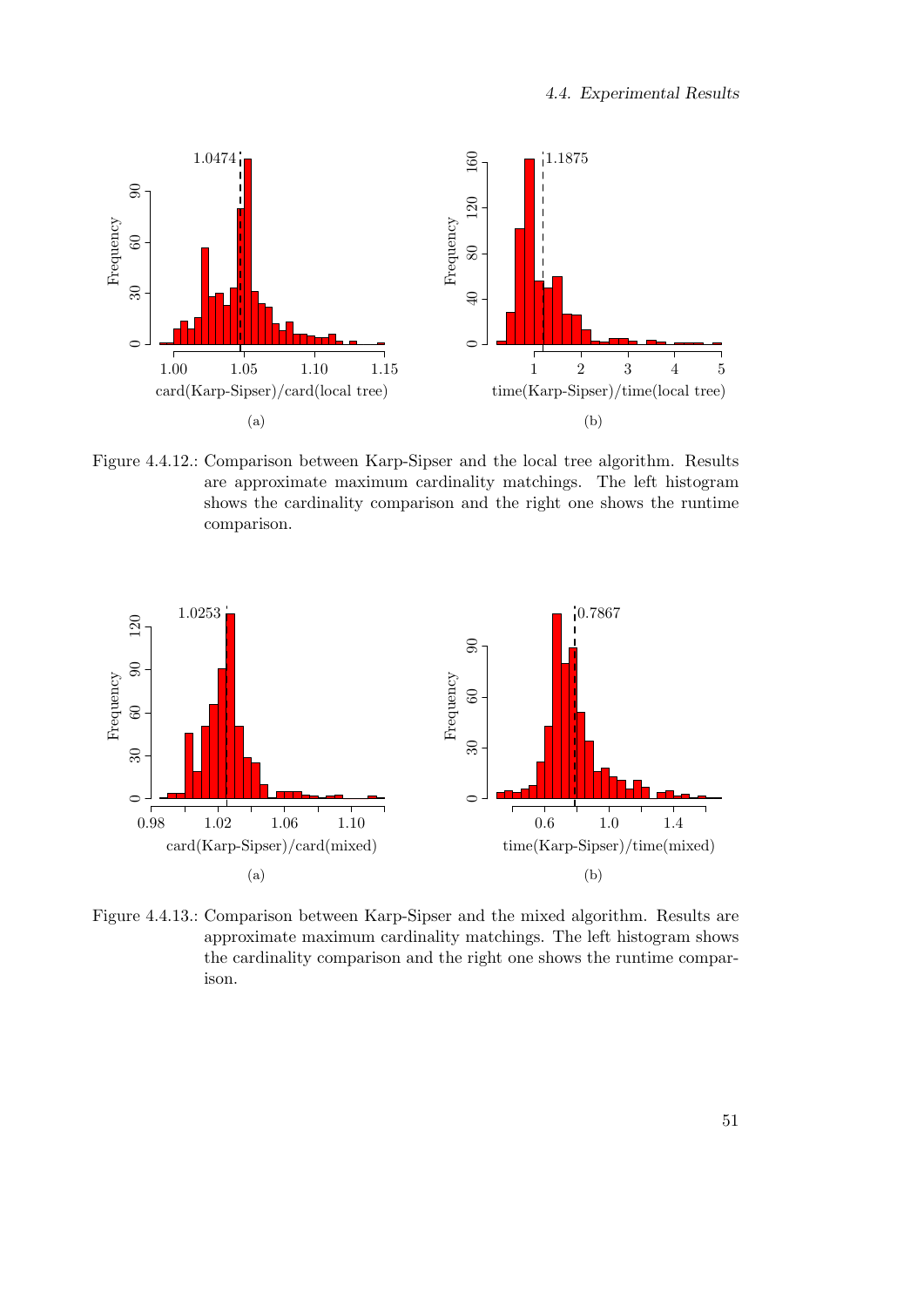<span id="page-51-0"></span>

Figure 4.4.14.: Comparison between the local tree and local max algorithms. Results are approximate maximum cardinality matchings. The left histogram shows the cardinality comparison and the right one shows the runtime comparison.

#### Expansiostar2 Matchings

In the case of the expansionstar2 rating we only compare GPA, the local max algorithm and the local tree algorithm.

Figure [4.4.15](#page-52-0) shows the comparison between the local tree algorithm and the local max algorithm. The result is pretty similar to the result of the comparison for cardinality matchings. *Local tree is still better than local max in most cases* (518 of 556) but the overall difference is not as large. The accumulated ratings of the local tree algorithm are only about 0.9% better than the once from local max. An again local max is about 3.4 times faster than local tree.

More interesting is the comparison of the local tree algorithm and GPA. On average, both algorithms produce matchings with almost the same accumulated rating. But still, in 383 of 556 cases the local tree algorithms produces matchings with a larger accumulated rating. Also the *local tree algorithm is about 4 times faster* than GPA.

The comparison between GPA and local max is similar to the one between local tree and local max. GPA computes matchings that are a *little bit better* but on the other hand is a lot *slower than local max* (about a factor of 15).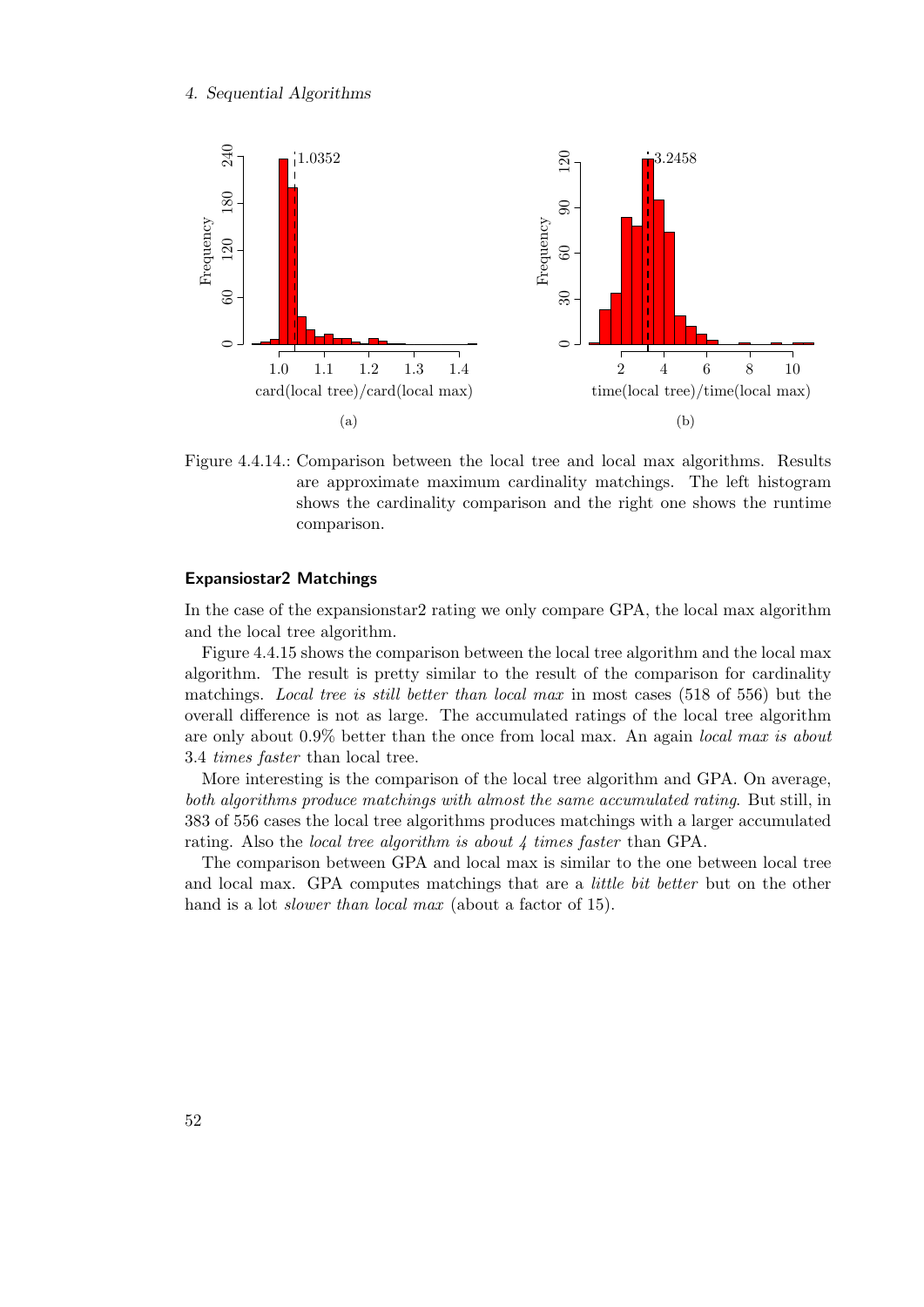<span id="page-52-0"></span>

Figure 4.4.15.: Comparison between the local tree and local max algorithms. Using expansionstar2 rating. The left histogram shows the accumulated rating comparison and the right one shows the runtime comparison.



Figure 4.4.16.: Comparison between the local tree algorithm and GPA. Using expansionstar2 rating. The left histogram shows the accumulated rating comparison and the right one shows the runtime comparison.

## 4.4.2. Edge Development

We have shown in Section [4](#page-28-2) that we expect to remove at least half of the remaining edges during each round, for slight variations of the local max and local tree algorithm. In this section we have a look how the number of remaining edges develops in practice.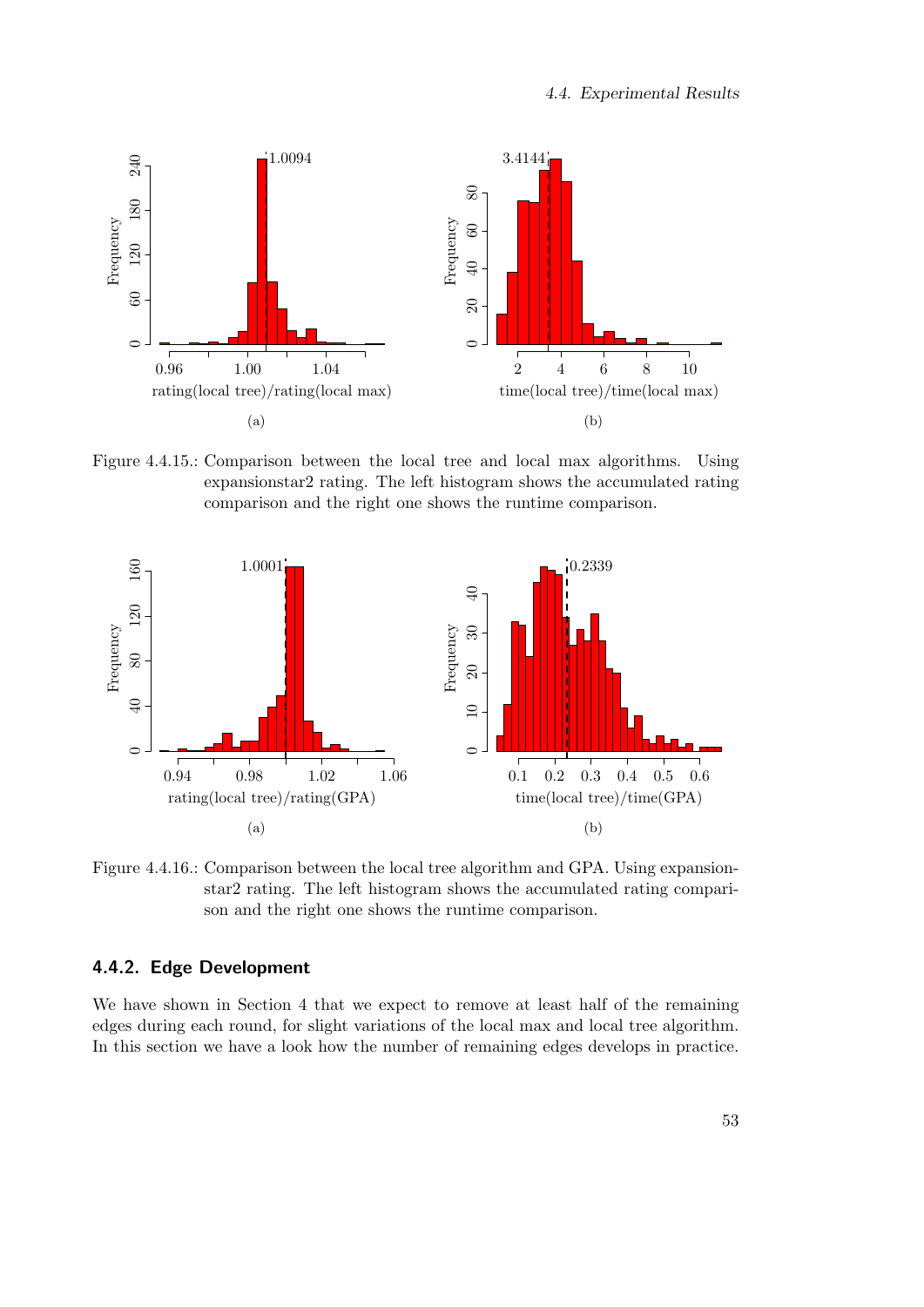This time expansionstar2 and random edge weights are used for the edge ratings. And again only graphs from the 10th DIMACS Implementation Challenge and their coarsened versions are considered.

We bundled the edge developments for graphs with the same number of rounds to compute a matching. Because we think that the behaviour for graphs which require the same number of rounds should be roughly the same otherwise the ranges of remaining edges would be too large.

Figure [4.4.17](#page-54-0) and Figure [4.4.18](#page-55-0) show the edge developments for the local max algorithm. Each figure shows the development for results with the same number of rounds. The number of rounds observed for the local max algorithm ranged from 2 to 10, but we only show results for 4, 5, 6, and 7 rounds, because they represent the *majority of* the results. In case of random edge weights they represent 487 of 556 results and in case of expansionstar2 rating 489 of 556. But the missing results show the same behaviour.

Each entry of the box plots represents the fraction of remaining edges at the end of a round compared to the start of the round. The lower and upper ends of the boxes represent the lower and upper quartiles for the results of a particular round. The thick bar inside the box represents the median. The whiskers represent the lowest and highest values which are within 1.5 times the interquartile range. And the most extreme outliers are represented by circles.

Figure [4.4.17](#page-54-0) shows the results when using the expansionstar2 rating. As one can see for about 75% of the results each round at least 75% of the remaining edges are removed from the graph, which is far more than the expected 50%. More interestingly, during the first few rounds  $(2-3)$ , the fraction of removed edges decreases slightly, but then starts to increase quite fast. This indicates that, in practice, the number of rounds is less than logarithmic in the number of edges. This observation is also the case for the most extreme outliers. Which in some cases only remove about 20% of the remaining edges during a single round, but then start to remove more and more edges during the following rounds.

In case of 4 rounds the outliers with less than 50% removed edges are coarsened versions (levels 5, 6 and 9) of the add20 Graph from Walshaw's collection. In case of 5 rounds the outliers result from the add20 graph (level 5 and 7) and from the memplus graph (level 6 and 7), also from Walshaw's collection. That is also the case for the remaining results. Whenever less than 50% of the edges are removed, those results come from coarsened versions of the add20 or memplus graph.

Figure [4.4.18](#page-55-0) shows the results when using random edge weights. As one can see the results are pretty *similar* to the ones we have seen before. For the majority of the results at least 75% of the remaining edges are removed during each round. Again we see a slight decrease of removed edges during the first few rounds and then again an increase for the remaining rounds. Although this time we do not see any cases where less than 50% of the edges are removed (also the case for the missing results). The most extreme outlier has about 49% remaining edges.

For the local tree algorithm we only show one of the results in Figure [4.4.19.](#page-55-1) This figure shows the worst case that we have observed for the local tree algorithm. The local tree algorithm required at most 5 rounds, although for the majority of the graphs only 3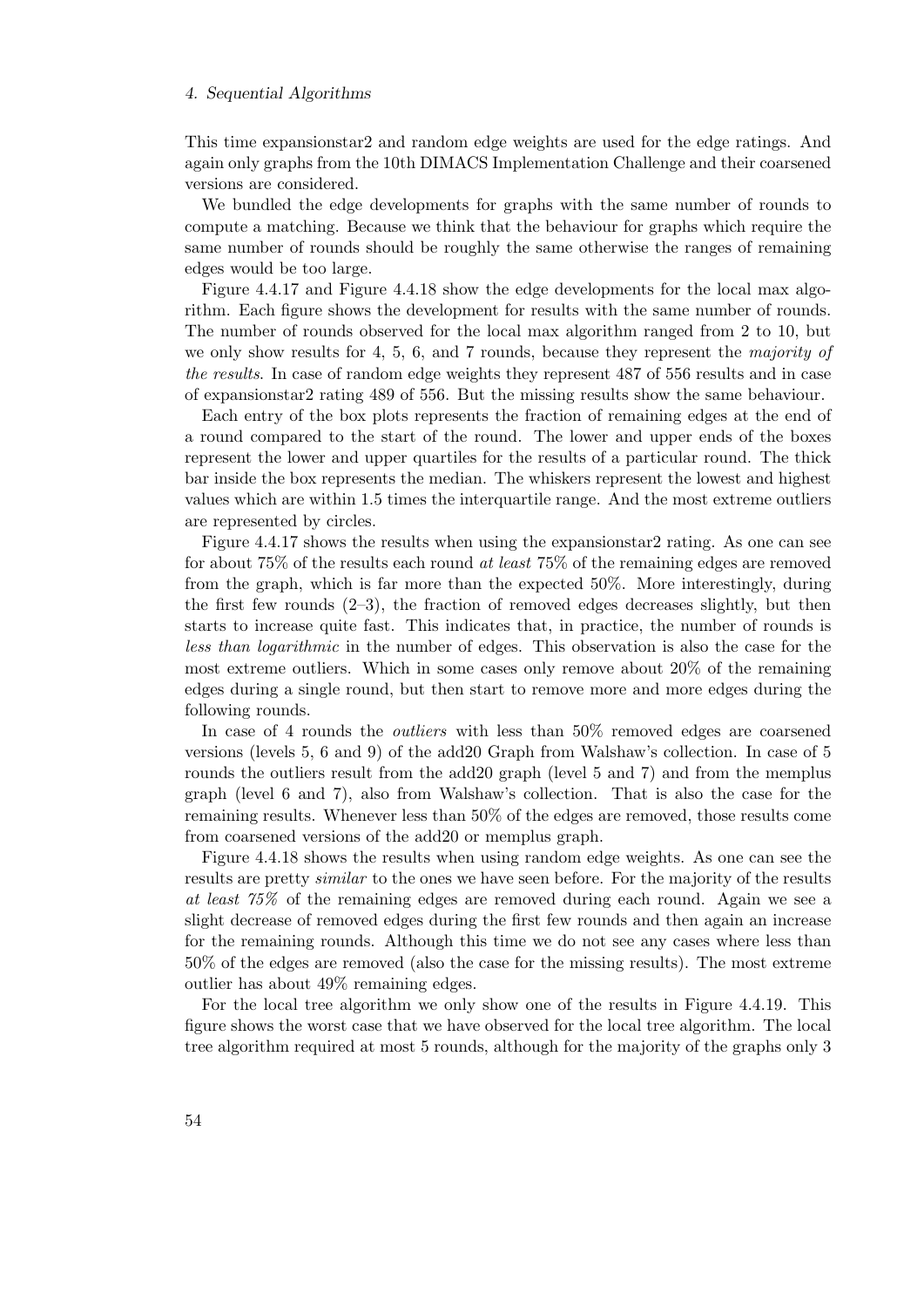<span id="page-54-0"></span>

Figure 4.4.17.: Edge Development of the local max algorithm, with expansionstar2 as edge rating.

rounds. As one can see in Figure [4.4.19](#page-55-1) usually more than  $95\%$  of the remaining edges are removed during a single round and again this number increases. Although in this example there are 3 cases where less than 85% of the edges are removed, this happened for coarsened versions of the finan512 graph from Walshaw's collection. In the missing cases at least 90% of the edges where removed during each round, and again for the majority of the results this number was larger than 95%.

Although the results indicate at most a logarithmic number of rounds in the number of edges, the number does not solely depend on the number of edges. It most likely also depends on the structure (e.g. average vertex degree) of the graph. This can be seen in Figure [4.4.20.](#page-56-0) We compare 4 different kinds of graphs in this figure: Random geometric graphs, Delaunay graphs, 2D grids and complete graphs.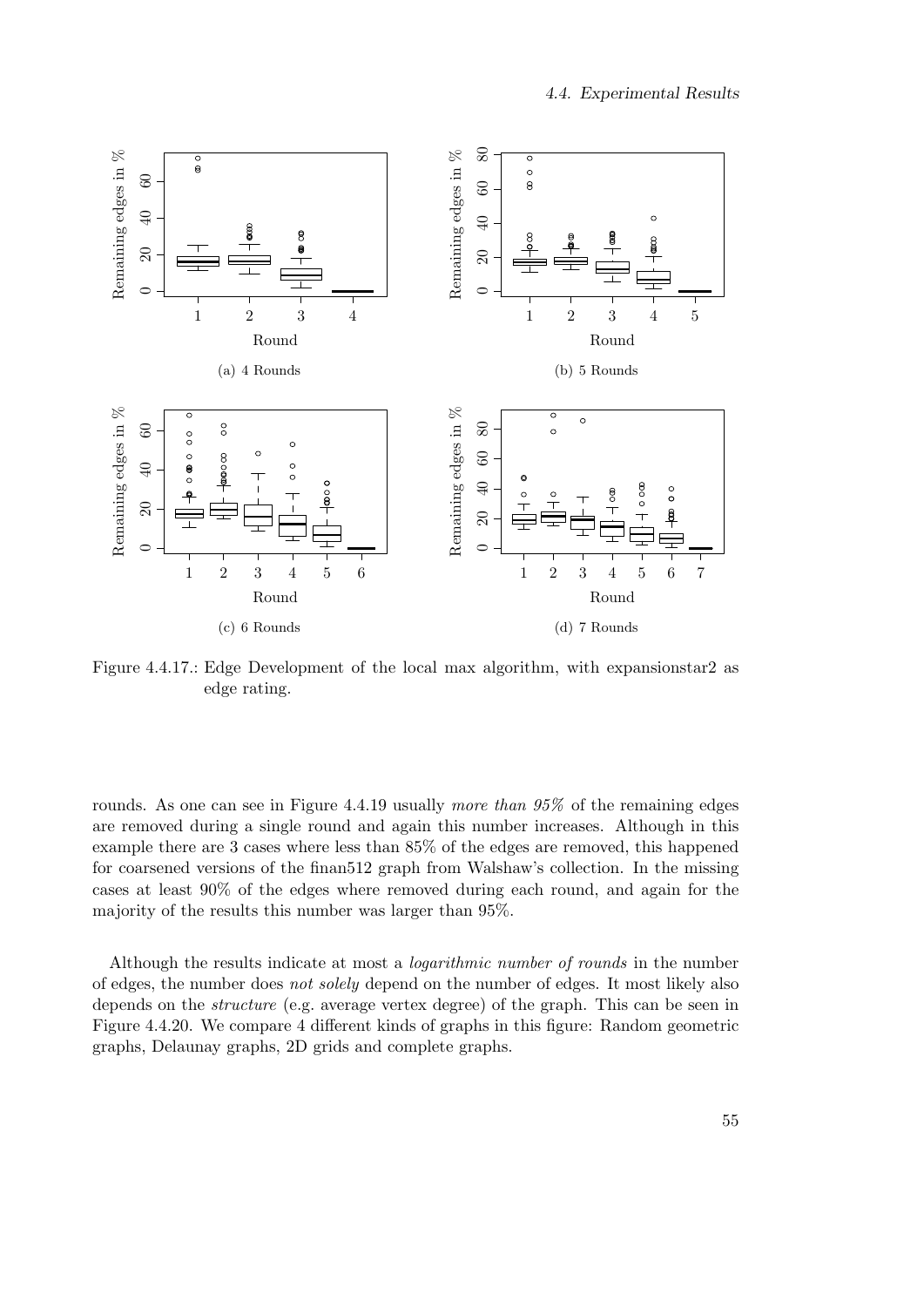<span id="page-55-0"></span>

<span id="page-55-1"></span>Figure 4.4.18.: Edge Development of the local max algorithm, with random edge weights.



Figure 4.4.19.: Edge Development of the local tree algorithm, with expansionstar2 as edge rating.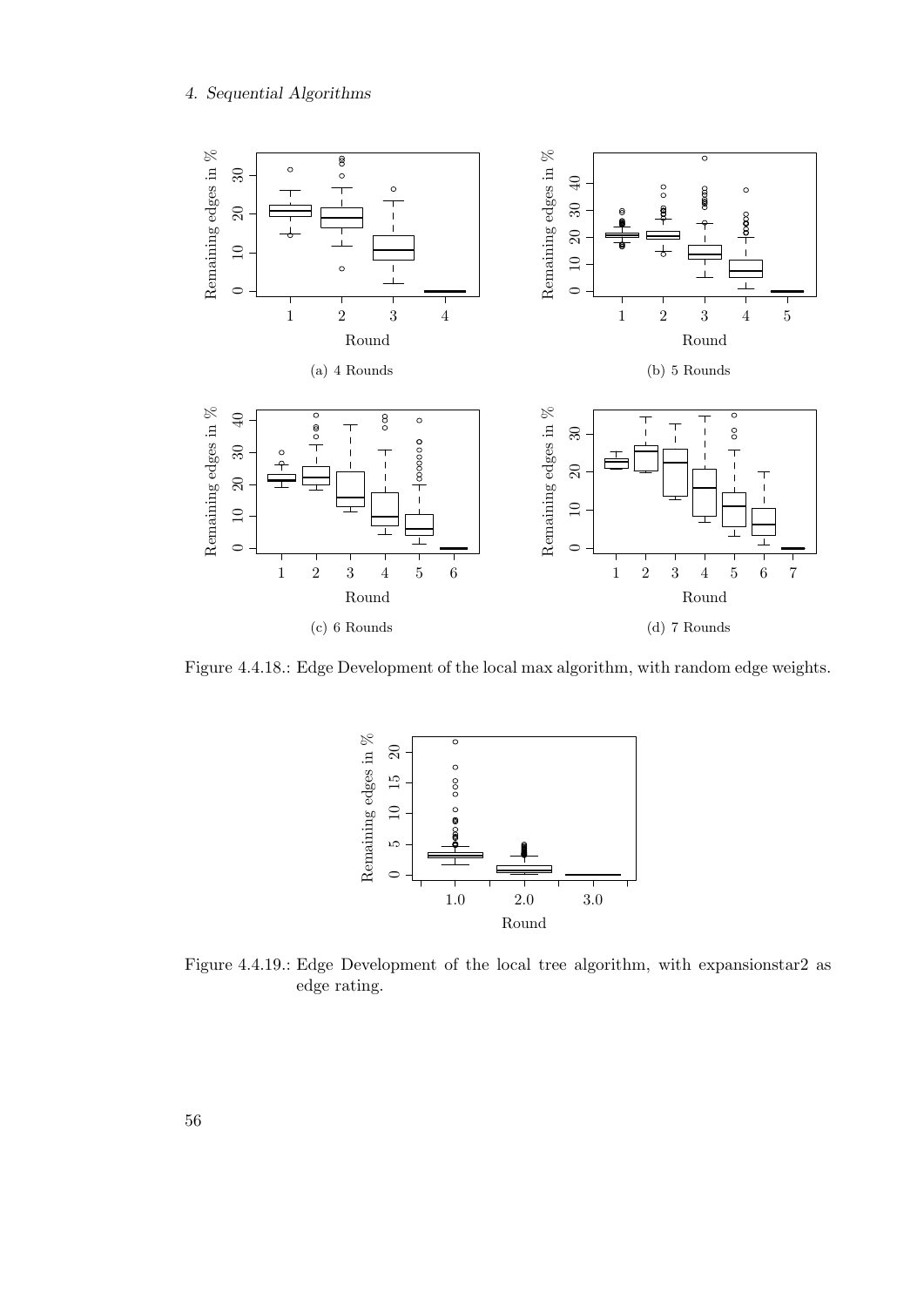<span id="page-56-0"></span>

Figure 4.4.20.: Number of rounds of the local max algorithm for different kinds of graphs.

## 4.4.3. Time per Edge

We showed that the expected runtime for slight variations of the local max and local tree algorithm is linear in number of edges (Theorem [4.2,](#page-33-0) Theorem [4.3.2\)](#page-47-0). The results from the previous section, that the number of rounds is logarithmic, also indicate that the runtime might be linear.

To verify the linear runtime we have a look at the time spent per edge. If we really have a linear runtime, then the time per edge should be constant. Because the number of rounds seems to not only depend on the number of edges, we have decided to look at the runtime of graphs of the same kind. The considered graph types are: Random geometric graphs, Delaunay graphs, complete graphs and 2D- and 5D-grids.

Figure [4.4.21](#page-57-0) shows the results for random geometric graphs, for both the local max and the local tree algorithm and for random edge weights and the expansionstar2 rating. For both algorithms the runtime is about the *same* for both edge ratings. The local tree algorithm shows a slight decrease in the time spent per edge, whereas the local max algorithms shows a slight increase in the time spent per edge.

For Delaunay graphs the algorithms do not show different runtimes for different edge ratings (Figure [4.4.22\)](#page-58-0). Except for the first number of edges, for both algorithms the time spent per edge increases. For the local max algorithm it only increases slightly. But for the local tree algorithm the time increases quite a lot for 10000 to 500000 edges, by a factor of about 2, and then the growth starts to slow down. It looks like this is caused by cache misses. For the Delaunay graph n11 (6127 edges) we have about 3.4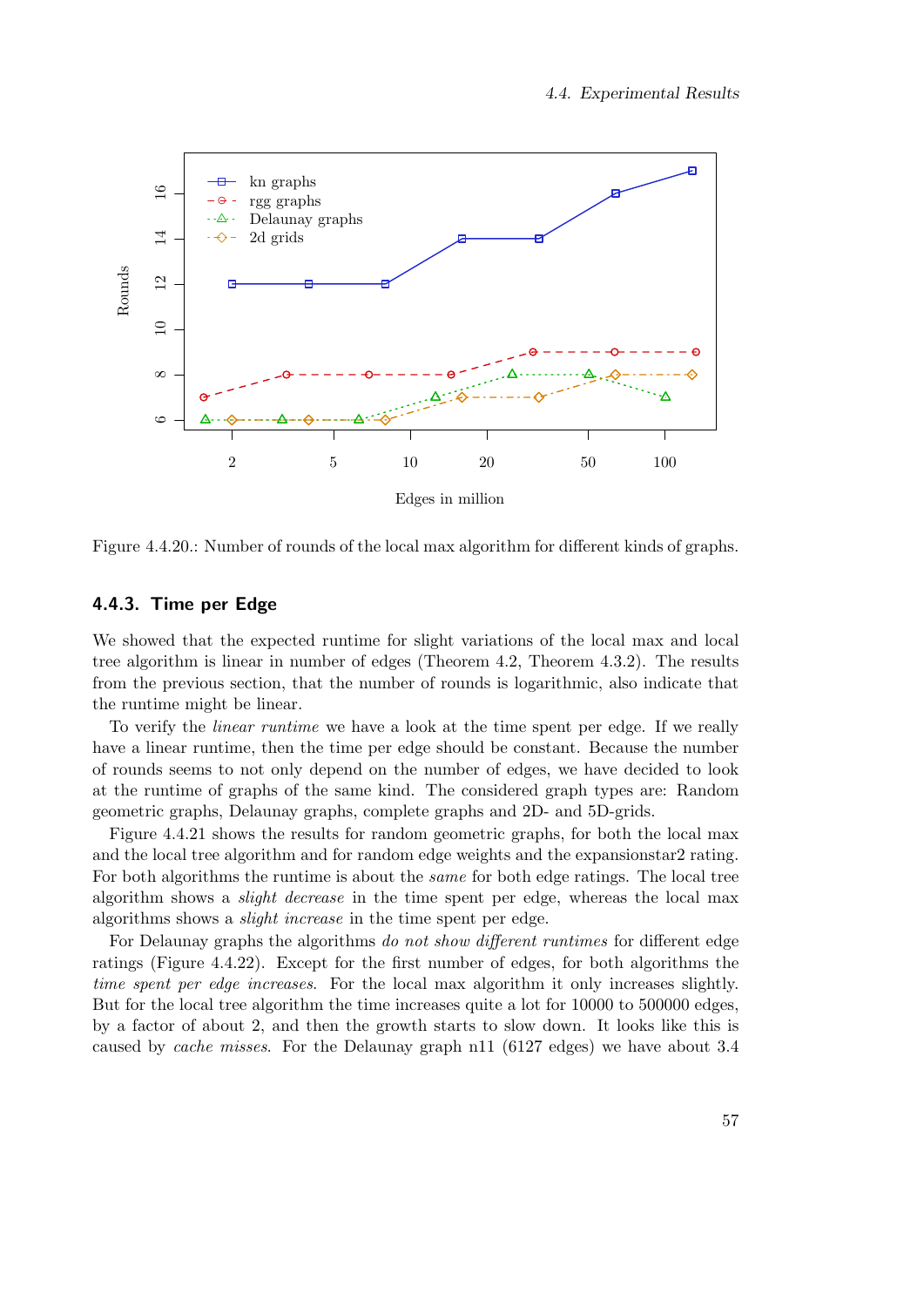<span id="page-57-0"></span>

Figure 4.4.21.: Time spent per edge for random geometric graphs. Random edge weights and expansionstar2 rating.

L2 cache misses per edge and this increases up to 13.1 cache misses per edge for the Delaunay graph n18 (786 396 edges). The number of L2 cache misses per edge only increases slightly for larger Delaunay graphs.

Accessing the edges, except for tree edges, is done by a simple iteration through an array, thus this should not cause many cache misses and especially not an increase in the number of cache misses per edge. But for consecutive accesses to the candidate array and the matched vertex array it is likely that those accesses are not close to each other, e.g. the two end vertices of an edge might have a large difference in their vertex IDs or the IDs of end vertices of consecutive edges differ a lot. For a smaller number of vertices this is not that problematic because larger portions of those arrays fit into the cache and thus reducing the number of cache misses. A similar behaviour can be observed for the local max algorithm. This also suggests that the increase in cache misses is mainly caused by the access to the candidate and matched vertex array and not by the computation of matchings for the local trees.

Figure [4.4.23](#page-59-0) shows the results for the local max algorithm for complete graphs and 2D- and 5D-grids with random edge weights as the input. For complete graphs we see a really good result with only a slight increase in the time spent per edge. The 5D-grid shows overall a rise by a factor of 1.15, for the 2D-grids we see good runtime behaviour except for the step from 32 million edges to 64 million edges. The number of L2 cache misses per edge increases in this case from 5.9 to 6.4.

The results for the same graphs as the input for the local tree algorithm are shown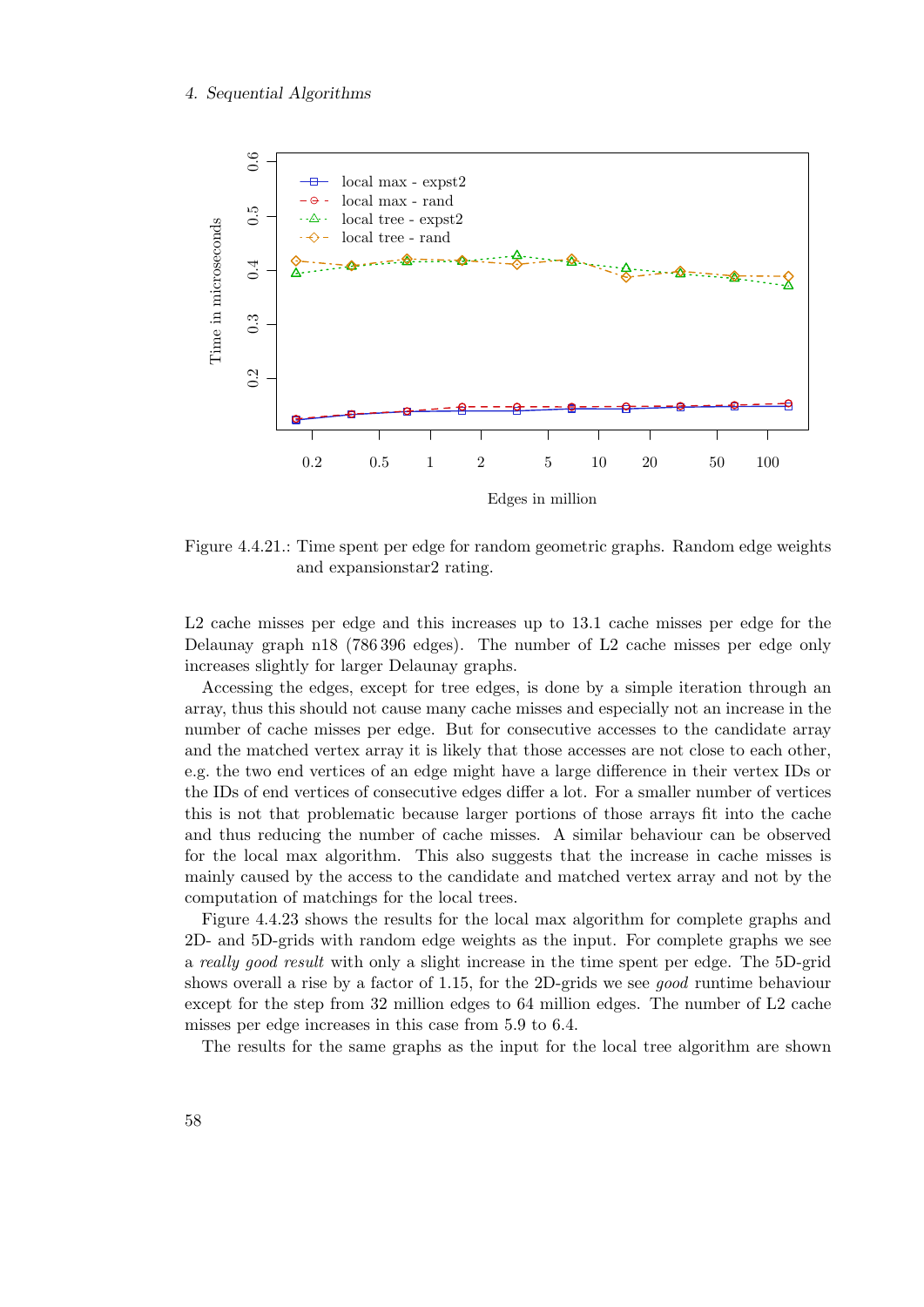<span id="page-58-0"></span>

Figure 4.4.22.: Time spent per edge for Delaunay graphs. Random edge weights and expansionstar2 rating.

in Figure [4.4.24.](#page-59-1) The runtimes per edge for the grid graphs increases slightly. In total at most by a factor of 1.26. For the complete graphs we see a rise by a factor of 2.6, although the number of edges increases at the same time by a factor of 128. This rise is probably not cause by cache misses caused by accesses to the candidate array or matched vertices array. If this would be the cause we should see a similar behaviour for the local max algorithm.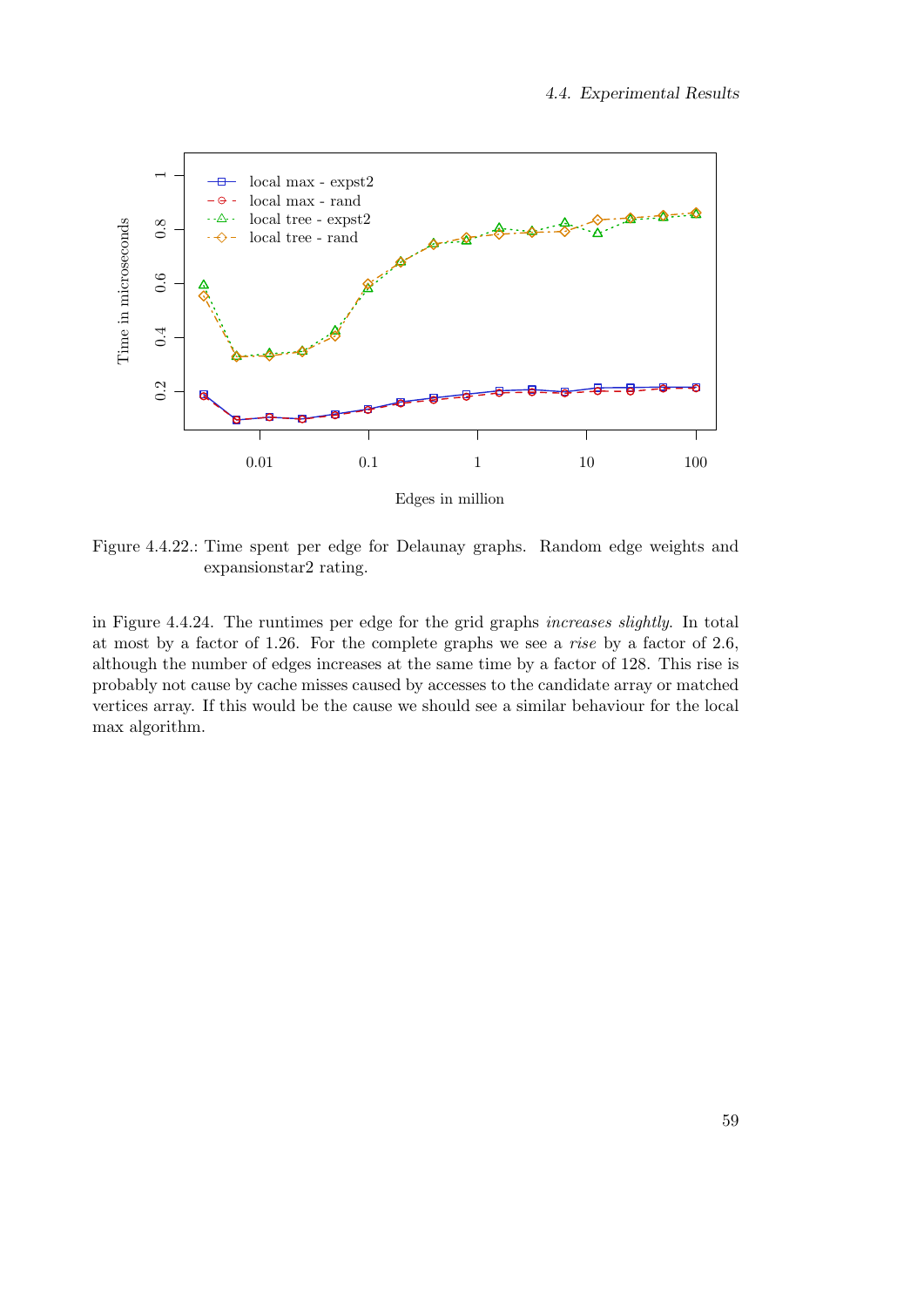<span id="page-59-0"></span>

Figure 4.4.23.: Time local max spent per edge for 2D-, 5D-grids and complete graphs. Using random edge weights.

<span id="page-59-1"></span>

Figure 4.4.24.: Time local tree spent per edge for 2D-, 5D-grids and complete graphs. Using random edge weights.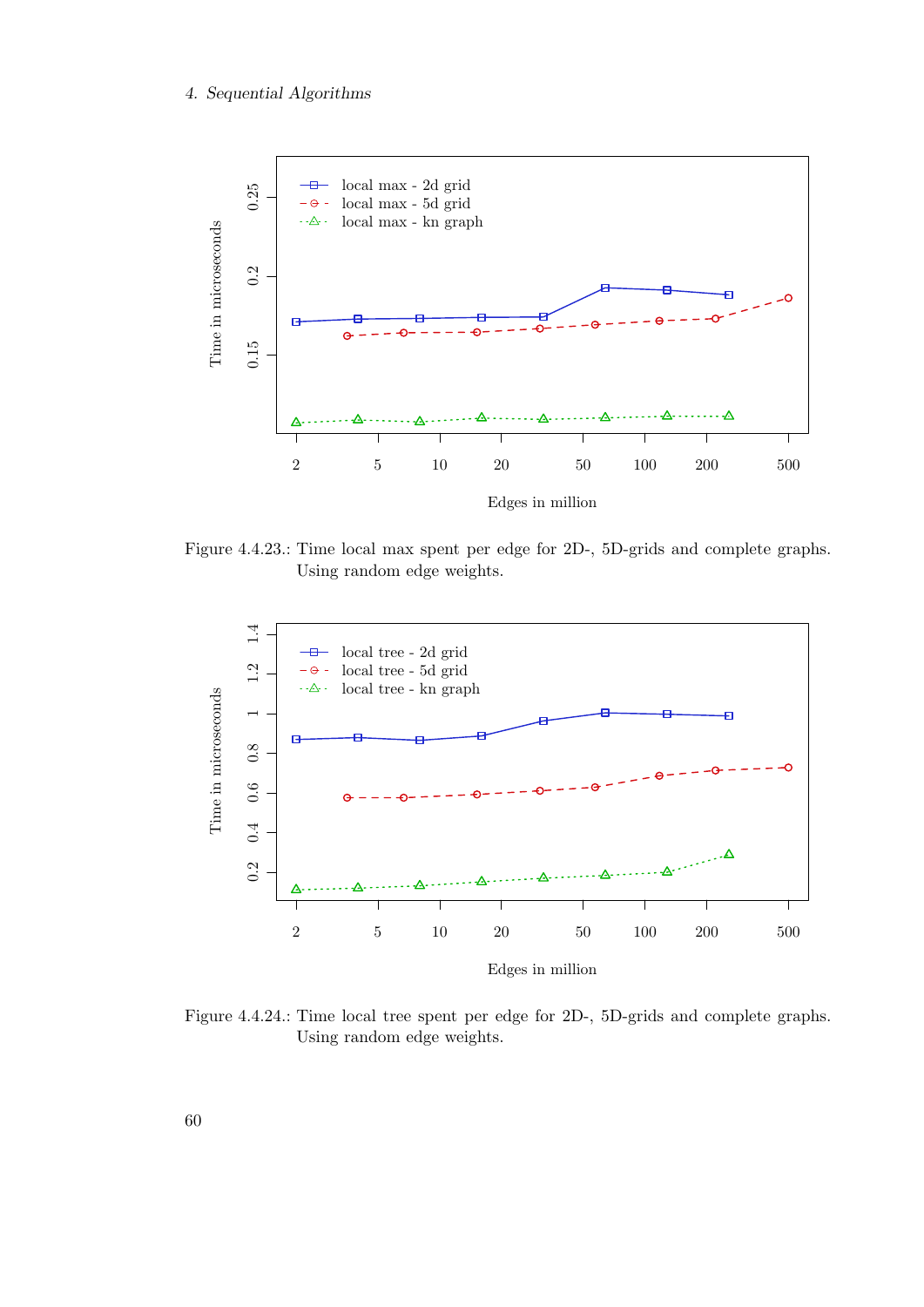## 4.4.4. Depth and Size of Local Trees

As we have mentioned before, we are going to describe parallel versions of the local max and local tree algorithms. Although in case of the local tree algorithm this might be problematic, since the described algorithm for computing maximum weighted matchings of trees is inherently sequential. But that is only really problematic if a single tree is located on several processes, in this case processes have to wait for other processes to finish their local computations.

To see if that is going to be a problem in practice, we observed the size and depth of local trees. The more interesting of those values is the depth of a tree. It gives an upper bound of processes which might have to wait for each other. Only along paths from leaves to the root vertex processes have to wait for each other (during the bottom up and top down phases). Computations along such a path cannot be done in parallel. The size of a tree gives an upper bound on the number of processes of a tree. So it is more a measurement for the required communication. Computations on independent subtrees can be done in parallel.

In this case we only considered the graphs from the 10th DIMACS Implementation Challenge and their coarsened versions using random edge weights and the expansionstar2 rating.



Figure 4.4.25.: Sizes and depths of local trees. Using random edge weights.

Figure [4.4.26](#page-61-0) shows the results for random edge weights. In case of tree sizes the figure only shows the frequencies of trees with a size of 10 or less. The missing sizes only represent about 0.89% of all the trees. The average size of a tree is 3.7, the median is 3 and the upper quartile is 4. The five maximal observed tree sizes are 393, 409, 492, 549 and 604. Those trees appeared in coarsened versions of the memplus graph.

The maximal observed tree depth is 14, but trees with a depth of 10 or larger only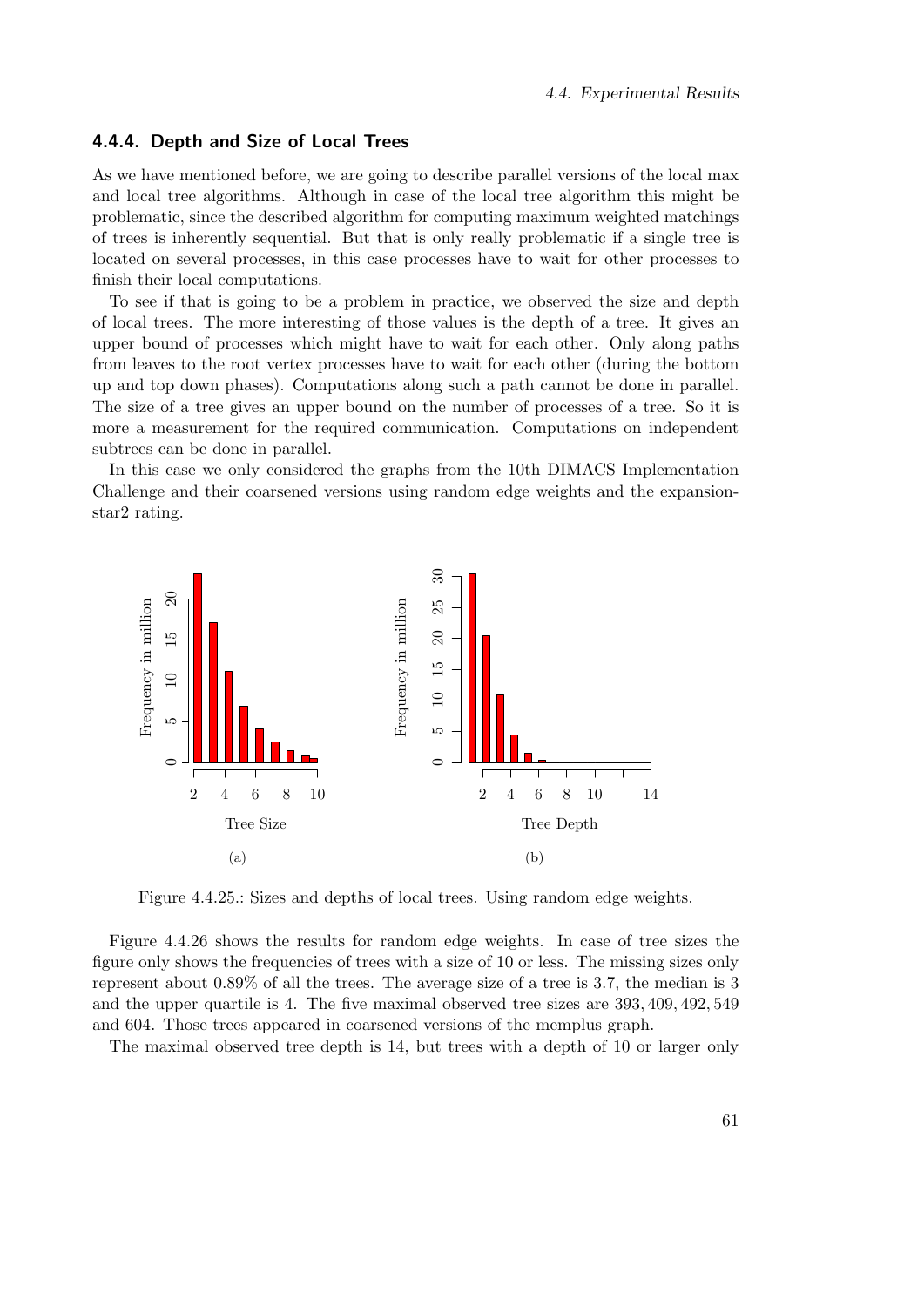account for about 0.0014% of all trees. The average tree depth is 1.94, the median is 2 and the upper quartile is 3.

<span id="page-61-0"></span>

Figure 4.4.26.: Sizes and depths of local trees. Using expansionstar2 rating.

The results for the expansionstar2 rating are similar to what we have seen before (Figure [4.4.26\)](#page-61-0). Again, Figure [4.4.26](#page-61-0) does not show all results for the tree sizes. About 0.49% of the results of the tree sizes are missing.The maximum observed depth is 13, although the average depth is 1.87 and the median and upper quartile are both 2. Trees with a depth of at least 10 account only for about 0.0009% of all observed tree depths. For the sizes of the trees we have an average of 3.45 and a median and upper quartile of 3 and 4, respectively. That is similar to what we have seen for random edge weights, but the maximal tree sizes got bigger. The five largest tree sizes are 1533, 1752, 1771, 1880 and 2000, all observed for coarsened versions of the memplus graph.

Those results show that by far most local trees are fairly small and have really small depth, in fact there is no tree with a depth larger than 14. This indicates that in practice a parallel version could work well (Section [5.2\)](#page-69-0).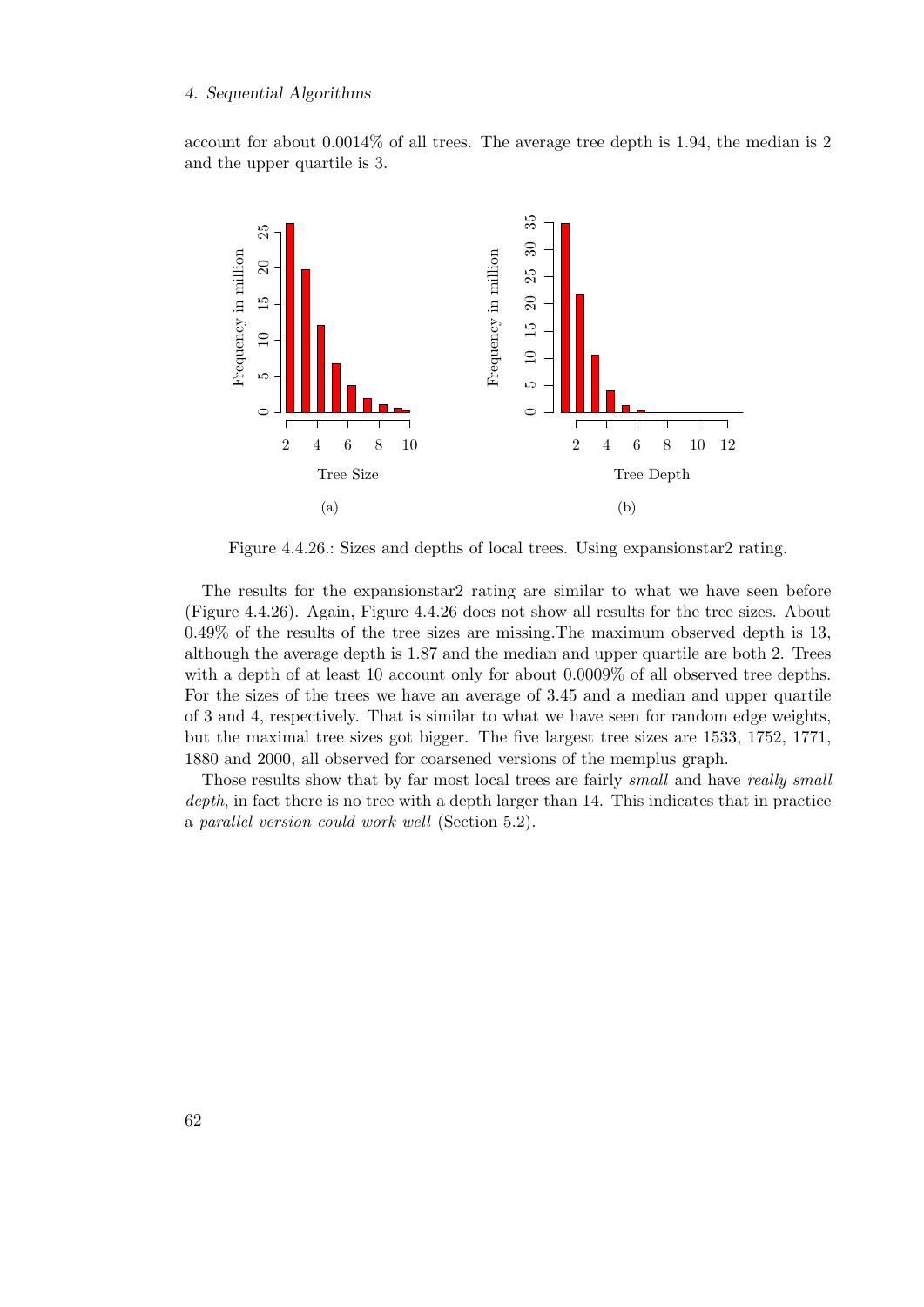# 5. Parallel Algorithms

In this section we discuss possible parallel versions of the local max and local tree algorithms from Chapter [4](#page-28-2) to compute approximate maximum weighted matchings. The implementations are based on MPI (Message Passing Interface) [\[1\]](#page-122-2).

Each process of the parallel environment gets a subgraph of the whole graph as its input, such that the subgraphs combined correspond to the initial graph. In our case we decided to use subgraphs that are defined by contiguous blocks of vertices, the sizes of those blocks differ at most by one. Each subgraph consists of the edges incident to the vertices of those blocks. Obviously each process might have edges that connect it with another process and the number of edges assigned to the different processes might differ significantly. The advantage of this approach is its simplicity.

Another approach would be to use a graph partitioner to compute those subgraphs, such that the size of the subgraphs is about the same on each process and the number of edges between different processes is minimized. Depending on the application this method might be reasonable, as long as the graph partitioner is fast enough. But if the parallel matching algorithm is supposed to be part of a graph partitioner (e.g. a coarsening step) then it is problematic to use a partitioner at first. We have introduced such an application in the introduction (Chapter [1\)](#page-8-0).

## <span id="page-62-0"></span>5.1. Parallel Local Max Algorithm

As we have mentioned before Algorithm [4.1.1](#page-28-1) can be easily parallelized using a BSP-style approach. The basic idea of the parallel Algorithms is shown in Algorithm [5.1.1.](#page-63-0)

Like in the sequential case at first we compute the set of locally heaviest edges. In the case of local edges  $(local(E))$  it is easy to decide whether they are locally heaviest edges or not. Each process knows all the incident edges of its local vertices. More problematic are the cross edges  $(cross(E))$ . From now on we assume that the first mentioned end vertex of a cross edge is the local vertex and the other one the ghost vertex. To decide whether a cross edge  $e = \{u, v\}$  is a locally heaviest edge we have to consider all the incident edges of u and v. But the process  $p(u)$  of the local vertex u most likely does not know all the incident edges of the ghost vertex v. The process  $p(u)$  can only decide if  $e$  is a *candidate* for a locally heaviest edge. That is the case when  $e$  is the heaviest incident edge of u.

For each such candidate  $e = \{u, v\}$  we send the message  $\langle req(e) \rangle$  to the process  $p(v)$ of v, to tell  $p(v)$  that e is a candidate on process  $p(u)$  (line [6\)](#page-63-1). After request messages have been sent for each candidate, the processes receive all request messages that were sent to them during the current round. For each incoming message  $\langle \text{req}(e = \{v, u\}) \rangle$  the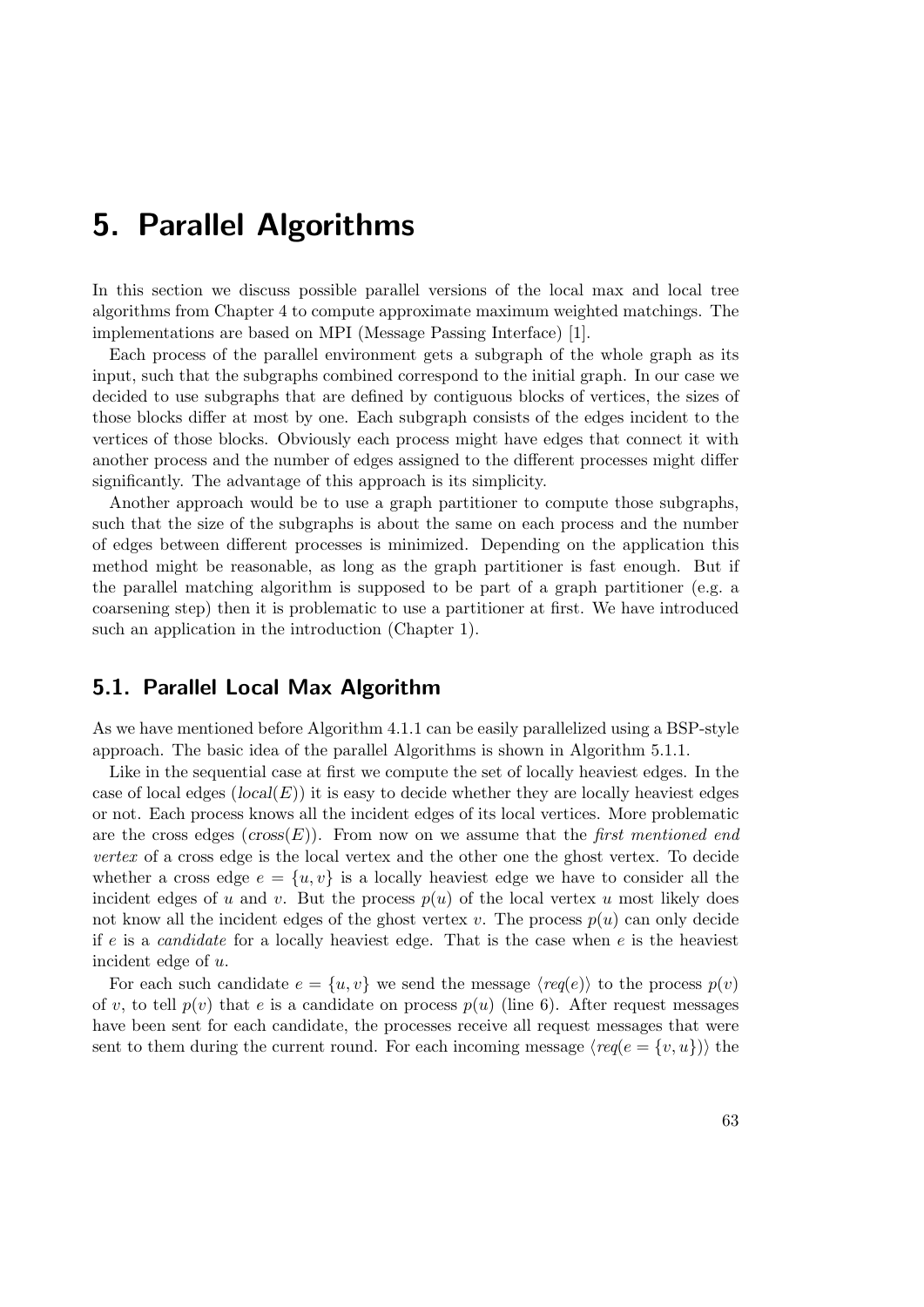Algorithm 5.1.1 Compute an approximate weighted matching in parallel parallel\_local\_max $(G_p = (V, E))$ :

<span id="page-63-1"></span><span id="page-63-0"></span>1:  $M = \emptyset$ 2: while  $E \neq \emptyset$  do 3:  $L = \{e = \{u, v\} \in local(E) \mid e \text{ maximal at } u \text{ and } v\}$ 4: 5:  $C = \{e = \{u, v\} \in \text{cross}(E) \mid e \text{ maximal at } u \text{ and } v \text{ ghost vertex}\}\$ 6: for all  $e = \{u, v\} \in C$  do 7: send message  $\langle \text{req}(e) \rangle$  to process of ghost vertex v 8: while incoming message  $\langle \text{req}(e = \{v, u\}) \rangle$  of current round exists do 9: if  $e$  maximal at  $v$  then 10:  $L = L \cup \{e\}$ 11: 12:  $M = M \cup L$ 13: 14:  $N =$  set of newly matched vertices adjacent to a ghost vertex 15: for all  $u \in N$  do 16: send message  $\langle matched(u)\rangle$  to each process of adjacent ghost vertices of u 17: while incoming message  $\langle matched(u)\rangle$  of current round exists do 18: set u to matched 19: 20: remove\_edges\_incident\_to\_matched\_vertices $(G_n)$ 21: return M

<span id="page-63-2"></span>algorithm checks if  $e$  is the heaviest incident edge of vertex  $v$ , if that is the case then e is added to the set of locally heaviest edges. Obviously in this case another request message was sent from process  $p(v)$  to process  $p(u)$ . Figure [5.1.1](#page-63-2) shows an example where a cross edge is a candidate of one process but not the other one.

<span id="page-63-3"></span>

Figure 5.1.1.: Communication example for a candidate edge.

In this example one message is sent from process  $p(u)$  to process  $p(v)$ , because the cross edge e is the heaviest incident edge of vertex u. But no message is sent from  $p(v)$ to  $p(u)$ , because e is not the heaviest incident edge of v.

After all locally heaviest edges have been identified they are added to the set of matched edges. At this stage the sequential algorithm removes all edges incident to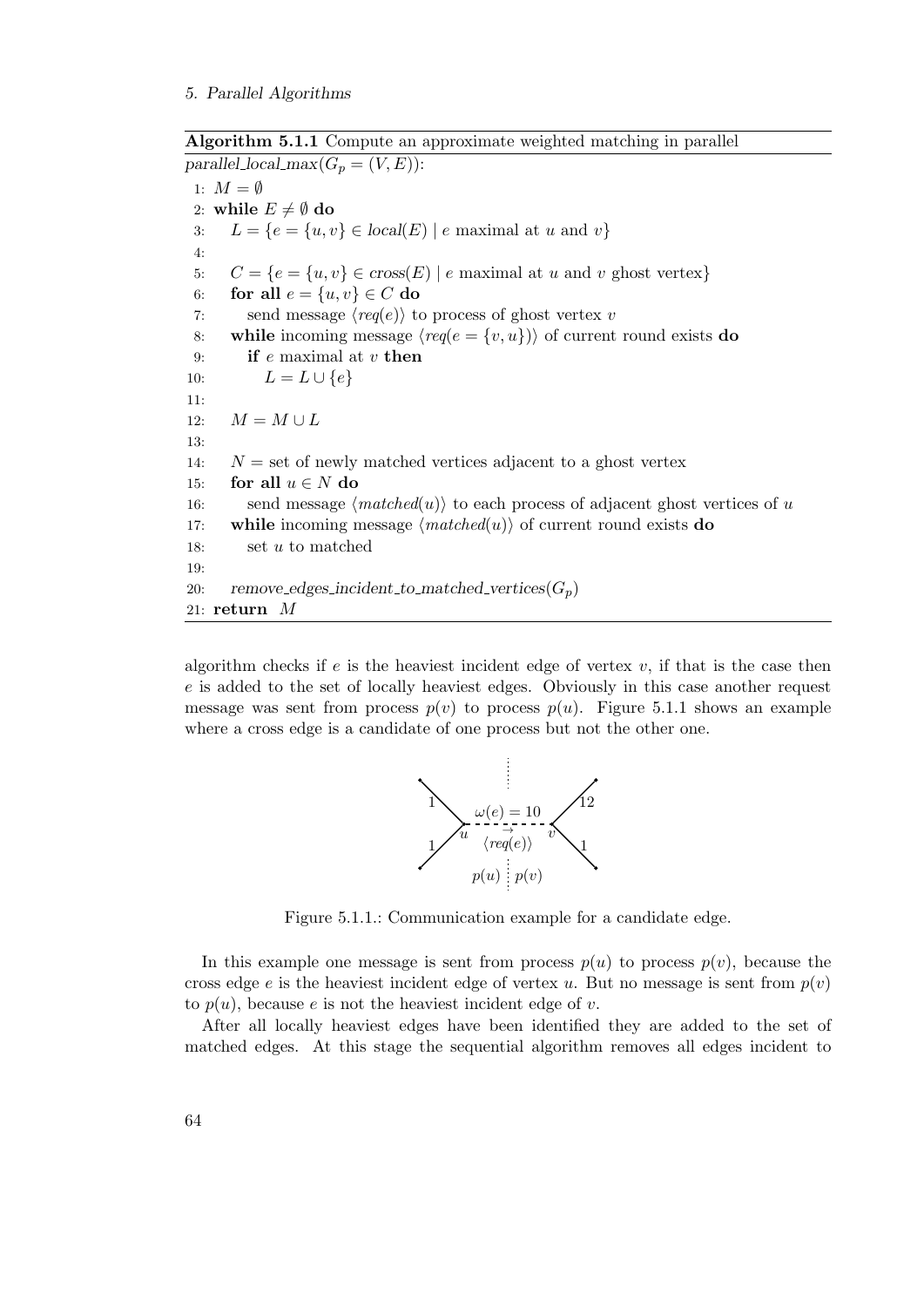matched vertices from the graph. However in case of the parallel version that is not possible, because a process might not know that one of its ghost vertices is matched on its originating process. Consider the example from Figure [5.1.1](#page-63-2) again. In this case the vertex v is matched on process  $p(v)$ , but the incident cross edge e is not matched. Therefore e would be removed from  $p(v)$ 's subgraph but not from  $p(u)$ 's subgraph. This would cause the algorithm not to terminate on  $p(u)$ , because the edge e will always be considered as a candidate.

Before removing incident edges of matched vertices we send for each matched vertex  $u$ , that is incident to a ghost vertex, the message  $\langle matched(u)\rangle$  to each process of its adjacent ghost vertices (line [15\)](#page-63-3). Afterwards each process receives all messages  $\langle matched(u)\rangle$  that where sent to it and marks the vertices  $u$  as matched. Now each process is able to safely remove edges incident to matched vertices.

Each round of the algorithm consists of two different BSP phases. At first locally heaviest edges and candidate edges are computed and subsequently a communication phase starts to decide whether a candidate edge is a locally heaviest edge. During the second BSP phase we add the locally heaviest edges to the matching, then compute all matched vertices incident to ghost vertices and send messages to the corresponding partners. The difference to a real BSP program is that we do not enforce a step where each process has to wait until all communication of the current phase has finished.

## 5.1.1. Implementation Details

We only talk in detail about the used graph data structure and the implementation of methods involving communications. The implementations of the other methods are similar to implementations that we have seen for the sequential algorithm (Algorithm [4.1.2\)](#page-30-0).

Like in the sequential case, each subgraph is represented by a simple array storing all edges of the graph. However we use two arrays, one is used to store local edges and the other one used to store the cross edges. The arrays are divided into two parts. The first part is used to store the active edges and the second part is used to store inactive (deleted) edges. Deactivating an edge is done in the same way as it is done by the sequential algorithm. In the case of cross edges we ensure during the construction of the graph that the first vertex of the cross edge is always the local vertex and the second vertex is the ghost vertex. This simplifies the decision which of the vertices is the ghost vertex. Additionally we store information about the vertices. Instead of using the vertex IDs provided by the input graph (called global IDs) each process maps those IDs to the range  $[0, n_p)$ , where  $n_p$  is the number of distinct vertices of the subgraph. Each subgraph of a process is defined by a contiguous block  $(a, b)$  of vertex IDs. Each global vertex ID  $i \in [a, b)$  is mapped to the local vertex ID  $i - a$ . And the IDs of the ghost vertices are mapped to the remaining  $n_p - (b - a)$  local IDs in the order in which they appeared during the construction of the graph structure. The advantage of the mapping approach is that we are now able to use simple arrays to store information about matched vertices and the maximal incident edges, like we do in the sequential algorithm. Using the array approach with global IDs is not appropriate because the range of the IDs of ghost vertices might be a lot larger than the number of distinct vertices of the subgraph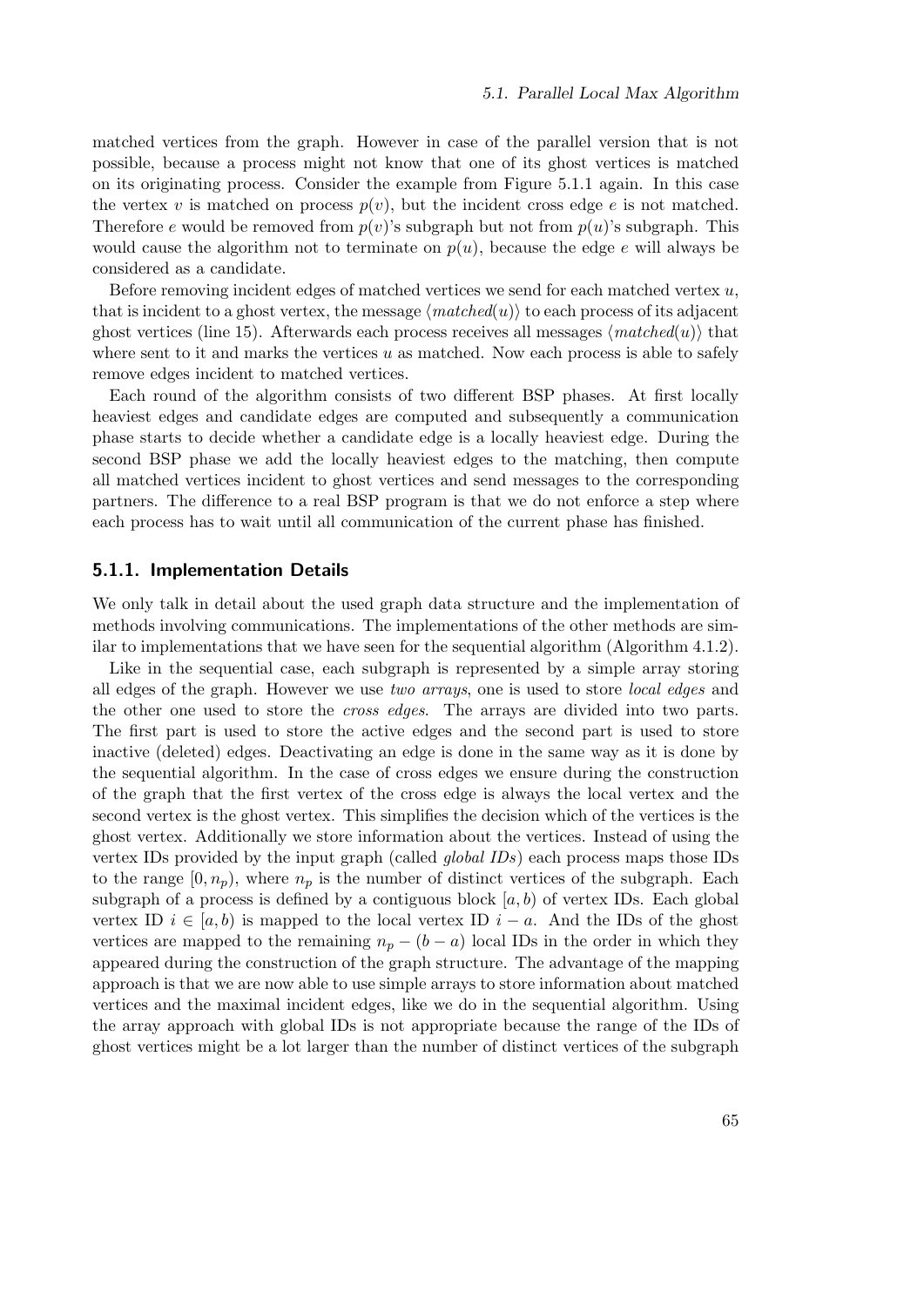#### 5. Parallel Algorithms

of a process, therefore using much more memory than necessary. However we still need (as we see later) a possibility to transform local IDs to global IDs and vice versa. The transformation between the local IDs of local vertices and the corresponding global IDs is done by either adding  $\alpha$  to the local ID or subtracting  $\alpha$  from the global ID. Also the transformation of a local ID of a ghost vertex to the global ID is easy, one can just use an array in the size of the number of ghost vertices. More problematic is the other direction for ghost vertices. Because of the large possible range of global IDs of ghost vertices it is not a good idea to use an array. Instead we decided to use a hash table (boost::unordered map) to transform global IDs of ghost vertices to their corresponding local IDs.

Additionally we store for each ghost vertex the ID of the corresponding process, using an array for  $O(1)$  look ups. We also need a way to know if we still require to communicate with a *partner process*, i.e. there is at least one cross edge to this process. We call a partner active if there are active cross edges to this partner. An active partner indicates that there is possible communication with this partner. During the construction of the graph we count for each process the number of cross edges to this process and whenever a cross edge is delete we decrement this number by one. So if the number of cross edges to a process is not 0, we know that this partner is still active. This does not affect the constant runtime of deleting an edge.

Now we get to the actual implementation of Algorithm [5.1.1.](#page-63-0) Before the computation of the matching we initialize two arrays on each process to keep track of matched vertices and the heaviest incident edge of a vertex. We have already seen this in the sequential case. Each round of the computation of the matching consists of four steps (see Algorithm [5.1.2\)](#page-65-0).

# Algorithm 5.1.2 Compute an approximate weighted matching in parallel

<span id="page-65-0"></span>parallel\_local\_max\_implementation( $G_p = (V, E)$ ): 1:  $M = \emptyset$ 2:  $C(n, dummy)$  // Initialize candidates 3:  $m(n, false)$  // Initialize matched vertices 4: while  $E \neq \emptyset$  do 5: set\_candidates $(G_p, C)$ 6: add\_locally\_heaviest\_edges\_to\_matching $(G_p, m, C, M)$ 7: exchange information about matched vertices  $(G_p, m)$ 8: remove\_edges $(G_p, m, C)$  $9:$ 10: return M

At first we set the maximal incident edge (candidate) of each vertex. Setting the candidates of local vertices is really simple and it is done the same way as in the sequential case, but this time we chose to use vertex IDs to break possible ties. Tie breaking based on vertex IDs makes it harder to distinguish multi-edges, therefore we decided not to allow multi-graphs. For more information about tie breaking using vertex IDs see Appendix [C.1.](#page-106-0)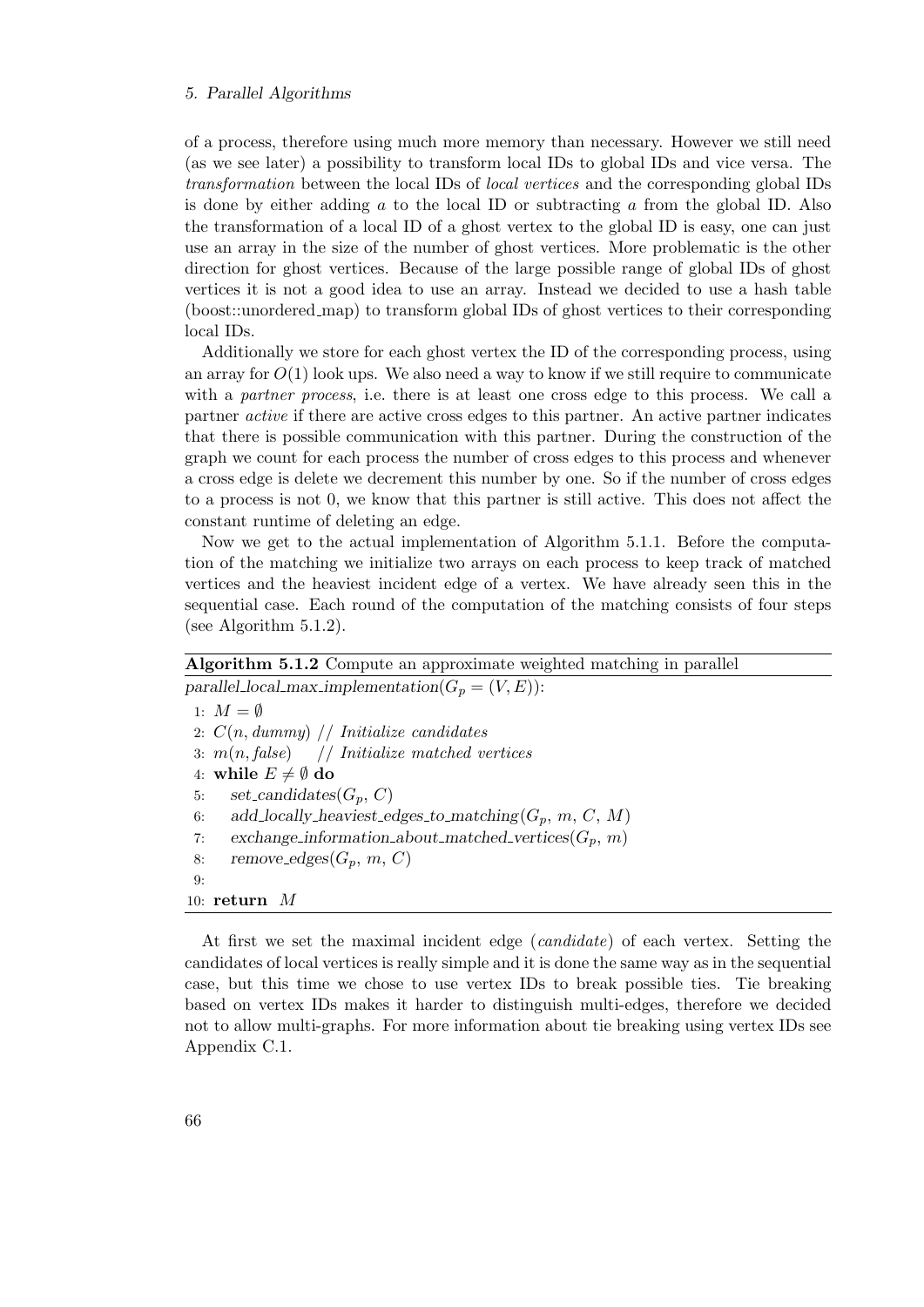As mentioned before to decide if a cross edge is a locally heaviest edge we have to know if it is the heaviest incident edge of both end vertices. This computation for the local vertices of the cross edges can be done independent from the ghost vertices. The computation of the candidate of ghost vertices is based on the observation that each ghost vertex u is a local vertex on the process  $p(u)$ . This process computed the locally heaviest incident edge  $e = \{u, v\}$  of u. So if the edge e is a cross edge then process  $p(u)$ can inform the process  $p(v)$  that e is the heaviest incident edge of its ghost vertex u. This does not necessarily initialize all ghost vertices on all processes, e.g. the heaviest incident edge might not be a cross edge or a vertex  $u$  is a ghost vertex on more than one processes. But in those cases the heaviest incident edge is still set to the dummy edge and thus will not affect the result. The implementation can be seen in Algorithm [5.1.3.](#page-66-0)

```
Algorithm 5.1.3 Set candidate edges of ghost vertices
set_candidates_of_ghost_vertices(G_p, C):
 1: for all remaining cross edges e = \{v, u\} of G_p do
 2: if e == C[v] then
 3: messages_for_proc[proc_of(u)].add(\langle req(e) \rangle)
 4:
 5: for all active partners p do
 6: send messages for proc[p] of type request to p
 7:
 8: for all active partners p do
 9: incoming\_msgs = receive messages of type request from p10: for all \langle \text{req}(e = \{u, v\}) \rangle \in \text{incoming} \text{--} \text{msgs do}11: C[v] = e
```
At first we iterate over all remaining cross edges  $e = \{v, u\}$  and check if e is the heaviest incident edge (candidate) of the local vertex  $v$ , if this is the case then we add the message  $\langle \text{req}(e) \rangle$  to a list of messages which are sent to process  $p(u)$ . This allows us to send all messages from process  $p(v)$  to process  $p(u)$  within a single MPI-message and thus reducing the number of MPI-messages. Obviously we only add messages to a message list of an active partner. After we have finished adding messages to those lists we can send them to the corresponding processes by just iterating over all active partners. Each message is of type request to be able to distinguish them from other kinds of messages. We not only send a message to an active partner with a non empty list but also to those active partners with an empty list. This is necessary because the partner process cannot know if it is going to receive an empty message. In the example of Figure [5.1.2,](#page-67-0) the process  $p(u)$  does not send any messages to  $p(v)$ , but  $p(v)$  cannot know this from its own knowledge about the graph. Therefore we decided to allow empty message.

To be able to set the maximal incident edges of the ghost vertices, each process receives from each active partner a bundle of messages of type request and then iterates over the single messages and sets the maximal incident edge of the ghost vertex. For the receive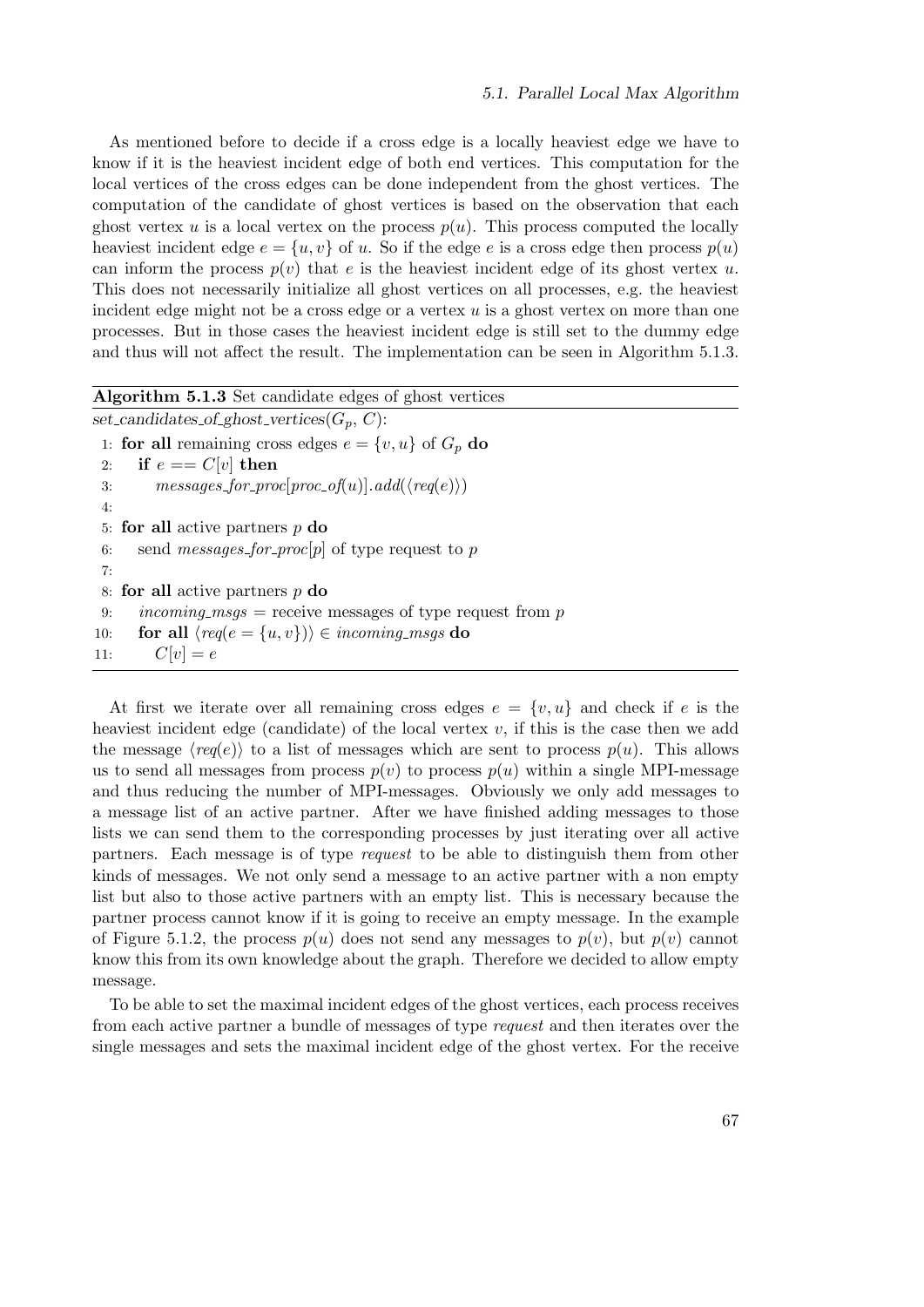#### <span id="page-67-0"></span>5. Parallel Algorithms

$$
\begin{array}{c|c}\n\cdot & \cdot \\
\hline\n6 & u^{\prime} & 4 & v^{\prime} & 2\n\end{array}
$$

Figure 5.1.2.: Process  $p(u)$  does not send a message to process  $p(v)$ , because edge  $\{u, v\}$ is not the maximal incident edge of u.

operations we decided to use MPI's probe mechanism and a blocking receive operation. See Appendix [C.2](#page-107-0) why we decided to use this approach to receive messages.

As we mentioned before we distinguish between local and global vertex IDs. Because processes cannot know the local vertex IDs of ghost vertices on other processes we use the global vertex IDs for the communication. Before sending messages  $\langle \text{req}(e = \{u, v\}) \rangle$ we transform the local IDs of  $u$  and  $v$  to their global IDs, to identify those vertices. When receiving the messages we transform the global IDs back to local IDs.

That was the first step of a single round. So far we have identified the heaviest incident edge of each vertex. This allows us to add the locally heaviest edges to the matching during the second step (add locally heaviest edges to matching). Like in the sequential algorithm we iterate over all remaining edges (local and cross edges) and if an edge  $e = \{v, u\}$  is the heaviest incident edge of both end vertices u and v we know that it is a locally heaviest edge and can add it to the matching. Additionally we mark those two vertices as matched.

Before we are able to remove edges incident to matched vertices we have to make sure that each process knows which of its ghost vertices is matched (Algorithm [5.1.4\)](#page-68-0), that is done during the third step of a round. At first we iterate over all cross edges  $e = \{v, u\}$ and check if the local vertex  $v$  is matched. If that is the case we add the message  $\langle matched(v)\rangle$  to the list of messages for process  $p(u)$ . The vertex v is a ghost vertex of process  $p(u)$ . The computed messages are then sent in bundles to each partner, again we allow empty messages. It is possible that a bundle of messages contains a particular vertex more often than once (if there is more than one cross edge incident to this vertex), this does not affect the correctness but might increase the size of the messages. Using a preprocessing step we could remove duplicates. But sending those extra messages does not change the fact that not more than a constant amount of messages is sent for each cross edge during one round. After receiving the messages about matched ghost vertices we set each received vertex to be matched. Of course before sending the messages we have to transform the local vertex IDs to global IDs and IDs of received vertices are transformed into local IDs.

During the last step of a round (remove edges) we remove the edges incident to matched vertices. This is done using the same procedure as used in the sequential algorithm. Again for each edge that is not incident to a matched vertex we reset the candidate of its end vertices, to guarantee that during next round old candidates will not influence the computation of new candidates.

Now lets have a look at the work of the parallel algorithm on a single process. The only problematic operations which could change the linear work (in number of remaining edges on this process) of a single round are those involving communication, those are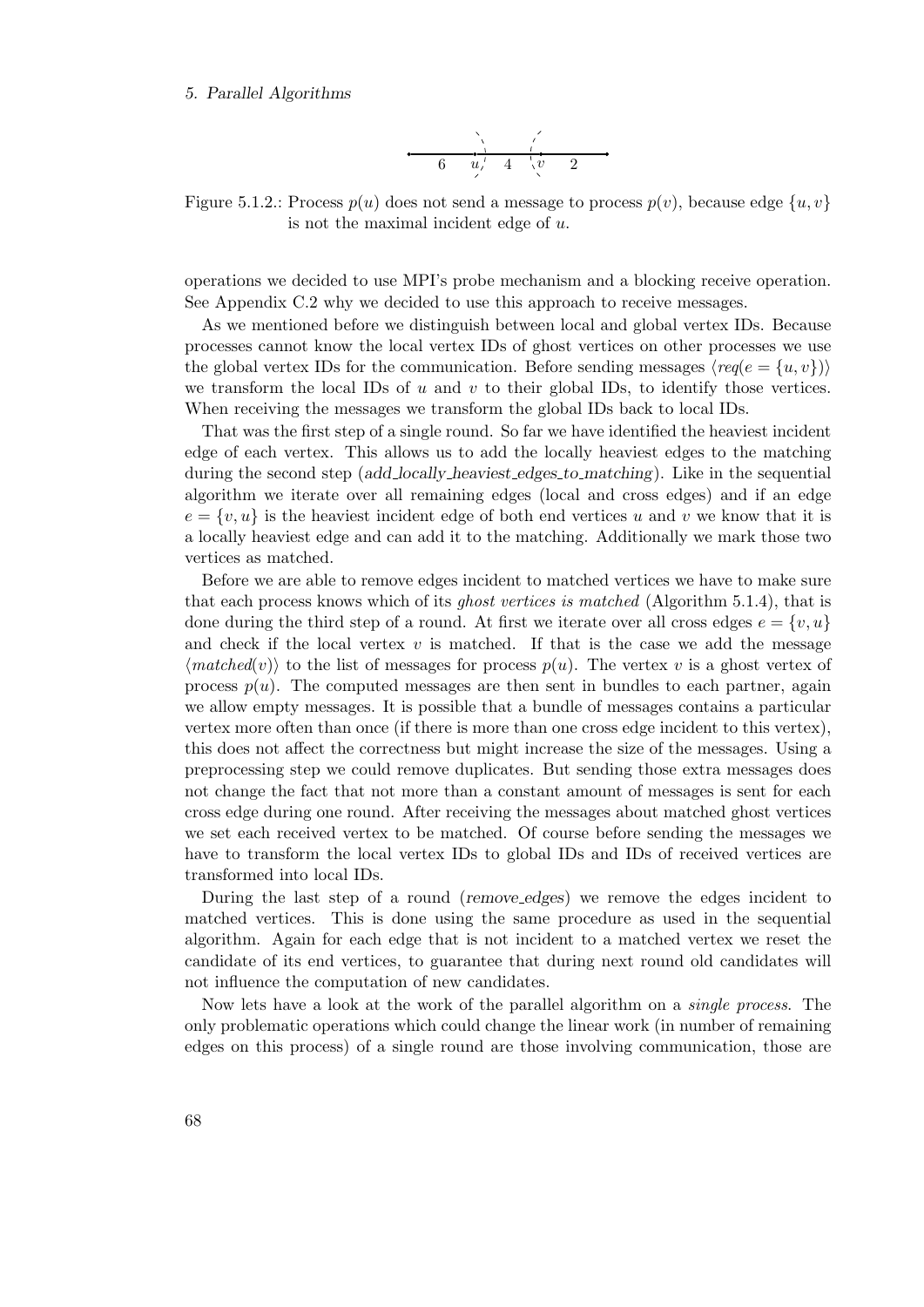| <b>Algorithm 5.1.4</b> Exchange information about matched vertices |  |  |  |  |
|--------------------------------------------------------------------|--|--|--|--|
|--------------------------------------------------------------------|--|--|--|--|

```
exchange_information_about_matched_vertices(G_p, m):
 1: for all remaining cross edges e = \{v, u\} of G_p do
 2: if m[v] then
 3: messages_for_proc[proc_of(u)].add(\langle matched(v)\rangle)
 4:
 5: for all active partners p do
 6: send messages_for_proc[p] of type matched to p
 7:
 8: for all active partners p do
 9: incoming msgs = receive messages of type matched from p
10: for all \langle matched(v)\rangle \in incoming_msgs do
11: m[v] = \text{true}
```
the additions to the sequential algorithms. In the two cases (Algorithm [5.1.3](#page-66-0) and Algorithm [5.1.4\)](#page-68-0) when communication is involved we iterate at first once over the remaining cross edges to add messages to the bundles. Adding a message to a bundle only requires a constant amount of work (transforming of local vertex ID into a global vertex ID is done in constant time). Assuming that the work required to send a message is linear in the size of the message we get that the work required to send the messages of one round is at most linear in the number of remaining cross edges. The size of all bundled messages together cannot exceed the number of remaining cross edges. Also the empty messages, that we might send, will not affect this because the number of active partners cannot be larger than the number of remaining cross edges (assuming that it requires constant work to send an empty message). This general evaluation can also be applied when receiving messages, the total size or volume of incoming bundles cannot be larger then the number of remaining cross edges. Also setting candidate edges of ghost vertices or their state to matched only requires constant work. But before those operations we have to transform the global ID of a ghost vertex to its local ID which is done using a hash table. Hence we cannot guarantee constant work for this operation but, depending on the used hash table implementation, we expect constant work. Therefore the total work of a single round on one process is at best expected linear in the number of remaining edges. This gives that the total work of all processes combined of a single round is expected to be linear in the number of all remaining edges.

Obviously that is not necessarily the case for the runtime of a single round. For the analysis of the runtime we would have to respect the time that is required to transmit a message and more importantly the runtime is mainly affected by the largest partition of the graph. Our implementation of the graph distribution does not guarantee evenly sized subgraphs, therefore some processes might have to do more work than others.

Another interesting size is the volume of all messages combined. During a single round we might send at most four messages per cross edge, two request messages and two matched messages. But in the current implementation we send at least one matched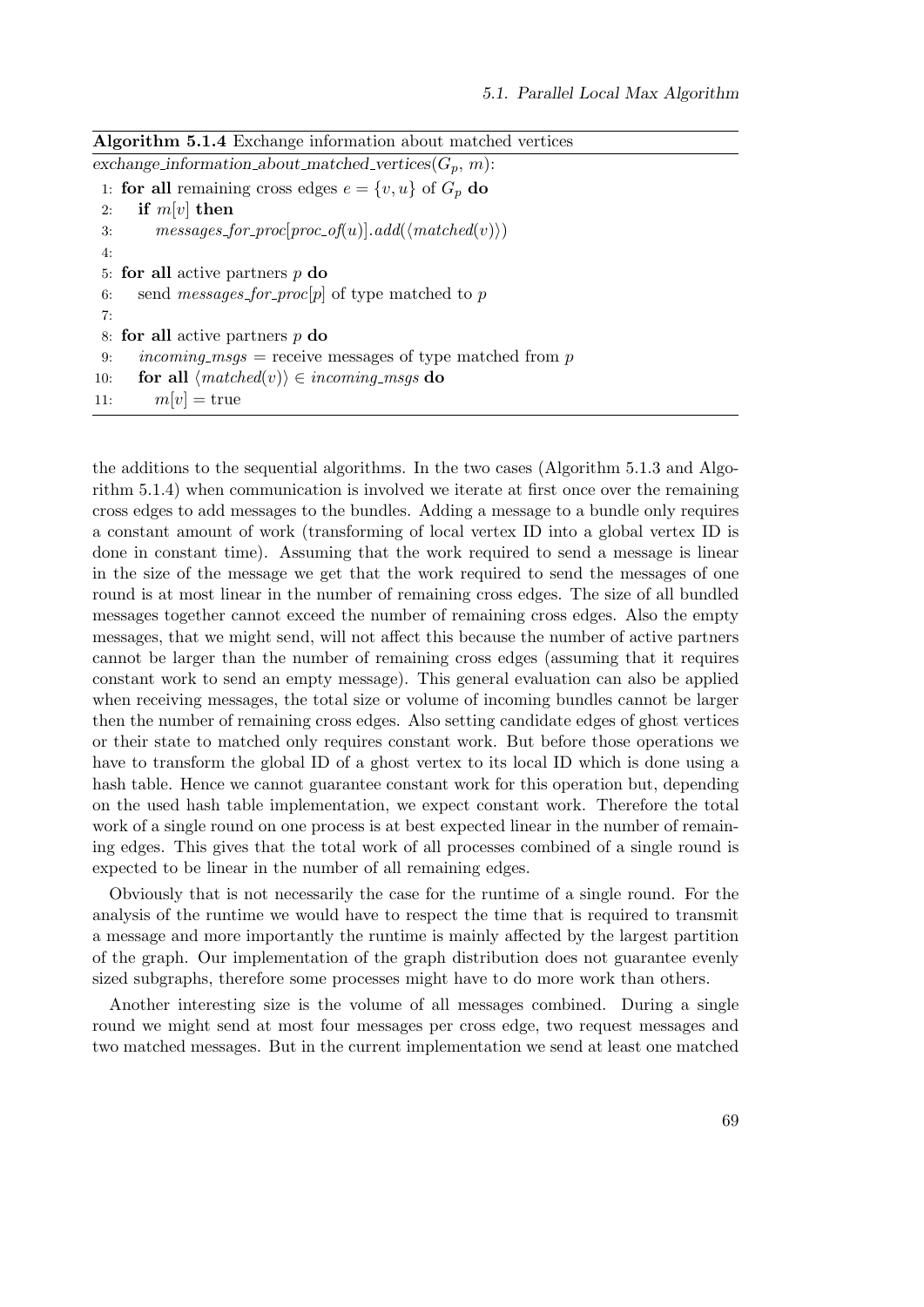#### 5. Parallel Algorithms

message over all rounds for each cross edge, because at least one of the end vertices of each cross edge must be matched, otherwise the matching would not be maximal. Hence the volume of all messages of one round is at most four times the number of remaining edges of the complete graph. The observation from the experimental section (Section [4.4\)](#page-47-1) of the sequential algorithm that in each round at least half of the remaining edges are removed, suggests that the volume of all messages combined is linear in the number of edges of the input graph.

## <span id="page-69-0"></span>5.2. Parallel Local Tree

This section introduces the parallel version of Algorithm [4.3.1](#page-39-0) (local tree algorithm). At first we show the basic structure of this algorithm and then proceed to talk in more detail about the parallel computation of maximum weighted matchings of trees.

## 5.2.1. Parallel Local Tree Algorithm

For the implementation of the parallel local tree algorithm we chose to use the same graph data structure as we used for the parallel local max algorithm from section Section [5.1.](#page-62-0) We also use for most parts functions that have been introduced in this section, except for the computation of maximum weighted matchings of trees, the computation of them is described in Sections [5.2.2](#page-70-0) - [5.2.4.](#page-74-0)

Algorithm [5.2.1](#page-70-1) shows the structure of the parallel local tree algorithm. At the start of each round we have to compute the *heaviest incident edge* of each vertex. This computation is the same as the computation of candidates for Algorithm [5.1.2.](#page-65-0) Each of those candidates is the heaviest incident edge of the corresponding vertex and therefore an edge of the forest of the current round. Adding those edges is done by the function get tree edges which simply iterates over each remaining local edge and cross edge  $e =$  $\{u, v\}$  and checks if e is the candidate of u or v, if so the edge is either added to the local edges-list or the cross-edges-list. Using those two lists we can use the function get matching of parallel forest (Algorithm [5.2.2\)](#page-71-0), which is described in the next section, to compute the maximum weighted matching of the forest defined by those two lists. In the actual implementation we set the matched vertices during the computation of the forest algorithm. Finally before *removing edges* incident to matched vertices we exchange information about matched vertices like we did in Section [5.1](#page-62-0) using Algorithm [5.1.4.](#page-68-0) This is still necessary, e.g. consider the example from Figure [5.2.3.](#page-70-2) There are two processes, the process  $p_0$  has the local vertices r, s and t and process  $p_1$  has the local vertices u, v and w. Obviously there are two local trees, one on each process. The process  $p_1$ matches the edge  $\{v, w\}$  and process  $p_0$  matches the edge  $\{s, t\}$ . Hence the ghost vertex t of process  $p_1$  is matched but without the exchange operation  $p_1$  would not know about this matched vertex and  $p_1$  would not remove the edge  $\{t, u\}$  from its subgraph.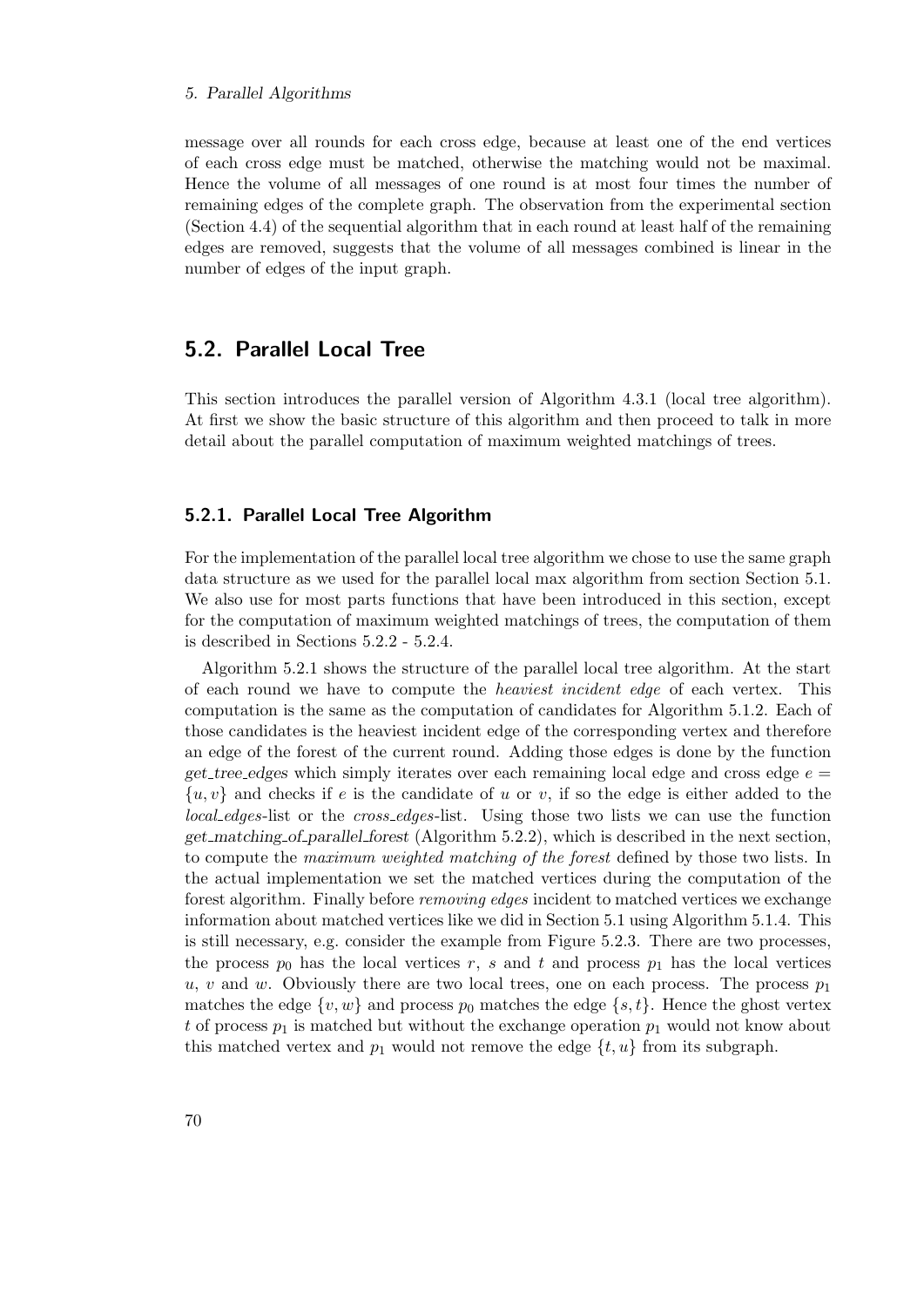Algorithm 5.2.1 Compute an approximate weighted matching in parallel

```
parallel_local_tree_matching(G_p = (V, E)):
 1: M = \emptyset2: candidate_of_vertex[n, dummy]
 3: matched[n, false]
 4: while E \neq \emptyset do
 5: local_{-edges} = \emptyset, cross_{-edges} = \emptyset6:
 7: set_candidates(G_p, \text{ candidate\_of\_vertex})8: get_tree_edges(G_p, \text{ candidate\_of\_vertex}, \text{ local\_edges}, \text{cross\_edges})9:
10: M' = get\_matching\_of\_parallel\_forest(local\_edges, cross\_edges)11: set\_matched\_vertices(M', matched)12: M = M \cup M'13:
14: exchange_information_about_matched_vertices(G_p,matched)
15: remove_edges(G_p, \text{matched}, \text{candidate\_of\_vertex})16:
17: return M
```


<span id="page-70-2"></span>Figure 5.2.3.: Exchanging information about matched vertices is required by the parallel local tree algorithm.

## <span id="page-70-0"></span>5.2.2. Parallel Maximum Weighted Matching of a Forest

The computation of maximum weighted matchings of parallel forests is shown in Algorithm [5.2.2.](#page-71-0) At first we have to compute the local trees defined by the sets of local edges and cross edges (representing the tree edges). This time, unlike in the sequential case, we distinguish between parallel trees, those are the trees whose vertices are located on more than one processor, and *purely local trees*, those trees are only located on a single processor. The trees are represented by their root vertices, parallel roots and local roots, respectively. This computation is described in Section [5.2.3.](#page-71-1)

The computation of maximum weighted matchings of purely local trees is done as before and the computation of matchings of parallel trees is based on a parallel dynamic programming approach. See Section [5.2.4](#page-74-0) for more details.

The parallelism of the computation of a maximum weighted matching of a forest comes from the fact that the matchings of the individual trees can be computed independent from each other. Further it is also possible to do computations on subtrees of a local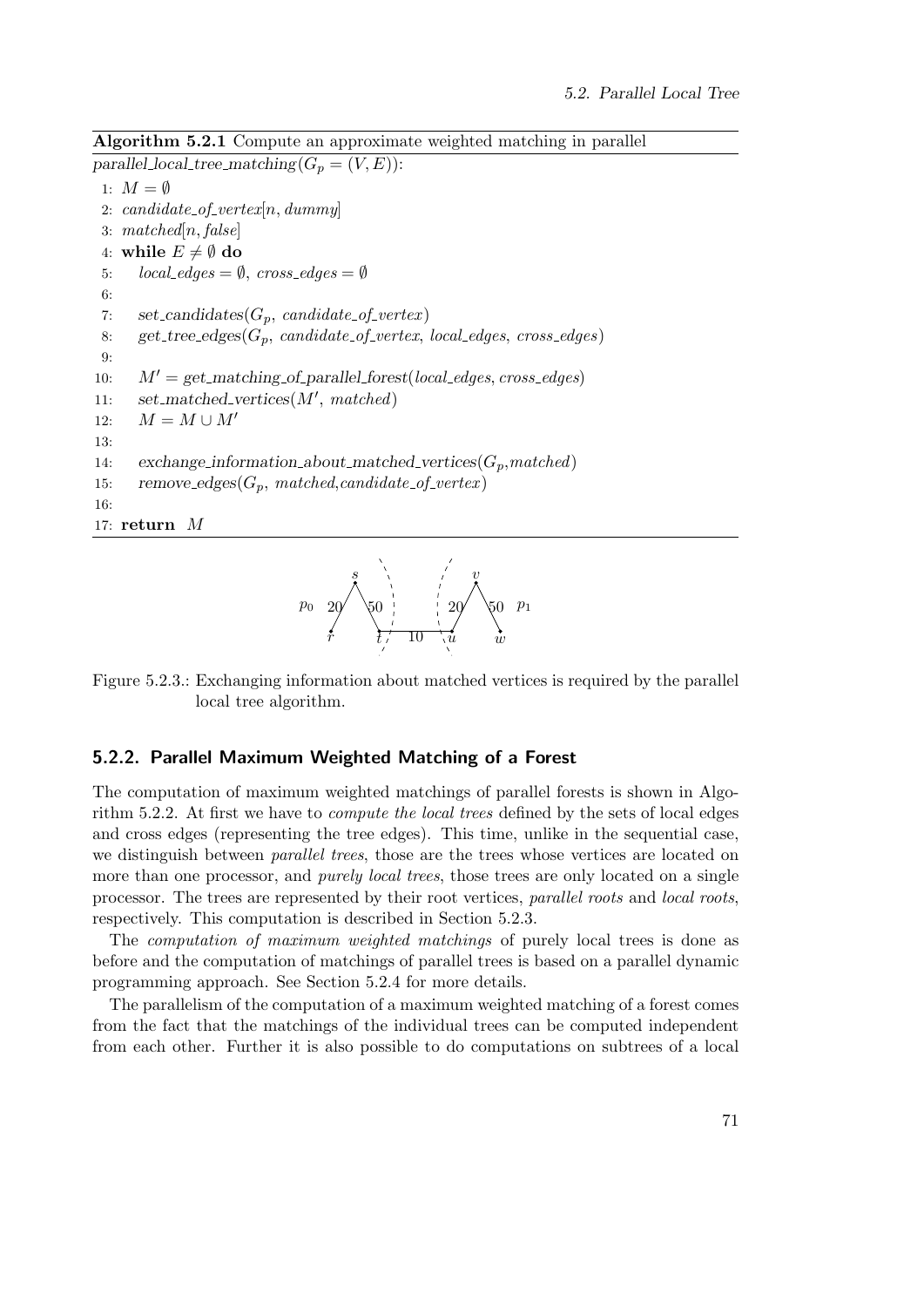5. Parallel Algorithms

Algorithm 5.2.2 Compute the matching of a parallel forest

<span id="page-71-0"></span>get matching of parallel forest(local edges, cross edges):

1:  $local\_roots = \emptyset$ 2: parallel\_roots  $=\emptyset$ 3:  $forest = get\_parallel\_forest(local\_edges, cross\_edges, local\_roots, parallel\_roots)$ 4: 5:  $M = compute\_matching\_of\_parallel\_forest(fonest, parallel\_roots)$ 6:  $M = M \cup compute\_matchings_of\_local\_trees(fonest, local\_roots)$ 7: return M

tree independent from each other, if they are located on different branches of the local tree.

## <span id="page-71-1"></span>5.2.3. Computation of a Parallel Forest

Before we are able to compute a maximum weighted matching of a tree we need a data structure to represent this tree. Like in the sequential case we decided to use a simple adjacency list for the representation of a tree. However in the parallel case the creation of this graph is more complicated. We cannot simply choose an arbitrary vertex as the root of a tree, because the decision may depend on the decision of other processes. Therefore we have to choose a global root of the parallel tree, which defines the roots of the subtrees of each process. For example consider the tree from Figure [5.2.4.](#page-71-2)

<span id="page-71-2"></span>

Figure 5.2.4.: Example for a parallel tree located on three processes.

This example shows a parallel tree which is located on three processes. On process 0 there is one subtree, two subtrees on process 1 and one or two subtrees on process 2 (depending whether we consider cross edges as part of the subtrees).

In this case vertex 1 is the root of the parallel tree, which defines the roots of the other subtrees. For the moment lets only consider local vertices as the roots of subtrees. Then we have on process 1 the vertices 2 and 8 as the roots of both subtrees and on process 2 the vertices 4 and 6 are the roots of the two subtrees.

If for example process 1 would choose the vertex 7 as the root of one of its subtrees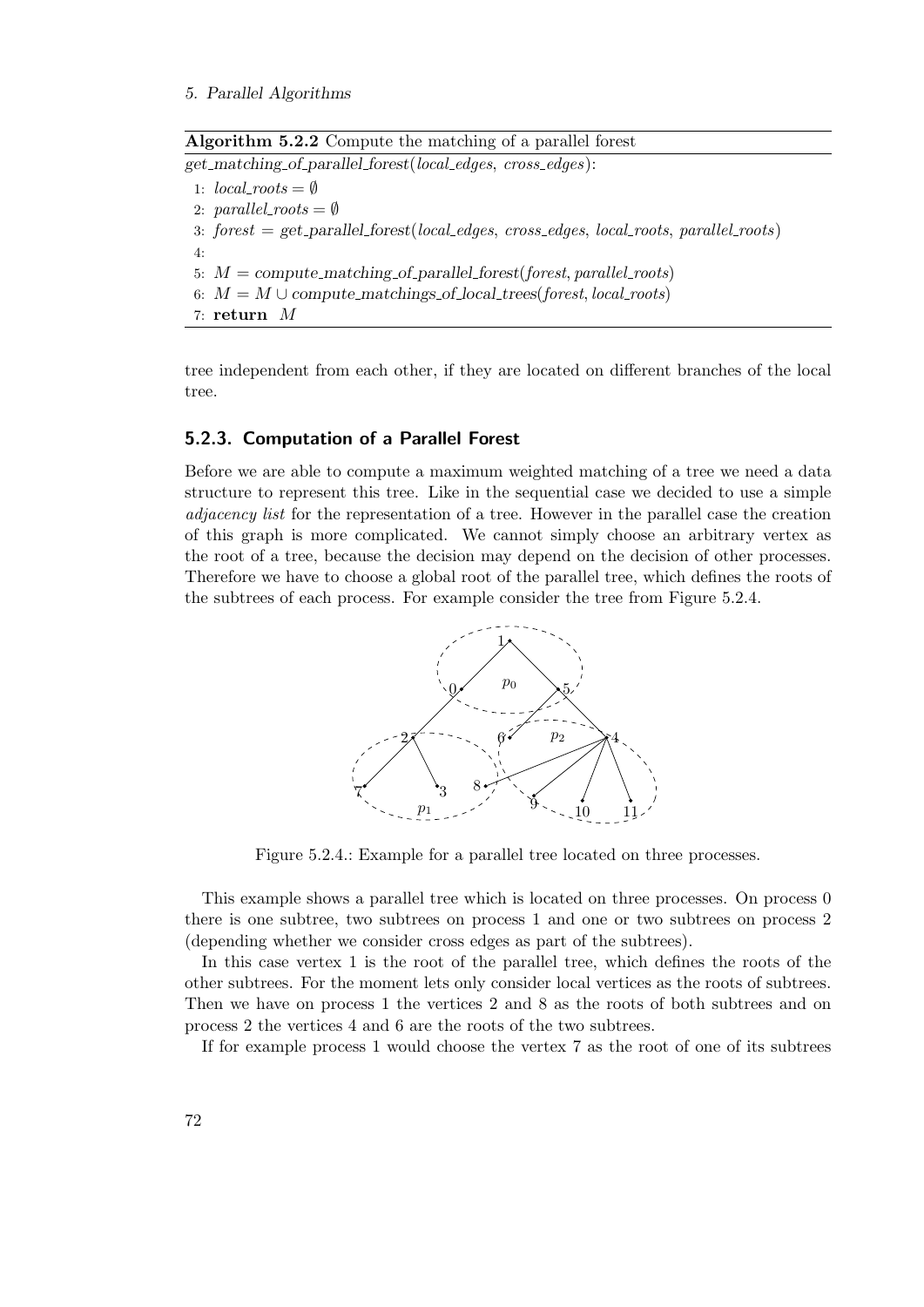and process 0 the vertex 1 as a root, then we would get a damaged tree (a tree with two roots).

In the following we will describe a mechanism to decide on a global root of a parallel tree, and additionally it also gives us the roots of all the subtrees. This method also works for parallel forests.

Parallel trees consist of local edges and cross edges. The local edges and local vertices of a parallel tree define several subtrees, which are connected with each other by cross edges. We call these subtrees border components. Border components can be easily computed by computing the connected components defined by the local edges. A border component  $B_a$  is a partner of a border component  $B_b$  if they are connected by a cross edge. Figure [5.2.5](#page-72-0) shows the border components for the tree from Figure [5.2.4.](#page-71-0) As one can see it is possible that a border component consists of a single local vertex. The border component  $B_1$  is located on process 0, border components  $B_2$  and  $B_3$  are located on process 1 and the last two border components  $B_4$  and  $B_5$  are located on process 2. For more details on the structure and computation of border components see Appendix [D.1.](#page-110-0)

<span id="page-72-0"></span>

Figure 5.2.5.: Border components of Figure [5.2.4](#page-71-0)

The basic idea for the computation of a global root vertex of a parallel tree is that at first each border component chooses a local vertex which is a candidate for the root vertex. The root vertex will be the candidate with the smallest ID. After the selection of candidates each border component sends the ID of its candidate to all of its partners and receives messages from them. If one partner sends an ID smaller then the one of the candidate then the candidate is updated. In the case of an update each border component also stores from which partner it received the ID of the new candidate. The algorithm should stop when each border component received the smallest vertex ID. For more details on the termination of this process and how messages are bundled to reduce the number of MPI-messages see Appendix [D.1.](#page-110-0)

After the computation of the global root it is easy for each process to choose the correct root vertex for each subtree represented by a border component. If the subtree contains the global root, then the global root is the root of the subtree. All other subtrees choose the ghost vertex of the cross edge which connects the subtree with the partner from where it received the ID of the global root.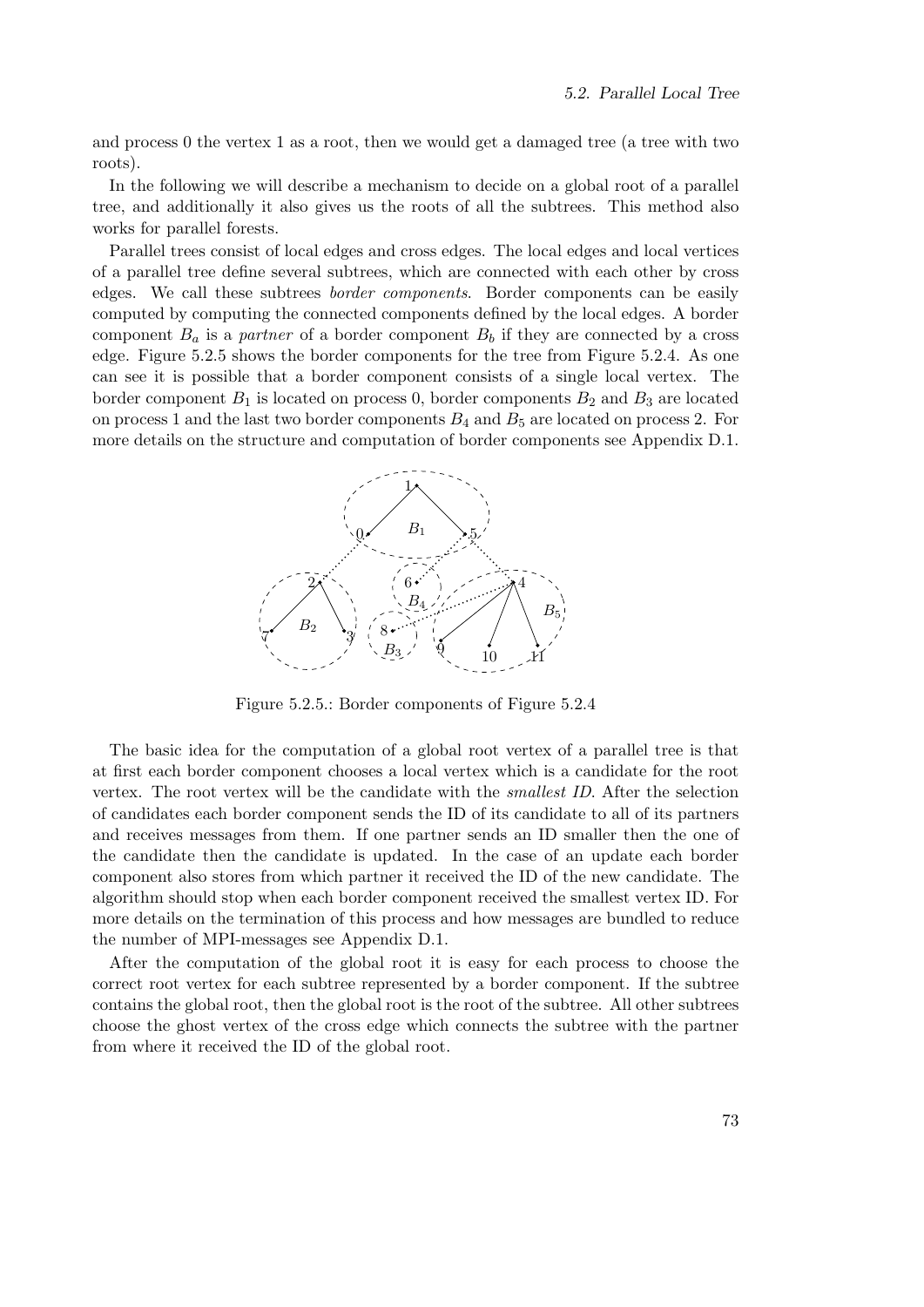#### 5. Parallel Algorithms

Algorithm [5.2.3](#page-73-0) summarizes all the necessary steps to compute a parallel forest from the sets of local and cross edges. At first we compute the border components, then we use the components to compute the global root of the local trees and finally use the result of this process to build the parallel trees.

Algorithm 5.2.3 Compute a parallel forest from sets of edges

<span id="page-73-0"></span>get parallel forest(local edges, cross edges, local roots, parallel roots):

1:  $bcs = \emptyset$ 

- 2: get border components(local edges, cross edges, local roots, bcs)
- 3: decide on root(bcs)
- 4: add *local\_edges* and *cross\_edges* to *forest*
- 5: parallel\_roots = build\_parallel\_trees(forest, bcs)
- 6: return forest

Appendix [D.1](#page-110-0) goes into more detail of the several steps of Algorithm [5.2.3,](#page-73-0) it also describes how to obtain the roots of purely local trees during the computation of the border components.

### A Simpler Method to Decide on Root Vertices

The previously described method to decide on a root vertex for parallel trees requires up to l communication phases, where l is length of longest path within the tree defined by the border components. But that is a lot more than necessary, at least in our case. As we know from Lemma [4.6](#page-43-0) each local tree computed by the local tree algorithm has a unique edge  $e = \{u, v\}$  such that e is the heaviest edge of the tree and additionally all paths originating from  $e$  to leafs of this tree have decreasing edge weights. We can now define that the end vertex of e with the higher ID is the root of such a parallel tree. And for each border component the heaviest edge must be a cross edge, unless the component contains e. This heaviest cross edge is then the root of the tree of the border component, because we know that the root must be in the direction of this cross edge (the heavier edges of the tree are located in this direction). There is only one case which forces us to have some communication. It is possible that the heaviest edge  $e$  of the parallel tree is a cross edge, in this case the end vertex of  $e$  with the larger ID is the root. To find out if a cross edge is a root, each border component computes the local heaviest edge e' and then sends for each cross edge f the message  $\langle not\;max,\;f\rangle$ , if f is not the heaviest edge and  $\langle max, f \rangle$  if f is the heaviest edge. When a border component receives a message  $\langle max, f \rangle$  and f is the local heaviest edge e then it knows that e is the global heaviest edge. Algorithm [5.2.4](#page-74-0) shows the outline of an algorithm based on this idea. The main advantage of this algorithm is that it only requires a single round of communication apart from the fact that it is much simpler.

The reason why we introduced the other procedure to decide on a root vertex is because it is the more general version, it does not depend on Lemma [4.6](#page-43-0) and therefore might be suitable in other situations where the root of parallel tree must be computed.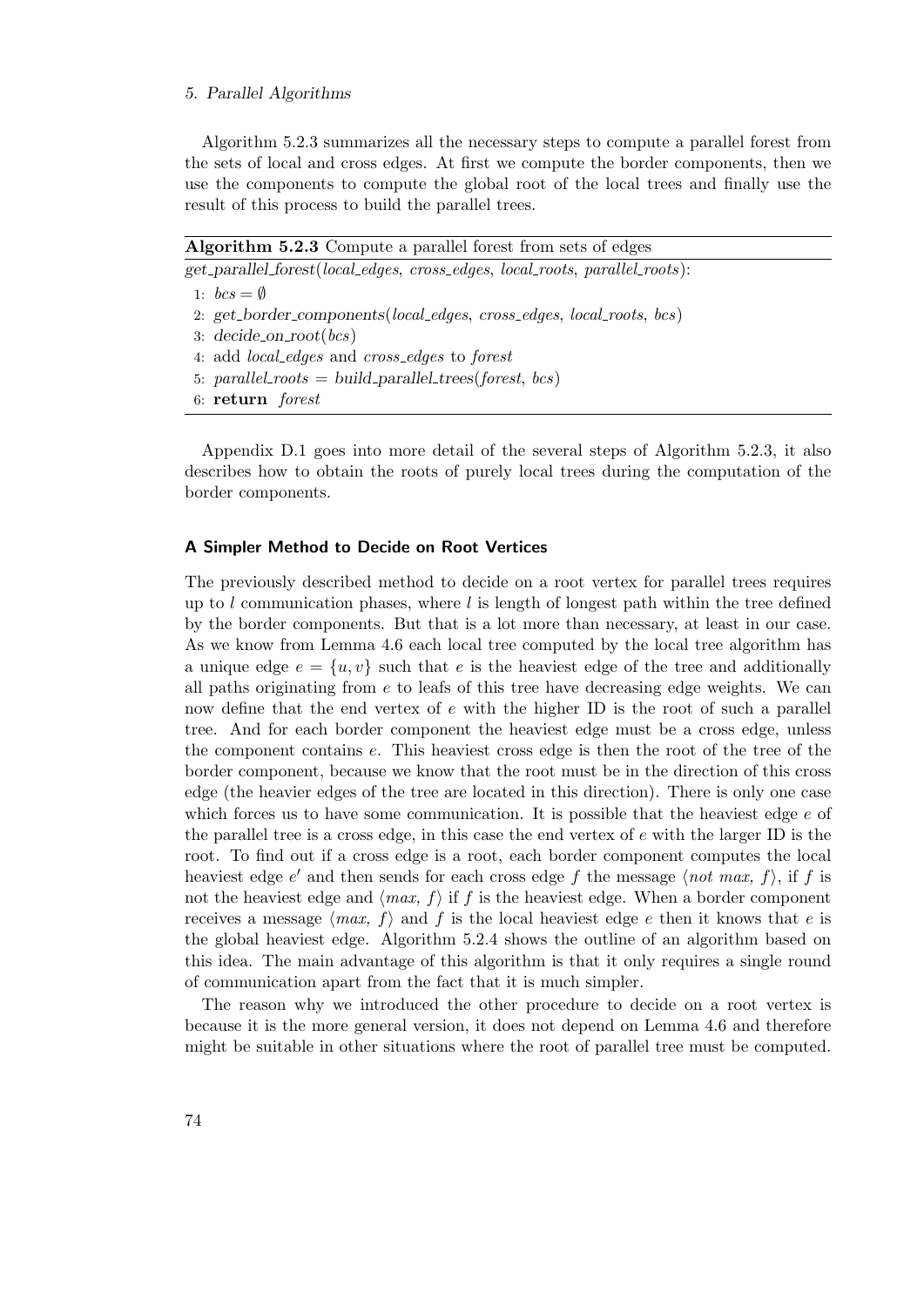| <b>Algorithm 5.2.4</b> Compute the root edge of parallel trees of a forest |  |  |  |  |  |  |  |
|----------------------------------------------------------------------------|--|--|--|--|--|--|--|
|----------------------------------------------------------------------------|--|--|--|--|--|--|--|

```
decide\_on\_root\_simple(bcs):1: for all border components bc \in bcs do
 2: bc.root_edge = heaviest_edge_of(bc)
 3:
 4: for all border components bc \in bcs do
 5: for all partner p \in bc do
 6: if p = bc root edge then
 7: send message \langle max, p \rangle to p
 8: else
 9: send message \langle not \; max, \; p \rangle to p
10:
11: for all incoming messages \langle type, p \rangle do
12: bc = border\_component\_of(p)13: if type = max and bc.root_edge=p then
14: bc.is\_global\_max = true
```
Also we used the more complex version during our experiments, because we were not aware of the simpler algorithm at this time.

## 5.2.4. Parallel Dynamic Programming

Now that we computed all the trees of the forest we can start computing the maximum weighted matchings of the trees. The matchings of purely local trees can be computed using Algorithm [3.3.1](#page-19-0) from Section [3.3.](#page-18-0) The computation of matchings of parallel trees is based on the following idea. Each parallel tree consists of several subtrees, which themselves define a tree, the border component tree. Consider the example from Figure [5.2.5,](#page-72-0) the border components are the vertices of the tree which are connected by the cross edges. Like the sequential algorithm, the parallel version also consists of a bottom up phase and a top down phase.

During the bottom up phase each subtree propagates the two possible optimal results (the incoming edge is matched or not matched) to its parent. The result of a subtree only depends on the results of its own subtrees. Therefore a subtree is able to compute its result as soon as it receives the results of all of its subtrees that are located on another process. So at first the leaves of the border component tree send their results to their parents. Because those leaf-trees do not depend on other subtrees. Then the next batch of subtrees, which no longer depend on other subtrees, compute their results and send them to their parents. And so on, until the root subtree is able to compute its result.

The next step is the top down phase. This phase is used to add the edges to the matching. During this phase the subtrees whose roots are not the global root of a parallel tree depend on information from their parent. Those trees have to know if the cross edge to their parent is matched. In Figure [5.2.5](#page-72-0) the border component  $B_2$  depends on the border component  $B_1$ . So the idea for the top down phase is for each border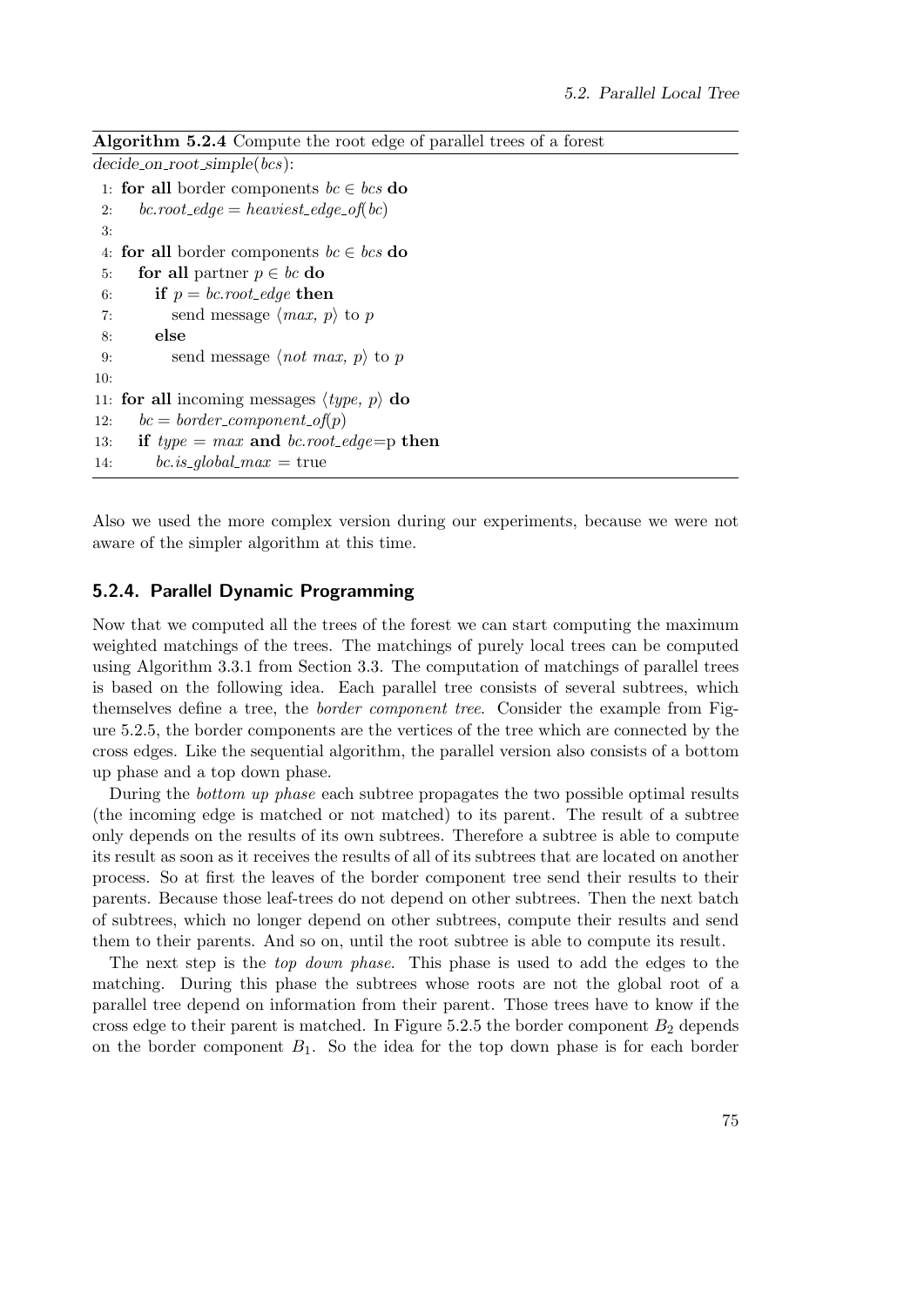#### 5. Parallel Algorithms

component to wait for the result of their parent component and as soon as they received the information whether their incoming edge is matched, they start to add edges to the matching and send information to their child components.

Algorithm [5.2.2](#page-71-1) summarizes the computation a maximum weighted matching of a parallel forest.

| Algorithm 5.2.5 Compute the maximum weighted matching of a parallel forest |
|----------------------------------------------------------------------------|
| $compute\_matching_of\_parallel\_forest(forest, parallel\_roots):$         |
| 1: fill_subtree_table_parallel(forest, parallel_roots)                     |
| 2: $M = get\_matched\_edges_of\_parallel\_forest(fonest, parallel\_roots)$ |
| 3: return $M$                                                              |
|                                                                            |

For more information how the sending and receiving of messages, for both phases, in particular the bundling of messages into one MPI-message is handled see Appendix [D.2.](#page-117-0)

## 5.3. Experimental Results

In this section we present the experimental results of our parallel algorithms. Most of the experiments where performed on the InstitutsCluster (IC1) of the Steinbuch Centre for Computing [\[14\]](#page-123-0). This systems consists of 200 computing nodes. Each node is made up by two Quad-Core Intel Xeon X5355 processors (2.667 GHz) and 16 GB of RAM. The nodes are connected by an InfiniBand 4x DDR network. Suse Linux Enterprise (SLES) 11 SP 1 is used as the operating system on each node. The programs were compiled using Open MPI 1.5.5 and the Intel C++ Compiler 12.1.3 with optimization -O3. The other system that we used for the experiments is the KIT-Hochleistungsrechner HP XC3000 (hc3) of the Steinbuch Centre for Computing [\[15\]](#page-123-1). This system's nodes are made up by two Quad-Core Intel Xeon E5540 processors (2.53 GHz) and 24 GB of RAM. The hc3 uses HP XC Linux for "High Performance Computing" as its operating system. The programs where compiled using the same compiler, MPI-version and compile options from the IC1.

We used up to 1024 processes for our experiments, where each process is assigned to a single core. Therefore the number of processes also corresponds to the number of used cores.

For our parallel experiments we again used graphs from the 10th DIMACS Implementation Challenge [\[5\]](#page-122-0), but this time we only considered graphs with at least 20 million edges. We used random geometrics graphs  $(rgg_n_2_2_2_2, rgg_n_2_2_3, rgg_n_2_2_4),$  Delaunay graphs (delaunay n23, delaunay n24, delaunay n25), street graphs (europe.osm, road us) and web graphs (uk-2002, uk-2007). Additionally we also used 2D-grids, 5Dgrids and complete graphs.

All experiments on graphs with less than 400 million edges where performed on IC1. This includes all random geometric graphs, Delaunay graphs, the uk-2002 graph and several complete and grid graphs. Experiments on those graphs were repeated 10 times and we used up to 512 processes, although usually not more than 256.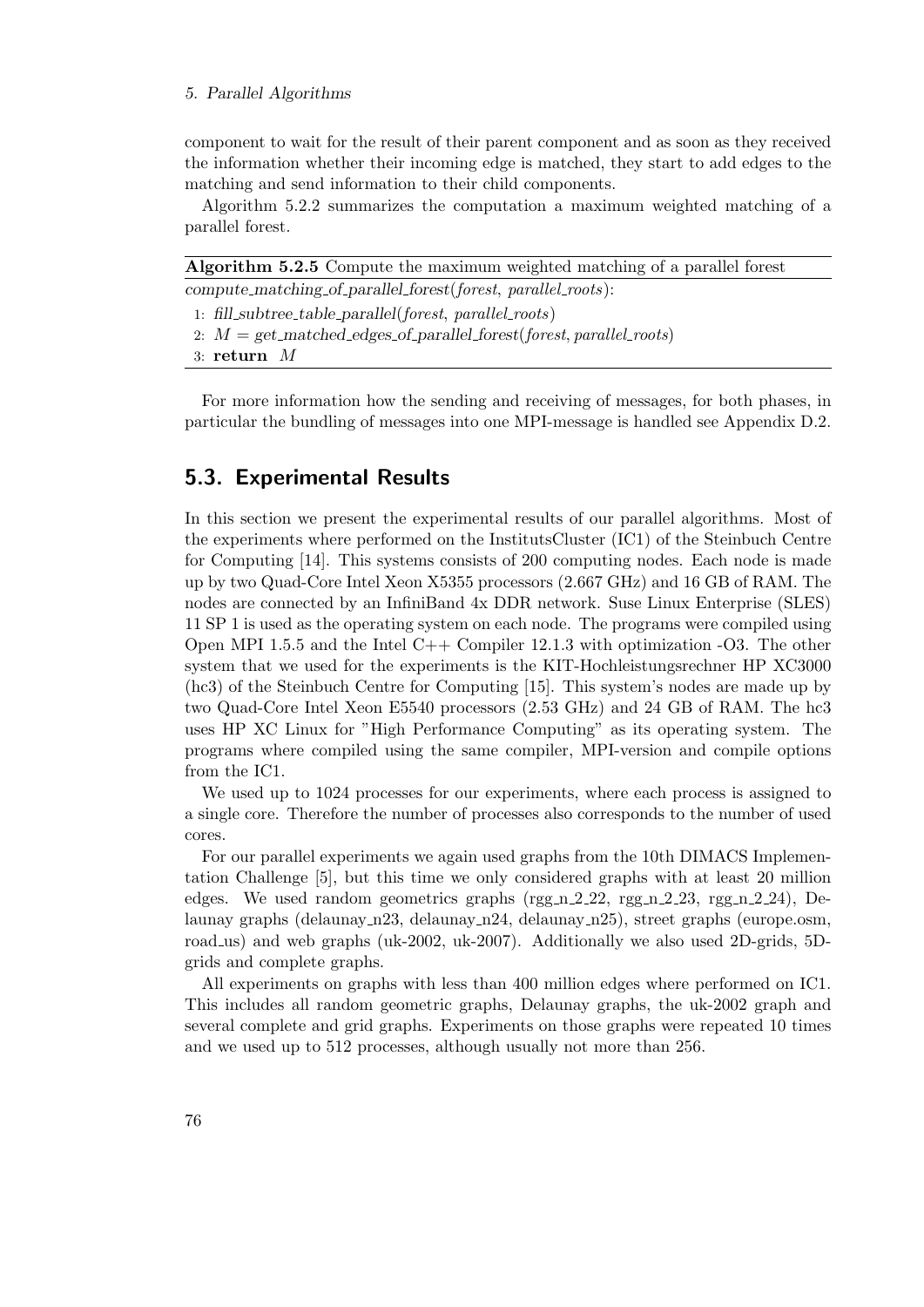The hc3 was only used for the largest graphs. Experiments on these graphs were performed using up to 1024 processes. However we performed these experiments only once. For all presented experiments we mention explicitly if they were performed on the hc3, all the other presented experiments were performed on the IC1.

## <span id="page-76-0"></span>5.3.1. Weak Scaling

At first we show the weak scaling results of the parallel algorithms. From the DIMACSgraphs we only considered the random geometric and Delaunay graphs. The other graphs are not really suitable because there are either too few of the same kind or the sizes differ in a way that is not really suitable for weak scaling.

## Parallel Local Max Algorithm

Figure [5.3.6](#page-77-0) and Figure [5.3.7](#page-77-1) show the results of parallel local max algorithm (Algorithm [5.1.1\)](#page-63-0) for 2D-grids. In the case of perfect weak scaling we would expect that the runtime remains constant when increasing both the number of processes and the size of the graph. As one can see that is not the case in the left picture of Figure [5.3.6,](#page-77-0) at least not from the jump from 8 to 16 processes. In this case the *runtime increases* by a factor of 1.87. On the other hand the right picture shows for larger numbers of processes an optimal result. The jump in the left picture was probably caused by the difference in the number of processes which were assigned to a single node. For 8 processes we used two nodes of the IC1 and hence only four cores of the 8 available cores were used on each node. In case of 16 processes we again used two nodes and therefore all available 16 cores were used. Throughout the experiments when all cores of the nodes were used we usually saw a worse scaling than for smaller numbers of processes on the IC1. Especially for the grid graphs and random geometric graphs the drop of the scaling factor is quite huge. So it is quite likely that the memory bandwidth, on the IC1, became a bottleneck when all cores of a node were used. For smaller numbers of processes there is not a perfect weak scaling for 2D-grids, but it is not too bad. The runtime for the step from 1 to 8 processes increases only by a factor of 1.49.

Figure [5.3.7](#page-77-1) shows results for larger 2D-grids. In those cases we see almost optimal weak scaling for 16 up to 1024 processes.

The results for the 5D-grids (Figure [5.3.8\)](#page-78-0) are really similar to those of the smaller 2D-grids. In both cases the grids have similar numbers of edges. We see a big rise in the runtime from 8 to 16 processes (factor 2.39) but we see good weak scaling results for larger numbers of processes (right picture). Again in the case of 8 processes only 4 cores of a single node were used whereas for 16 processes all 8 cores of a single node were used. For a smaller number of processes the weak scaling is not as good as the one for 2D-grids but it is not as bad as the step from 8 to 16 processes. The runtime for the step from 1 to 8 processes increases by a factor of 1.88.

For complete graphs (Figure [5.3.9\)](#page-78-1) the results are *not that good*. Especially for smaller numbers of processes. One factor for the bad scaling is probably the huge number of cross edges for complete graphs. For 2, 4, 8, 16 and 32 processes we have that about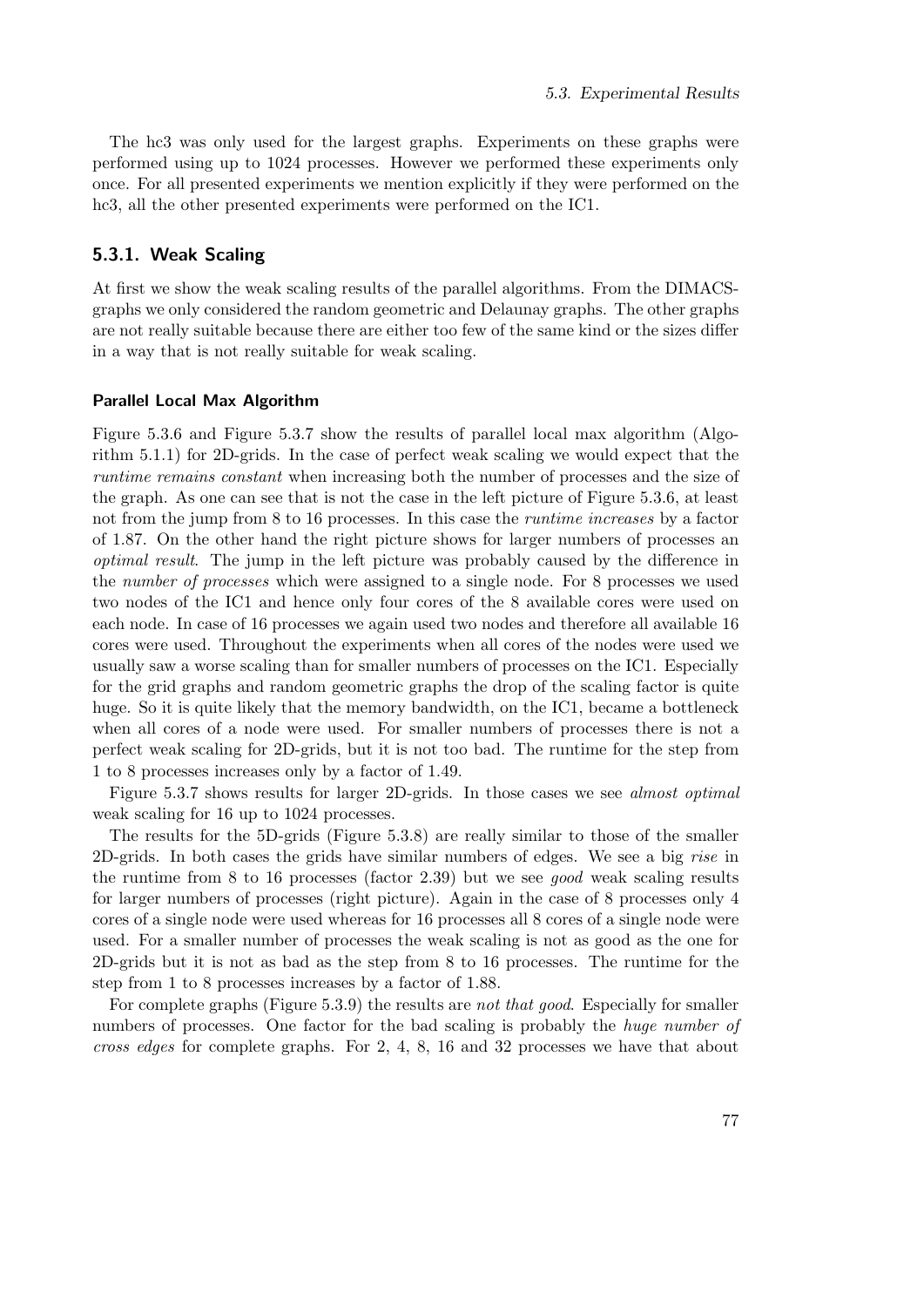<span id="page-77-0"></span>

Figure 5.3.6.: Weak scaling results of the parallel local max algorithm on 2D-grids with random edge weights.

<span id="page-77-1"></span>

Figure 5.3.7.: Weak scaling results of the parallel local max algorithm on 2D-grids with random edge weights. (performed on hc3)

50%, 75%, 87.5%, 94% and 97% all edges are cross edges. The jump in the left picture from 4 to 8 processes is probably also caused by the fact that in case of 8 processes all 8 cores of one node were used. The right pictures shows good weak scaling behaviour for 128 to 512 processes but the there is a jump by a factor of 1.45 from 512 to 1024 processes. In both cases all cores of the used nodes were used, therefore the memory bandwidth cannot be an explanation for this jump. So maybe the bandwidth of the network became a bottle neck (we also see this jump when using the parallel local tree algorithm). Complete graphs need a lot more communication than grid graphs, because there are a lot more cross edges and there is communication involved between each pair of processes.

The weak scaling results for random geometric graphs are not optimal, but not too bad. The biggest jump is observed for the step from 4 to 8 processes, the runtime increases by a factor of 1.69. This is again the case where all cores of the node were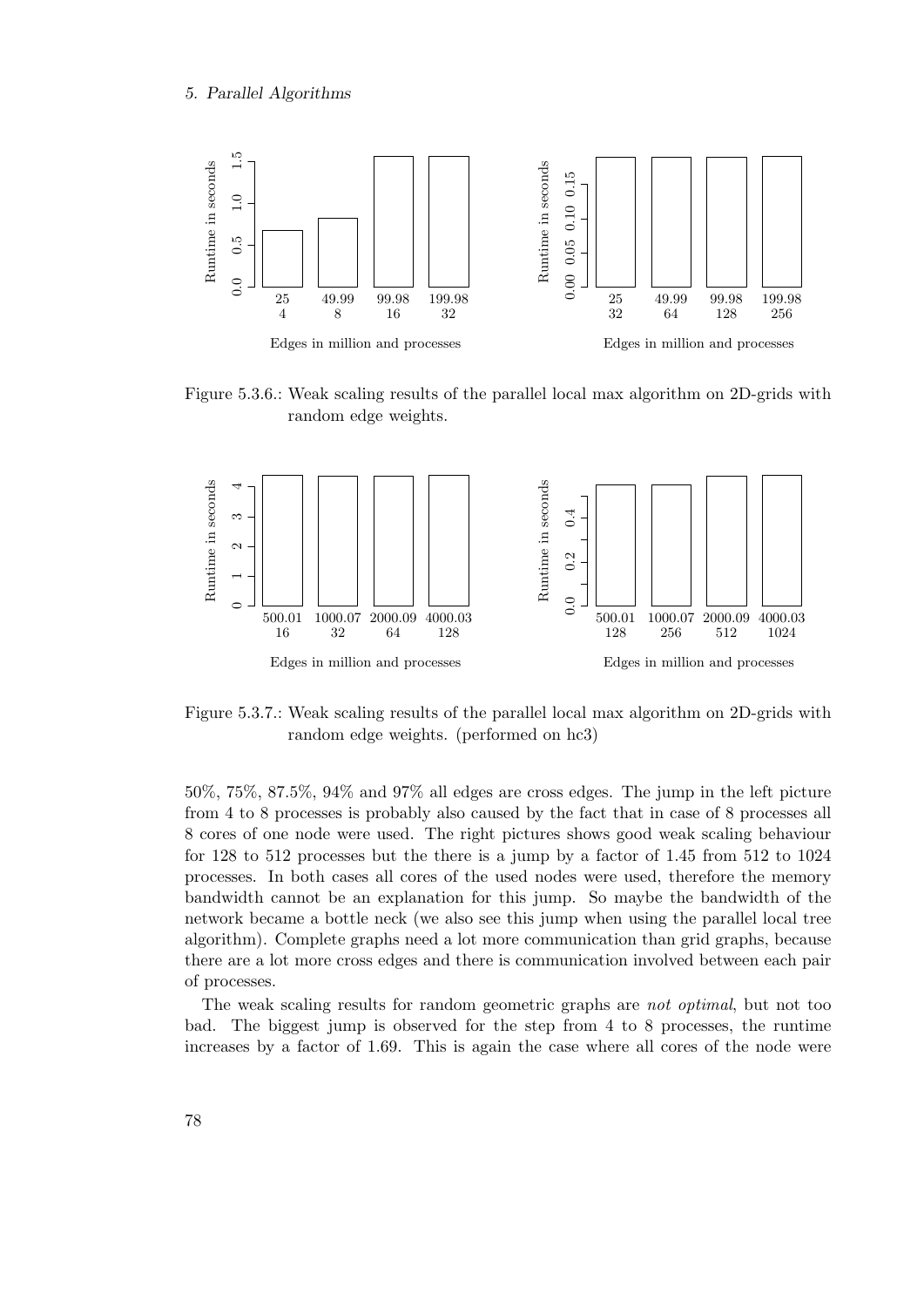<span id="page-78-0"></span>

Figure 5.3.8.: Weak scaling results of the parallel local max algorithm on 5D-grids with random edge weights.

<span id="page-78-1"></span>

Figure 5.3.9.: Weak scaling results of the parallel local max algorithm on complete graphs with random edge weights. (right experiment was performed on hc3)

used. From one to 4 processes it increases by factor of 1.41. For larger numbers of processes the results are better. The runtime increases by a factor of 1.32 from 64 to 256 processes.

For Delaunay graphs we see pretty bad weak scaling especially for smaller number of processes. Similar to the complete graphs there are a lot of cross edges using our approach to partition the graphs. For 2, 4, 8 and 16 processes we have that about 25%, 37%, 39% and 40% of all edges are cross edges. In case of the random geometric graphs we only have that 0.03%, 0.06%, 0.1% and 0.2% are cross edges. Not using the trivial partitioning we can reduce the number of cross edges significantly. In case of the delaunay  $\mu$ 15 graph and using KaFFPa [\[31\]](#page-124-0) we get that only about 0.3%, 0.7%, 1.1% and 1.9% are cross edges for 2, 4, 8 and 16 processes, respectively. So it is possible that a better partitioning results in a better scaling behaviour for Delaunay graphs.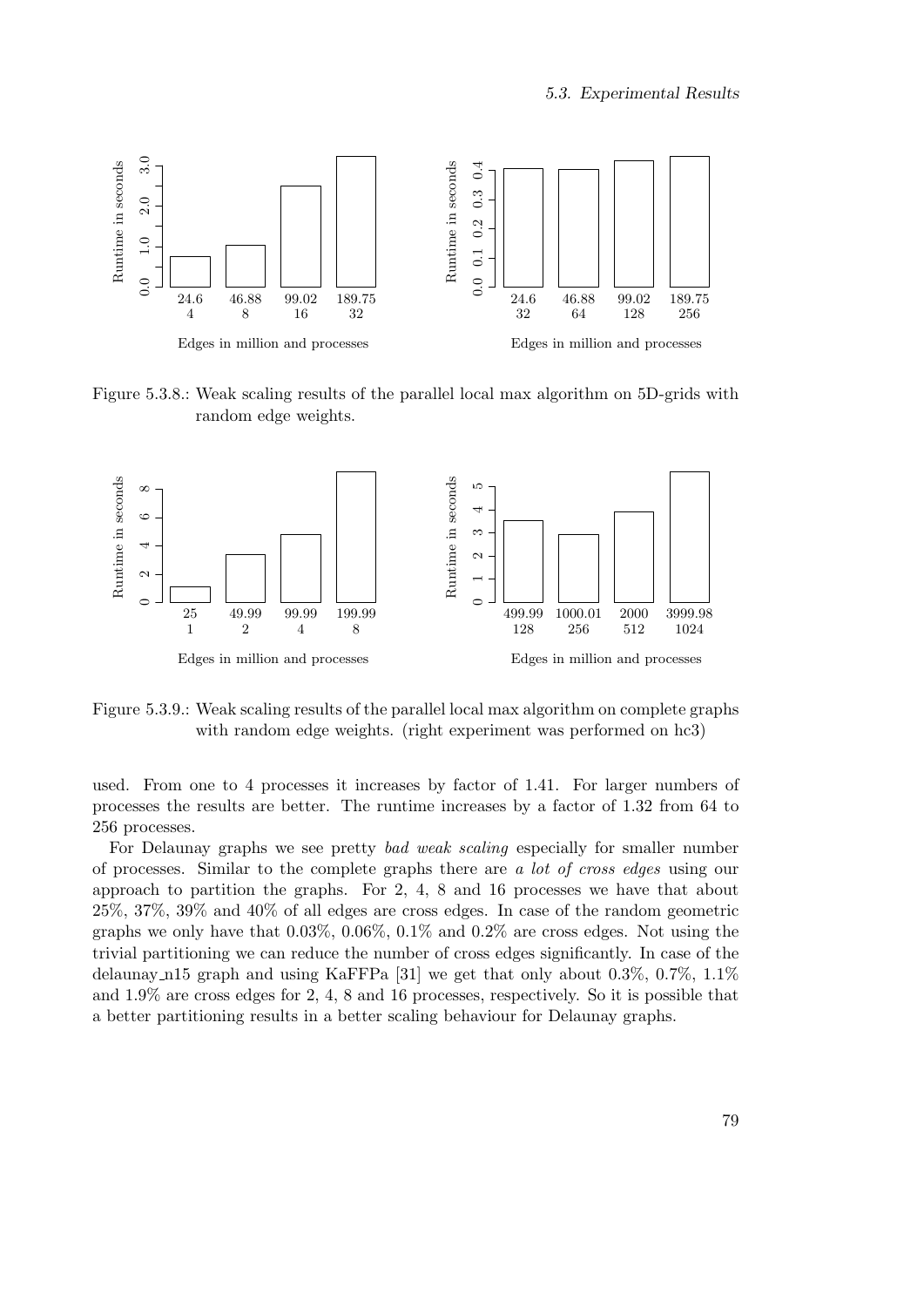

Figure 5.3.10.: Weak scaling results of the parallel local max algorithm on random geometric graphs ( $\text{rgg n } 2.22$ ,  $\text{rgg n } 2.23$  and  $\text{rgg n } 2.24$ ) with random edge weights.



Edges in million and processes

Edges in million and processes

Figure 5.3.11.: Weak scaling results of the parallel local max algorithm on Delaunay graphs (delaunay n23, delaunay n24 and delaunay n25) with random edge weights.

## Parallel Local Tree Algorithm

The weak scaling results (Figure [5.3.12](#page-80-0) – Figure [5.3.17\)](#page-81-0) of the parallel local tree algorithm on the same graph-instances do not show a significant different behaviour than the results of the parallel local max algorithm. We see fairly good weak scaling for grid-graphs and random geometric graphs. For these graphs large runtime jumps are observed whenever all cores of a single node were used.

For the Delaunay and complete graphs we again see pretty bad scaling, especially for smaller numbers of processes.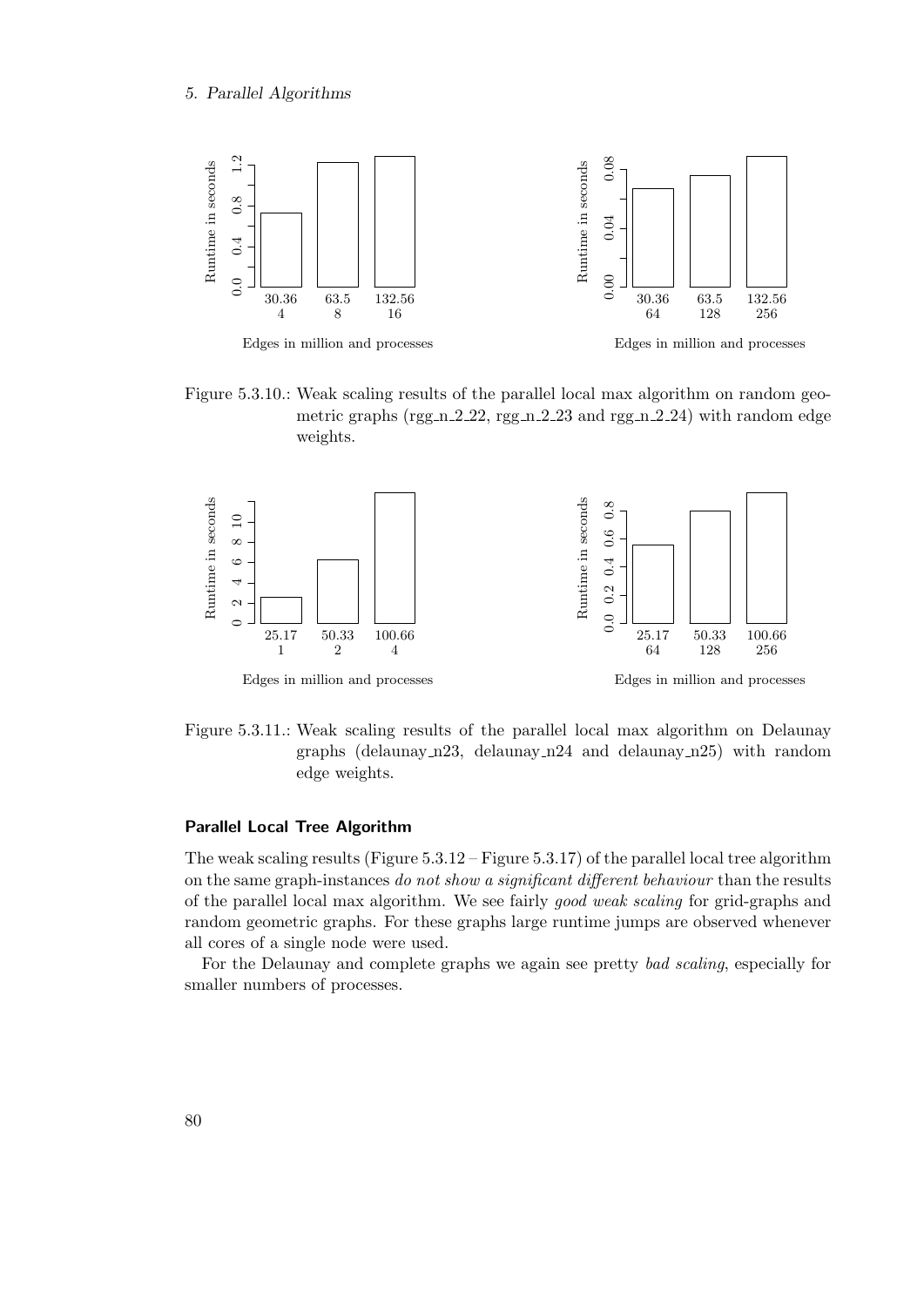<span id="page-80-0"></span>

Figure 5.3.12.: Weak scaling results of the parallel local tree algorithm on 2D-grids with random edge weights.



Figure 5.3.13.: Weak scaling results of the parallel local tree algorithm on 2D-grids with random edge weights. (performed on hc3)



Figure 5.3.14.: Weak scaling results of the parallel local tree algorithm on 5D-grids with random edge weights.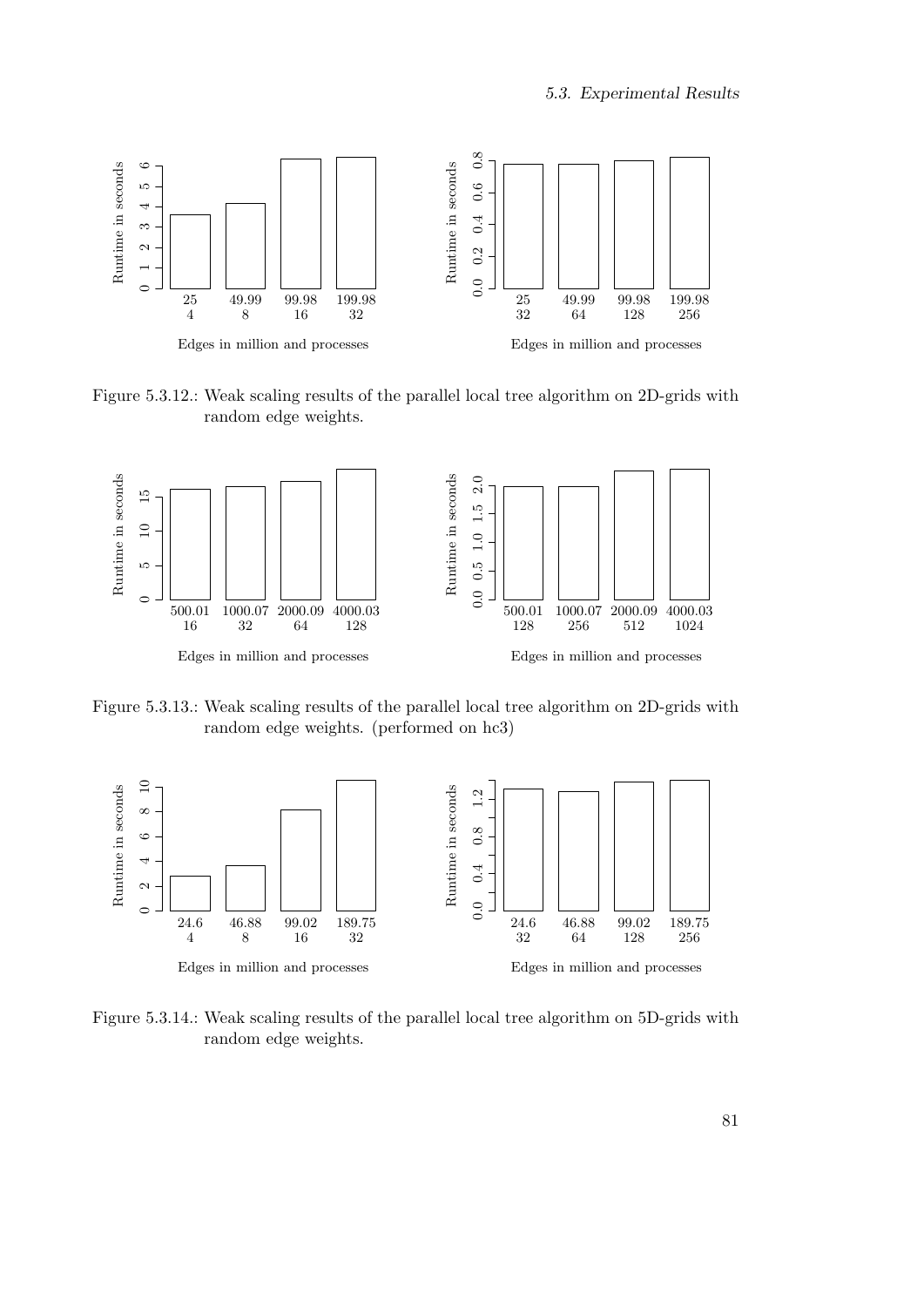

Figure 5.3.15.: Weak scaling results of the parallel local tree algorithm on complete graphs with random edge weights. (right experiment performed on hc3)



Figure 5.3.16.: Weak scaling results of the parallel local tree algorithm on random geometric graphs (rgg\_n\_2\_22, rgg\_n\_2\_23 and rgg\_n\_2\_24) with random edge weights.

<span id="page-81-0"></span>

Figure 5.3.17.: Weak scaling results of the parallel local tree algorithm on Delaunay graphs (delaunay n23, delaunay n24 and delaunay n25) with random edge weights.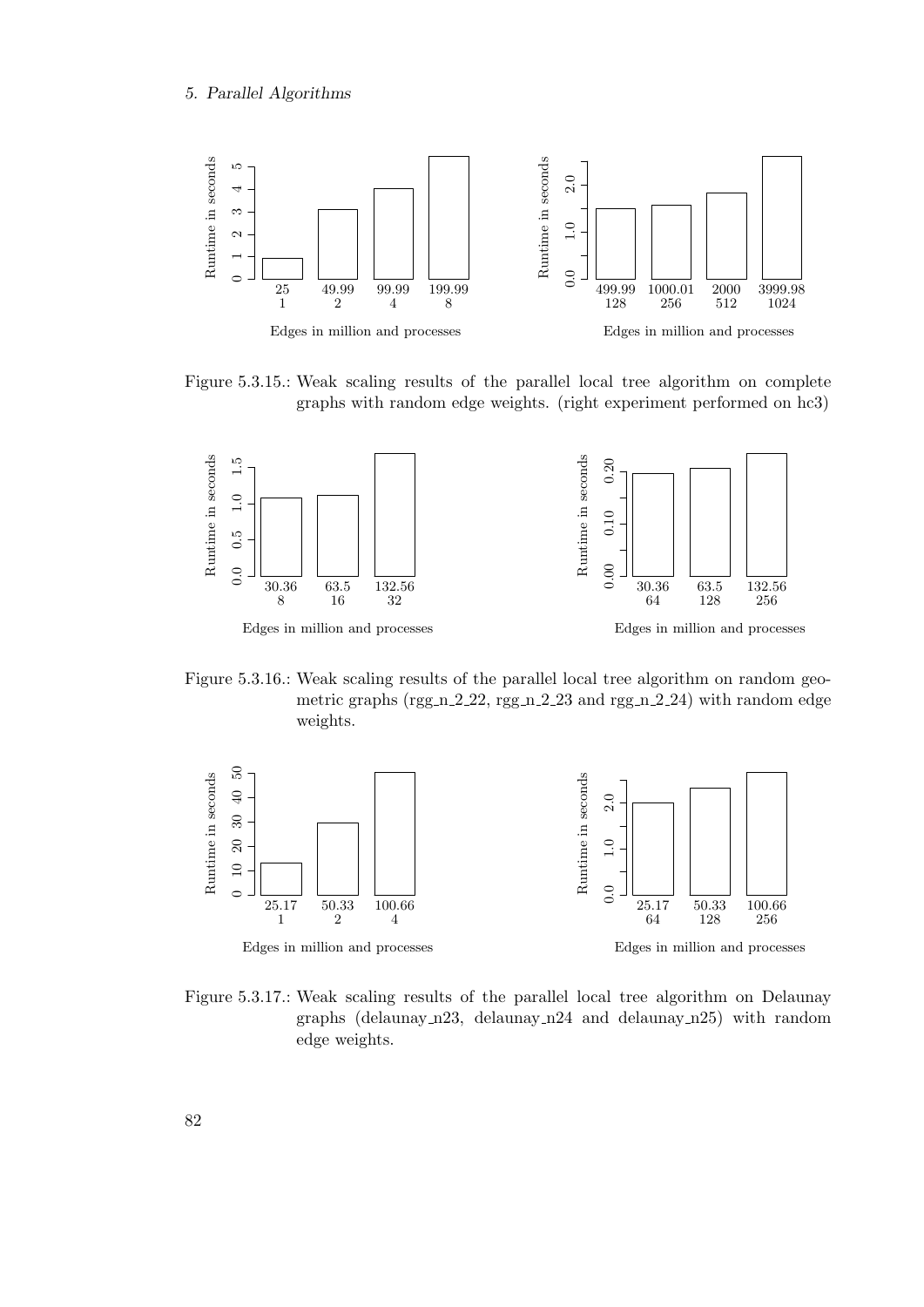## 5.3.2. Strong Scaling

We present strong scaling results for the two parallel algorithms in this section. In case of strong scaling one would hope to decrease the runtime of a parallel algorithm, on one particular graph, by the same factor by which we increase the number of processors. In our case we always double the number of processors. For good strong scaling the quotient between the runtimes using  $p/2$  and p processors should be 2.

At first we present the strong scaling results for the parallel local max algorithm and afterwards the results for the parallel local tree algorithm.

### Parallel Local Max Algorithm

Figure [5.3.18](#page-82-0) shows the results for 2D-grids with about 50 million and 200 million edges. For 2 up to 8 processes the scaling is *not optimal* but it is still quite good. There is almost no speedup for the step from 8 to 16 processes. However starting with 16 processes all cores of the computing nodes were used, so the bad scaling for this step is probably caused by the memory bandwidth. For 32 to 256 processes we see perfect scaling.

<span id="page-82-0"></span>

Figure 5.3.18.: Scaling results of the parallel local max algorithm on 2D-grids with random edge weights. Left: 2D-grid with 49 990 000 edges. Right: 2D-grid with 199 980 000 edges.

Figure [5.3.19](#page-83-0) shows again results for 2D-grids, but this time for larger grids. For a 2D-grid with about 0.5 billion edges we good scaling for 32 up to 512 processes and no speed up from 512 to 1024 processes. We also performed experiments on 2D-grids with about 1 billion and 2 billion edges. In those two cases we observed the same behaviour. However as one can see in the right picture of Figure [5.3.19](#page-83-0) we constantly see good scaling for a 2D-grid with about 4 billion edges. Hence the other graphs might have been too small for this amount of processes (Gustafson's law).

The strong scaling results for 5D-grids (Figure [5.3.20\)](#page-83-1) are similar to the results from the smaller 2D-grids. For small numbers of processes (up to 8) the algorithms scales reasonably well. For those numbers not all available cores of the nodes were used. Starting with 16 processes all cores of the nodes were used and again we do not see any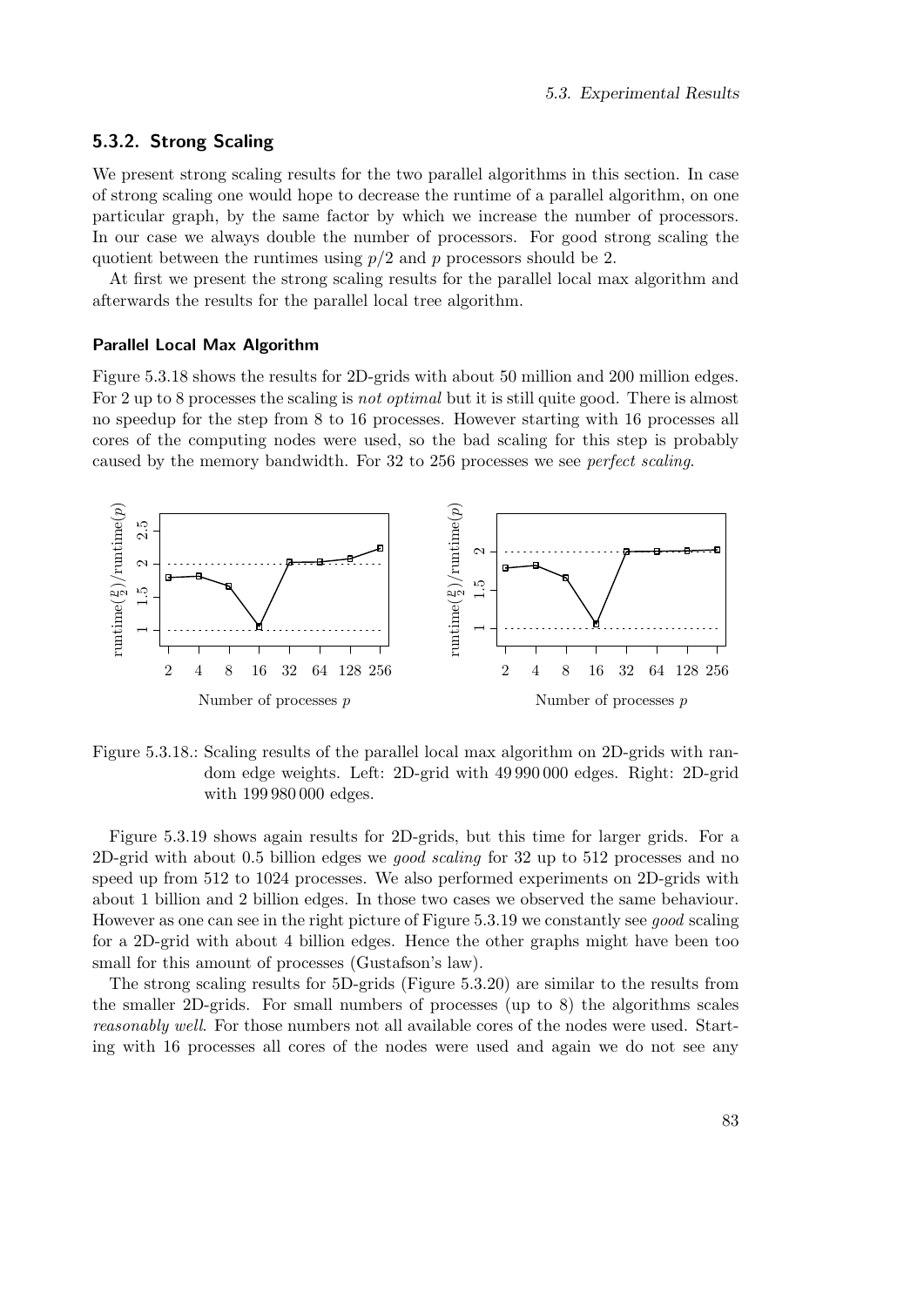<span id="page-83-0"></span>

Figure 5.3.19.: Scaling results of the parallel local max algorithm on 2D-grids with random edge weights. Left: 2D-grid with 500 007 064 edges. Right: 2D-grid with  $4000025124$  edges. (performed on hc3)

speedup for this step. For larger number of processes (up to 256) the algorithm scales well especially for the bigger graph.

<span id="page-83-1"></span>

Figure 5.3.20.: Scaling results of the parallel local max algorithm on 5D-grids with random edge weights. Left: 5D-grid with 46 875 000 edges. Right: 5D-grid with 189 747 360 edges.

For a complete graph with about 12.5 million edges (Figure [5.3.21\)](#page-84-0) the parallel local max algorithm scales *pretty bad*, actually in many cases we see a longer runtime. For a larger complete graph with about 200 million edges the scaling behavior is a lot better but still the scaling is not at all optimal. We only see a good scaling behaviour for 16 to 64 processes. The behavior for smaller numbers of processes is probably because here we see a large increase of cross edges. In case of 16 processes about 94% of all edges are cross edges, so this number cannot increase a lot more for more processes. Also the drop at 8 processes is probably because from there on all cores of the nodes were used.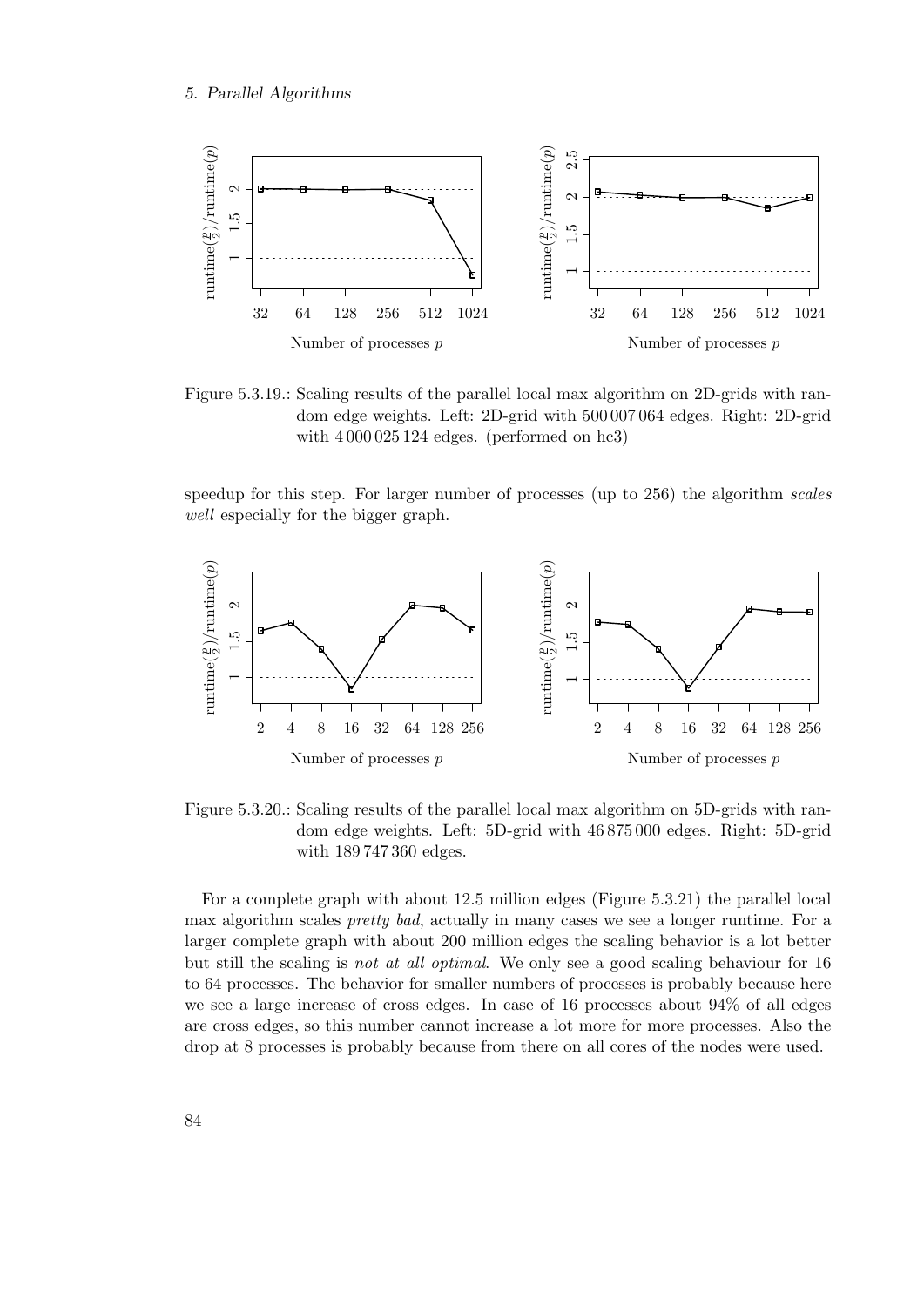<span id="page-84-0"></span>

Figure 5.3.21.: Scaling results of the parallel local max algorithm on complete graphs with random edge weights. Left: complete graph with 12 497 500 edges. Right: complete graph with 199 990 000 edges.

For a complete graph with about 500 million edges (Figure [5.3.22\)](#page-84-1) the algorithms scales well for up to 256 processes and in the case of a complete graph with about 4 billion edges we see *good scaling* for up to 512 processes.

<span id="page-84-1"></span>

Figure 5.3.22.: Scaling results of the parallel local max algorithm on complete graphs with random edge weights. Left: complete graph with 499 991 253 edges. Right: complete graph with 3 999 980 403 edges. (performed on hc3)

Figure [5.3.23](#page-85-0) shows the strong scaling results of the parallel local max algorithm for random geometric graphs of the 10th DIMACS Implementation Challenge. There is only a small speedup for the step when all cores of the nodes were used (8 to 16 processes). Especially for larger numbers of processes the scaling is really good, except for 256 processes in the left picture.

For the Delaunay graphs Figure [5.3.24](#page-85-1) the speedup increases from no speedup to a speedup of about 1.8 (64 processes) constantly and then starts to fall. The parallel local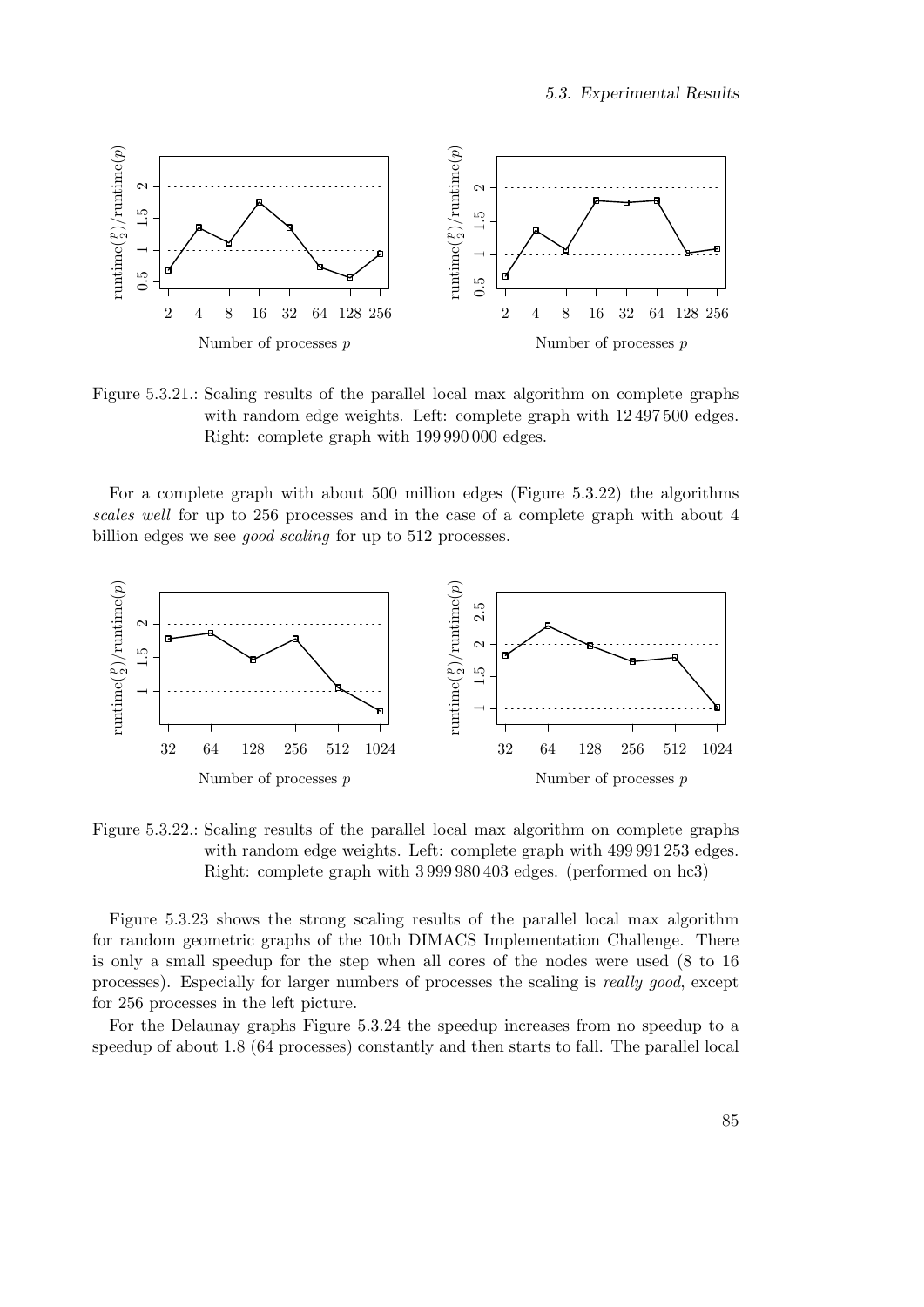<span id="page-85-0"></span>

Figure 5.3.23.: Scaling results of the parallel local max algorithm on random geometric graphs with random edge weights. Left: rgg n 2 23 (63 501 393 edges). Right: rgg\_n\_2\_24 (132 557 200 edges).

max algorithm scales a lot worse for Delaunay graphs than for random geometric graphs, but still we see a speedup. This difference is probably due to the fact that our vertex block based partitioning method produces more imbalanced partitions for the Delaunay graphs than for the random geometric graphs and as we have seen in the weak scaling section (Section [5.3.1\)](#page-76-0) the number of cross edges is a lot larger for Delaunay graphs than for random geometric graphs. If we look at the partitions for 16 processes of the rgg-n24 and delaunay-n25 graphs, we see that the smallest number of edges of a partition of the random geometric graph is 8 283 660 and the largest is 8 323 166. They just differ by a factor of 1.005. On the other hand the smallest partition of the Delaunay graph has 7 864 580 edges while the largest partition has 12 190 622 edges. That is a difference by a factor of 1.55.

<span id="page-85-1"></span>

Figure 5.3.24.: Scaling results of the parallel local max algorithm on Delaunay graphs with random edge weights. Left: delaunay  $n24$  (50 331 601 edges). Right: delaunay n25 (100 663 248 edges).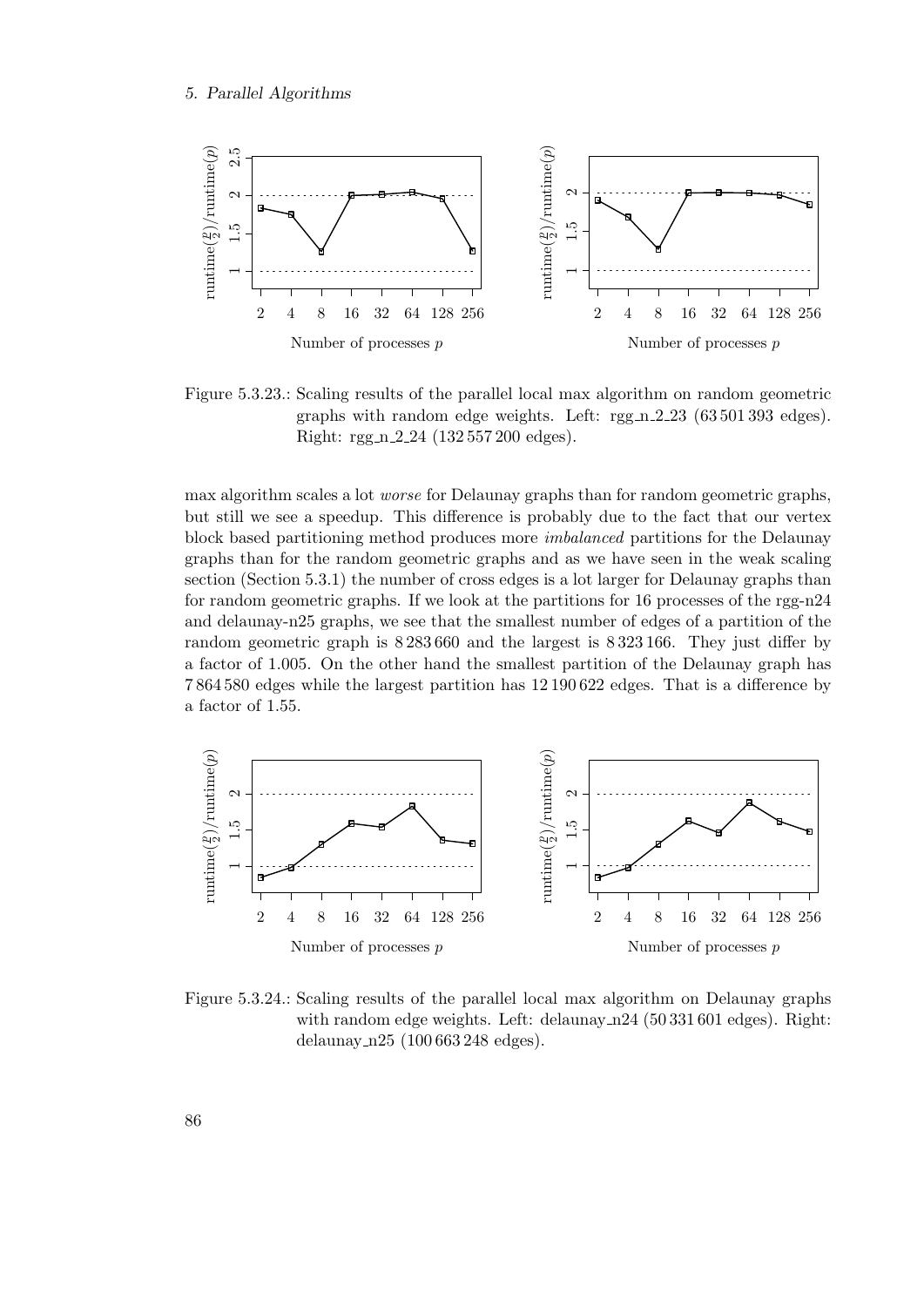Figure [5.3.25](#page-86-0) shows results for street graphs. The bad scaling for 8 processes is probably again because starting with 8 processes all of the available cores were used. The Europe-graph shows good scaling for 16 to 64 processes and the USA-graph for 64 to 256 processes. From what we have seen so far one would expect that the USA-graph is the larger one (scales better for more processes), but in fact the Europe-graph is almost twice as big. However the partitions of the USA graph are a lot more imbalanced than the partitions of the Europe-graph. In the case of 16 processes the USA graph has an imbalance factor of 1.52 (the quotient between the largest and the smallest partition) while the Europe-graph only has an imbalance factor of 1.18.

<span id="page-86-0"></span>

Figure 5.3.25.: Scaling results of the parallel local max algorithm on street graphs with random edge weights. Left: europe.osm (54 054 660 edges). Right: road usa (28 854 312 edges).

For the web-graphs from Figure [5.3.26](#page-87-0) the parallel local max algorithm does not show good scaling. It starts with quite a good scaling but then the speedups decrease, but the speedup is always larger than 1. Compared to the results of the parallel local tree algorithm that is really good.

## Parallel Local Tree Algorithm

The strong scaling results for the parallel local tree algorithm are in general similar to the results that we have seen for the parallel local max algorithm. In case of the random geometric graphs and Delaunay graphs (Figure [5.3.32](#page-90-0) and Figure [5.3.33\)](#page-90-1) all available cores of the nodes were used starting with 32 processes, this probably explains the *drop* in the speedup at 32 processes.

The case were we see a *significant difference* compared to the results from the parallel local max algorithm is for web graphs (Figure [5.3.35\)](#page-91-0). For the uk-2002 graph there is still a speedup larger than 1 but not as good as the speed up achieved by the parallel local max algorithm for the same graph. The results for the uk-2007 graph are even worse. For 128 to 1024 the runtime actually increases. The algorithm is for 1024 processes 1.47 times slower than for 16 processes.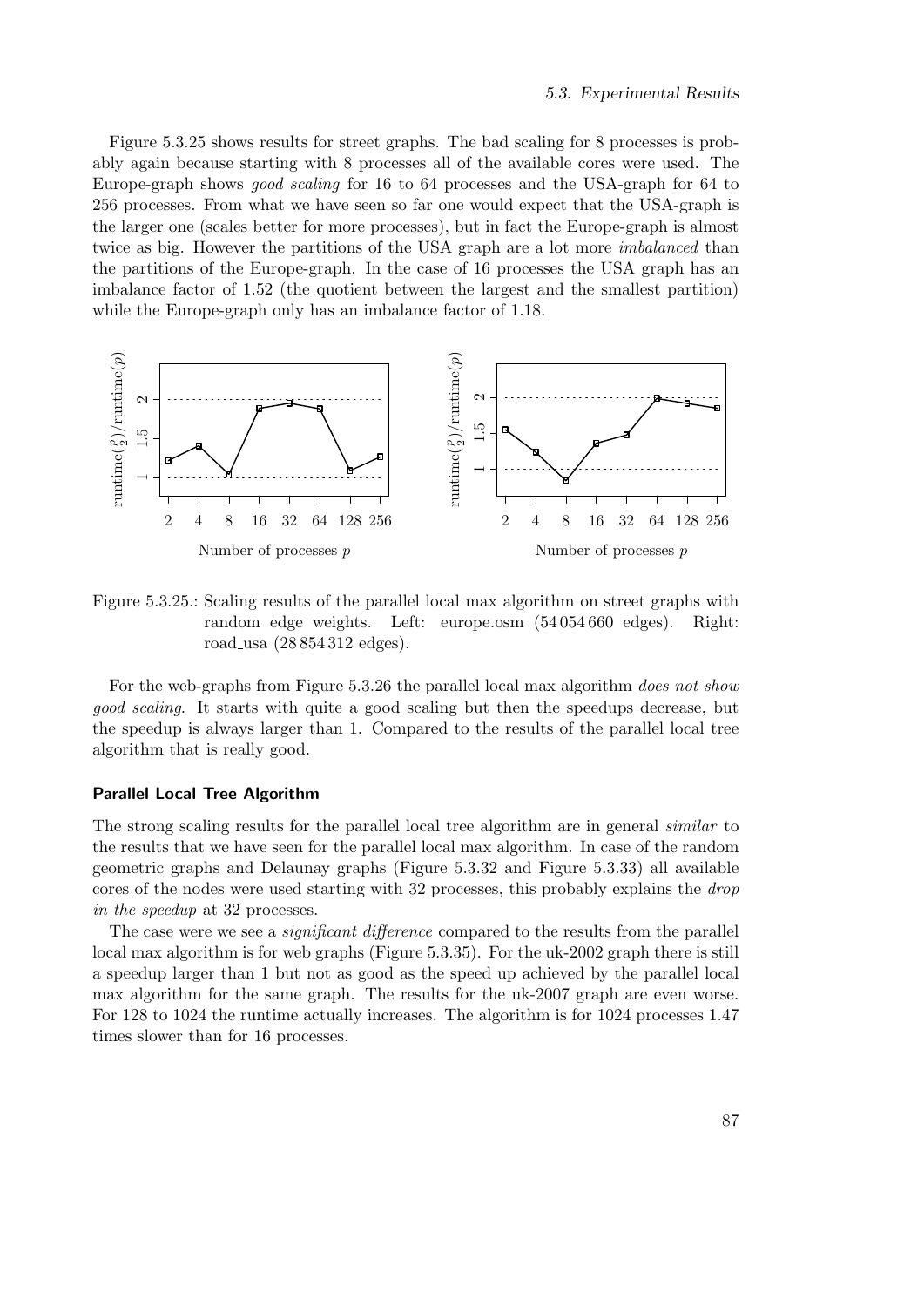<span id="page-87-0"></span>

Figure 5.3.26.: Scaling results of the parallel local max algorithm on web graphs uk-2002 and uk-2007 (261 787 258 edge and 3 301 876 564 edges) with random edge weights. (right experiment performed on hc3)



Figure 5.3.27.: Scaling results of the parallel local tree algorithm on 2D-grids with random edge weights. Left: 2D-grid with 49 990 000 edges. Right: 2D-grid with 199 980 000 edges.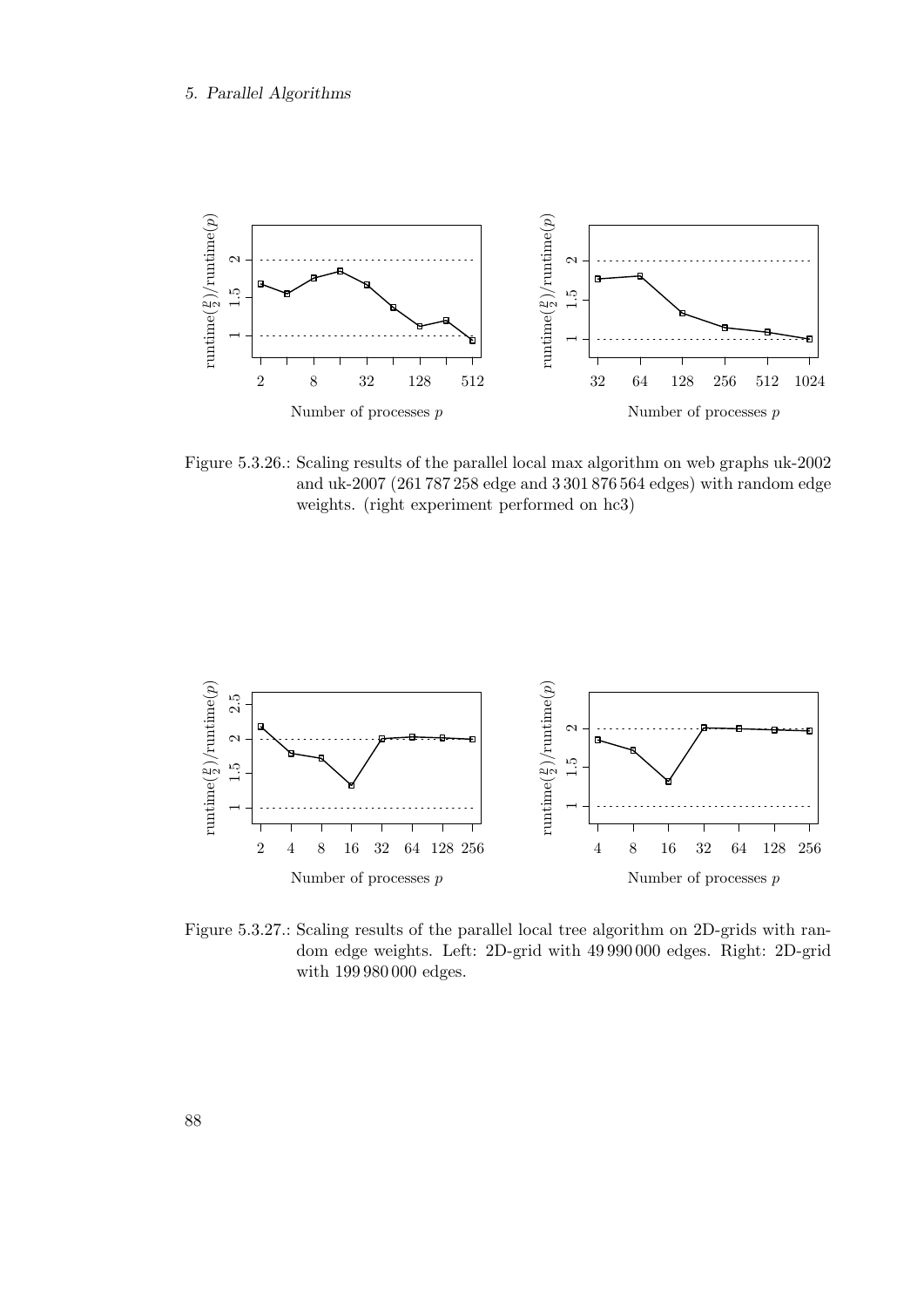

Figure 5.3.28.: Scaling results of the parallel local tree algorithm on 2D-grids with random edge weights. Left: 2D-grid with 500 007 064 edges. Right: 2D-grid with 4 000 025 124 edges. (performed on hc3)



Figure 5.3.29.: Scaling results of the parallel local tree algorithm on 5D-grids with random edge weights. Left: 5D-grid with 46 875 000 edges. Right: 5D-grid with 189 747 360 edges.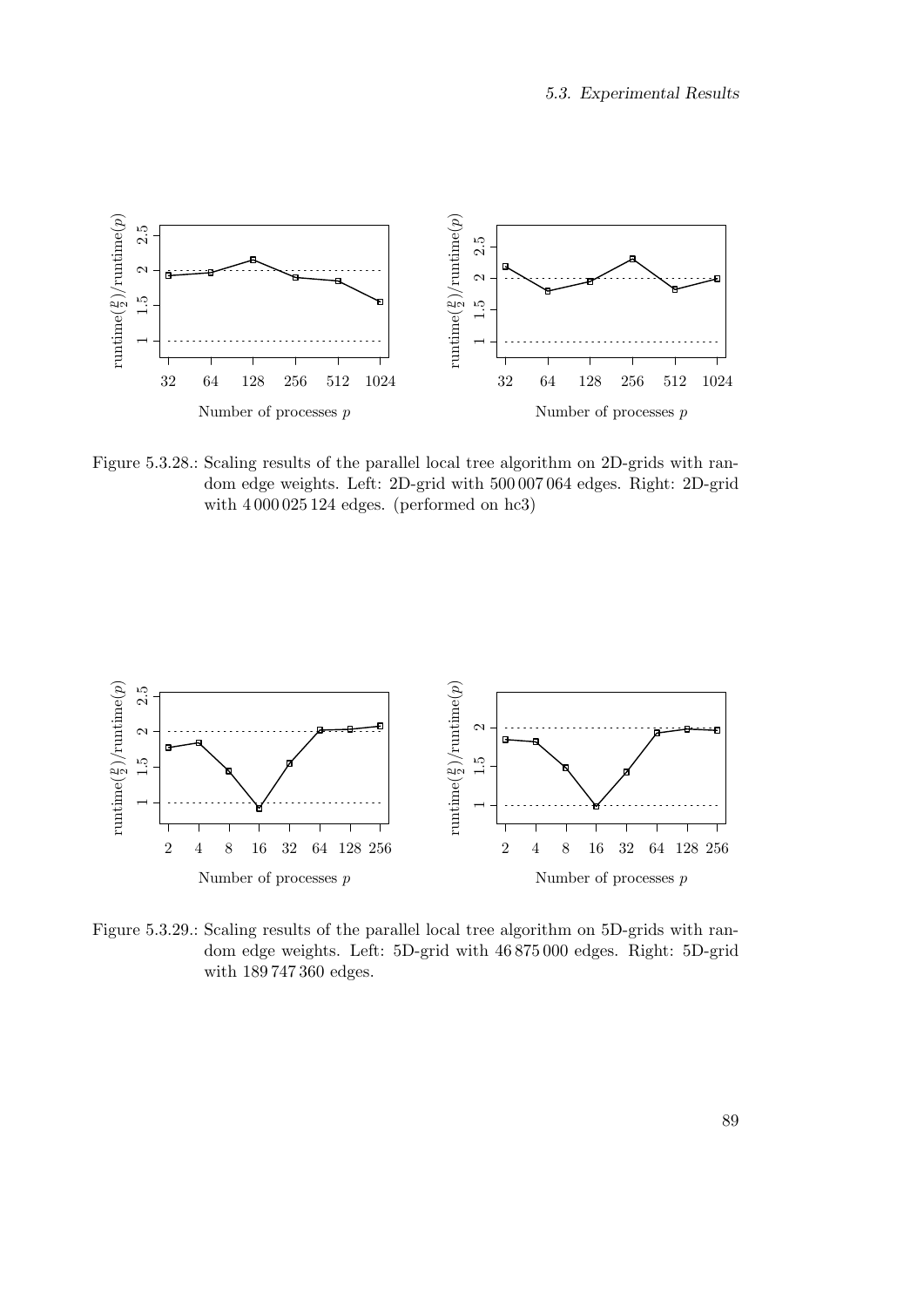

Figure 5.3.30.: Scaling results of the parallel local tree algorithm on complete graphs with random edge weights. Left: complete graph with 12 497 500 edges. Right: complete graph with 199 990 000 edges.



Figure 5.3.31.: Scaling results of the parallel local tree algorithm on complete graphs with random edge weights. Left: complete graph with 499 991 253 edges. Right: complete graph with 1 999 996 635 edges. (performed on hc3)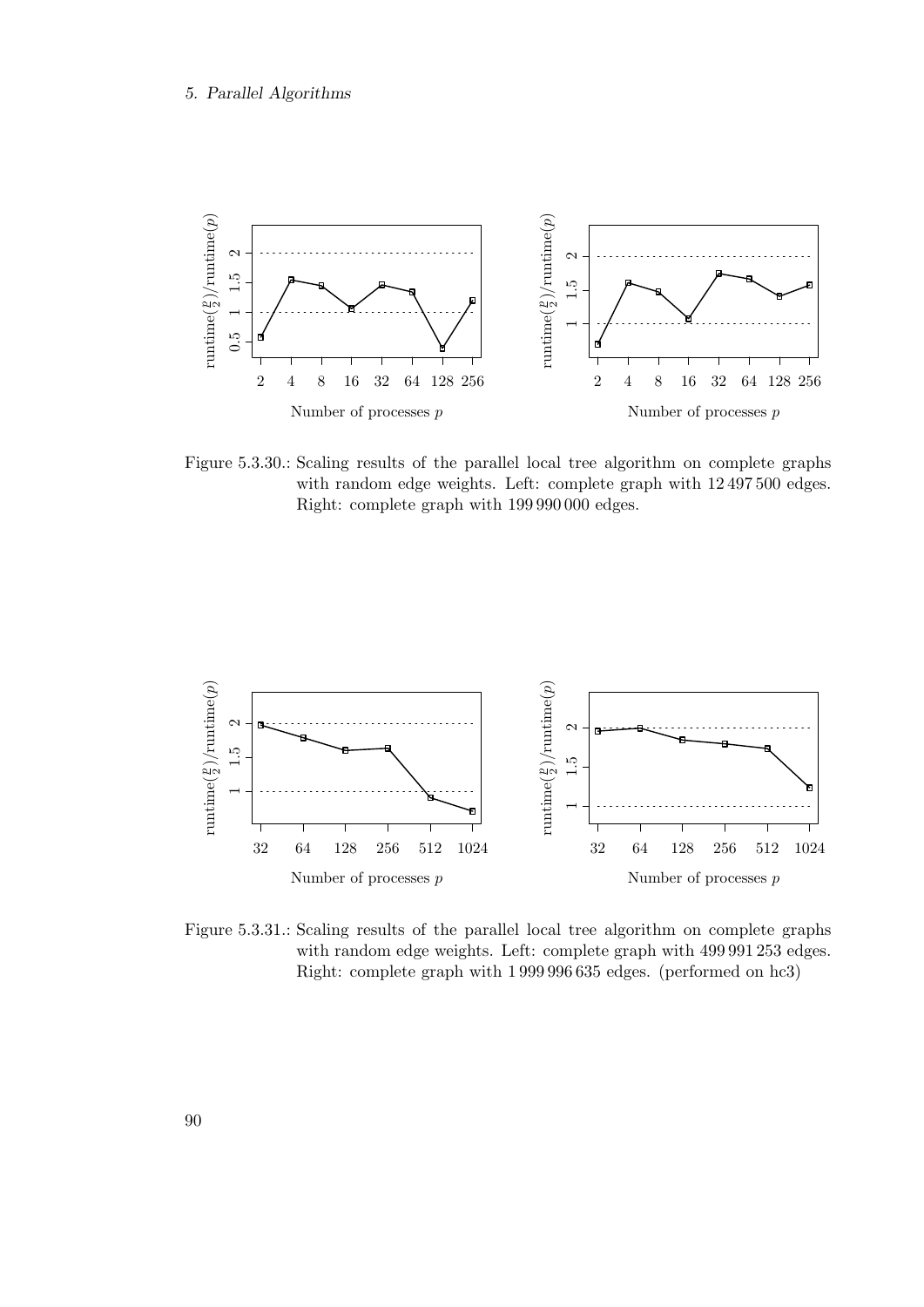<span id="page-90-0"></span>

Figure 5.3.32.: Scaling results of the parallel local tree algorithm on random geometric graphs with random edge weights. Left: rgg n 2 23 (63 501 393 edges). Right: rgg n 2 24 (132 557 200 edges).

<span id="page-90-1"></span>

Figure 5.3.33.: Scaling results of the parallel local tree algorithm on Delaunay graphs with random edge weights. Left: delaunay n24 (50 331 601 edges). Right: delaunay n25 (100 663 248 edges).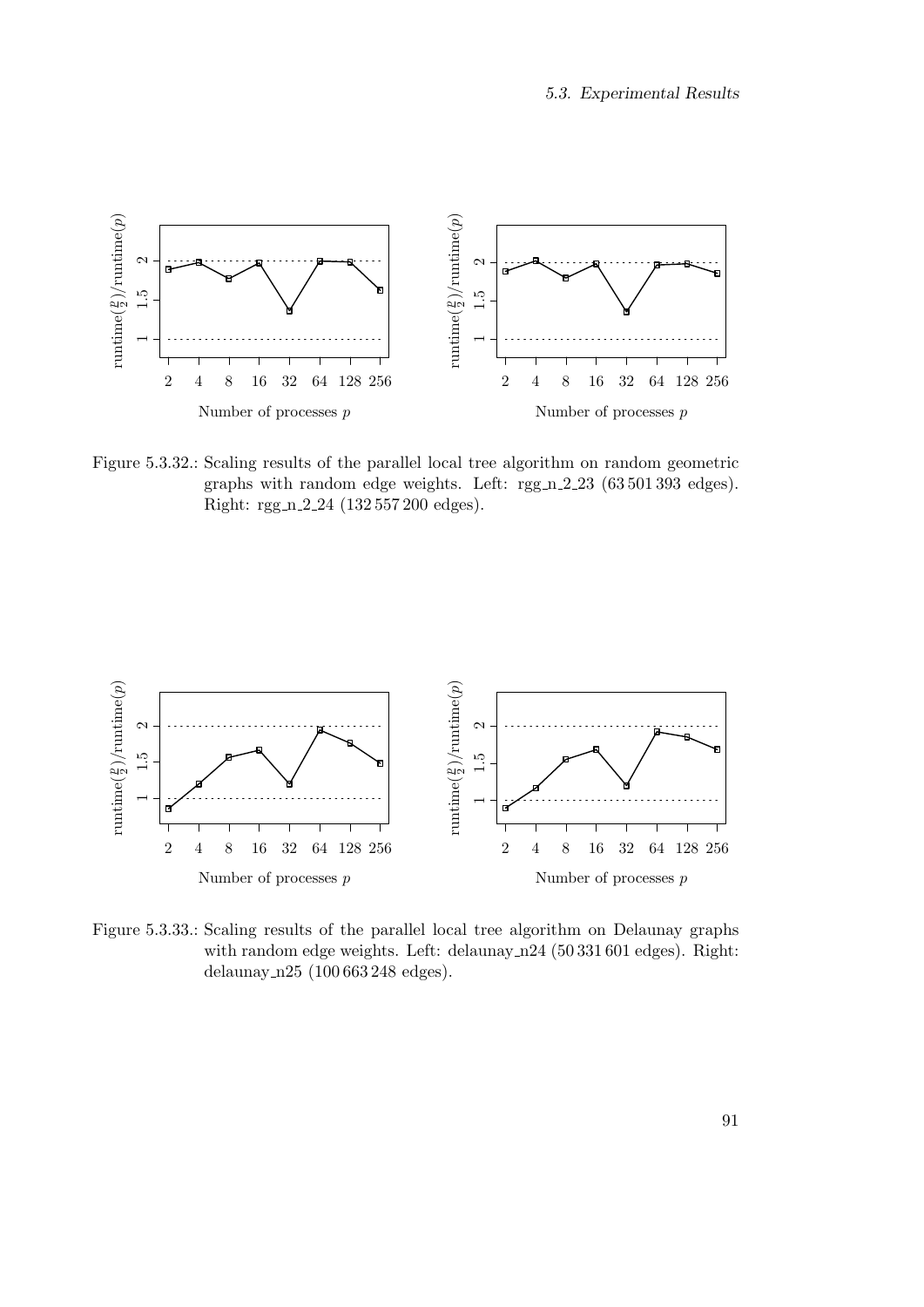

Figure 5.3.34.: Scaling results of the parallel local tree algorithm on street graphs with random edge weights. Left: europe.osm (54 054 660 edges). Right: road usa (28 854 312 edges).

<span id="page-91-0"></span>

Figure 5.3.35.: Scaling results of the parallel local max algorithm on web graphs uk-2002 and uk-2007 (261 787 258 edge and 3 301 876 564 edges) with random edge weights. (right experiment performed on hc3)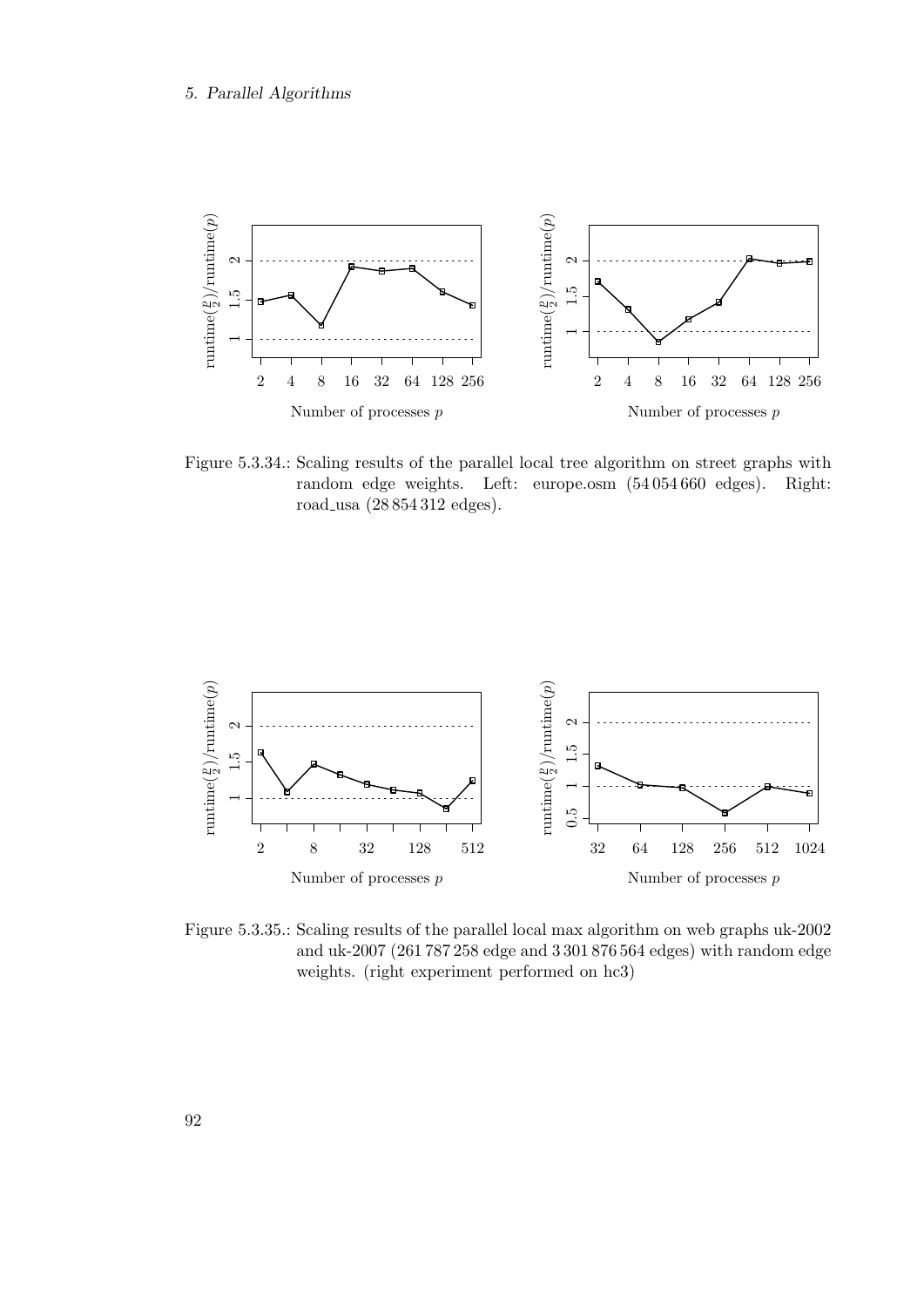## Total Speedups

Tables [5.1](#page-92-0) and [5.2](#page-93-0) show the *total speedups* achieved by the parallel local max and parallel local tree algorithms for the experiments performed on the IC1. The speedups are computed using the runtimes of the sequential algorithms from Chapter [4.](#page-28-0) The second column of the tables shows the ratio between the sequential algorithms and the parallel algorithms using one process. As one can see the sequential algorithms are usually about 10%–20% faster than the parallel algorithms using one process.

The parallel local max algorithm achieves in all cases but one a speedup for 256 processes. The case where it does not achieve a speedup is for a complete graph with about 12 million edges, but this graph is a lot smaller than the other graphs. The largest speedups are achieved for 2D-grids and random geometric graphs. In case of 2d-grids we used an optimal partitioning, this results in far less cross edges. The number of cross edges for 2D-grids is only about 0.15%–0.3% of the total number of edges in case of 256 processes. In case of random geometric graphs we have that  $2\%$  and  $1.5\%$  of the edges are cross edges for 256 processes. On the other hand there are about 29% and 25% cross edges for the 5d-grids, about 40% cross edges for the Delaunay graphs and more than 99% of the edges of the complete graphs are cross edges. Those numbers are all for the partitions for 256 processes. This suggests that a better partitioning should result in better speedups. However in case of the europe.osm graph and uk 2002 graph we see speedups that are worse than the speedups of the 5D-grids, but the numbers of cross edges of those two graphs are 11% and 5%, respectively. Therefore the percentage of cross edges cannot be the only factor influencing the speedups.

<span id="page-92-0"></span>

| Graph                         | Speedup 1 Process | Speedup 256 Processes |
|-------------------------------|-------------------|-----------------------|
| 2D-grid, $\sim 50$ mio edges  | 0.89              | 87.0                  |
| 2D-grid, $\sim$ 200 mio edges | 0.89              | 83.3                  |
| 5D-grid, $\sim$ 47mio edges   | 0.82              | 28.1                  |
| 5D-grid, $\sim$ 190 mio edges | 0.81              | 32.4                  |
| $K_n$ , ~12mio edges          | 0.97              | 0.9                   |
| $K_n$ , ~200 mio edges        | 0.96              | 6.1                   |
| $rgg_n_2_2_3$                 | 0.83              | 68.7                  |
| $rgg_n_2_2_4$                 | 0.83              | 98.2                  |
| $delaunay_n24$                | 0.87              | 7.6                   |
| $delaunay_n25$                | 0.88              | 10.0                  |
| europe.osm                    | 0.86              | 14.9                  |
| road_usa                      | 0.87              | 19.9                  |
| uk <sub>-2002</sub>           | 0.92              | 24.3                  |

Table 5.1.: Speedups for parallel local max algorithm.

The speedups achieved by the parallel local tree algorithm using 256 processes are in general better than the speedups achieved by the parallel local max algorithm, except for the uk 2002 graph. In case of the complete graphs the sequential algorithm required more time than the parallel version using only one process. This suggests that the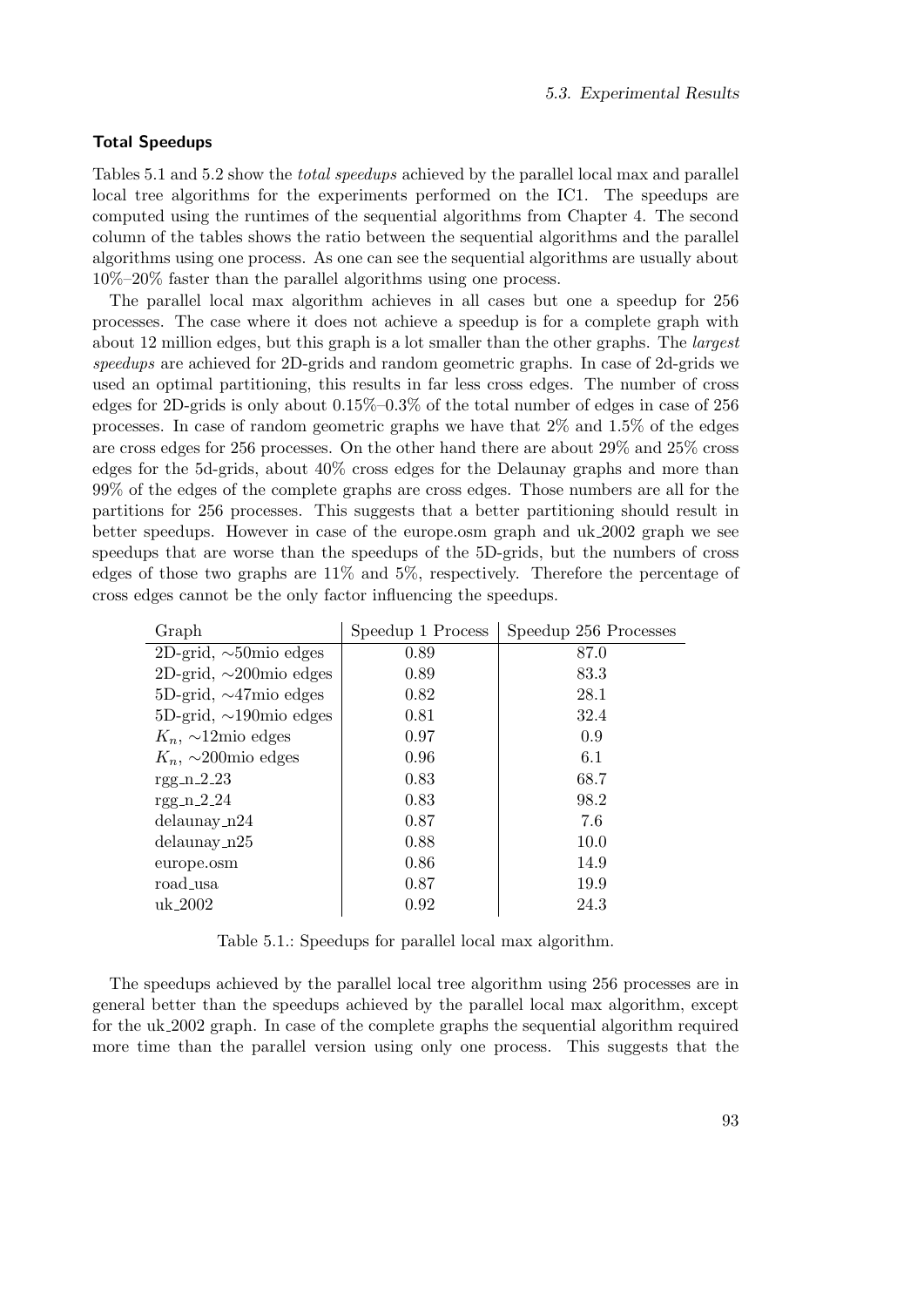### 5. Parallel Algorithms

implementation of the sequential local tree algorithm is probably not optimal. In the case of complete graphs we used the runtime of the parallel algorithm to compute the speedup for 256 processes.

<span id="page-93-0"></span>

| Graph                                  | Speedup 1 Process | Speedup 256 Processes |
|----------------------------------------|-------------------|-----------------------|
| 2D-grid, $\sim 50$ mio edges           | 0.87              | 125.4                 |
| 2D-grid, $\sim$ 100 mio edges          | 0.87              | 122.4                 |
| 5D-grid, $\sim$ 47mio edges            | 0.84              | 48.7                  |
| 5D-grid, $\sim$ 190 $\text{mio edges}$ | 0.86              | 45.2                  |
| $K_n$ , ~12mio edges                   | 1.16              | 1.3                   |
| $K_n$ , ~200 mio edges                 | 1.03              | 11.5                  |
| $rgg_n_2_2_3$                          | 0.85              | 98.9                  |
| $rgg_n_2_2_4$                          | 0.84              | 111.2                 |
| $delaunay_n24$                         | 0.86              | 14.0                  |
| $delaunay_n25$                         | 0.84              | 16.5                  |
| europe.osm                             | 0.85              | 36.5                  |
| road_usa                               | 0.86              | 21.6                  |
| uk <sub>-2002</sub>                    | 0.90              | 3.8                   |

Table 5.2.: Speedups for parallel local tree algorithm.

## 5.3.3. Comparison Local Max and Local Tree

In this section we compare our two parallel algorithms directly, how they perform on different kinds of graphs with different amounts of processes. On the same kind of graphs they perform really similar, therefore we only chose one or two representative graphs for each kind.

Each figure shows the runtime of the two algorithms for different amounts of processes. We use a logarithmic scale for the y-axe to make it easier to distinguish the two curves. Additionally the figures also show the division of the runtime of the parallel local tree algorithm by the runtime of the parallel local max algorithm (dotted line).

The parallel local max algorithm performs in almost all cases (Figure  $5.3.36$  – Figure [5.3.44\)](#page-98-0) better than the parallel local tree algorithm, except for complete graphs (Figure [5.3.39](#page-96-0) and Figure [5.3.40\)](#page-96-1), where the parallel local tree algorithm performs better. Also in most cases both algorithms scale pretty well to some extent, but they do not show an optimal performance (we have seen this in the previous section). There is one exception to this observation, in the case of the web graph uk-2007 (Figure [5.3.44\)](#page-98-0) the parallel local tree algorithm performs really bad, there is actually no acceleration at all and the runtime gets larger for more processes.

There are two more observations regarding the factor  $f$  that the parallel local tree algorithm is slower than the parallel local max algorithm (except for the web graphs). The first observation is that this factor *tends to get smaller with larger numbers of* processes. And the other observations is that it also gets smaller with a larger average vertex degree (see Table [5.3\)](#page-94-1). An explanation of this behaviour is that in a graph with a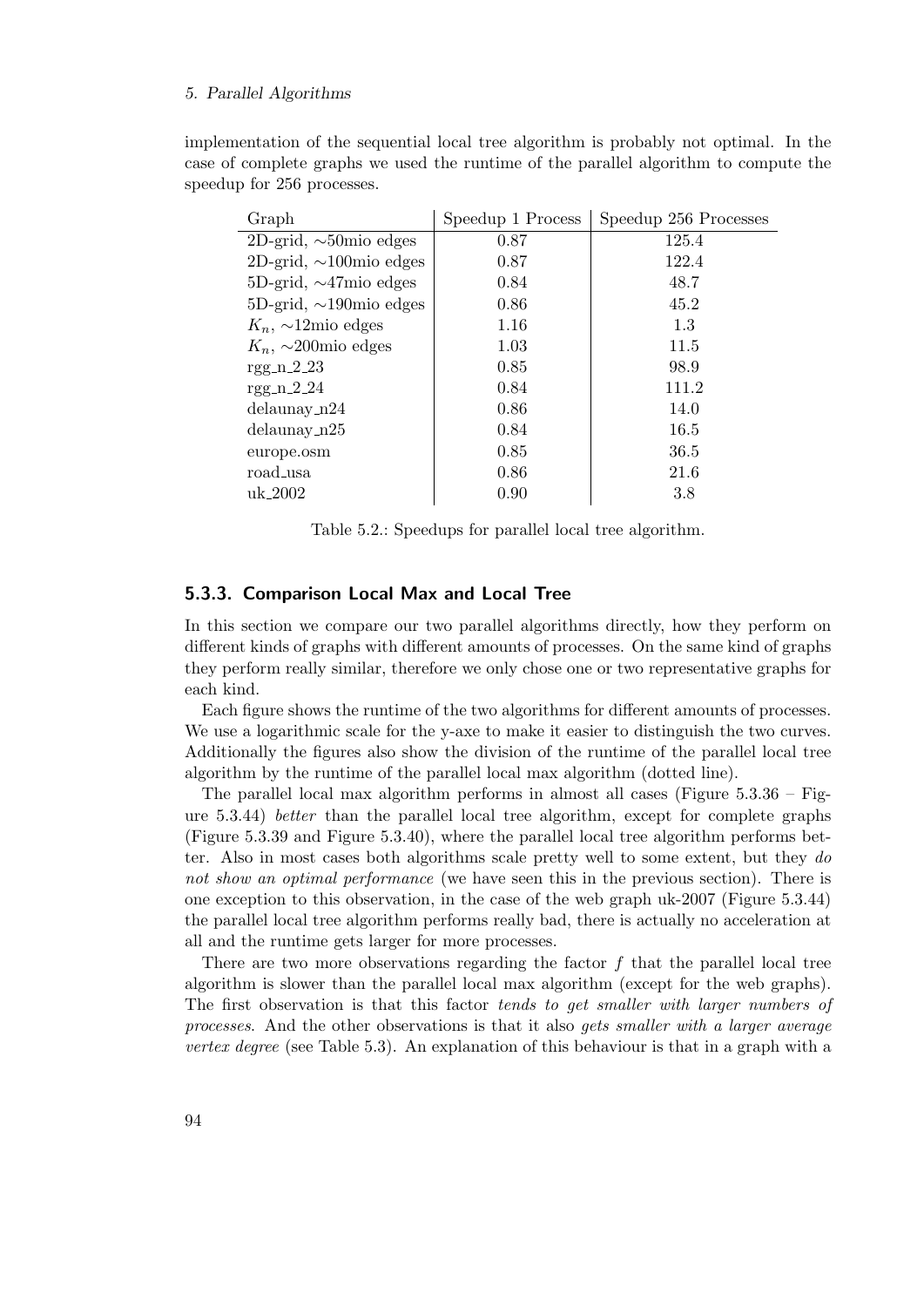larger average vertex degree we have proportionally less vertices than edges. The input size for the forest matching algorithm is less than the number of vertices and therefore the time spent on the forest matching algorithm might tend to be proportionally smaller than the time spent on computing candidates and removing edges for graphs with larger average vertex degrees. Those two operations depend on the number of edges and are the parts that both parallel algorithms have in common.

<span id="page-94-1"></span>

| Graph                  | Average vertex degree | Range of factor $f$ | Figure          |
|------------------------|-----------------------|---------------------|-----------------|
| europe.osm             | $\sim 2.1$            | $6.12 - 3.44$       | Figure $5.3.43$ |
| 2D Graph               | $\sim 4$              | $6.09 - 3.86$       | Figure $5.3.36$ |
| Delaunay               | $\sim 6$              | $4.53 - 2.96$       | Figure $5.3.42$ |
| 5D Graph               | $\sim 9.7$            | $4.27 - 2.98$       | Figure $5.3.38$ |
| Random geometric graph | $\sim$ 15.8           | $2.81 - 2.14$       | Figure $5.3.41$ |
| Complete Graph         | 19999                 | $0.55 - 1.1$        | Figure $5.3.39$ |



Those two observations suggest that the parallel local tree algorithm might be more suitable for graphs with larger average vertex degrees and for larger numbers of processes. Also as we previously mentioned the implementation of this algorithm is not optimal, there is an easier way to select a root of a parallel tree.

<span id="page-94-0"></span>

Figure 5.3.36.: Comparison of parallel local max and parallel local tree on 2D-grid with 99 983 940 edges.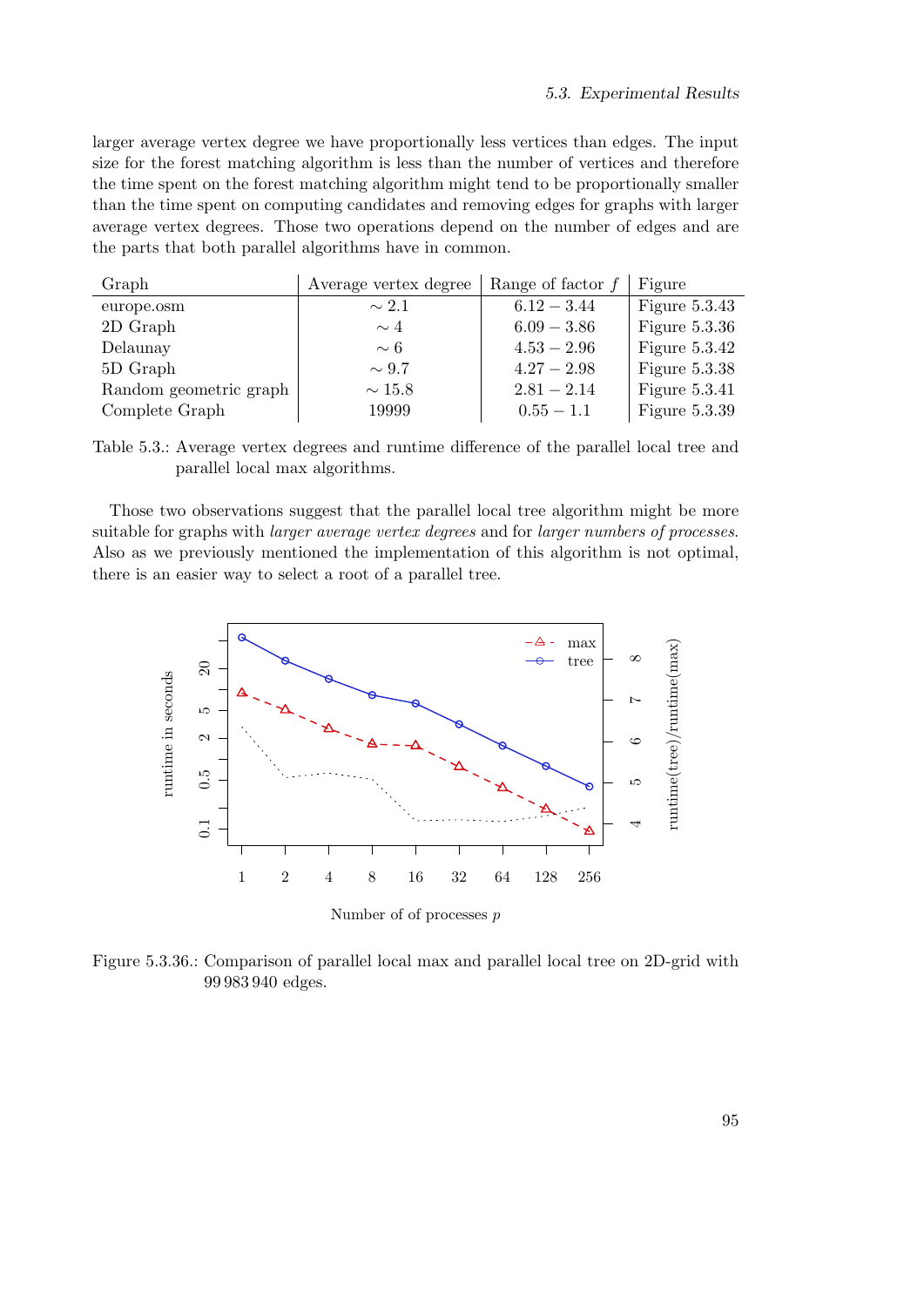## 5. Parallel Algorithms



Figure 5.3.37.: Comparison of parallel local max and parallel local tree on 2D-grid with 4 000 025 124 edges. (performed on hc3)

<span id="page-95-0"></span>

Figure 5.3.38.: Comparison of parallel local max and parallel local tree on 5D-grid with 189 747 360 edges.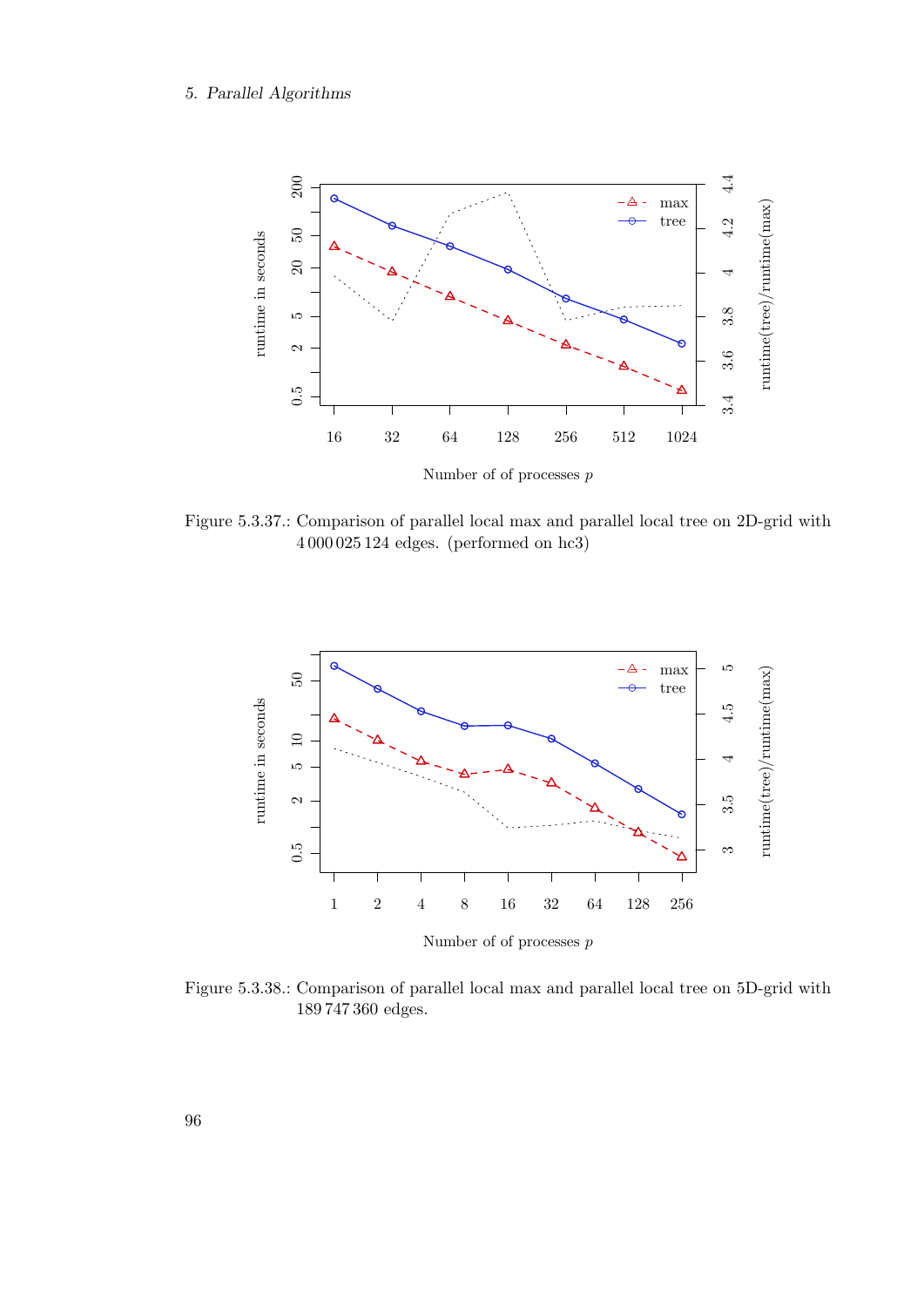<span id="page-96-0"></span>

Figure 5.3.39.: Comparison of parallel local max and parallel local tree on complete graph with 199 990 000 edges.

<span id="page-96-1"></span>

Figure 5.3.40.: Comparison of parallel local max and parallel local tree on complete graph with 3 999 980 403 edges. (performed on hc3)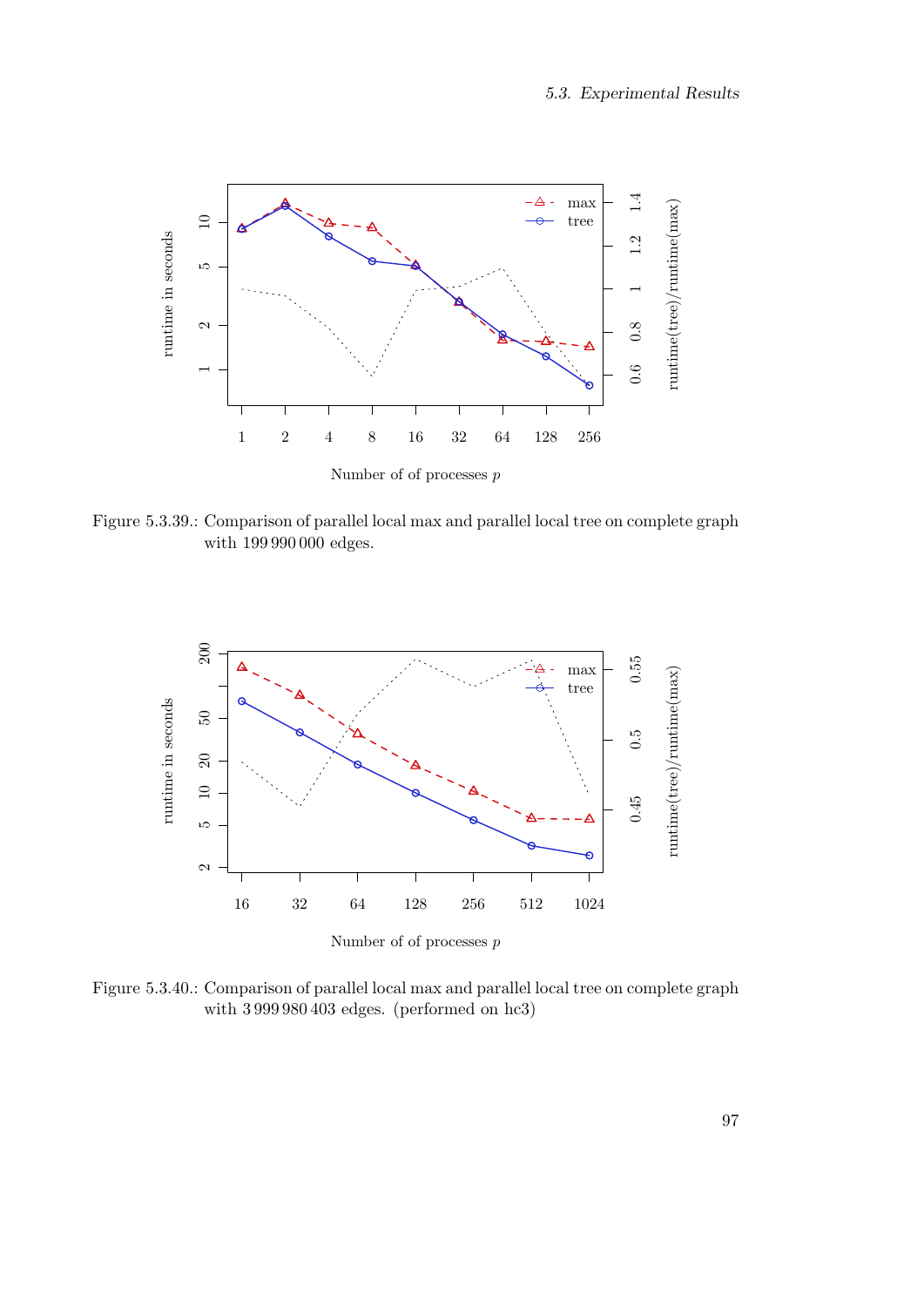<span id="page-97-1"></span>

Figure 5.3.41.: Comparison of parallel local max and parallel local tree on random geometric graph (rgg\_n\_2\_24, 132 557 200 edges).

<span id="page-97-0"></span>

Figure 5.3.42.: Comparison of parallel local max and parallel local tree on delaunay graph (delaunay 25, 100 663 248 edges).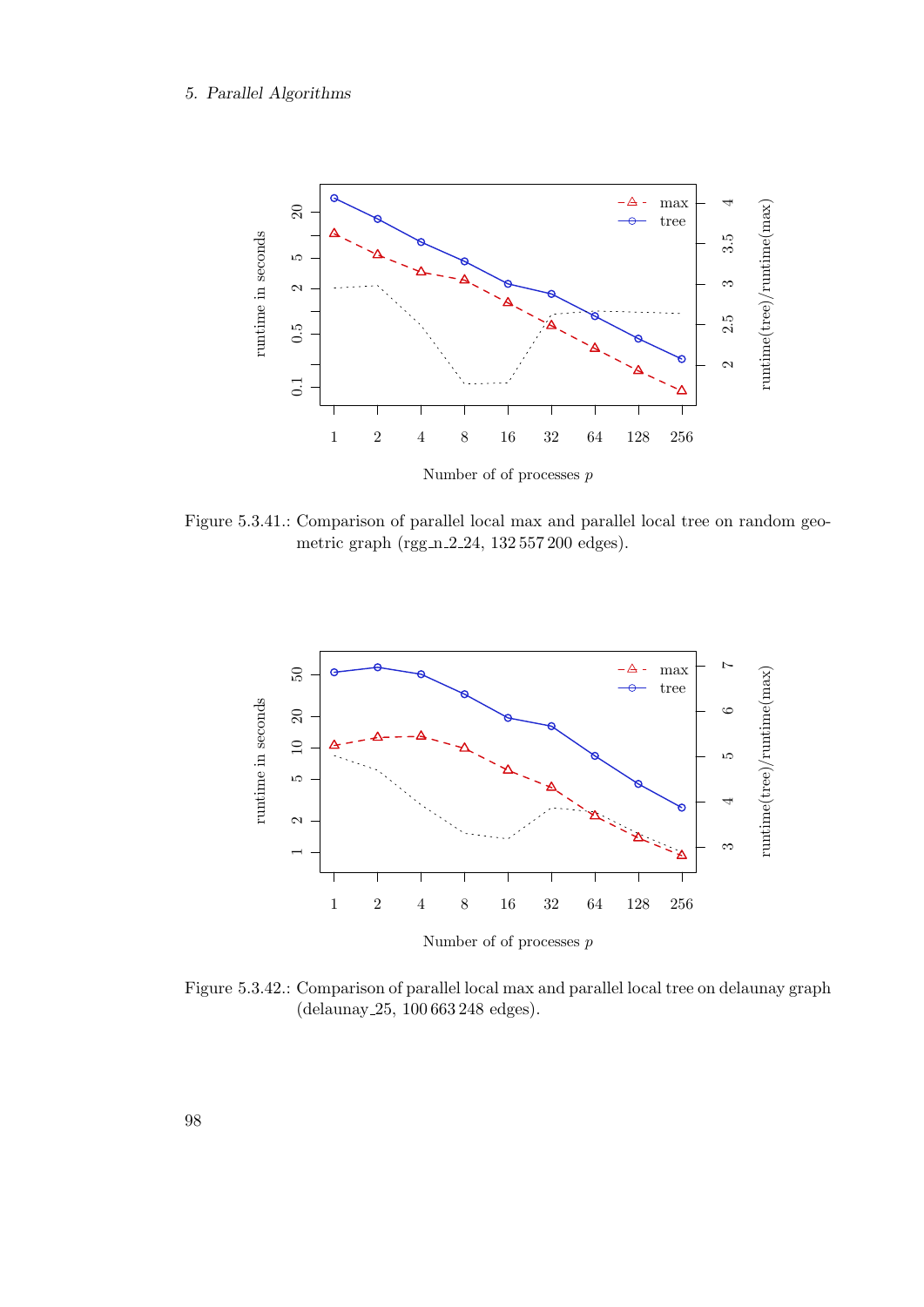<span id="page-98-1"></span>

Figure 5.3.43.: Comparison of parallel local max and parallel local tree on street graph (europe.osm, 54 054 660 edges).

<span id="page-98-0"></span>

Figure 5.3.44.: Comparison of parallel local max and parallel local tree on web graph (uk-2007, 3 301 876 564 edges). (performed on hc3)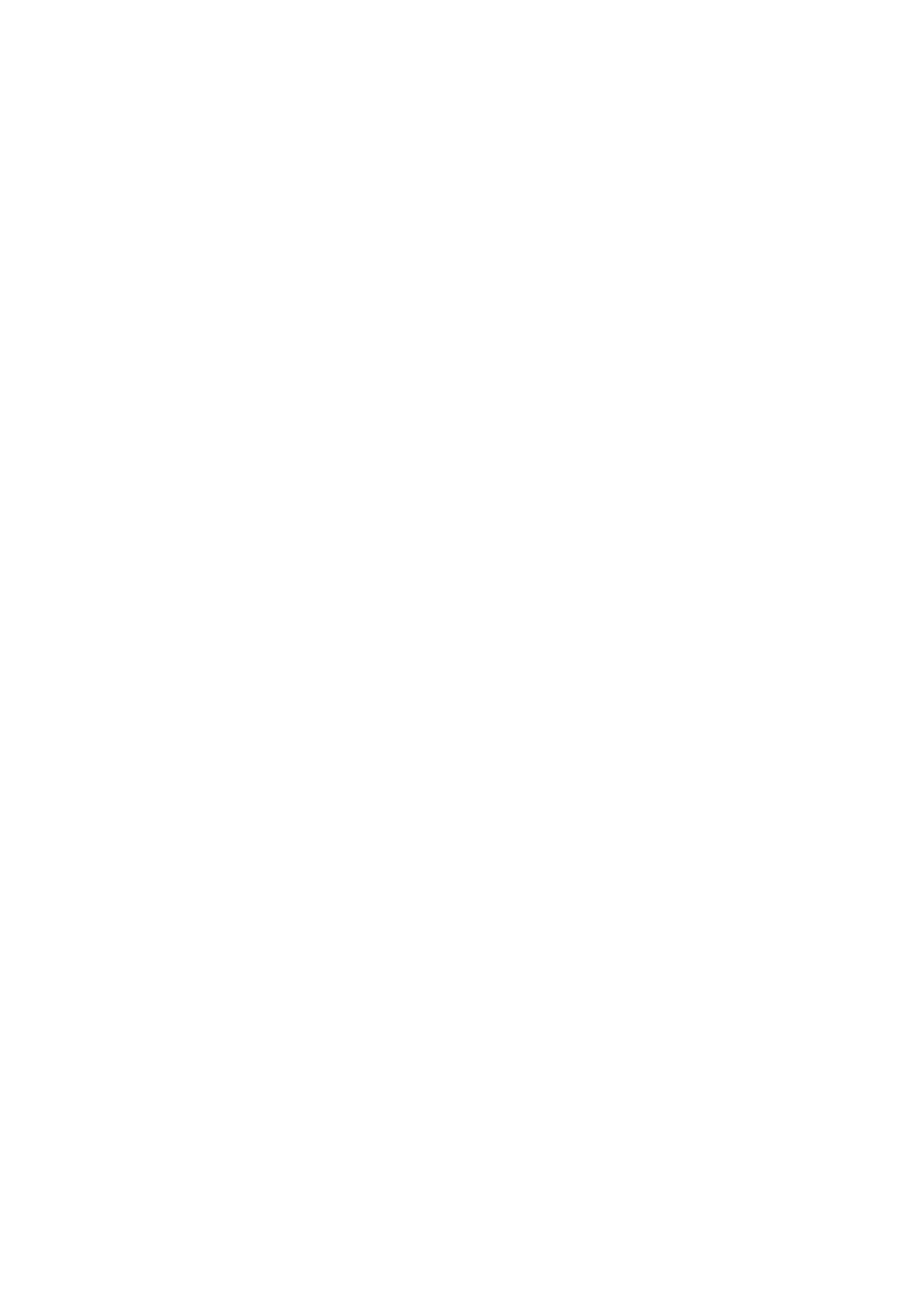# 6. Conclusions

We presented three sequential matching algorithms. One that is based on the Karp-Sipser matching algorithm [\[21\]](#page-123-2) but uses a different heuristic to select matched edges if there are no degree one vertices (the mixed algorithm). Another matching algorithm to compute approximate weighted matchings that is based on Preis' idea to match locally heaviest edges [\[30\]](#page-124-1) (*local max algorithm*). The third algorithm computes for each vertex its heaviest incident edge and then computes maximum weighted matchings of the trees defined by these edges (local tree algorithm). All three algorithms have in common that they are round based which provides an intuitive way to parallelize them. We also introduced parallel version of the local max algorithm and the local tree algorithm.

We compared the three algorithms in experiments with GPA [\[26\]](#page-123-3) and our own implementation of the Karp-Sipser algorithm with regard to the solution quality and the runtime. All three algorithms were on average within 8.5% of the solution of the Karp-Sipser algorithm for the cardinality problem. Karp-Sipser was on average 8.5% better than the local max algorithm, 4.7% than the local tree algorithm and about 2.5% better than the mixed algorithm.

In case of the GPA algorithm, which has been shown to compute matchings of good quality for the weighted matching problem [\[26\]](#page-123-3), the differences in the solution quality are much smaller. GPA is in average about 1% better than the local max algorithm using the expansionstar2 rating. And for the same rating there is in average almost no difference between the local tree algorithm and GPA. The local tree algorithm, unlike GPA and the local max algorithm, does not provided any worst case guarantees for the quality of the solution. GPA and the local max algorithm are both  $\frac{1}{2}$ -approximation algorithms. Despite providing results with almost the quality of GPA or even the same quality, both algorithm were a lot faster than GPA. The local tree algorithm in average by a factor of 4 and the local max algorithm even by a factor of 15.

We also confirmed empirically the assumption that the local max algorithm and local tree algorithm require at most a logarithmic number of rounds. And we have shown that the runtime for slight variations of those two algorithms is expected to be linear for random edge weights.

For the parallel versions of the local tree algorithm and local max algorithm we performed extensive experiments to see how well they scale in practice. For those experiments we did not use any advanced graph partitioning technique, we just partitioned the graphs by assigning blocks of vertices to the processors. This resulted in optimal partitions for 2D-grids (by defining appropriate vertex IDs) and complete graphs. In case of nicely structured graphs (grids, random geometric graphs) we achieve good scaling qualities (strong and weak) for up to 1024 processors. The parallel algorithms performed reasonably well for complete graphs, which have a huge amount of cross edges, and for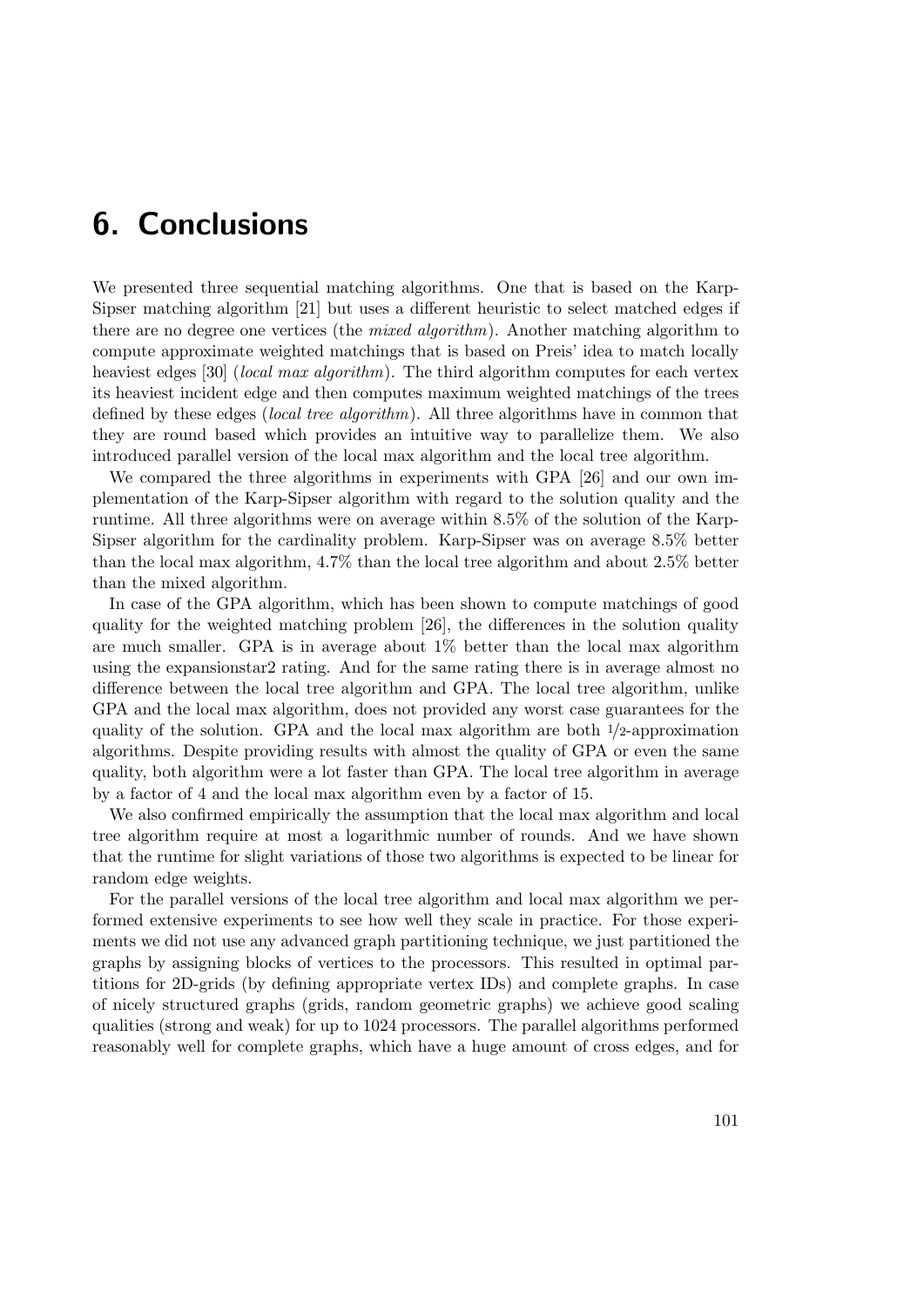## 6. Conclusions

Delaunay graphs, whose partition sizes differ quite a lot. For web graphs only the local max algorithm showed that speedups were achieved, the parallel local tree algorithm performed really bad on them.

## 6.1. Future Work

There are still several open questions regarding the real expected runtime of the algorithms. We have only shown an expected linear runtime for a variation of the algorithms where we assign new random edge weights at the start of each round to the remaining edges. It is still open if that is also the case without this modification of the algorithm. Our experimental results strongly suggest this assumption. In the experiments usually far more than half of the remaining edges were removed during a round.

An important property for the parallel local tree algorithm is that none of the local trees get too large and more importantly not too deep. So far we have checked this property empirically, but it still remains to show that this property holds in theory (for random edge weights).

We only used a simple approach to partition the input graphs for the parallel algorithms. So there is potential that the parallel algorithms perform better when using advanced graph partitioners, especially in the case of the Delaunay and web graphs.

For the parallel local tree algorithm it still remains to implement the easier method to compute a root of a parallel tree. This adjustment should result in shorter runtimes but we do not expect a different behaviour, e.g. better scaling results for the web graphs. Because the parallel dynamic programming part to compute matchings of parallel trees is not that different from the current approach to compute the root of a parallel tree.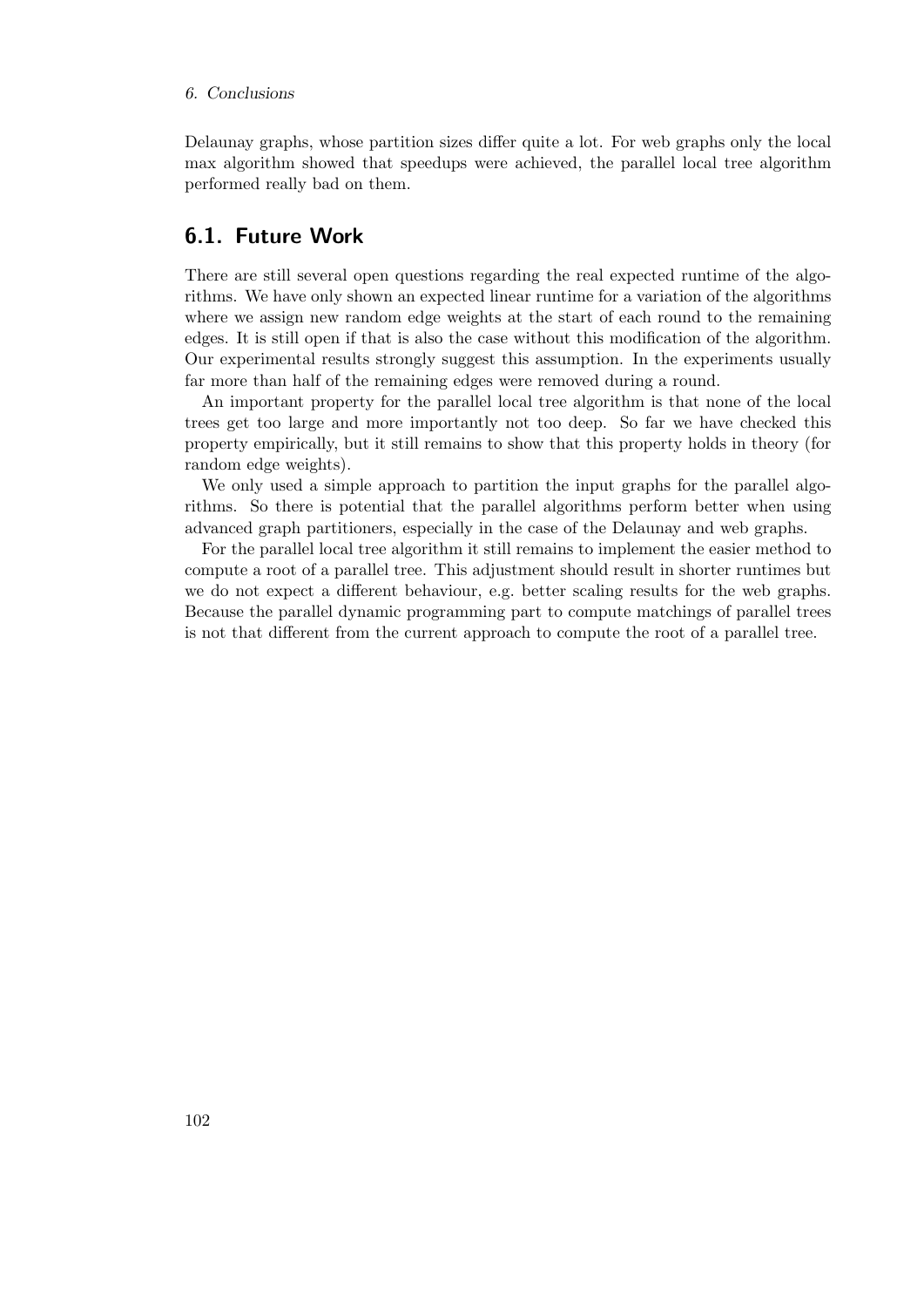# A. Zusammenfassung

Die Berechnung von Matchings von Graphen tritt in der Informatik häufig als Teilproblem eines größeren Problems auf. Zum Beispiel bei der Berechnung von Graphpartitionen.

Ein Matching M eines Graphen  $G = (V, E)$  ist eine Teilmenge der Kantenmenge E des Graphen, so dass keine zwei Kanten aus M einen gemeinsamen Endknoten haben. Bei Kardinalitätsmatchings versucht man die Anzahl an Kanten in M zu maximieren und im Fall von gewichteten Matchings versucht man das Gesamtgewicht zu maximieren.

Bereits in der 1960er Jahren hat Edmonds gezeigt, dass das Berechnen von optimalen Kardinalitätsmatchings bzw. optimalen gewichteten Matchings in polynomieller Zeit möglich ist [\[13\]](#page-123-4). Die besten Algorithmen zur Bestimmung von optimalen Matchings haben eine Laufzeit von  $O(n(m + n \log n))$  [\[17\]](#page-123-5). In der Praxis sind diese Algorithmen häufig aber trotzdem zu langsam und optimale Ergebnisse nicht unbedingt notwendig. Deshalb gibt es inzwischen ein starkes Interesse an approximativen Algorithmen mit deutlich kürzeren Laufzeiten. Zum Beispiel der Karp-Sipser Algorithmus zur Lösung des Kardinalitätsproblems mit einer linearen Laufzeit [\[21\]](#page-123-2) oder der LAM Algorithmus von Preis [\[30\]](#page-124-1) und GPA Algorithmus von Maue und Sanders [\[26\]](#page-123-3) für das gewichtete Problem. Beide Algorithmen erreichen eine 1/2-Approximation. LAM hat eine lineare Laufzeit und GPA eine Laufzeit von  $O(m \log n)$ .

Diese Arbeit behandelt Variationen von bereits existierenden sequentiellen Matching-Algorithmen sowie einen neuen sequentiellen Matching Algorithmus. Der Mixed Algorithmus ist eine Variante des Algorithmus von Karp und Sipser, benutzt aber eine andere Heuristik bei nicht optimalen Entscheidungen. Der Local Max Algorithmus basiert auf der Idee vom LAM Algorithmus lokal schwerste Kanten auszuwählen. Der Local Tree Algorithmus ist ein neuer Matching Algorithmus für das gewichtete Problem bei dem zuerst die schwersten inzidenten Kanten von Knoten ausgewählt werden und dann optimale gewichtete Matchings berechnet werden für die Bäume die durch diese Kanten definiert werden. Für den Local Max Algorithmus und den Local Tree Algorithmus werden auch parallele Versionen vorgestellt.

Die sequentiellen Algorithmen werden sowohl theoretisch als auch experimentell untersucht. So wird gezeigt, dass die erwartete Laufzeit eines leicht veränderten Local Max Algorithmus sowie Local Tree Algorithmus, für zufällige Kantengewichte, linear ist. Die Veränderung besteht darin am Anfang einer jeden Runde der Algorithmen neue zufällige Kantengewichte für die verbleibenden Kanten zu berechnen.

In Experimenten werden die drei Algorithmen mit dem Algorithmus von Karp und Sipser sowie dem GPA Algorithmus verglichen. Die Experimente zeigen, dass alle drei Algorithmen, für eine große Auswahl an unterschiedlichen Graphen, durchschnittlich innerhalb von 8.5% vom Ergebnis vom Karp-Sipser Algorithmus sind für Kardi-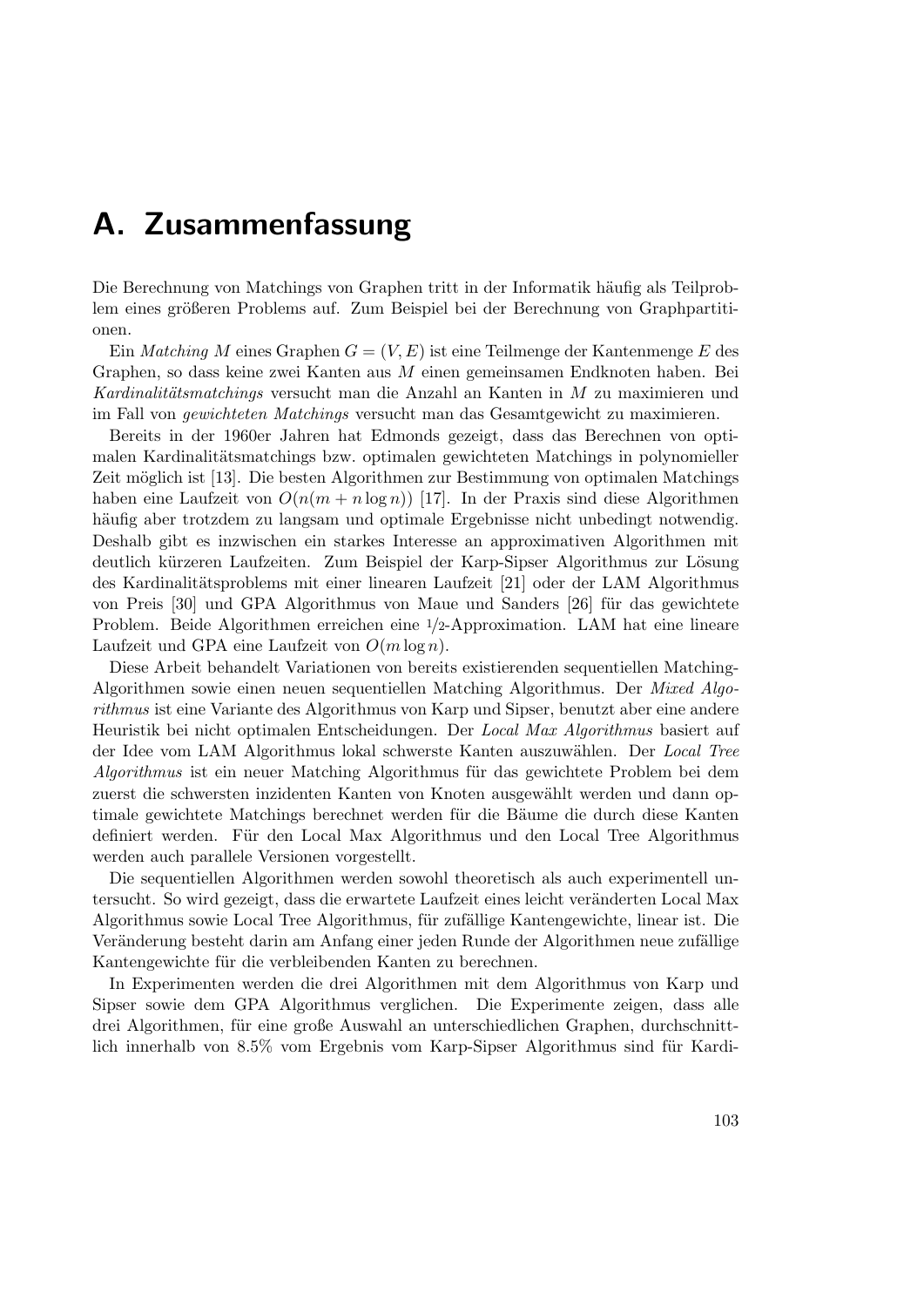### A. Zusammenfassung

naliätsmatchings. Dabei sind die Ergebnisse vom Mixed Algorithmus besser als vom Local Tree Algorithmus und der Local Tree Algorithmus produziert bessere Ergebnisse als der Local Max Algorithmus.

Im Fall von gewichteten Matchings werden Ergebnisse für das expansionstar2 Rating aus [\[20\]](#page-123-6) präsentiert. In diesem Fall werden der Local Max und der Local Tree Algorithmus mit dem GPA Algorithmus verglichen für den bereits gezeigt wurde, dass er in der Praxis gewichtete Matchings mit einer guten Qualität berechnet [\[26\]](#page-123-3). Hier sind Ergebnisse deutlich enger beieinander. Der Local Max Algorithmus ist durchschnittlich nur 1% schlechter als GPA und im Vergleich von GPA und dem Local Tree Algorithmus sieht man durchschnittlich keine Qualitätsunterschiede.

Für die sequentiellen Algorithmen Local Max und Local Tree wird außerdem noch die lineare Laufzeit experimentell überprüft und wie groß die erwartete Anzahl an Runden ist.

Bei den parallelen Algorithmen wird experimentell deren Skalierungsverhalten überprüft. Dabei zeigt sich, dass in den meisten Fällen ab einer größeren Anzahl von Prozessoren eine gute "schwache Skalierung" beobachtet werden kann. Im Fall "starker Skalierung" sind die Ergebnisse für schön strukturierte Graphen gut (Gitter-Graphen, zufällige geometrische Graphen). Aber auch für andere Graphtypen zeigt sich eine Beschleunigung der Laufzeit wenn mehr Prozessoren verwendet werden. Für die parallelen Experimente wurden bis zu 1024 Prozessoren verwendet und die Graphgrößen variieren von 20 Millionen Kanten bis zu 4 Milliarden Kanten.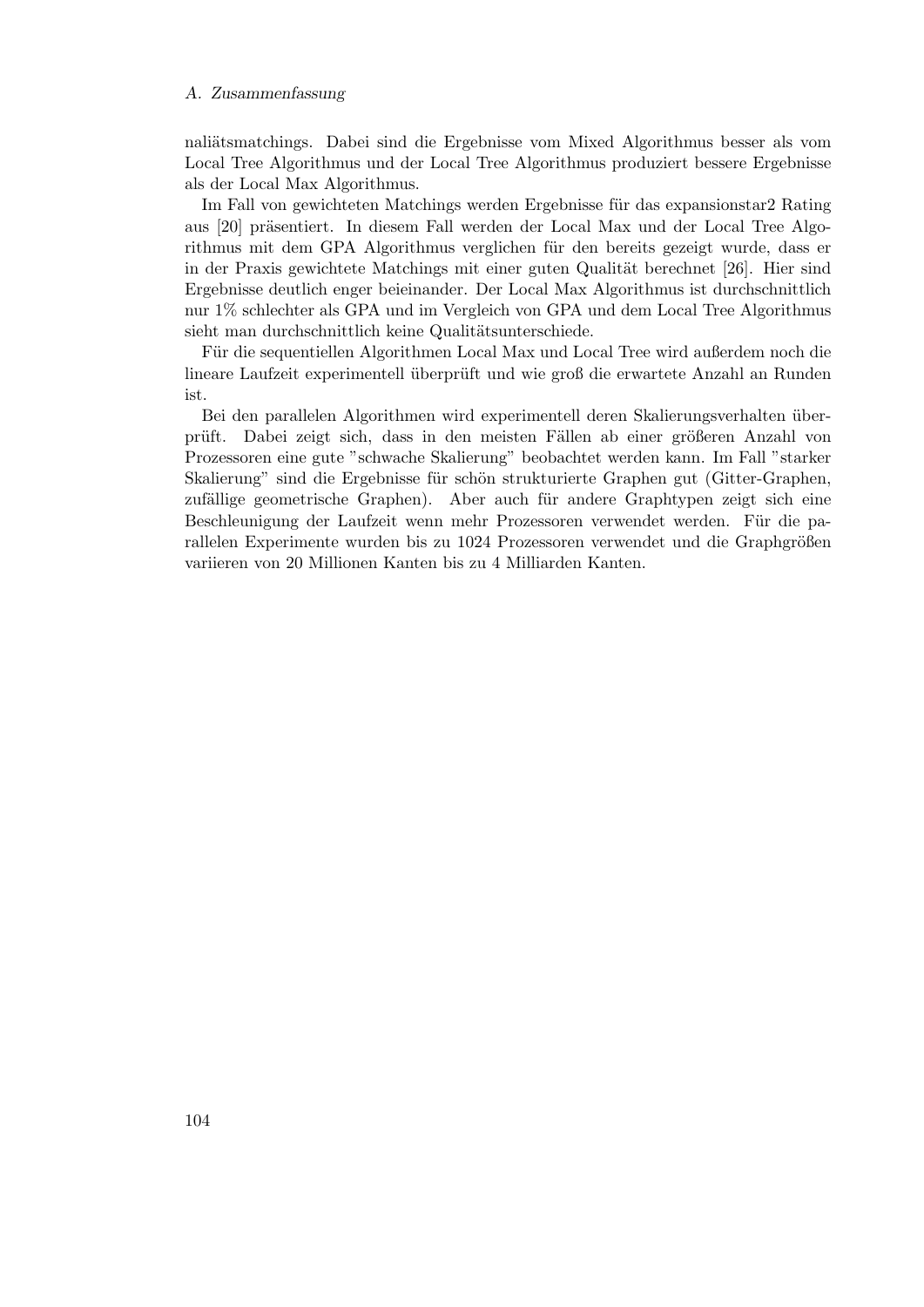# B. LAM and Unique Edge Weights

<span id="page-104-0"></span>There is an interesting property of the LAM-algorithm when using unique edge weights.

**Theorem B.1.** For a graph G with unique edge weights Algorithm [3.1.2](#page-16-0) returns the same set of matched edges every time it is run on G. That is the resulting set is independent from the order in which we add locally heaviest edges to the matching.

Before proving Theorem [B.1](#page-104-0) we introduce alternating sequences and an observation about those sequences and matchings.

**Definition B.1.** An alternating sequence  $s = \langle s_1, \ldots, s_i \rangle$  of a matching M is a sequence of edges such that each  $s_j \in M$   $(j = 1, ..., i)$  and two consecutive edges  $s_j$  and  $s_{j+1}$  are connected by another edge of the graph G.

A decreasing alternating sequence  $s = \langle s_1, \ldots, s_i \rangle$  is an alternating sequence such that  $\omega(s_i) > \omega(s_{i+1})$  and for the connecting edge e of two consecutive edges  $s_i$  and  $s_{i+1}$  we have  $\omega(s_j) > \omega(e) > \omega(s_{j+1}).$ 

<span id="page-104-1"></span>Figure [B.0.1](#page-104-1) shows an example for a decreasing alternating sequence. The matching produced by Algorithm [3.1.2](#page-16-0) is  $M = \{s_1, s_2, s_3\}$  and the decreasing alternating sequence of edge  $s_3$  is  $s = \langle s_1, s_2, s_3 \rangle$ .



Figure B.0.1.: Decreasing alternating sequence example.

<span id="page-104-2"></span>**Lemma B.1.** For each edge e of a matching M of a graph G obtained by Algorithm [3.1.2](#page-16-0) there is a decreasing alternating sequence  $s = \langle s_1, \ldots, s_i \rangle$ , such that  $s_1$  is a locally heaviest edge in G and  $s_i = e$ .

*Proof.* Let the edge e be an edge of the matching M. If e is a locally heaviest edge in  $G$ then we have found such a sequence  $s = \langle e \rangle$ .

If  $e$  is not a locally heaviest edge in  $G$  then there must be an unmatched adjacent edge f of e with  $\omega(f) > \omega(e)$ . Because we are running Algorithm [3.1.2](#page-16-0) and f is unmatched there must be another edge  $e'$  that is adjacent to f (and not to  $e$ ) which is matched and which is heavier than  $f(\omega(e') > \omega(f)).$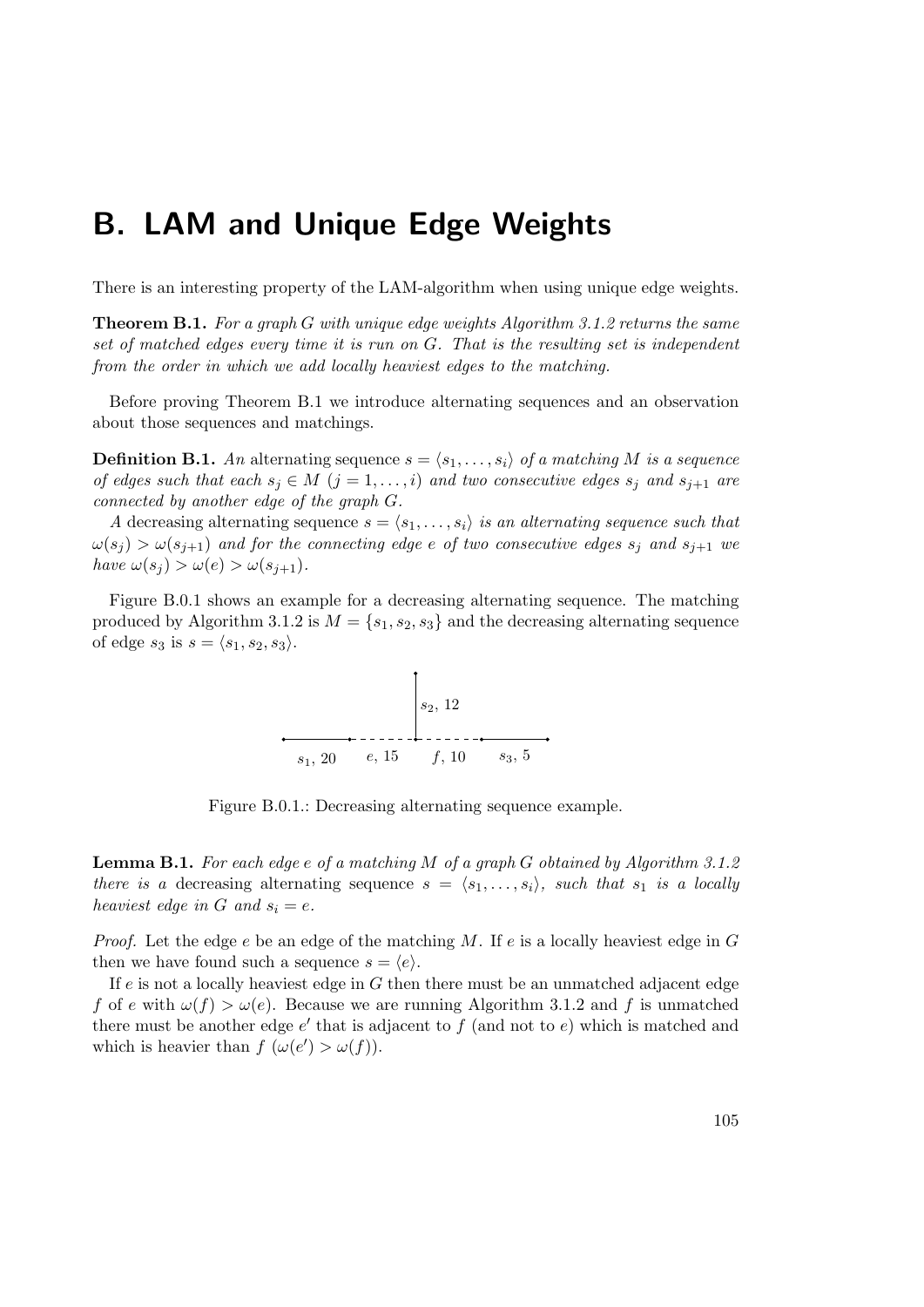#### B. LAM and Unique Edge Weights

Now there are two possibilities either  $e'$  is a locally heaviest edge in  $G$ , then we have found the sequence, if it is not we repeat the same procedure to find another edge which is heavier and connected to  $e'$  by an unmatched edge which is heavier than  $e'$ .

This construction must end at a certain point since there is only a finite amount of edges in G and the newly constructed edges of the sequence are heavier than the old ones.

Now we are able to proof Theorem [B.1:](#page-104-0)

*Proof.* Let M and M' be two different matchings produced by two runs of Algorithm [3.1.2](#page-16-0) on graph  $G$ . Obviously one matching cannot be a subset of the other matching, otherwise one of them would not be maximal.

Since both matchings are different and not a subset of the other one, there must be an edge  $e \in M$  and  $e \notin M'$ . According to Lemma [B.1](#page-104-2) there is a decreasing alternating sequence  $s = \langle s_1, \ldots, s_i = e \rangle$  in M for edge e. Obviously s is not contained in M' because  $e = s_i \notin M'$ . Let  $s_j$   $(1 \lt j \leq i)$  be the first edge of sequence s such that  $s_j \notin M'$ . The edge  $s_1$  must be in M' since it is a locally heaviest edge in G.

Because  $s_j \notin M'$  there must be an edge  $e' \in M'$  adjacent to  $s_j$  with  $\omega(e) > \omega(s_j)$ . Again using Lemma [B.1](#page-104-2) there is a decreasing alternating sequence  $s' = \langle s'_1, \ldots, s'_k = e' \rangle$ for edge  $e'$  in M'. The sequence s' cannot be contained in M otherwise e would not be an edge of M. Thus there is an edge  $s'_m$   $(1 < m \le k)$  of s' with  $\omega(s'_m) > \omega(s_j)$  and  $s'_m \notin M$ . This let us construct another decreasing alternating sequence in  $M$  which is not in  $M'$ analog to the construction from before. Repeating this construction of sequences which are in one of the matchings but not in the other finally leads to a decreasing alternating sequence of size one. That is because the newly created sequences end on edges with higher weight then the last edges of sequences created before them and we only have a finite amount of edges!

But since this final sequence consists of a single edge, this edge must be a locally heaviest edge in  $G$  and thus must be contained in both matchings  $M$  and  $M'$ . This contradicts the assumption that the sequence is not contained in both matchings! Hence the first assumption that  $M \neq M'$  must be wrong.

 $\Box$ 

 $\Box$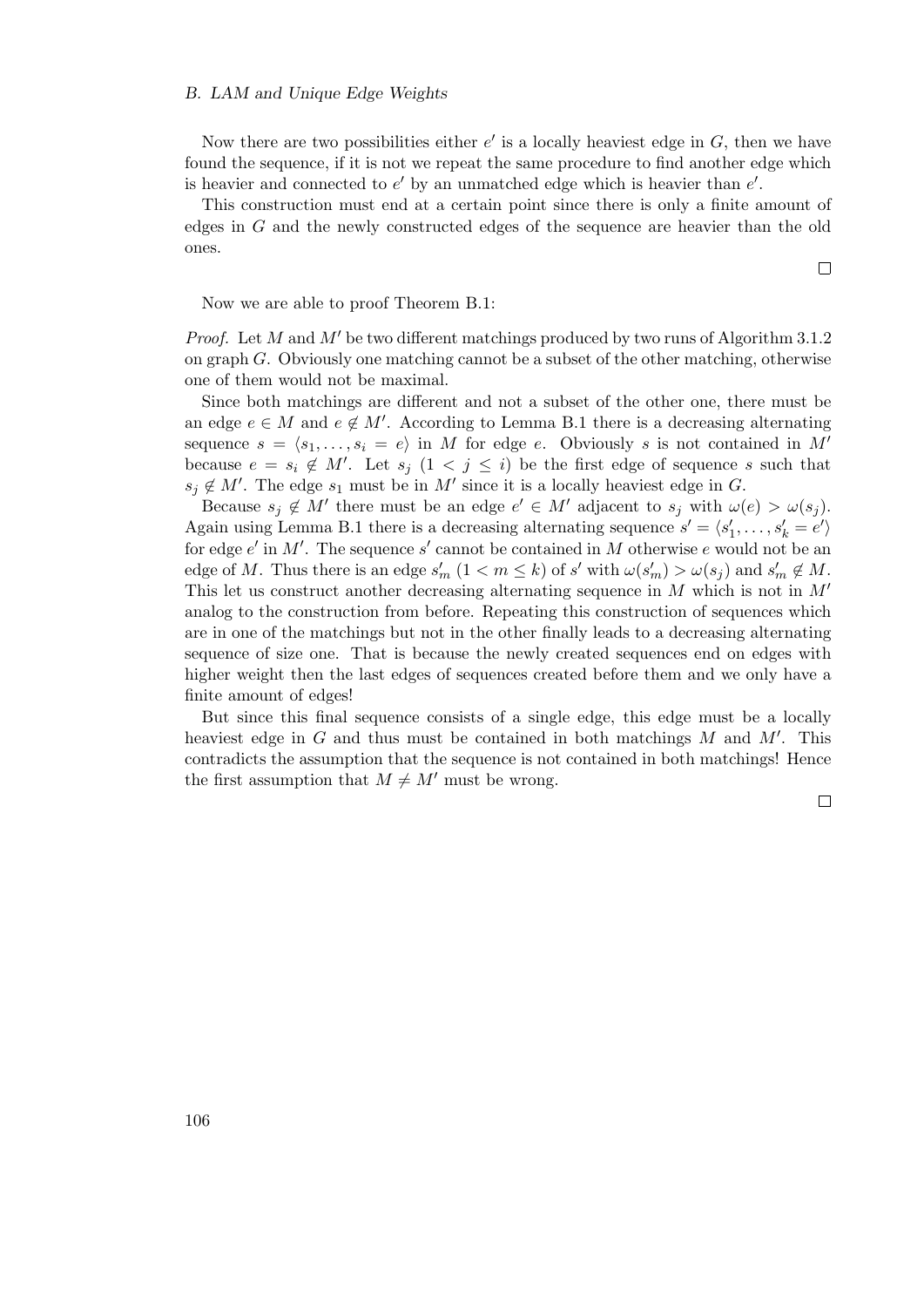# C. Parallel Local Max Details

## C.1. How to Break Ties

In the sequential local max algorithm (Algorithm [4.1.2\)](#page-30-0) we used edge IDs to break ties, because in this case computing edge IDs is really simple, they are just given by the order in which we add edges to the graphs. For the parallel version of the local max algorithm (Algorithm [5.1.1\)](#page-63-0) using edge IDs to break ties is more complicated, because we add edges to graphs on different processes. Hence the edge IDs would not be unique anymore and in the case of cross edges there might be different IDs assigned to a single edge, because it is located on more than one process. Also the format used to store graphs by the 10th DIMACS Implementation Challenge [\[5\]](#page-122-0) does not define edge IDs in any natural way (it is an adjacency list like structure). Therefore we decided to use the global vertex IDs to break ties in the parallel case. In case of a tie between the edges  $e = \{u, v\}$  and  $f = \{w, x\}$  we say the edge e is heavier iff:

 $\max(u, v) > \max(w, x) \vee (\max(u, v) = \max(w, x) \wedge \min(u, v) > \min(w, x))$ 

<span id="page-106-0"></span>In the case of multi edges it would not be clear which edge to choose, thus we decided not to allow multi graphs, to keep everything simple. Also we are not able to use the local IDs of vertices to break ties, this would result in similar problems as we have seen with edge IDs which are defined by the order in which they are added to the subgraphs. Figure [C.1.1](#page-106-0) shows an example of one of the problems that might occur when using local IDs instead of global IDs.



Figure C.1.1.: Problem when using local vertex IDs to choose heaviest incident edge. First entry of the triple is the vertex ID of process  $p_0$ , second of  $p_1$  and third of  $p_2$ .

Each of the three vertices is located on a different process  $(p_0, p_1 \text{ or } p_2)$  and the triples next to each vertex specify the local IDs from the perspective of the different processes. Assuming that each edge has the same weight, then the heaviest incident edge of vertex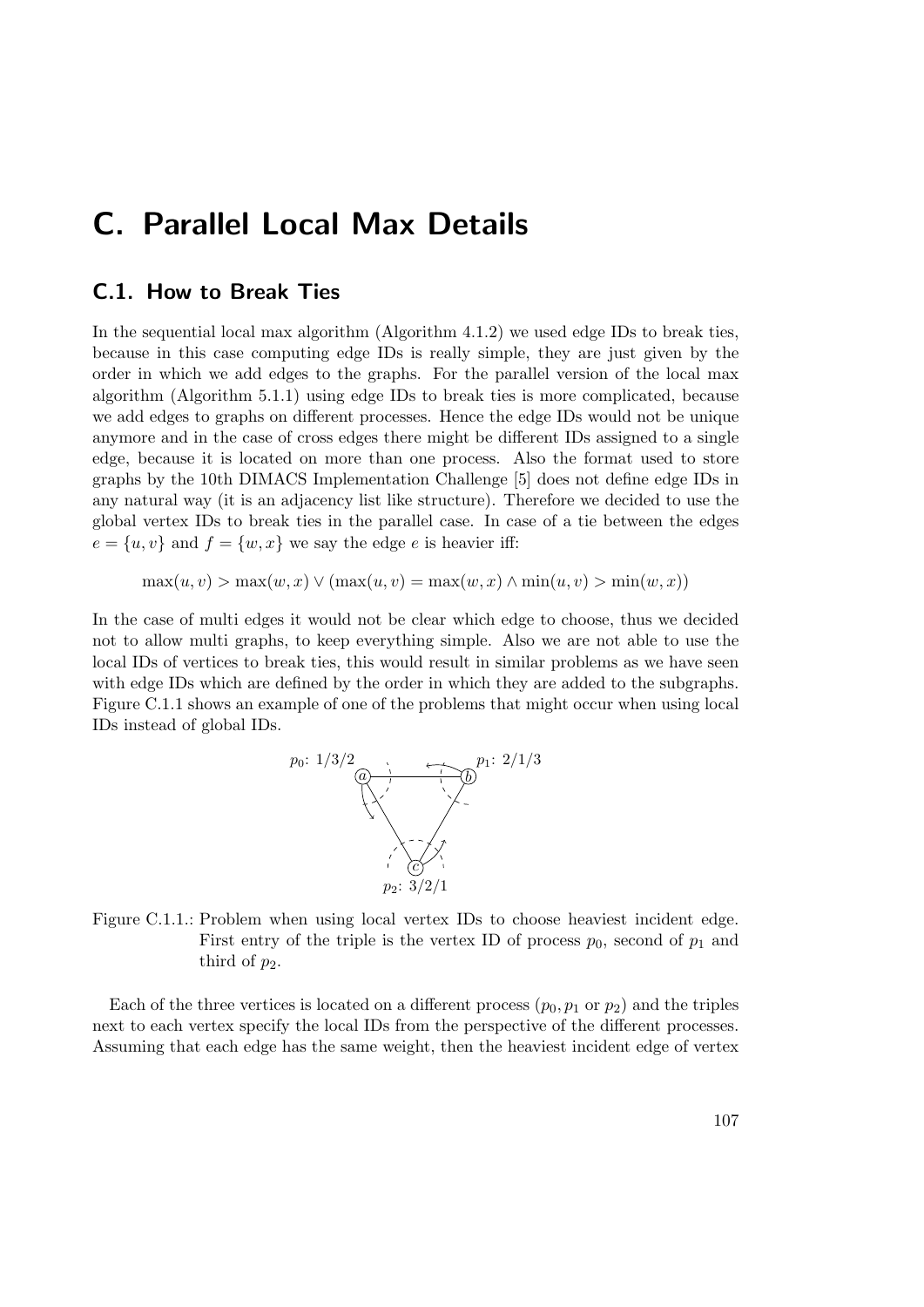### C. Parallel Local Max Details

a is  $\{a, c\}$  (from process  $p_0$ 's perspective), of vertex b it is the edge  $\{b, a\}$  and of vertex c it is the edge  $\{c, b\}$ . In this example no edge would be chosen as a locally heaviest edge and therefore the algorithm would not terminate.

## C.2. How to Receive Messages

We tested two variations how to receive messages within Algorithm [5.1.1](#page-63-0) using MPI. MPI allows us to receive messages in several ways, e.g. there are blocking and non blocking receive operations. There are also options (e.g. MPI Probe) to check if there is an incoming message of a specific type or from a specific process.

The first variant was to probe (MPI Probe) for messages of a specific type from an active partner. This option not only returns if there is such a message but it also returns the size of the incoming message. Knowing the size of a message allows us to allocate the correct amount of memory necessary to receive the message. After the allocation of the memory we use a blocking receive operation to receive the messages.

The other option that we tested was to use a non blocking receive operation (MPI Irecv), for all possible incoming messages, i.e. one receive operation for each active partner. The problem with this implementation is that we need to provide a receive buffer that is large enough to store the incoming message form a partner. As described in Section [5.1.1](#page-64-0) a process does not know if the messages from partners actually contain any data, and even if an incoming message contains data, the process cannot know the size of this message. But each process knows the maximum possible size of an incoming message of a partner p, that is the number of ghost vertices to this partner. Therefore we decided to set the size of the receive buffers to this number. Each non blocking receive operation returns a status object which allows us to check if a receive operation has finished. There are actually operations to check if one particular receive is done, or only some of a set of receive operations or even if all receive operations have finished. We decided to use the "some" version, so we are able to set the candidates of ghost vertices as soon as possible but also to minimize the test for finished receive operations.

Using non blocking receive operations we hoped to get a better parallelism while receiving messages. But our experiments showed that runtime differences where minimal (see Table [C.1\)](#page-108-0). Therefore we decided to use the probe version, which uses less memory.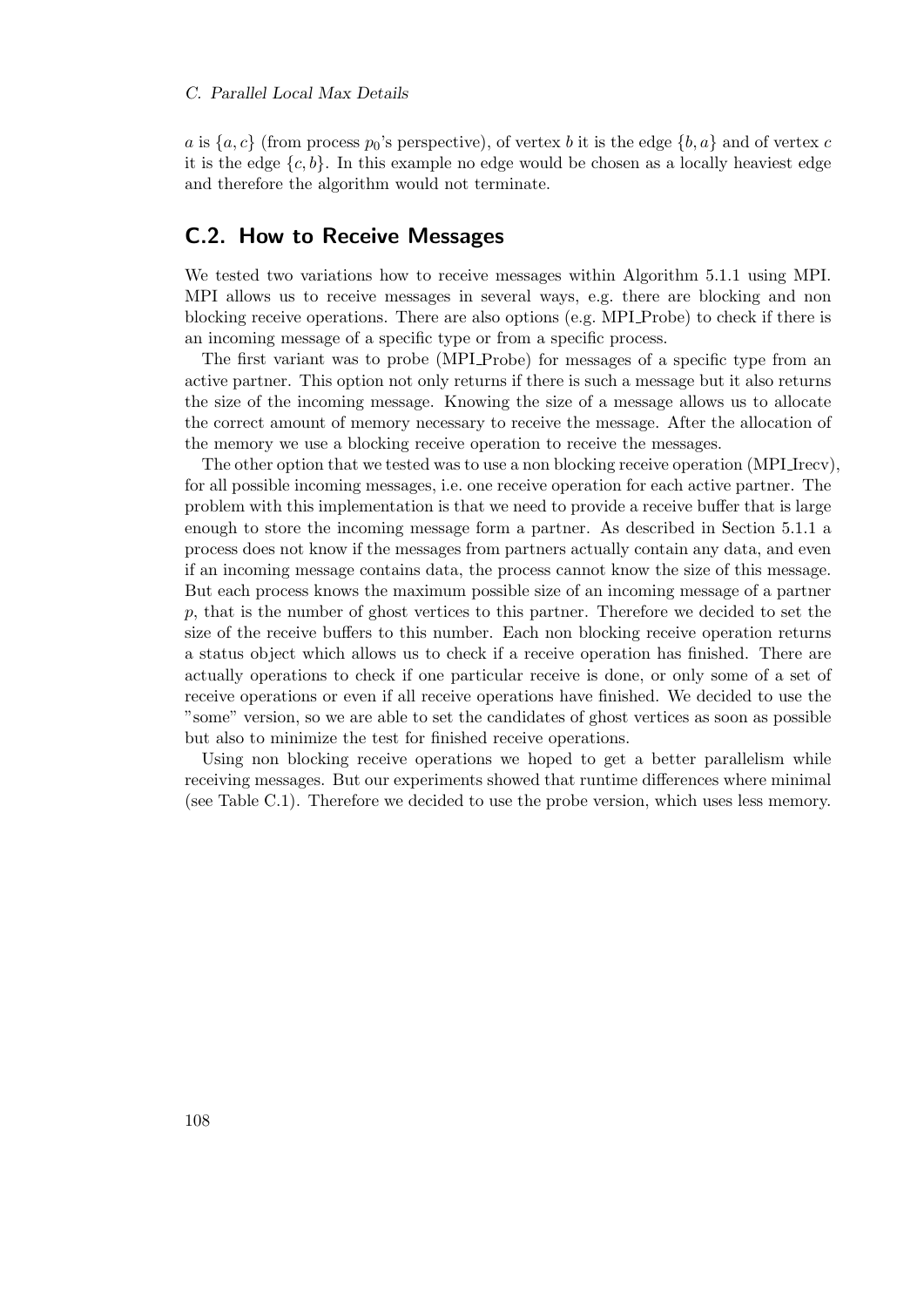| Graph                 | Processes | <b>I</b> recy | Probe    |
|-----------------------|-----------|---------------|----------|
| Delaunay $n25$        | 8         | 6.83608       | 6.37075  |
| Delaunay_ $n25$       | 16        | 4.47492       | 4.3211   |
| $Rgg_n24$             | 8         | 1.73904       | 1.68922  |
| $Rgg_n24$             | 16        | 0.908357      | 0.856891 |
| UK 2002               | 8         | 2.81231       | 2.71366  |
| UK 2002               | 16        | 1.69961       | 1.65273  |
| $k_{8000}$            | 8         | 0.849289      | 0.842611 |
| $k_{8000}$            | 16        | 0.469272      | 0.452277 |
| 2D-grid, $n = 8000^2$ | 8         | 1.32723       | 1.33043  |
| 2D-grid, $n = 8000^2$ | 16        | 0.655326      | 0.663498 |

Table C.1.: Comparison of receiving messages using non blocking receive and probeversion. Runtime in seconds.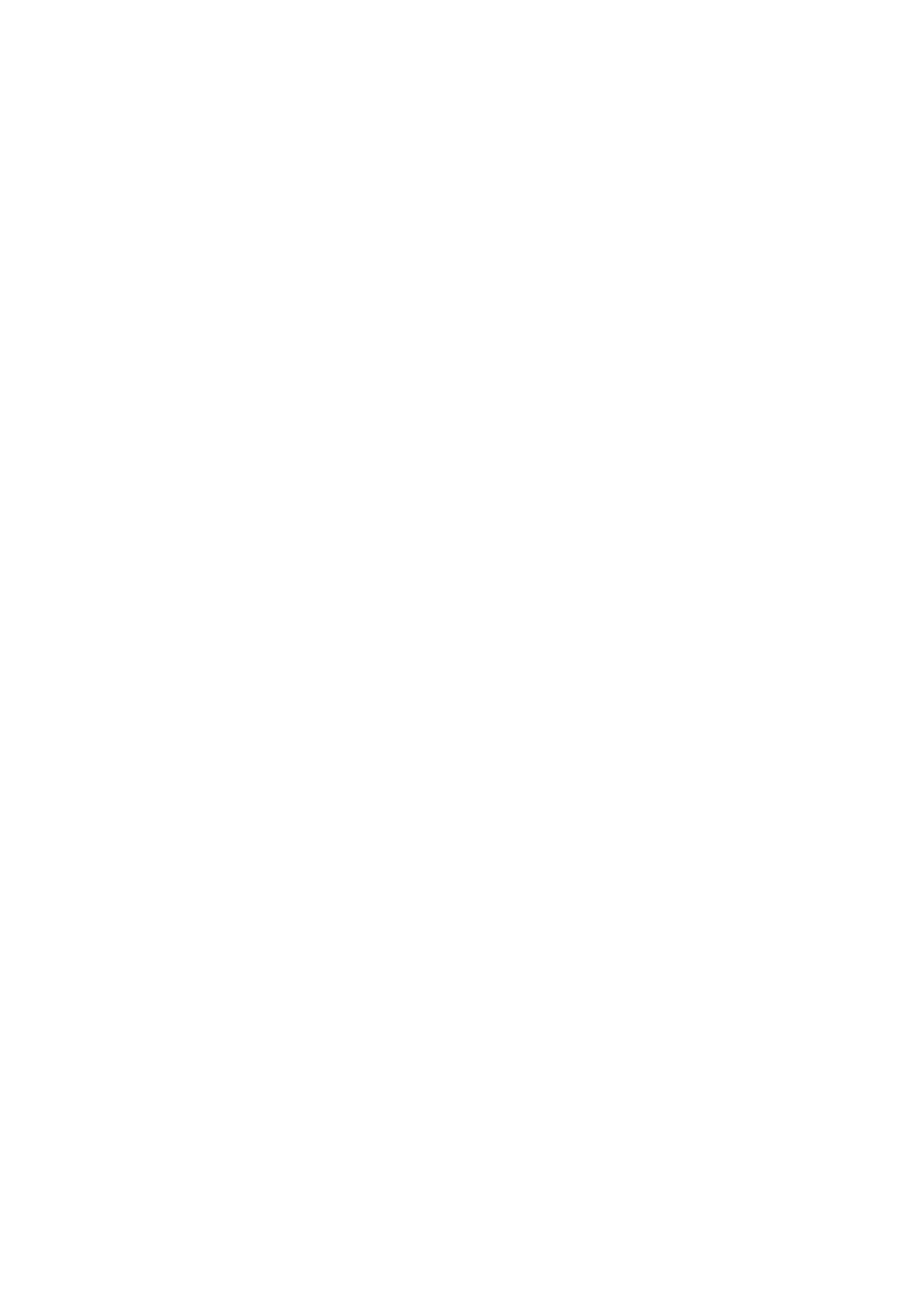# D. Detailed Parallel Local Tree

## D.1. Detailed Computation of a Parallel Forest

We describe in this section how to compute parallel trees from a set of edges in more detail. In particular we describe the general approach how to decide on a global root vertex for a parallel tree and how to create the trees of a forest based on those roots.

The decision process on *computing roots* of parallel trees is based on border components as outlined in Section [5.2.3.](#page-71-0) So the first step is to compute the border components. Border components are represented by the following structure. A border component consists of a list of partners. A partner represents a cross edge to a border component on another process. Each partner object stores the process ID of the other process and the IDs of the local vertex and ghost vertex of the represented cross edge. A border component also stores the ID of a root candidate and the IDs of the local vertex and ghost vertex of the cross edge that points in the direction of the root candidate, we call this edge the *root edge* of the border component. Algorithm [D.1.1](#page-111-0) outlines the procedure how to compute the border components, it also returns the roots of purely local trees. Border components are defined by connected components of the set of local trees. We use a union-find structure, to compute the connected components. Initially each local vertex is the representative of its own component. Two components are combined if they are connected by an edge. This is done by the first for-loop (line [1\)](#page-111-1). Each of the computed connected components is represented by one of its vertices  $(uf, find(...)$ .

Some of those connected components might be incident to a cross edge which connects this component with a component on another process. Those are the border components. The second for-loop (line [4\)](#page-111-2) computes the border components. For each cross edge  $e = \{v, u\}$  we get the representative of the connected component of the local vertex v (as before the first mentioned vertex of a cross edges is the local vertex and the second one the ghost vertex). We set this representative to be visited, we use this information in another step to easily identify border components. But more important we use the representative to get the border component object bc of this connected component. Afterwards we add a partner, representing the cross edge  $e$ , to the border component bc and also add bc to the list of all border components (bcs) of the current process, if we have not done this before. After iterating all cross edges we have added to each border component all necessary partners.

We only marked the representatives of border components as visited, all the other connected components do not have any incident cross edges. Therefore all unvisited representatives represent purely local trees and we can use them as the roots of those trees (last for-loop of Algorithm [D.1.1\)](#page-111-0).

We have already outlined the basic idea for the decision process of the global root of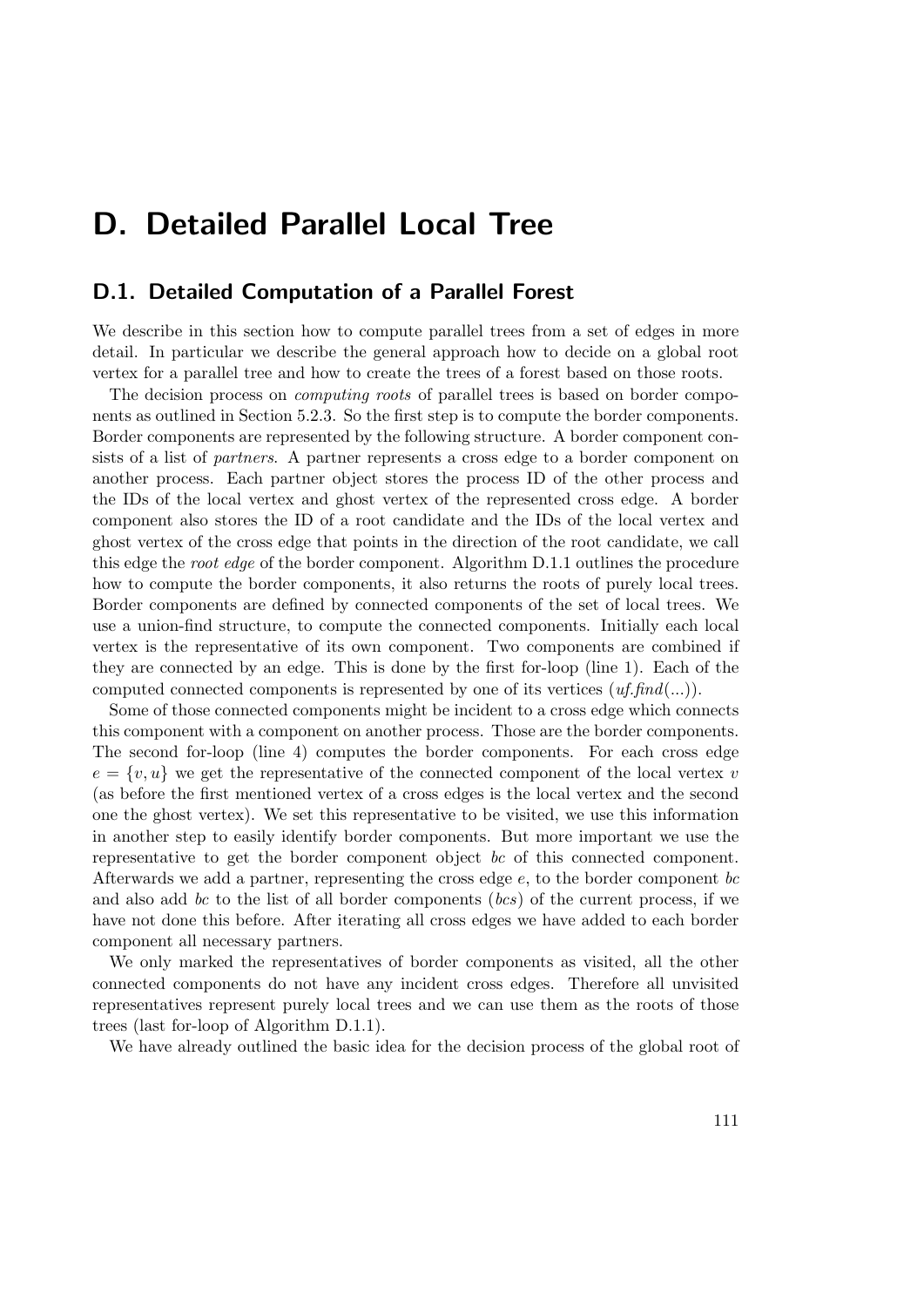Algorithm D.1.1 Compute border components of a parallel forest

<span id="page-111-0"></span>get border components(local edges, cross edges, local roots, bcs):

```
1: for all e = \{v, u\} \in local_{edges} do
 2: uf.union(v, u)3:
 4: for all e = \{v, u\} \in cross\_edges do
 5: rep = uf.find(v)6: set rep to visited
 7: bc = border\_component(rep)8: bc.add(Partner(proc_of(u), v, u))
 9: if bc \notin bcs then
10: bcs.add(bc)11:
12: for all e = \{v, u\} \in local_{edges} do
13: rep = uf.find(v)14: if not visited rep then
15: local\_roots.add(rep)16: set rep to visited
```
a parallel tree in Section [5.2.3.](#page-71-0) We omitted to specify which vertex is chosen by each border component to be its candidate, we decided to use the vertex with the smallest ID of all the end vertices of cross edges of the border component. We also omitted how to determine when the decision process terminates.

Because no border component is able to know the size of the parallel tree, they cannot just stop after the candidate has not changed for a certain amount of rounds. Consider the border component  $B_2$  of Figure [D.1.1,](#page-112-0) after  $B_2$  sent its candidate ID to  $B_1$  it is not possible that  $B_2$  informs  $B_1$  in another round about a new candidate that  $B_1$  does not know. All candidate changes of  $B_2$ , in following rounds, happen because  $B_1$  informed  $B_2$  about this candidate. We say that  $B_2$  is an *outer component* of  $B_1$ . More generally speaking a border component  $B_a$  is an *outer component* of a border component  $B_b$  if  $B_a$ receives no messages from another border component.

We said that after  $B_2$  sent its candidate to  $B_1$  it will not send any new candidates to  $B_1$ , but this message is actually not necessary because  $B_2$  only has one cross edge and  $B_1$  knows this cross edge, therefore it knows the candidate of  $B_2$ . This is the case for all initial outer components, those are the leaves of the border component tree. Therefore all initial outer components can send the message  $\langle no \space more \space message \rangle$  to their partners and do not have to inform them about their candidate.

Also a component  $B_a$  which is initially not an outer component of another component  $B_b$ , can send the message  $\langle no \space more \space message \rangle$  to  $B_b$ , as soon as it knows that it is an outer component of  $B_b$ . The component  $B_a$  informed  $B_b$  in an earlier round about any candidate that it did not receive from  $B<sub>b</sub>$ .

As soon as a border component receives the message  $\langle no \space more \space message \rangle$  from all of its partners it knows the ID of the root vertex and also from which direction it received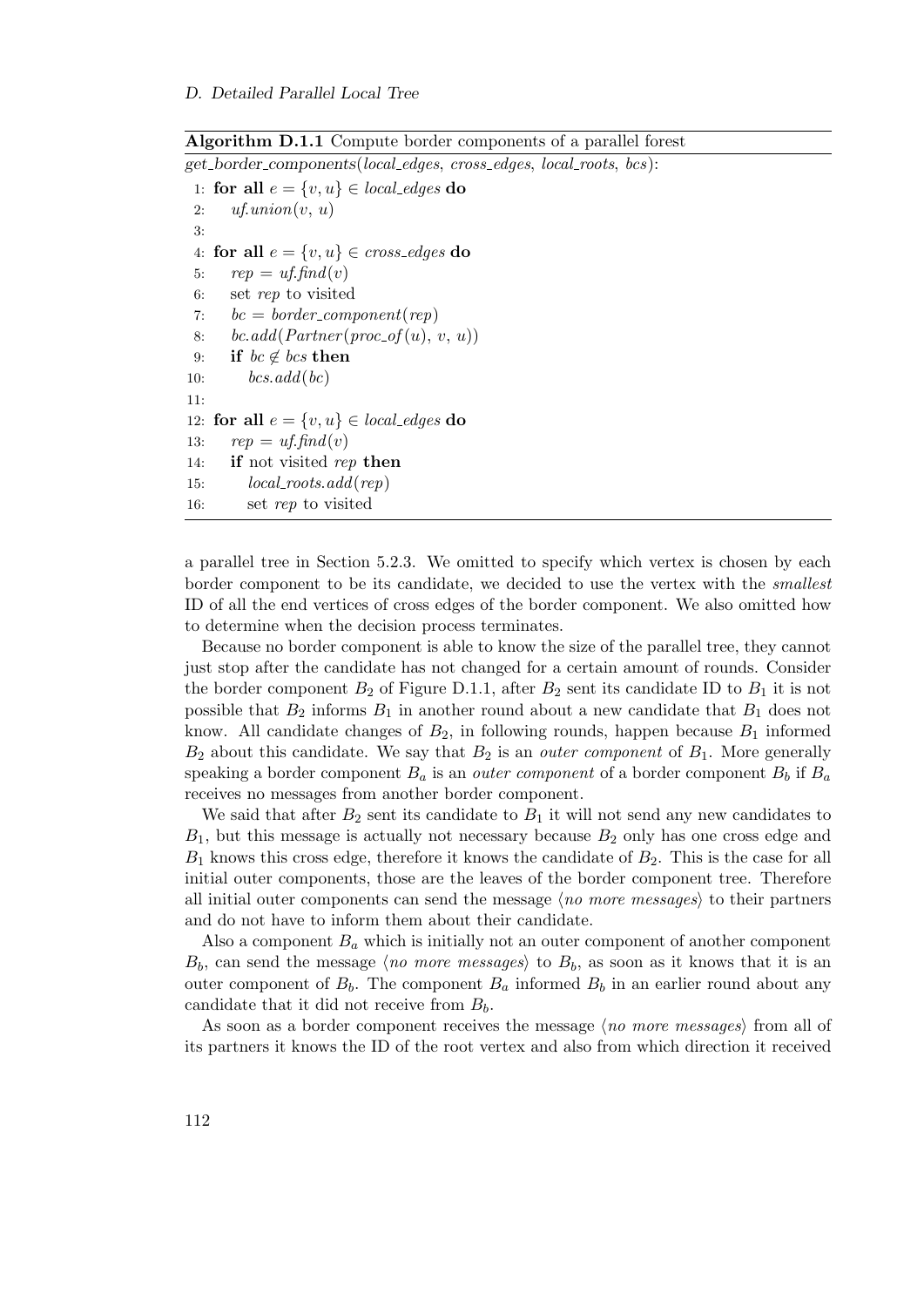<span id="page-112-0"></span>

Figure D.1.1.: Border components of Figure [5.2.4](#page-71-1)

the message about this vertex for the first time. This border component is done with the computation of the root after sending  $\langle no \space more \space messages \rangle$  to all the remaining partners.

The whole process on deciding on a root vertex for each parallel tree of a forest is shown in Algorithm [D.1.2.](#page-113-0) We assume that the initial candidate of each border component has already been computed. The first for-loop computes the messages that each border component sends to the neighboring border components. Again we add each message to a send buffer of each target process, to reduce the number of MPI-messages. The second for loop then sends those bundled messages to the targets. The last for-loop is used to receive messages from partners and updates the states of border components depending on the received messages. The algorithm returns as soon as there are no more components which still need to send or receive messages.

As one can see each partner-object now has two more states. The first one *(is active*) target) is used to decided whether we still need to send messages to this partner component and the second one (is active source) is used to decide if we still receive messages from this partner component. The first state also tells us if we have already sent the message  $\langle no \space more \space message \rangle$  to the partner and both states also help us to decide if the algorithm is allowed to terminate. The algorithm is allowed to terminate if the process no longer receives any messages or sends any messages to another component.

There is one check to see if a border component bc still receives messages from a partner other than a partner p (line [3\)](#page-113-1). This is the check if bc is an outer component of the border component of  $p$ . One way to implement this check is by adding a counter to the partner-object. This counter is initially set to the number of other partners of the corresponding component. Whenever we receive the message  $\langle no\ more\ messages \rangle$  at one partner we reduce the counter of all other partners by 1. Then if the counter is 0, we know we do not receive any new messages from other partners.

The active target and source processes can be computed during the first for-loop, by checking the states of the individual partners of the border components.

After the termination of Algorithm [D.1.2](#page-113-0) each border component knows the global root and the root edge specifies the direction from where a border component was informed about global root for the first time, therefore it is the edge with the shortest distance to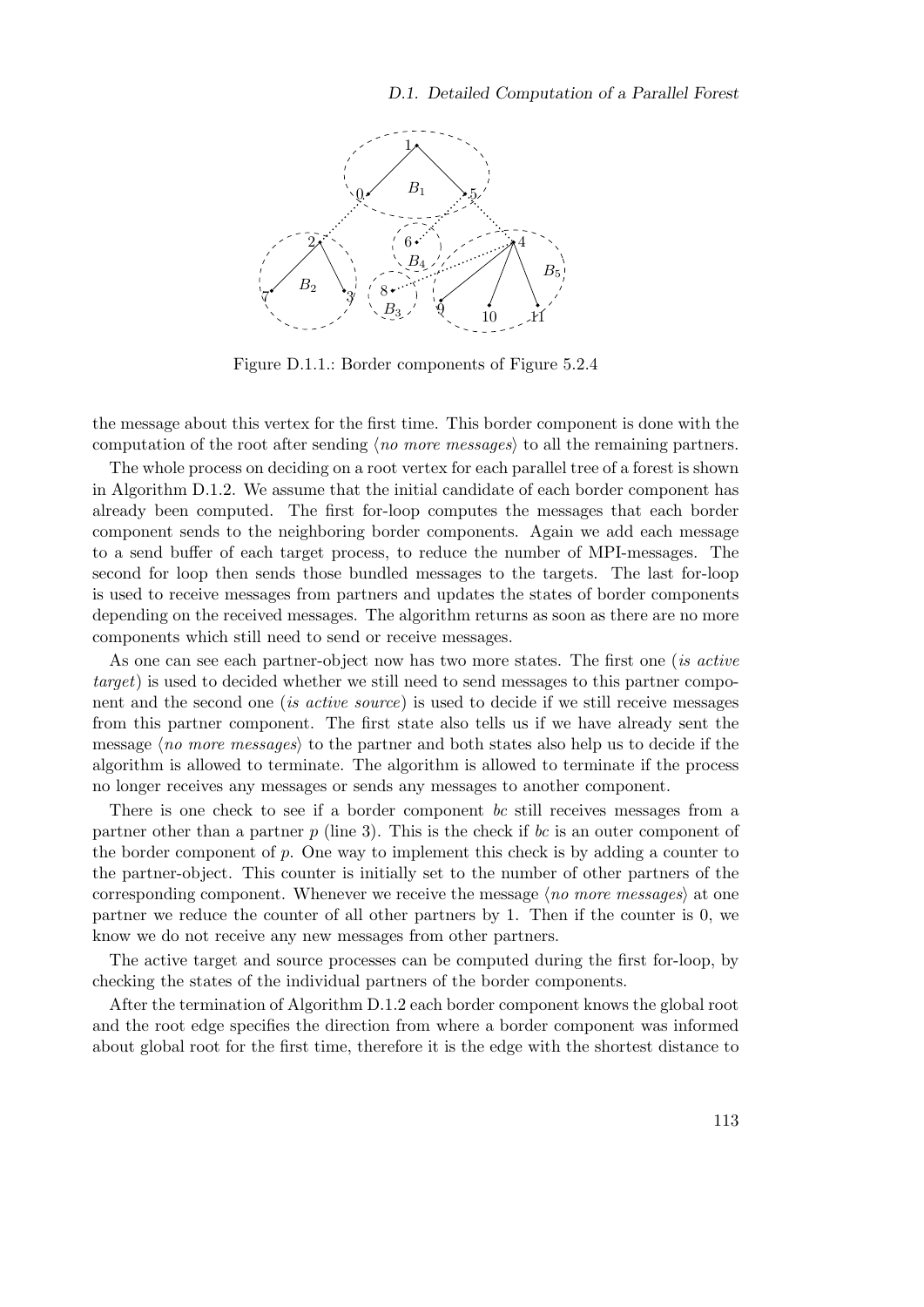```
decide\_on\_root(bcs):
 1: for all border components bc \in bcs do
 2: for all partners p \in bc do
 3: if bc does not receive messages from partners other than p then
 4: if p is active target then
 5: set p to inactive target
 6: msgs_for_proc[proc_of(p)].add(\no more messages, p))
 7: else
 8: msgs_for_proc[proc_of(p)].add(\candidate_of(bc), p\)
 9:
10: for all active target processes proc do
11: send msgs for proc[proc] to process proc
12:
13: for all active source processes proc do
14: incoming_msgs = receive messages from proc
15: for all m \in incoming\_msgs do
16: if m of type \langle no \space more \space messages, p \rangle then
17: set p to inactive source
18: else if m of tpye \langle c, p \rangle then
19: bc = border\_component\_of(p)20: if c < candidate_of(bc) then
21: candidate_of(bc) = c
22: root\_edge\_of(bc) = p23:
24: if active targets and sources still exist then
25: decide on root(bcs)
```
Algorithm D.1.2 Compute the root vertices of parallel trees of a forest

the root and hence the root of the local tree. Each root edge  $e = \{u, v\}$  is obviously a cross edge, but only for one border component the local vertex  $u$  of  $e$  is the root of the parallel tree. For this border component the local vertex u is the root of the local tree and for all other components the ghost vertex  $v$  of the root edge is the root of the local tree.

Like in the sequential case we added all the provided local and cross edges to a graph, the forest, and the trees are built using a breadth first search starting at the root vertices. In the case of local trees that is the same as in the sequential case, we just iterate over all local roots (computed by Algorithm [D.1.1\)](#page-111-0) and call the function build tree from the sequential section.

Building the subtrees of parallel trees is done based on the selection of the roots that we have just described, Algorithm [D.1.3](#page-114-0) shows this procedure. To build the subtrees we can use a slightly different version of the function build tree from Section [4.3.](#page-39-0) We allow to specify the parent of a vertex (the last argument to the function). Otherwise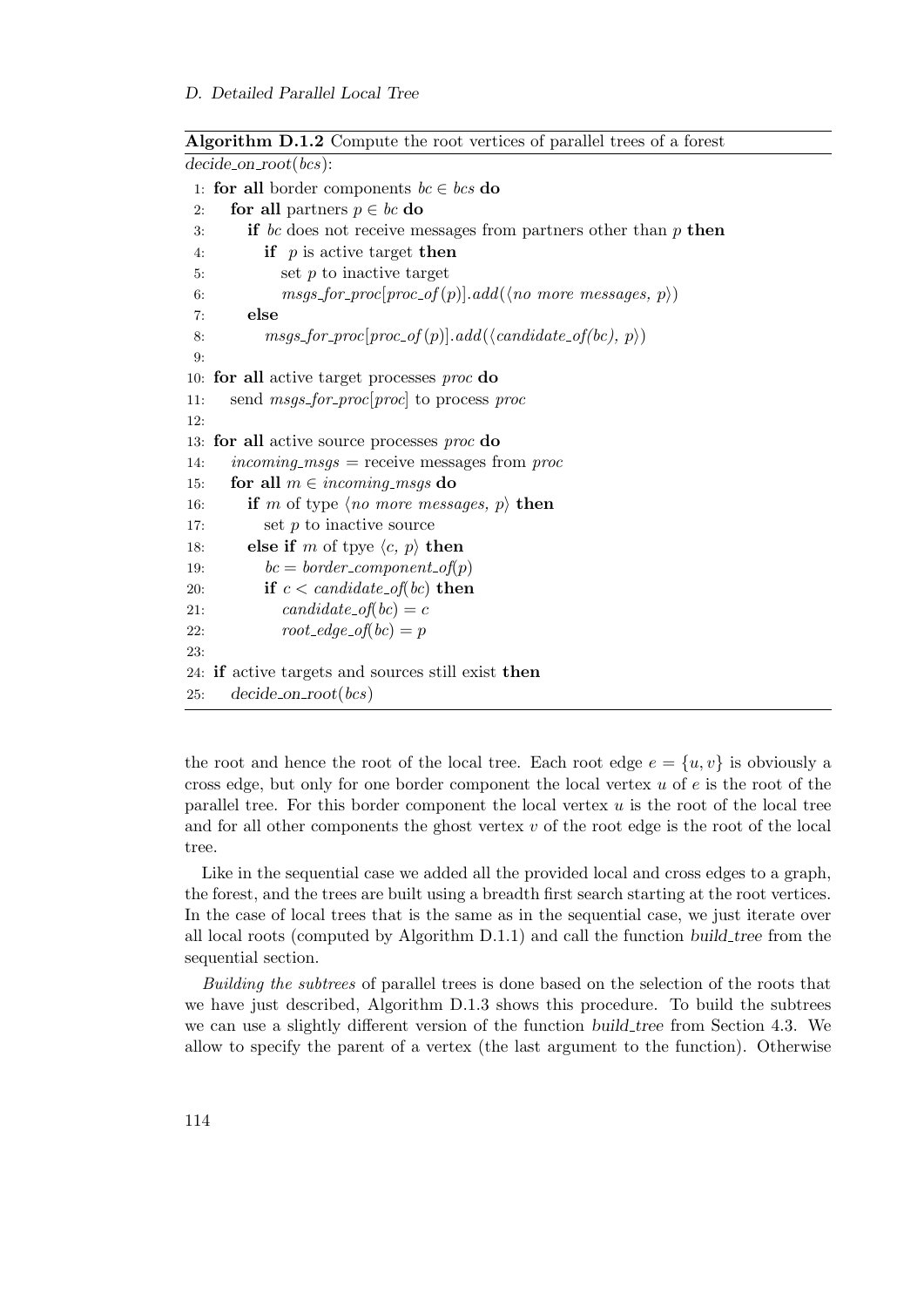we might walk in the wrong direction.

Algorithm D.1.3 Build the parallel trees of a forest

<span id="page-114-0"></span>

| build_parallel_trees( $forest, bcs$ ):       |
|----------------------------------------------|
| 1: $roots = \emptyset$                       |
| 2: for all border components $bc \in bcs$ do |
| $e = \{u, v\} = root\_edge\_of(bc)$<br>3:    |
| if $u = candidate\_of(bc)$ then<br>4:        |
| $roots = roots \cup u$<br>5:                 |
| build_tree(forest, $u, u$ )<br>6:            |
| else<br>7:                                   |
| $roots = roots \cup v$<br>8:                 |
| build_tree(forest, $u, v$ )<br>9:            |
| 10: $return$ roots                           |

We need to be able to specify the parent of a vertex, otherwise it would be possible to create damaged trees. Consider the example from Figure [D.1.2.](#page-114-1) The first picture shows the whole parallel tree, the second one only the tree from process 0s perspective and the last picture the tree from process 1s perspective. On process 0 there are actually two border components, one for the vertex 0 and one for vertex 1. Those two components are connected by the cross edges  $\{1, 2\}$  and  $\{0, 2\}$ . The global root of this tree is the vertex 0, but if we are not able to specify a parent vertex the function call build tree(forest, 1) would create a tree on process 0 whose root is vertex 1 and not vertex 0. Which might be really problematic for larger trees. So instead we make a function call build tree(forest,  $1, 2$ ) which tells the function that the parent of vertex 1 is vertex 2. An edge from vertex 1 to 2 would be deleted from the adjacency list of vertex 1 and not followed.

<span id="page-114-1"></span>

Figure D.1.2.: Subtrees connected by cross edges.

### D.1.1. Example: Computation of Border Components

The computation of border components is based on connected components defined by the local edges. Figure [D.1.3](#page-115-0) shows the computation of the connected components using a union-find structure for the example tree from Figure [D.1.1.](#page-112-0)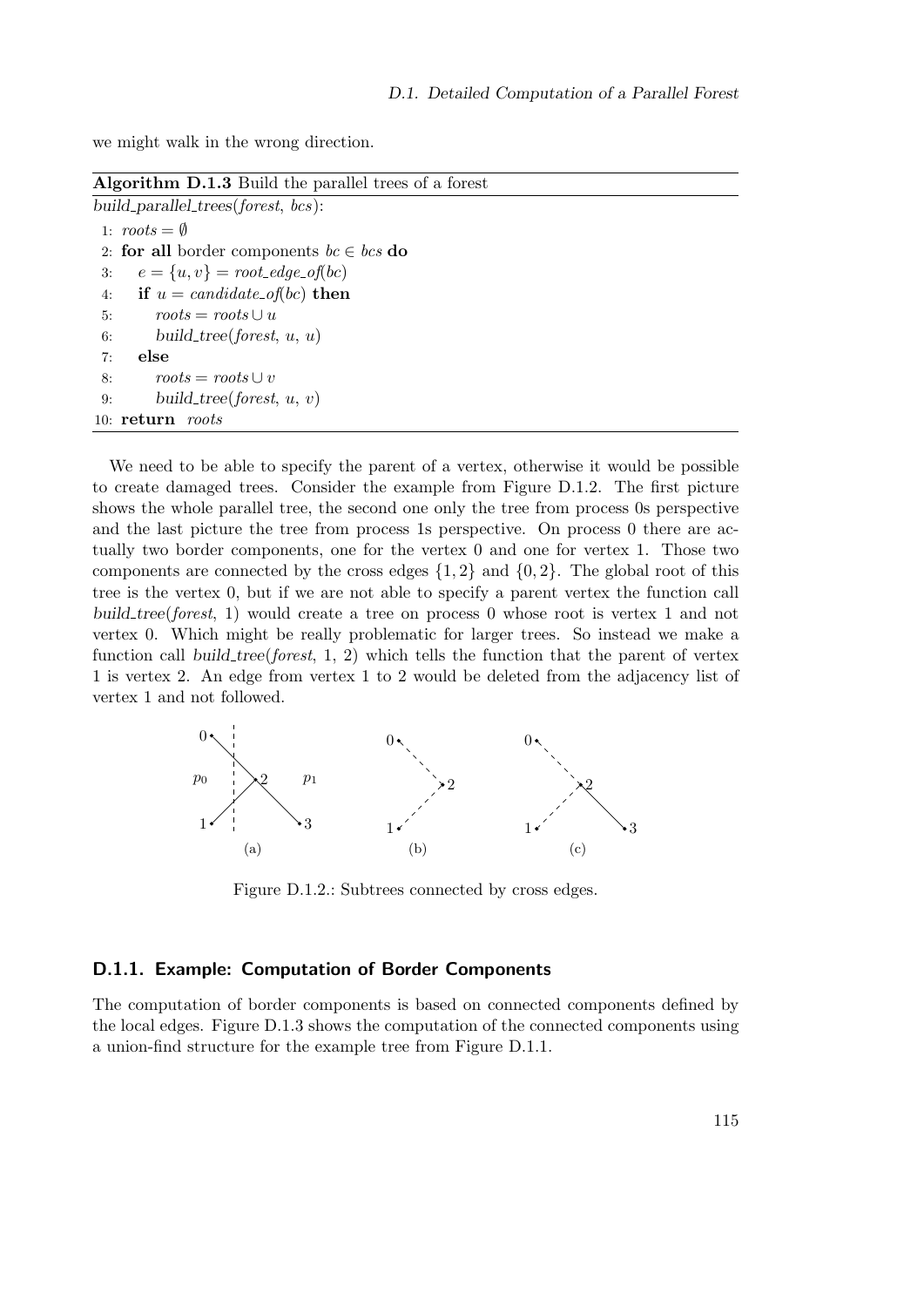<span id="page-115-0"></span>

Figure D.1.3.: Computing connected components of the local edges from Figure [5.2.4](#page-71-1) using union-find.

Initially each vertex points to itself, indicating that each vertex is in its own connected component. After combining all connected components, which are connected by a local edge, we get the result shown in the bottom picture of Figure [D.1.3.](#page-115-0) There are five vertices left which point to themselves. Those are the representatives of the five border components which we have seen in Figure [5.2.5.](#page-72-0) Now all that is missing is to add the partners to each border component and to compute candidates of the border components. The triples (partners)  $(1, 0, 2), (2, 5, 4)$  and  $(2, 5, 6)$  are added to the border component  $B_1$  represented by 0. The first entry of each triple is the process ID of the partner process and the second and third entries are the local vertex and the ghost vertex of the represented cross edge. For the remaining border components we get  $B_2 = \{(0, 2, 0)\},\$  $B_3 = \{(2, 8, 4)\}, B_4 = \{(0, 6, 5)\}\$ and  $B_5 = \{(0, 4, 5), (1, 4, 8)\}.$  The candidates of the border components are: Vertex 0 for  $B_1$  and  $B_2$ , vertex 4 for  $B_3$  and  $B_5$  and vertex 5 for  $B_3$ .

#### D.1.2. Example: Decide on Global Root

The example from the previous sections results in the following situation:

- The candidate of  $B_1$  is 0 at the edge  $(0, 2)$
- The candidate of  $B_2$  is 0 at the edge  $(2,0)$
- The candidate of  $B_3$  is 4 at the edge  $(8, 4)$
- The candidate of  $B_4$  is 5 at the edge  $(6,5)$
- The candidate of  $B_5$  is 4 at the edge  $(4,5)$

During the first round of deciding on a root process the following messages are sent:

- $B_1$  sends the message  $\langle 0 \rangle$  to  $B_2$ ,  $B_4$  and  $B_5$
- $B_2$  sends (no more messages) to  $B_1$
- $B_3$  sends (no more messages) to  $B_5$
- $B_4$  sends (no more messages) to  $B_1$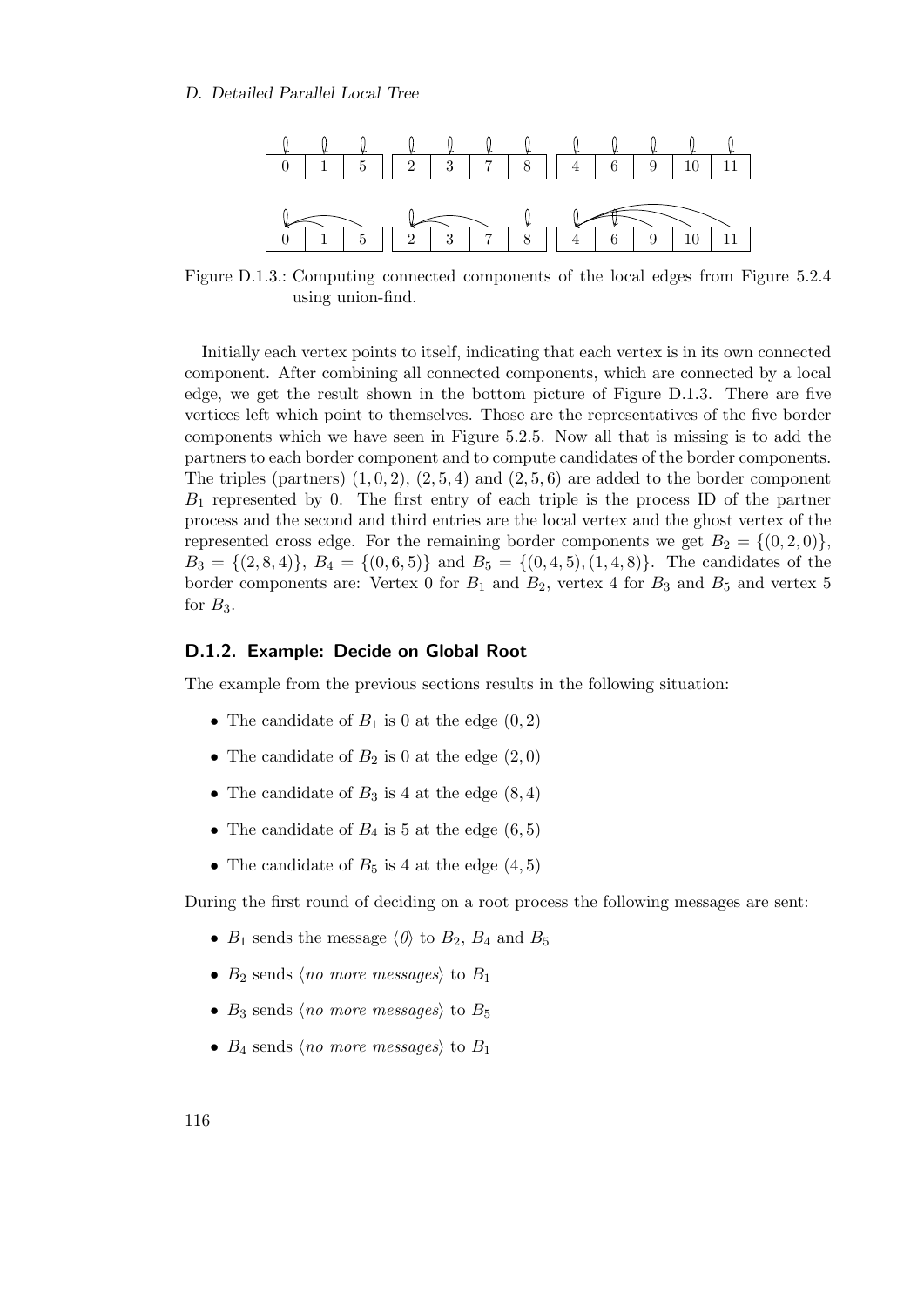•  $B_5$  sends  $\langle 4 \rangle$  to  $B_1$  and  $B_3$ 

And we have the following receive operations:

- $B_1$  receives (no more message) from  $B_2$  and  $B_4$ , therefore it becomes an outer component of  $B_5$ . It also receives  $\langle 4 \rangle$  from  $B_5$  which does not cause a candidate update.
- $B_2$  receives  $\langle 0 \rangle$  from  $B_1 \Rightarrow$  no candidate update
- $B_3$  receives  $\langle 4 \rangle$  from  $B_5 \Rightarrow$  no candidate update
- $B_4$  receives  $\langle 0 \rangle$  from  $B_1 \Rightarrow$  no candidate update
- $B_5$  receives  $\langle 0 \rangle$  from  $B_1 \Rightarrow$  new candidate is 0 at edge (4, 5), also receives  $\langle no \space more$ *messages*) from  $B_3$ , therefore it becomes an outer component of  $B_1$

Now we are done with the first round and we get the following situation for the second round:

- $B_1$  sends  $\langle 0 \rangle$  to  $B_2$  and  $B_4$  and  $\langle$  no more messages) to  $B_5$
- $B_5$  sends  $\langle 0 \rangle$  to  $B_3$  and  $\langle no \space more \space messages \rangle$  to  $B_1$

This results in the following receive operations:

- $B_1$  receives (no more messages) from  $B_5 \Rightarrow$  becomes an outer component of  $B_2$ and  $B_4$
- $B_2$  receives  $\langle 0 \rangle$  from  $B_1 \Rightarrow$  no candidate update
- $B_3$  receives  $\langle 0 \rangle$  from  $B_5 \Rightarrow$  new candidate is 0 at edge (8, 4)
- $B_4$  receives  $\langle 0 \rangle$  from  $B_1 \Rightarrow$  no candidate update
- $B_5$  receives  $\langle no \space more \space messages \rangle$  from  $B_1 \Rightarrow$  becomes an outer component of  $B_3$

During the last round the components send the following messages:

- $B_1$  sends (no more messages) to  $B_2$  and  $B_4$
- $B_5$  sends (no more messages) to  $B_3$

And the following messages are received:

- $B_2$  receives (no more messages) from  $B_1$
- $B_3$  receives (no more messages) from  $B_4$
- $B_4$  receives  $\langle no \space more \space messages \rangle$  from  $B_1$

Now each border component knows that the vertex 0 is the root and it also knows which partner (cross edge) sent the information about the root vertex for the first time. This cross edge is the root of the local tree of this border component.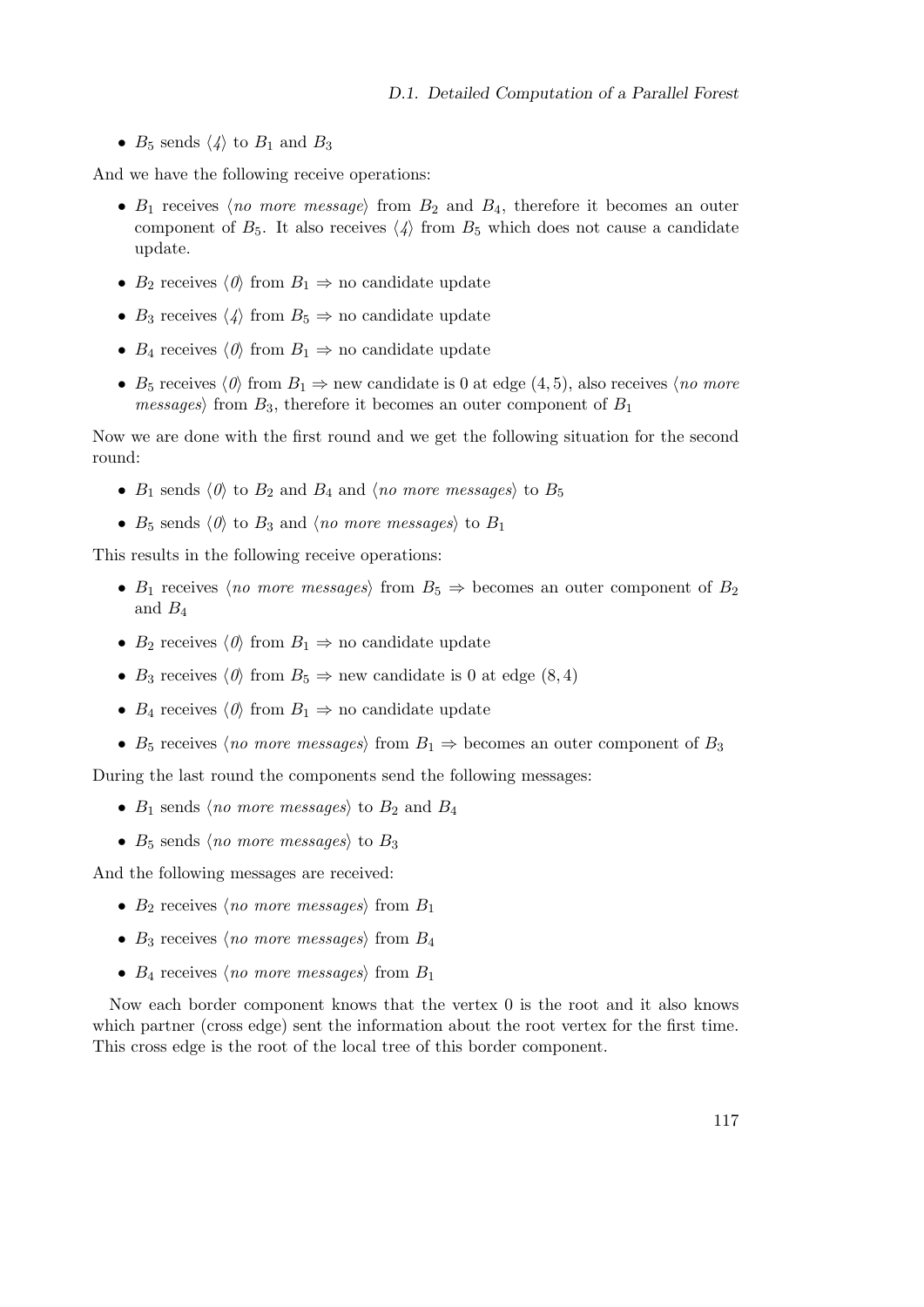## D.2. Detailed Parallel Dynamic Programming

In this section we describe the implementation of the dynamic programming part of the computation of maximum weighted matching of parallel forest in more detail.

Algorithm [D.2.1](#page-117-0) shows the implementation of the bottom up part of computing maximum weighted matchings of parallel trees. At first we compute for each subtree (each root) the *number of dependencies*, that is the number of subtrees this subtree depends on (the number of leaves which are ghost vertices). We do not provide the implementation of this function, but it can be done using a breadth first search through the subtree. After this computation we have an initial iteration over all roots and check if the corresponding subtree has no dependencies. In such a case we compute the result of this subtree and add it to the list of messages of the parent. The computation of the results is done by using the function fill subtree table of root which corresponds to the fill subtree table function from the sequential algorithm, but it stops as soon as it reaches a ghost vertex and also returns a bundle of messages. This functions fills for each vertex the array *outgoing edge*, which states for a vertex which of the outgoing edges is matched if the incoming edge is not matched. The returned bundle of messages contains one message for each child c of the root r of the subtree. The messages have the form  $\langle result, c \rangle$ . The result is a tuple containing the two possible weights of the subtree starting at the child c. The first weight is for the cases that the edge  $\{c, r\}$  is matched and the second weight is for the case the edge is not matched. Afterwards we send all new messages to the corresponding processes and then start to receive incoming messages. Unlike for the parallel local max algorithm we will not send empty messages. Because we do not expect messages from particular sources, we just receive any incoming messages and we know the total number of incoming messages (that is the number of cross edges from child subtrees), therefore we know when we can stop waiting for messages.

<span id="page-117-0"></span>

| Algorithm D.2.1 Compute the results of the subtrees                        |  |  |
|----------------------------------------------------------------------------|--|--|
| $fill\_subtree\_table\_parallel(forest, roots_of\_parallel\_trees):$       |  |  |
| 1: set_number_of_dependencies(forest, roots_of_parallel_trees)             |  |  |
| 2: for all roots $r \in roots\_of\_parallel\_trees$ do                     |  |  |
| if number_of_dependencies $[r] == 0$ then<br>3:                            |  |  |
| $msg = fillsubtree_table_of-root(r)$<br>4:                                 |  |  |
| $msgs_of\_proc(proc_of(r)).add(msg)$<br>5:                                 |  |  |
| 6:                                                                         |  |  |
| 7: send_messages( $msgs_of\_proc$ )                                        |  |  |
| 8:                                                                         |  |  |
| while not all roots handled do<br>9:                                       |  |  |
| $msgs\_of\_proc = receive\_msgs\_and\_fill\_subtree\_table(forest)$<br>10: |  |  |
| send_messages(msgs_of_proc)<br>11:                                         |  |  |

The function receive msgs and fill subtree table (Algorithm [D.2.2\)](#page-118-0) waits for at least one incoming message, that is the minimum number of messages required before the process can do any new computations. As soon as it receives a bundle of messages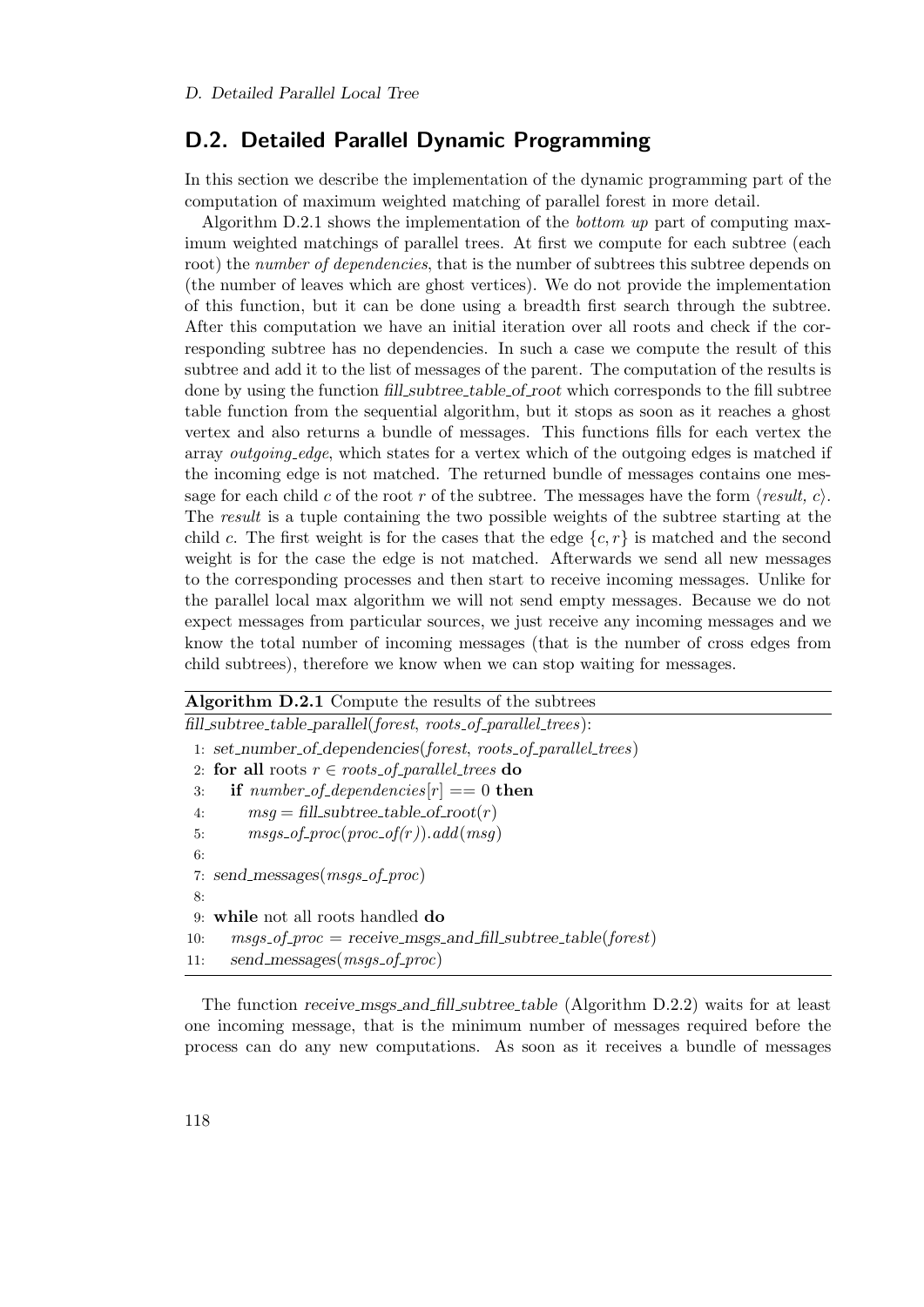of the form  $\langle result, v \rangle$  it sets the result of the ghost vertex v, reduces the number of dependencies of the corresponding subtree, identified by the root  $r$ , by one and if the subtree no longer has any dependencies the result for this subtree is computed. In this case we add a message for the parent subtree to the list of messages for the process of the parent. Obviously we only add the message if  $r$  is not the root of the parallel tree, otherwise there would not be a parent. We receive incoming messages as long as there are any, to compute a maximal number of new message and thus reducing the total number of MPI-messages.

<span id="page-118-0"></span>

| <b>Algorithm D.2.2</b> Receive incoming messages and compute results of subtrees |  |  |
|----------------------------------------------------------------------------------|--|--|
| receive_msgs_and_fill_subtree_table(forest):                                     |  |  |
| $1:$ repeat                                                                      |  |  |
| $msgs = receive\_incoming\_message()$<br>2:                                      |  |  |
| 3:                                                                               |  |  |
| for all messages $\langle result, v \rangle \in msgs$ do<br>4:                   |  |  |
| $r = root_{o}f[v]$<br>5:                                                         |  |  |
| $number\_of\_dependence[r] = 1$<br>6:                                            |  |  |
| $subtree\_result[v] = result$<br>7:                                              |  |  |
| <b>if</b> number_of_dependencies[r]==0 <b>then</b><br>8:                         |  |  |
| $msg = fill\_subtree\_table\_of\_root(r)$<br>9:                                  |  |  |
| <b>if</b> $r$ is not the root of the parallel tree then<br>10:                   |  |  |
| $msgs_of\_proc(proc_of(r)).add(msg)$<br>11:                                      |  |  |
| 12: <b>until</b> no incoming message                                             |  |  |
| 13:                                                                              |  |  |
| 14: return <i>msgs_of_proc</i>                                                   |  |  |
|                                                                                  |  |  |

Filling the array *outgoing edge* stops as soon as there are no more subtrees which have any dependencies. One simple way to implement this check, is by using a simple counter.

Algorithm [D.2.3](#page-119-0) shows the implementation top down phase, this phase adds matched edges to the matching. Initially we compute for each root subtree the matched edges and messages to their child subtrees. Additionally we also compute for each process the total number of messages that this process will receive (number of cross edges to parents).

The function add matched edges and msgs for children (Algorithm [D.2.4\)](#page-119-1) adds the edges of a maximum weighted matching of the tree starting at the given root  $r$  to the resulting matching M. The additional information that this function requires is if the incoming edge of  $r$  is matched or not, we have seen this in the sequential tree matching algorithm. But there is one essential difference to the sequential algorithm, as soon as the algorithm reaches a ghost vertex  $v$  it stops and computes a message of the form  $\langle v, \text{matched\_incoming} \rangle$  and adds this message to the message bundle of the process  $p(v)$ of ghost vertex v. All this message does is to tell process  $p(v)$  if the incoming edge of the vertex  $v$  is matched, that is all that is required to compute the matched edges of the subtree starting at v on  $p(v)$ . The array *outgoing edge* states which of the outgoing edges of a vertex is matched if the incoming edge is not. For more information about this see Section [3.3.](#page-18-0)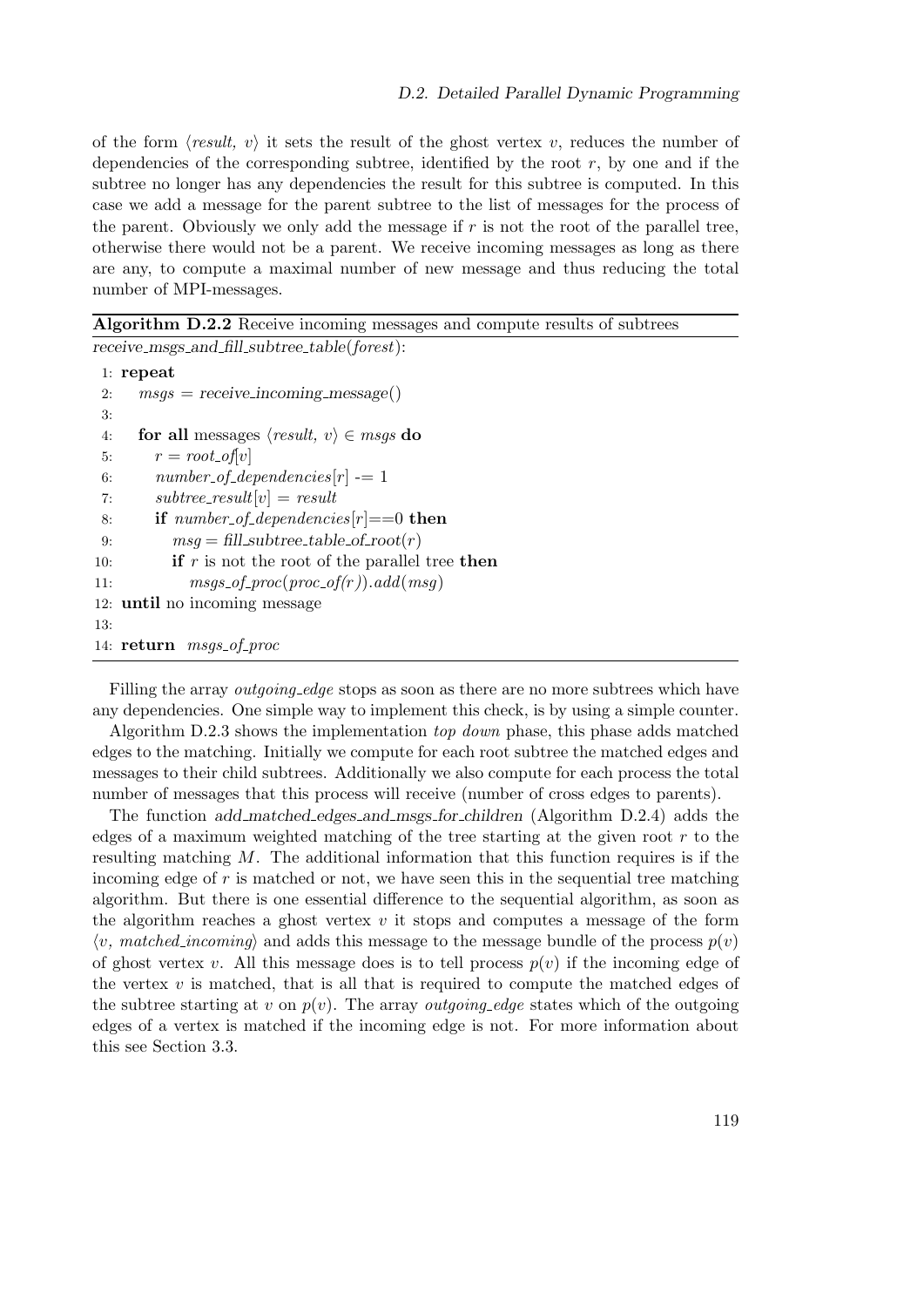Algorithm D.2.3 Get the matched edges of the parallel forest

```
get matched edges of parallel forest(forest, roots of parallel trees):
 1: M = \emptyset2: n = 0 // number of incoming messages
 3: for all roots r \in \textit{roots_of\_parallel\_trees} do
 4: if r is root of parallel tree then
 5: // r cannot be a ghost vertex6: add_matched_edges_and_msgs_for_children(forest, r, false, M, msgs_of_proc)
 7: else
 8: n += out-degree(r)9:
10: send_messages(msgs_of\_proc)
11:
12: while n > 0 do
13: receive msgs and add matched edges(forest, n, M, msgs of proc)
14: send_messages(msgs_of_proc)
15:
16: return M
```
Algorithm D.2.4 Add the matched edges of a subtree to the matching and compute the necessary messages

<span id="page-119-1"></span>add\_matched\_edges\_and\_msgs\_for\_children(forest, r, matched\_incoming, M, msgs\_of\_proc):

```
1: if r is ghost vertex then
 2: msgs_of\_proc[proc_of(r)].add(\langle r, matched\_incoming \rangle)3: else
 4: if matched incoming then
 5: for all outgoing neighbors(r, forest) n do
 6: add_matched_edges_and_msgs_for_children(forest n, false, M)
 7: else
 8: for all outgoing neighbors(root, T) n do
 9: if n == outgoing\_edge[r] then
10: M = M \cup \{r, n\}11: add_matched_edges_and_msgs_for_children(T, n, true, M)
12: else
13: add_matched_edges_and_msgs_for_children(T, n, false, M)
```
After the initial computation of matched edges of the root subtrees Algorithm [D.2.3](#page-119-0) we send the computed messages to their targets and then start to receive messages until all required messages have been received. The receive procedure is shown in Algorithm [D.2.5.](#page-120-0) Again we receive at least one message, that is the minimum number that is required before a process can continue with computations, using a blocking receive. For each received message  $\langle v, i \rangle$  we reduce the number of remaining incoming messages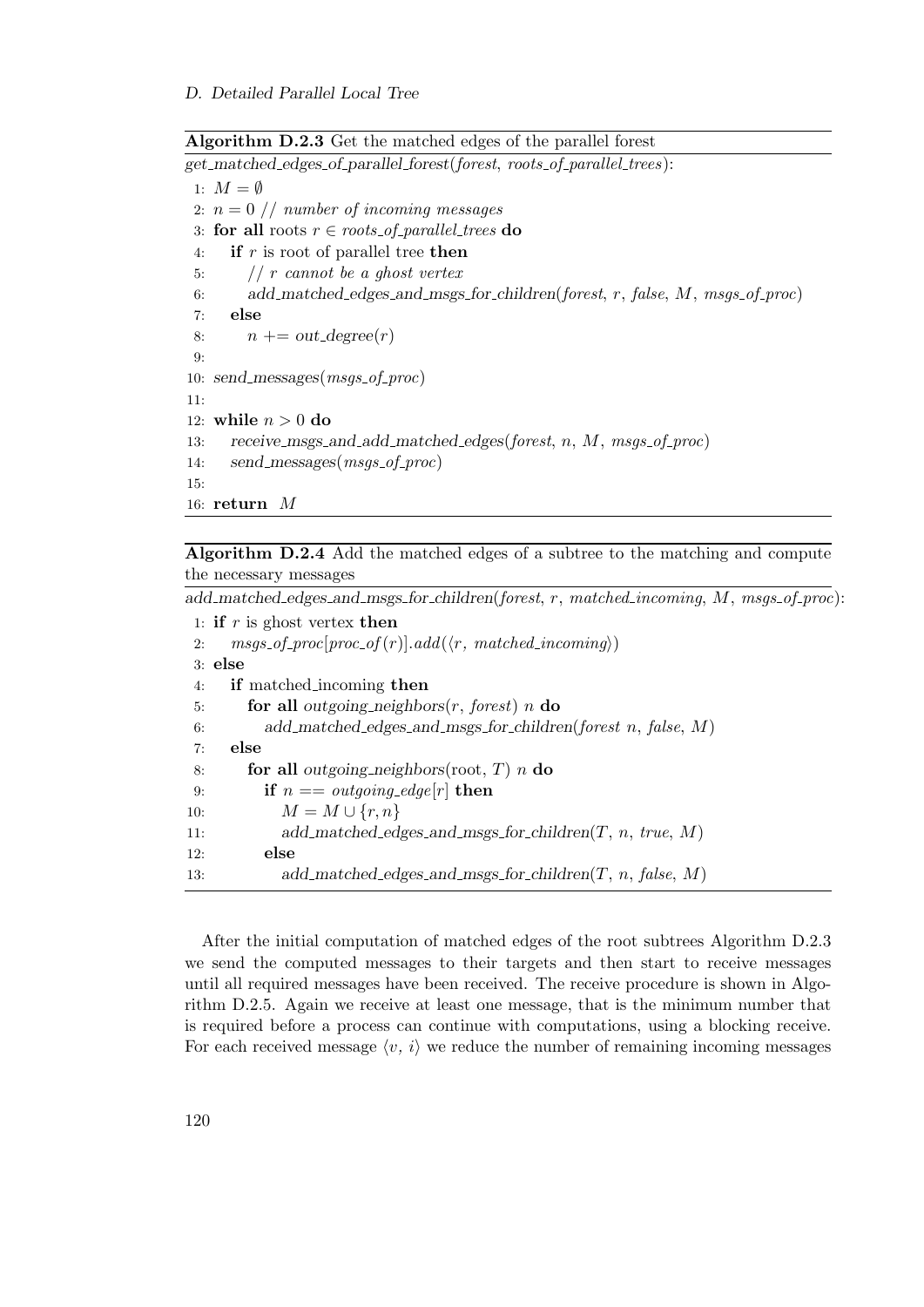and start adding matching edges using the information  $i$  whether the incoming edge of v is matched.

Algorithm D.2.5 Receive messages from parents and compute matched edges  $r$ eceive\_msgs\_and\_add\_matched\_edges( $f$ orest, n, M, msgs\_of\_proc):

```
1: repeat
2: msg = receive\_incoming\_message()3: n = size_of msg // reduce number of incoming messages
4: for all messages \langle v, i \rangle \in msgs do
5: // v is not a ghost vertex!
6: add_matched_edges_and_msgs_for_children(forest, v, i, M, msgs_of\_proc)7: until no incoming message
```
Like in Section [5.1](#page-62-0) whenever we send information about a vertex we have to transform the local ID to the corresponding global ID and vice versa when receiving messages. Also whenever we have to wait for an incoming message we use this time to compute maximum weighted matchings of purely local trees. After we have computed the matchings of all parallel trees we compute the matchings of the remaining unprocessed local trees.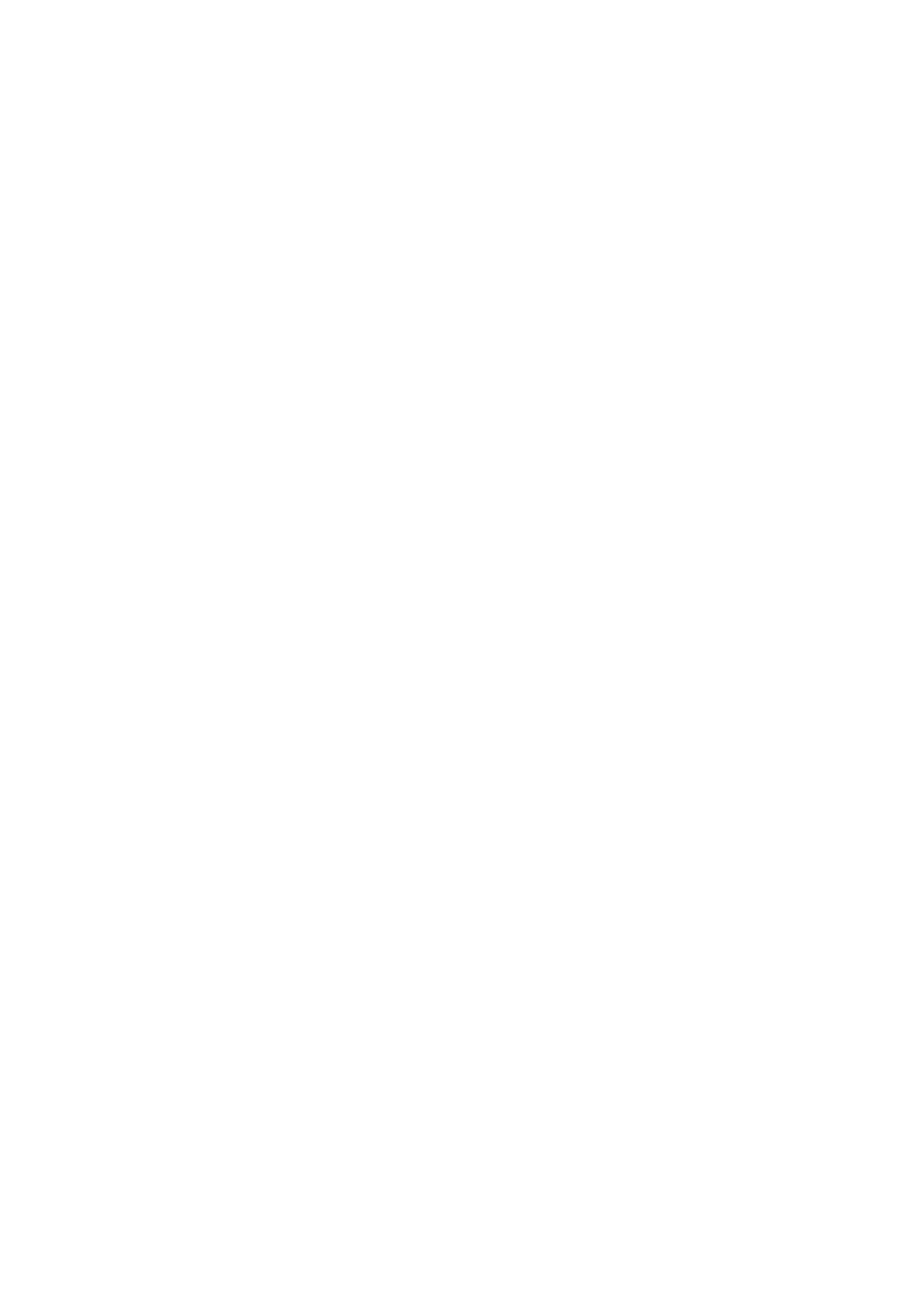# Bibliography

- [1] Message Passing Interface. <http://www.mcs.anl.gov/research/projects/mpi/>.
- [2] Valgrind. <http://valgrind.org>.
- [3] Gene M. Amdahl. Validity of the single processor approach to achieving large scale computing capabilities. In Proceedings of the April 18-20, 1967, Spring Joint Computer Conference, AFIPS '67 (Spring), pages 483–485, New York, NY, USA, 1967. ACM.
- [4] David Avis. A survey of heuristics for the weighted matching problem. Networks, 13:475–493, 1983.
- [5] David A. Bader, Henning Meyerhenke, Peter Sanders, and Dorothea Wagner. 10th DIMACS Implementation Challange. <http://www.cc.gatech.edu/dimacs10/>.
- [6] Brenda S. Baker. Approximation Algorithms for NP-Complete Problems on Planar Graphs. Journal of the ACM, 41(1):153–180, 1994.
- [7] Umit Catalyurek, Florin Dobrian, Assefaw Gebremedhin, Mahantesh Halappanavar, Alex Pothen, and Pacific Northwest. Distributed-Memory Parallel Algorithms for Matching and Coloring. In Workshop on Parallel Computing and Optimization PCO, pages 1–12, 2011.
- [8] Martin Dietzfelbinger, Hendrik Peilke, and Michael Rink. A More Reliable Greedy Heuristic for Maximum Matchings in Sparse Random Graphs. arXiv:1203.4117v1, pages 1–17, March 2012.
- [9] Doratha E. Drake and Stefan Hougardy. A Simple Approximation Algorithm for the Weighted Matching Problem. Information Processing Letters, 85:211–213, 2003.
- [10] Doratha E. Drake and Stefan Hougardy. Linear Time Local Improvements for Weighted Matchings in Graphs. In In: Proceedings of the 2nd International Workshop on Experimental and Efficient Algorithms (WEA-03). Volume 2647 of LNCS., pages 107–119. Springer-Verlag, 2003.
- [11] I.S. Duff and J Koster. On algorithms for permuting large entries to the diagonal of a sparse matrix. SIAM Journal on Matrix Analysis and Applications, 22(4):973–996, 2001.
- [12] David Padua (Ed.). Encyclopedia of Parallel Computing, 2011.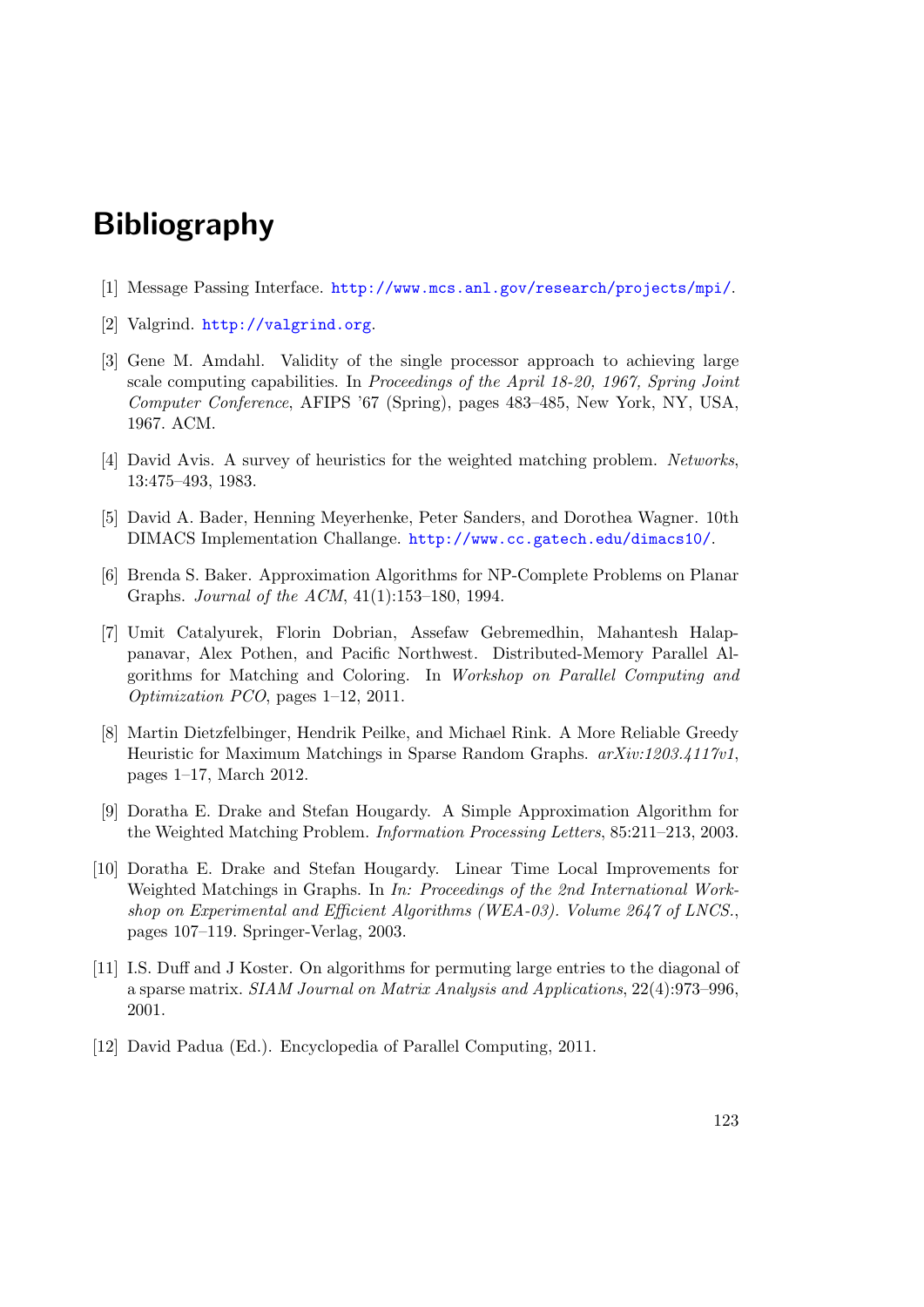#### Bibliography

- [13] Jack Edmonds. Maximum Matching and a Polyhedron With 0,1-Vertices. Physics, 69(June):125–130, 1965.
- [14] Steinbuch Centre for Computing. InstitutsCluster (IC1). [http://www.scc.kit.](http://www.scc.kit.edu/dienste/4945.php) [edu/dienste/4945.php](http://www.scc.kit.edu/dienste/4945.php), April 2012.
- [15] Steinbuch Centre for Computing. KIT-Hochleistungsrechner HP XC3000. [http:](http://www.scc.kit.edu/dienste/hc3.php) [//www.scc.kit.edu/dienste/hc3.php](http://www.scc.kit.edu/dienste/hc3.php), 2012.
- [16] M. Fujii, T. Kasami, and K. Ninomiya. Optimal sequencing of two equivalent processors. SIAM Journal on Applied Mathematics, 17(4):784–789, 1969.
- [17] Harold N. Gabow. Data Structures for Weighted Matching and Nearest Common Ancestors with Linking. Proceedings of the first annual ACM-SIAM Symposium on Discrete Algorithms, pages 434–443, 1990.
- [18] John L. Gustafson. Reevaluating Amdahl's Law. Communications of the ACM, 31(5):532–533, May 1988.
- [19] Jaap-Henk Hoepman. Simple distributed weighted matchings. arXiv:cs/0410047v1, pages 1–7, 2004.
- [20] Manuel Holtgrewe, Peter Sanders, and Christian Schulz. Engineering a scalable high quality graph partitioner. In 2010 IEEE International Symposium on Parallel & Distributed Processing (IPDPS), pages 1–12. IEEE, 2010.
- [21] Richard M. Karp and M. Sipser. Maximum Matchings in Sparse Random Graphs. In Proceedings of the 22nd IEEE Annual Symposium on Foundations of Computer Science, pages 364–375. IEEE, October 1981.
- [22] Eugene L. Lawler. Combinatorial Optimization : Networks and Matroids. Holt, Rinehart and Winston, 1976.
- [23] Michael Luby. A simple parallel algorithm for the maximal independent set problem. In Proceedings of the 17th Annual ACM Symposium on Theory of Computing, volume 15 of STOC '85, pages 1–10. ACM, 1985.
- [24] Jakob Magun. Greeding matching algorithms, an experimental study. Journal of Experimental Algorithmics (JEA), 3, September 1998.
- [25] Fredrik Manne and Rob Bisseling. A Parallel Approximation Algorithm for the Weighted Maximum Matching Problem. In Parallel Processing and Applied Mathematics, volume 4967 of Lecture Notes in Computer Science, pages 708–717. Springer Berlin / Heidelberg, 2008.
- [26] Jens Maue and Peter Sanders. Engineering algorithms for approximate weighted matching. In Proceedings of the 6th International Conference on Experimental Algorithms, pages 242–255. Springer-Verlag, 2007.